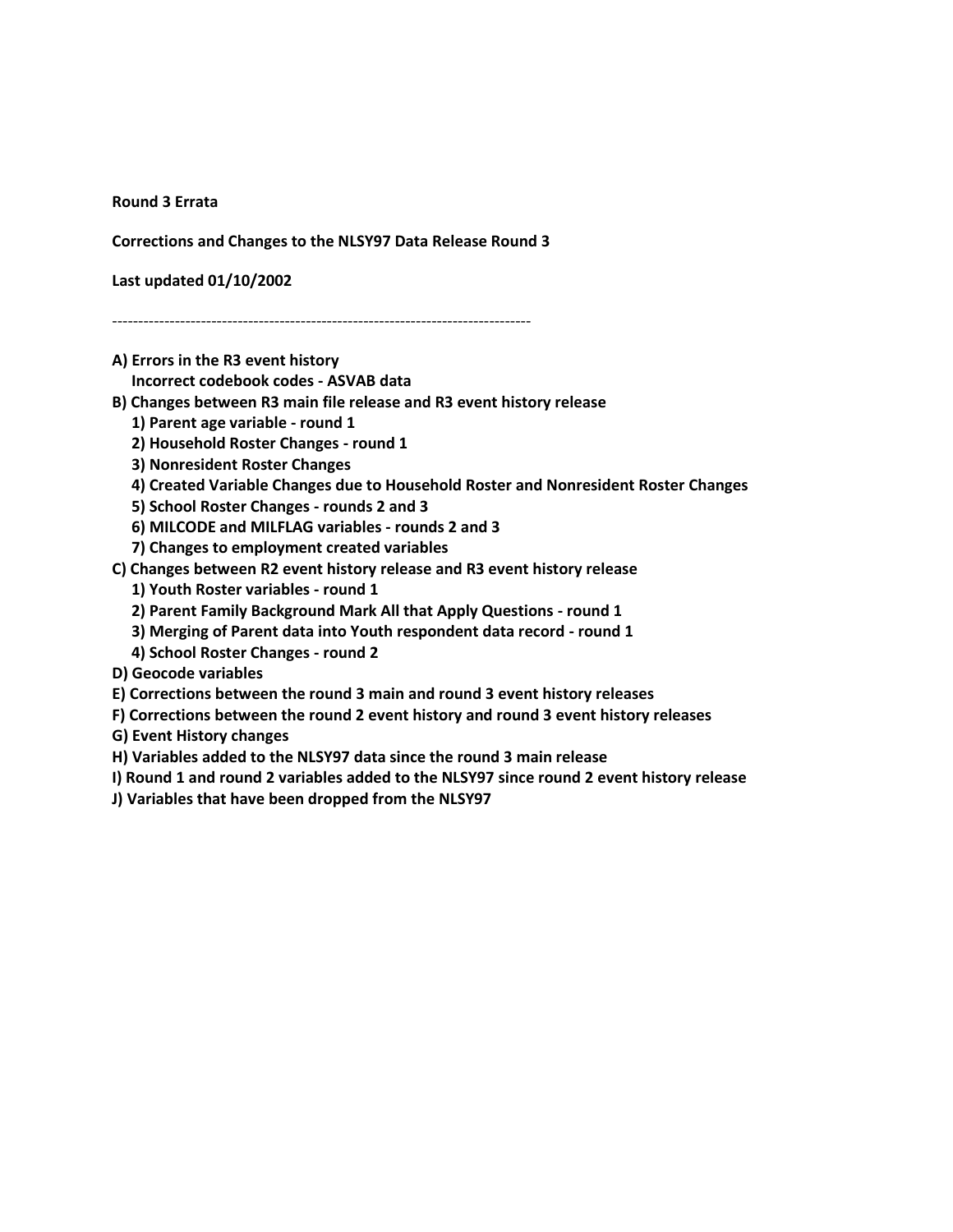## **A) Errors in the R3 event history release to be corrected in the R4 main file release**

# 1) Incorrect codebook codes - ASVAB data

The codebook codes for ASVAB\_AVG\_GRADE\_REC are incorrect. The label 'Mostly As' is currently paired with the value of 8 but it should be paired with the value of 1; the value of 8 should have been paired with the label 'Mostly below Ds'. The label 'Half As and Bs' is currently paired with the value of 7 but should be paired with the value of 2; the value of 7 should have been paired with the label 'Half Cs and Ds'. Thus, the values are correct, but users will need to correct the label until the next CD comes out.

# **B) Significant changes made between the R3 main file release and R3 event history release**

1) Parent age variable - round 1

This variable saves the date at which the responding parent turns 18. The months that were previously set to zero have now been set to -3. Listed below are the affected variable and the affected number of cases.

R0593000 P3-100\_M 54 cases

2) Household Roster Changes - round 1

A substantial number of changes have been made to many of the round 1 Household roster variables. Most of these changes have involved recoding missing information from a zero to a -4 (valid skip). A much smaller number of changes have been made where discrepancies have been found between Household Roster information and Nonresident roster information, particularly in respect to the duplication of persons on these rosters. Most of the invalid duplication of persons has occurred on the Nonresident roster, bu t we have also found it necessary to remove a small number of duplicate persons from the Household roster Listed below are the affected variables and the affected number of cases.

```
 R1089800 HHI2_EMPLOYED.01 5675 cases 
 R1089900 HHI2_EMPLOYED.02 3977 cases 
R1090000 HHI2 EMPLOYED.03 1434 cases
 R1090100 HHI2_EMPLOYED.04 2138 cases 
 R1090200 HHI2_EMPLOYED.05 2191 cases 
 R1090300 HHI2_EMPLOYED.06 1265 cases 
R1090400 HHI2 EMPLOYED.07 617 cases
 R1090500 HHI2_EMPLOYED.08 346 cases 
R1090600 HHI2 EMPLOYED.09 164 cases
R1090700 HHI2 EMPLOYED.10 95 cases
R1099400 HHI2 HIGHGRADE.01 8343 cases
 R1099500 HHI2_HIGHGRADE.02 3884 cases 
 R1099600 HHI2_HIGHGRADE.03 1096 cases 
R1099700 HHI2 HIGHGRADE.04 1048 cases
 R1099800 HHI2_HIGHGRADE.05 833 cases 
R1099900 HHI2 HIGHGRADE.06 278 cases
 R1100000 HHI2_HIGHGRADE.07 95 cases
```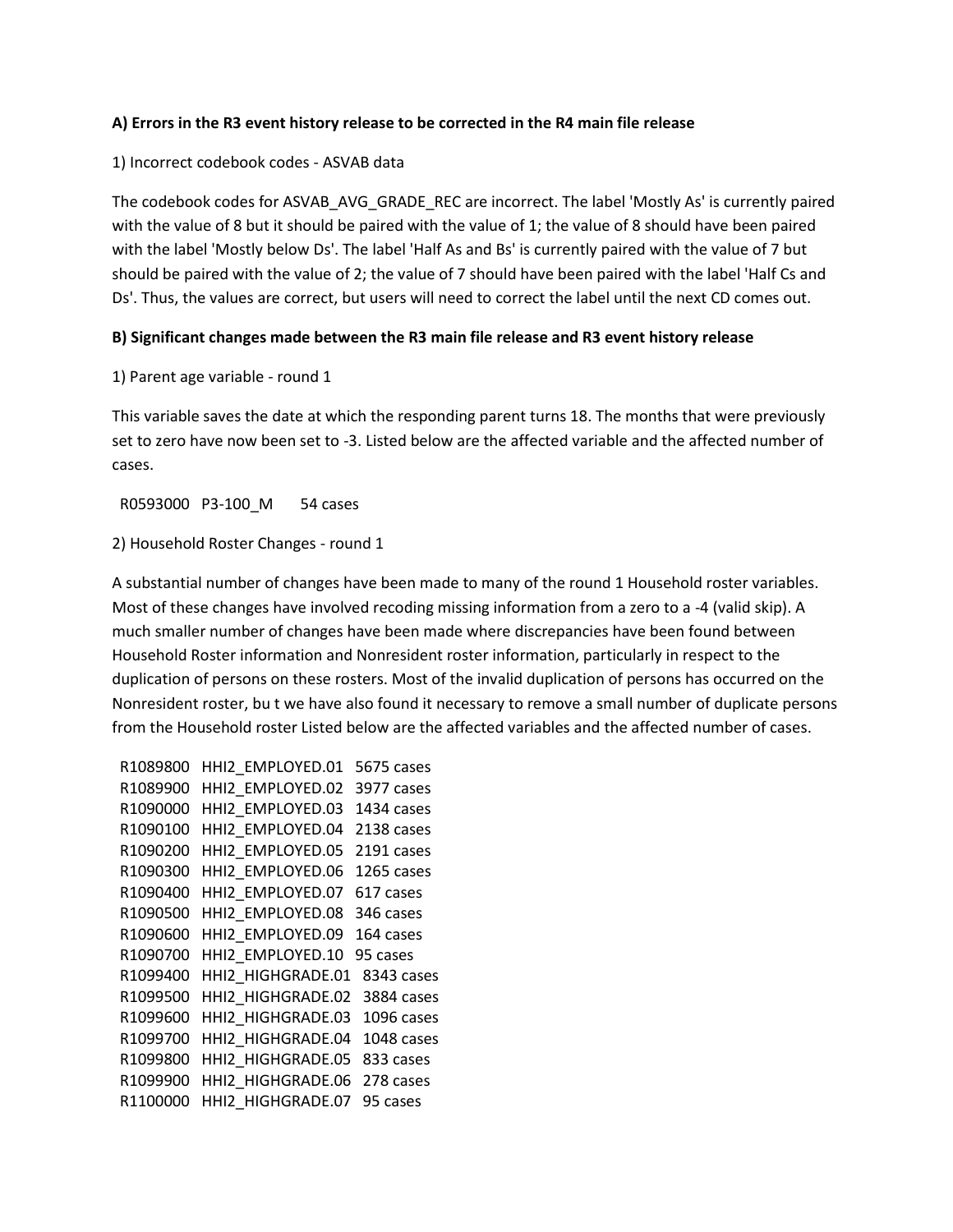```
R1100100 HHI2 HIGHGRADE.08 26 cases
 R1100200 HHI2_HIGHGRADE.09 7 cases 
R1100300 HHI2 HIGHGRADE.10 3 cases
 R1104200 HHI2_MARSTAT.01 5644 cases 
 R1104300 HHI2_MARSTAT.02 3949 cases 
 R1104400 HHI2_MARSTAT.03 1369 cases 
 R1104500 HHI2_MARSTAT.04 2053 cases 
 R1104600 HHI2_MARSTAT.05 2149 cases 
 R1104700 HHI2_MARSTAT.06 1161 cases 
 R1104800 HHI2_MARSTAT.07 607 cases 
 R1104900 HHI2_MARSTAT.08 339 cases 
 R1105000 HHI2_MARSTAT.09 157 cases 
R1105100 HHI2_MARSTAT.10 87 cases 
R1105200 HHI2 MARSTAT.11 40 cases
 R1105300 HHI2_MARSTAT.12 15 cases 
R1105400 HHI2 MARSTAT.13 12 cases
 R1131900 HHI2_REL2.01 1 case 
 R1134200 HHI2_REL3.01 2 cases 
 R1162100 HHI2_UID.01 16 cases 
 R1162200 HHI2_UID.02 16 cases 
 R1162300 HHI2_UID.03 16 cases 
 R1162400 HHI2_UID.04 16 cases 
 R1162500 HHI2_UID.05 9 cases 
 R1162600 HHI2_UID.06 7 cases 
 R1162700 HHI2_UID.07 2 cases 
 R1162800 HHI2_UID.08 2 cases
```
3) Nonresident Roster Changes - rounds 1 through 3

A substantial number of changes to the nonresident roster variables have been made to achieve three main purposes: 1) to eliminate duplicate persons from the roster; 2) to correct information that was wrong in earlier versions; and 3) to add information which was previously missing from the roster but which did exist in the original "raw" screener questions. Listed below are the affected variable and the affected number of cases.

```
R1163700 NONHHI AGE.01 6 cases
 R1163800 NONHHI_AGE.02 25 cases 
R1163900 NONHHI AGE.03 35 cases
R1164000 NONHHI AGE.04 56 cases
R1164100 NONHHI AGE.05 48 cases
R1164200 NONHHI AGE.06 64 cases
 R1164300 NONHHI_AGE.07 43 cases 
 R1164400 NONHHI_AGE.08 72 cases 
 R1164500 NONHHI_AGE.09 46 cases 
 R1164600 NONHHI_AGE.10 38 cases 
 R1164700 NONHHI_AGE.11 35 cases
```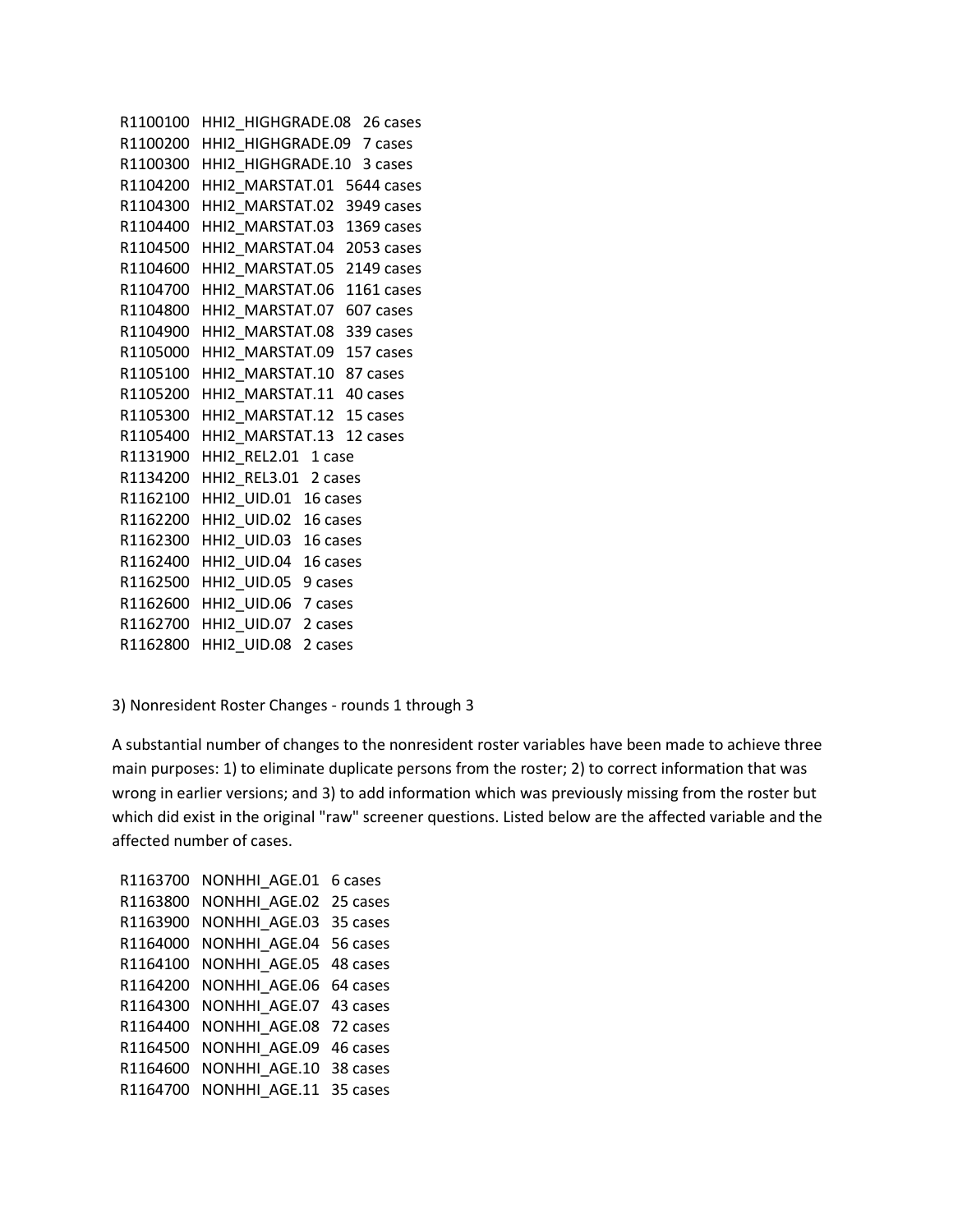R1164800 NONHHI\_AGE.12 39 cases R1164900 NONHHI\_AGE.13 24 cases R1165000 NONHHI AGE.14 21 cases R1165100 NONHHI AGE.15 21 cases R1165200 NONHHI AGE.16 13 cases R1165300 NONHHI\_AGE.17 12 cases R1165400 NONHHI\_AGE.18 7 cases R1165500 NONHHI AGE.19 4 cases R1165600 NONHHI AGE.20 4 cases R1165700 NONHHI AGE.21 2 cases R1166000 NONHHI DECEASED.01 6 cases R1166100 NONHHI DECEASED.02 13 cases R1166200 NONHHI DECEASED.03 27 cases R1166300 NONHHI DECEASED.04 45 cases R1166400 NONHHI DECEASED.05 44 cases R1166500 NONHHI DECEASED.06 62 cases R1166600 NONHHI\_DECEASED.07 42 cases R1166700 NONHHI\_DECEASED.08 70 cases R1166800 NONHHI DECEASED.09 45 cases R1166900 NONHHI DECEASED.10 39 cases R1167000 NONHHI\_DECEASED.11 35 cases R1167100 NONHHI DECEASED.12 39 cases R1167200 NONHHI DECEASED.13 24 cases R1167300 NONHHI DECEASED.14 21 cases R1167400 NONHHI DECEASED.15 21 cases R1167500 NONHHI DECEASED.16 13 cases R1167600 NONHHI DECEASED.17 12 cases R1167700 NONHHI DECEASED.18 7 cases R1168300 NONHHI DEGREE.01 705 cases R1168400 NONHHI DEGREE.02 420 cases R1168500 NONHHI DEGREE.03 295 cases R1168600 NONHHI DEGREE.04 214 cases R1168700 NONHHI DEGREE.05 139 cases R1168800 NONHHI DEGREE.06 92 cases R1168900 NONHHI DEGREE.07 66 cases R1169000 NONHHI DEGREE.08 31 cases R1169100 NONHHI DEGREE.09 36 cases R1169200 NONHHI DEGREE.10 17 cases R1169300 NONHHI\_DEGREE.11 7 cases R1169400 NONHHI DEGREE.12 7 cases R1169500 NONHHI\_DEGREE.13 7 cases R1169600 NONHHI DEGREE.14 4 cases R1169700 NONHHI DEGREE.15 1 case R1169800 NONHHI DEGREE.16 4 cases R1170000 NONHHI DEGREE.18 1 case R1170400 NONHHI EMPLOYED.01 705 cases R1170500 NONHHI EMPLOYED.02 385 cases R1170600 NONHHI EMPLOYED.03 263 cases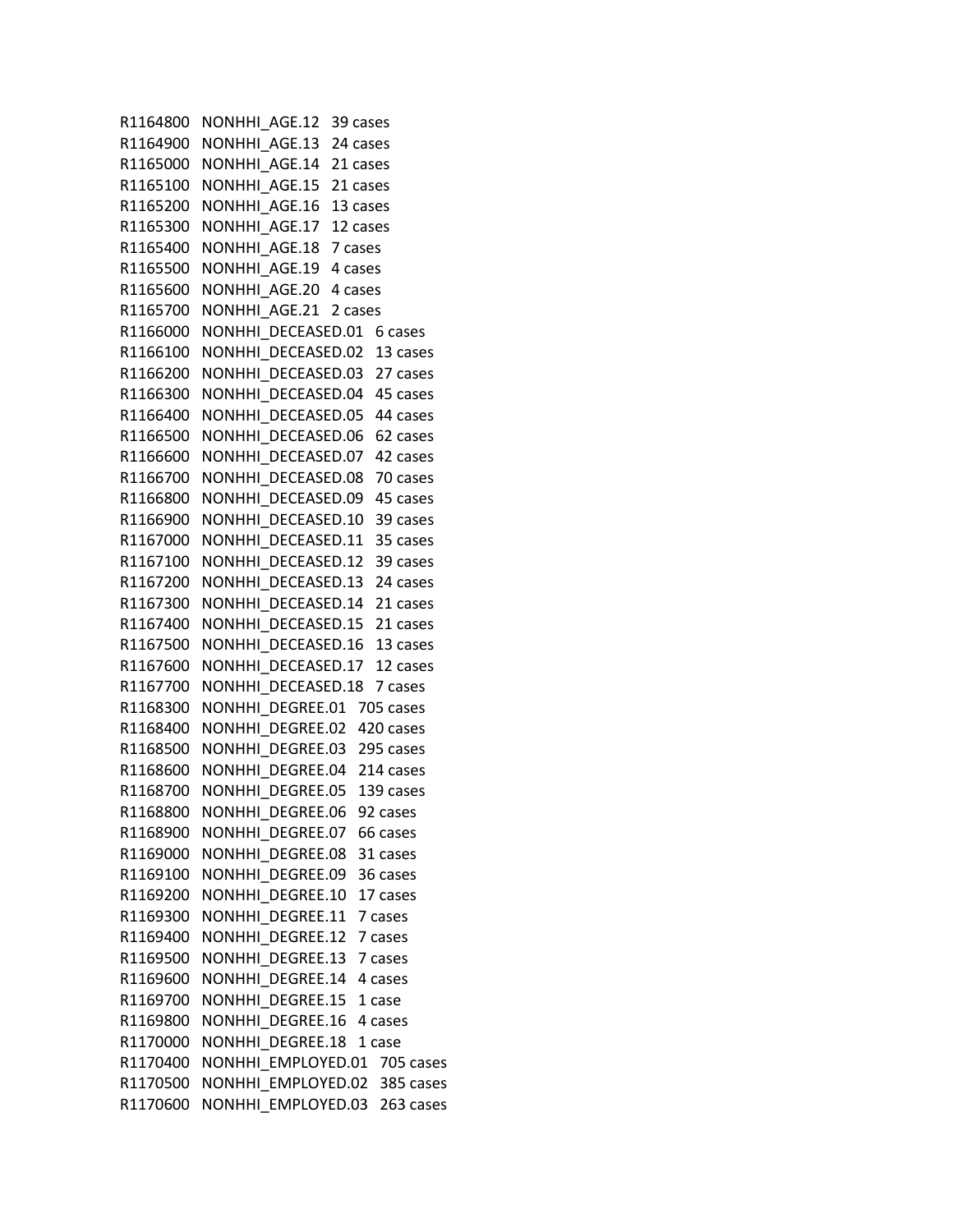R1170700 NONHHI EMPLOYED.04 177 cases R1170800 NONHHI EMPLOYED.05 125 cases R1170900 NONHHI EMPLOYED.06 80 cases R1171000 NONHHI\_EMPLOYED.07 61 cases R1171100 NONHHI EMPLOYED.08 29 cases R1171200 NONHHI\_EMPLOYED.09 37 cases R1171300 NONHHI\_EMPLOYED.10 17 cases R1171400 NONHHI EMPLOYED.11 7 cases R1171500 NONHHI EMPLOYED.12 7 cases R1171600 NONHHI EMPLOYED.13 7 cases R1171700 NONHHI EMPLOYED.14 4 cases R1171800 NONHHI EMPLOYED.15 1 case R1171900 NONHHI EMPLOYED.16 4 cases R1172100 NONHHI EMPLOYED.18 1 case R1172500 NONHHI\_ETHNICITY.01 702 cases R1172600 NONHHI ETHNICITY.02 385 cases R1172700 NONHHI\_ETHNICITY.03 263 cases R1172800 NONHHI\_ETHNICITY.04 177 cases R1172900 NONHHI ETHNICITY.05 125 cases R1173000 NONHHI ETHNICITY.06 80 cases R1173100 NONHHI ETHNICITY.07 61 cases R1173200 NONHHI ETHNICITY.08 29 cases R1173300 NONHHI ETHNICITY.09 37 cases R1173400 NONHHI ETHNICITY.10 17 cases R1173500 NONHHI ETHNICITY.11 7 cases R1173600 NONHHI ETHNICITY.12 7 cases R1173700 NONHHI ETHNICITY.13 7 cases R1173800 NONHHI ETHNICITY.14 4 cases R1173900 NONHHI\_ETHNICITY.15 1 case R1174000 NONHHI ETHNICITY.16 4 cases R1174200 NONHHI ETHNICITY.18 1 case R1174600 NONHHI FLAG.01 7 cases R1174700 NONHHI FLAG.02 27 cases R1174800 NONHHI FLAG.03 35 cases R1174900 NONHHI FLAG.04 54 cases R1175000 NONHHI FLAG.05 47 cases R1175100 NONHHI FLAG.06 63 cases R1175200 NONHHI FLAG.07 42 cases R1175300 NONHHI\_FLAG.08 71 cases R1175400 NONHHI\_FLAG.09 46 cases R1175500 NONHHI\_FLAG.10 39 cases R1175600 NONHHI FLAG.11 35 cases R1175700 NONHHI FLAG.12 39 cases R1175800 NONHHI FLAG.13 24 cases R1175900 NONHHI FLAG.14 21 cases R1176000 NONHHI FLAG.15 21 cases R1176100 NONHHI FLAG.16 13 cases R1176200 NONHHI FLAG.17 12 cases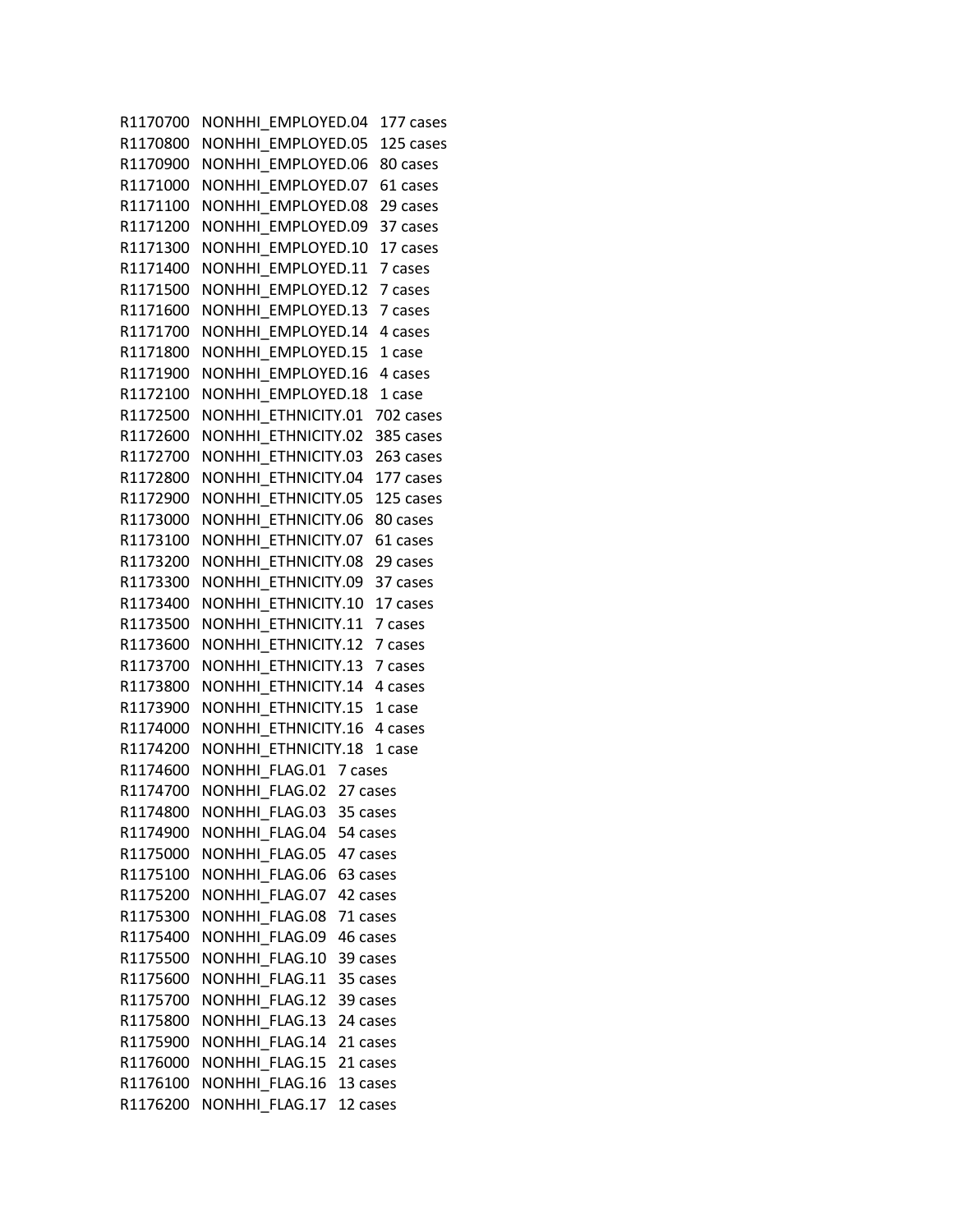R1176300 NONHHI FLAG.18 7 cases R1176400 NONHHI FLAG.19 4 cases R1176500 NONHHI FLAG.20 4 cases R1176600 NONHHI\_FLAG.21 2 cases R1176900 NONHHI HIGHGRADE.01 702 cases R1177000 NONHHI\_HIGHGRADE.02 428 cases R1177100 NONHHI\_HIGHGRADE.03 301 cases R1177200 NONHHI HIGHGRADE.04 215 cases R1177300 NONHHI HIGHGRADE.05 142 cases R1177400 NONHHI\_HIGHGRADE.06 92 cases R1177500 NONHHI HIGHGRADE.07 67 cases R1177600 NONHHI HIGHGRADE.08 31 cases R1177700 NONHHI\_HIGHGRADE.09 37 cases R1177800 NONHHI HIGHGRADE.10 17 cases R1177900 NONHHI HIGHGRADE.11 8 cases R1178000 NONHHI\_HIGHGRADE.12 7 cases R1178100 NONHHI\_HIGHGRADE.13 7 cases R1178200 NONHHI\_HIGHGRADE.14 4 cases R1178300 NONHHI\_HIGHGRADE.15 1 case R1178400 NONHHI\_HIGHGRADE.16 4 cases R1178600 NONHHI\_HIGHGRADE.18 1 case R1179900 NONHHI MARSTAT.01 7 cases R1180000 NONHHI MARSTAT.02 25 cases R1180100 NONHHI MARSTAT.03 35 cases R1180200 NONHHI MARSTAT.04 55 cases R1180300 NONHHI MARSTAT.05 48 cases R1180400 NONHHI MARSTAT.06 64 cases R1180500 NONHHI MARSTAT.07 43 cases R1180600 NONHHI MARSTAT.08 72 cases R1180700 NONHHI MARSTAT.09 46 cases R1180800 NONHHI\_MARSTAT.10 38 cases R1180900 NONHHI MARSTAT.11 35 cases R1181000 NONHHI MARSTAT.12 39 cases R1181100 NONHHI MARSTAT.13 24 cases R1181200 NONHHI MARSTAT.14 21 cases R1181300 NONHHI\_MARSTAT.15 21 cases R1181400 NONHHI MARSTAT.16 13 cases R1181500 NONHHI MARSTAT.17 12 cases R1181600 NONHHI\_MARSTAT.18 7 cases R1181700 NONHHI MARSTAT.19 4 cases R1181800 NONHHI\_MARSTAT.20 4 cases R1181900 NONHHI MARSTAT.21 2 cases R1184500 NONHHI RACE.01 705 cases R1184600 NONHHI RACE.02 385 cases R1184700 NONHHI RACE.03 263 cases R1184800 NONHHI RACE.04 177 cases R1184900 NONHHI RACE.05 125 cases R1185000 NONHHI RACE.06 80 cases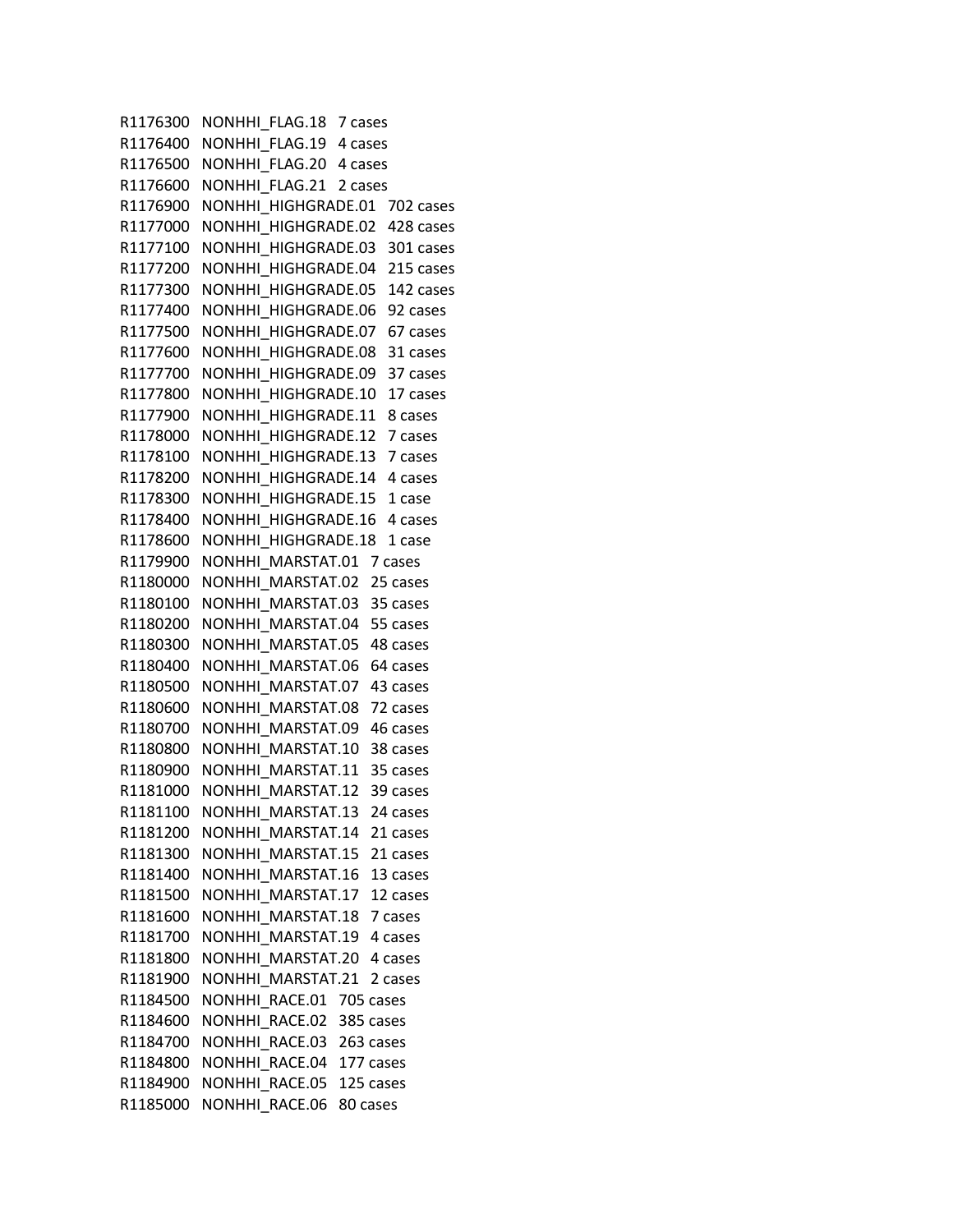R1185100 NONHHI RACE.07 61 cases R1185200 NONHHI\_RACE.08 29 cases R1185300 NONHHI RACE.09 37 cases R1185400 NONHHI RACE.10 17 cases R1185500 NONHHI RACE.11 7 cases R1185600 NONHHI\_RACE.12 7 cases R1185700 NONHHI\_RACE.13 7 cases R1185800 NONHHI RACE.14 4 cases R1185900 NONHHI RACE.15 1 case R1186000 NONHHI RACE.16 4 cases R1186200 NONHHI RACE.18 1 case R1186600 NONHHI RELATION.01 9 cases R1186700 NONHHI\_RELATION.02 25 cases R1186800 NONHHI RELATION.03 24 cases R1186900 NONHHI RELATION.04 14 cases R1187000 NONHHI RELATION.05 12 cases R1187100 NONHHI\_RELATION.06 5 cases R1187200 NONHHI\_RELATION.07 2 cases R1187300 NONHHI RELATION.08 2 cases R1187600 NONHHI RELATION.11 1 case R1187700 NONHHI\_RELATION.12 1 case R1187800 NONHHI RELATION.13 1 case R1187900 NONHHI RELATION.14 1 case R1188000 NONHHI RELATION.15 1 case R1188400 NONHHI\_SEX.01 7 cases R1188500 NONHHI\_SEX.02 26 cases R1188600 NONHHI SEX.03 35 cases R1188700 NONHHI\_SEX.04 55 cases R1188800 NONHHI\_SEX.05 48 cases R1188900 NONHHI SEX.06 64 cases R1189000 NONHHI SEX.07 43 cases R1189100 NONHHI\_SEX.08 72 cases R1189200 NONHHI\_SEX.09 46 cases R1189300 NONHHI SEX.10 39 cases R1189400 NONHHI SEX.11 35 cases R1189500 NONHHI SEX.12 39 cases R1189600 NONHHI SEX.13 24 cases R1189700 NONHHI SEX.14 21 cases R1189800 NONHHI\_SEX.15 21 cases R1189900 NONHHI\_SEX.16 13 cases R1190000 NONHHI\_SEX.17 12 cases R1190100 NONHHI SEX.18 7 cases R1190200 NONHHI\_SEX.19 4 cases R1190300 NONHHI SEX.20 4 cases R1190400 NONHHI SEX.21 2 cases R1190700 NONHHI UID.01 9 cases R1190800 NONHHI\_UID.02 29 cases R1190900 NONHHI UID.03 37 cases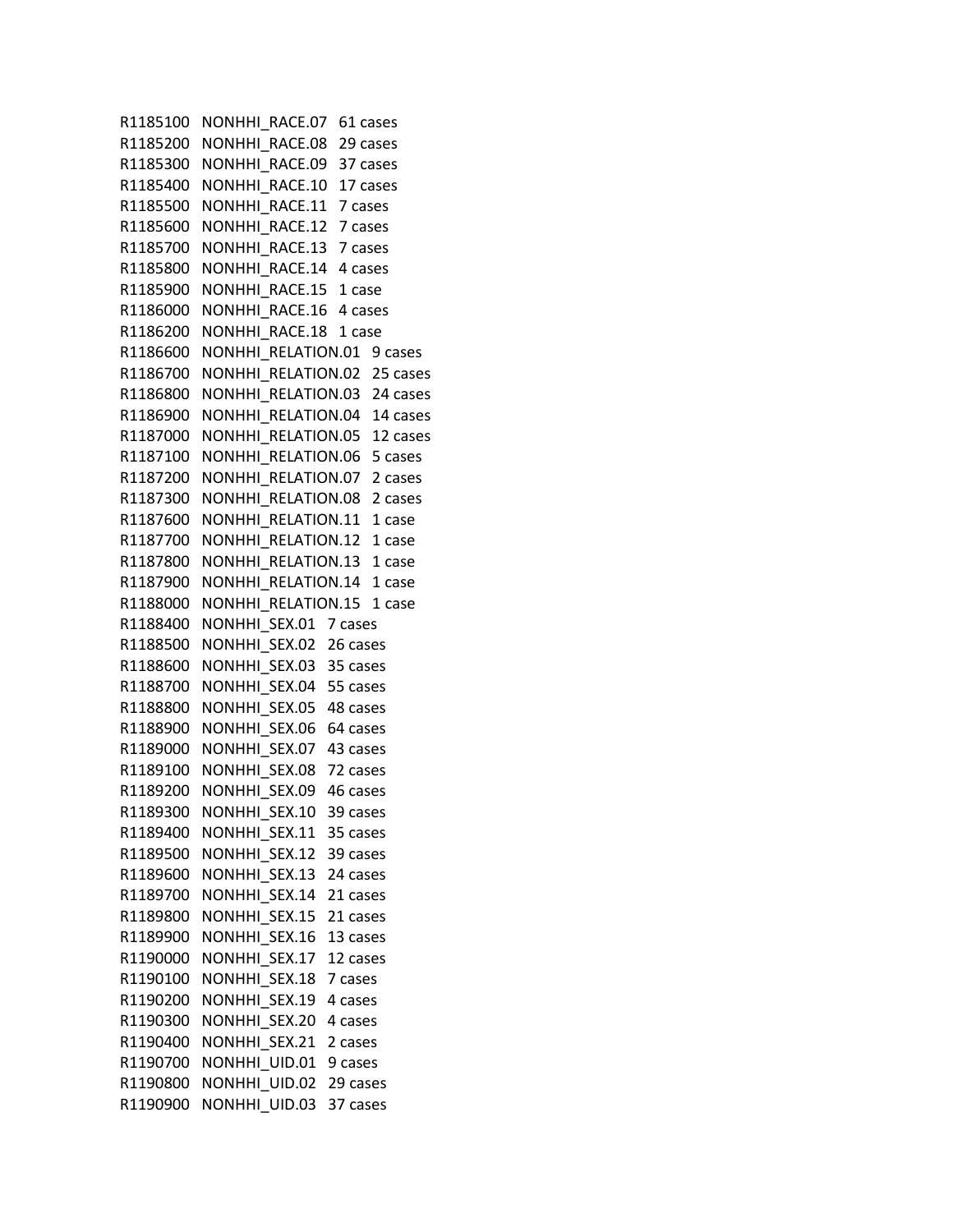R1191000 NONHHI\_UID.04 56 cases R1191100 NONHHI\_UID.05 49 cases R1191200 NONHHI UID.06 65 cases R1191300 NONHHI UID.07 44 cases R1191400 NONHHI UID.08 73 cases R1191500 NONHHI\_UID.09 47 cases R1191600 NONHHI\_UID.10 39 cases R1191700 NONHHI UID.11 35 cases R1191800 NONHHI UID.12 39 cases R1191900 NONHHI UID.13 24 cases R1192000 NONHHI UID.14 21 cases R1192100 NONHHI UID.15 21 cases R1192200 NONHHI\_UID.16 13 cases R1192300 NONHHI UID.17 12 cases R1192400 NONHHI UID.18 7 cases R1192500 NONHHI\_UID.19 4 cases R1192600 NONHHI\_UID.20 4 cases R1192700 NONHHI\_UID.21 2 cases R2420500 NONHHI\_AGE.01 444 cases R2420600 NONHHI\_AGE.02 175 cases R2420700 NONHHI AGE.03 94 cases R2420800 NONHHI\_AGE.04 84 cases R2420900 NONHHI AGE.05 54 cases R2421000 NONHHI\_AGE.06 31 cases R2421100 NONHHI AGE.07 26 cases R2421200 NONHHI\_AGE.08 22 cases R2421300 NONHHI AGE.09 15 cases R2421400 NONHHI AGE.10 16 cases R2421500 NONHHI\_AGE.11 10 cases R2421600 NONHHI AGE.12 12 cases R2421700 NONHHI\_AGE.13 11 cases R2421800 NONHHI\_AGE.14 8 cases R2421900 NONHHI AGE.15 7 cases R2422000 NONHHI AGE.16 6 cases R2422100 NONHHI AGE.17 5 cases R2422200 NONHHI AGE.18 4 cases R2422300 NONHHI AGE.19 3 cases R2422400 NONHHI\_AGE.20 1 case R2422500 NONHHI\_AGE.21 1 case R2422600 NONHHI\_AGE.22 2 cases R2422700 NONHHI\_AGE.23 1 case R2422800 NONHHI\_AGE.24 1 case R2422900 NONHHI\_AGE.25 1 case R2423000 NONHHI\_AGE.26 1 case R2425700 NONHHI ETHNICITY.01 453 cases R2425800 NONHHI ETHNICITY.02 183 cases R2425900 NONHHI ETHNICITY.03 138 cases R2426000 NONHHI ETHNICITY.04 84 cases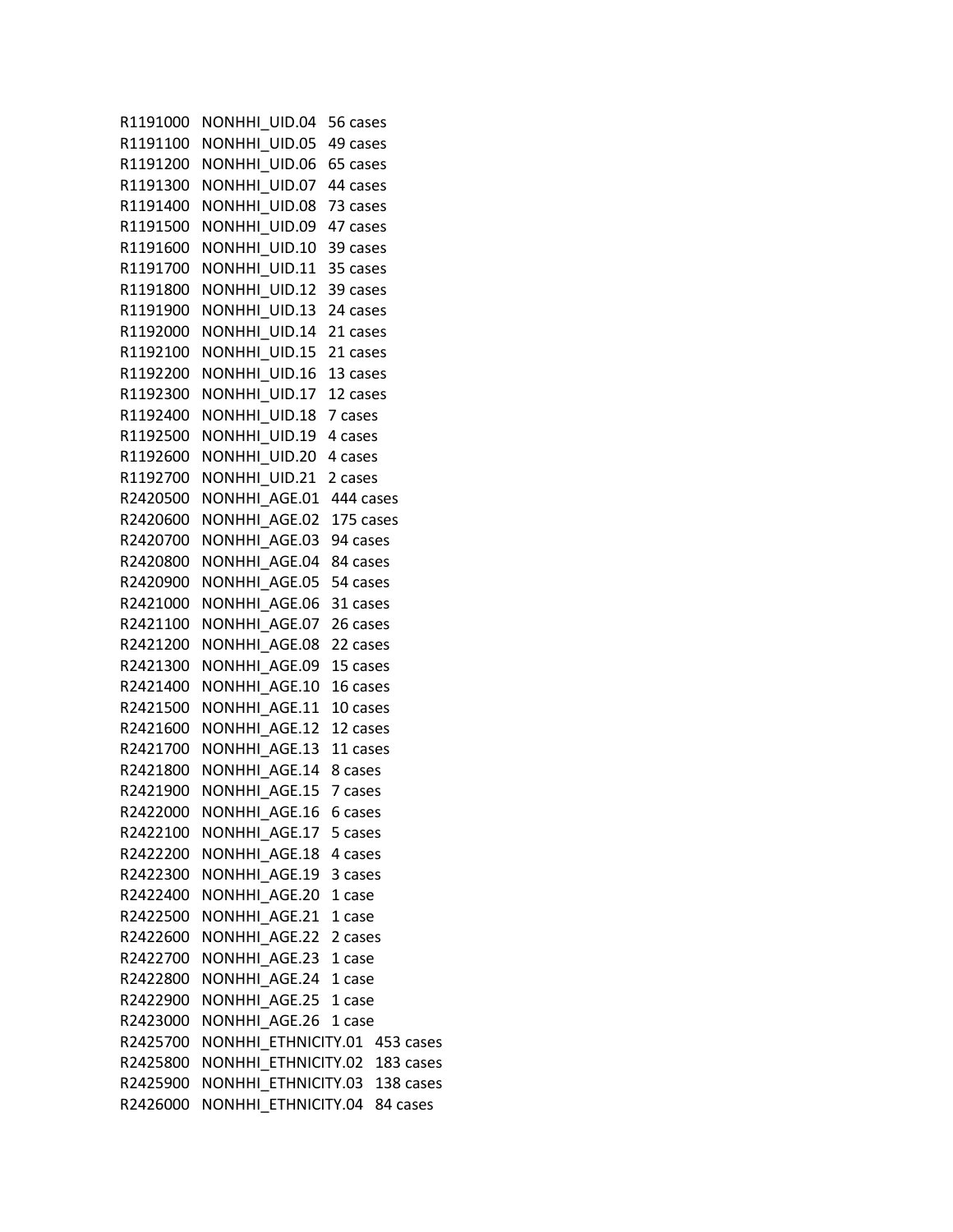R2426100 NONHHI ETHNICITY.05 63 cases R2426200 NONHHI ETHNICITY.06 43 cases R2426300 NONHHI ETHNICITY.07 16 cases R2426400 NONHHI\_ETHNICITY.08 17 cases R2426500 NONHHI ETHNICITY.09 11 cases R2426600 NONHHI ETHNICITY.10 5 cases R2426700 NONHHI\_ETHNICITY.11 3 cases R2426800 NONHHI\_ETHNICITY.12 4 cases R2426900 NONHHI ETHNICITY.13 1 case R2427000 NONHHI\_ETHNICITY.14 2 cases R2427100 NONHHI ETHNICITY.15 1 case R2427200 NONHHI ETHNICITY.16 2 cases R2433000 NONHHI\_HHFLAG.01 458 cases R2433100 NONHHI\_HHFLAG.02 193 cases R2433200 NONHHI\_HHFLAG.03 151 cases R2433300 NONHHI\_HHFLAG.04 140 cases R2433400 NONHHI\_HHFLAG.05 112 cases R2433500 NONHHI\_HHFLAG.06 99 cases R2433600 NONHHI\_HHFLAG.07 68 cases R2433700 NONHHI\_HHFLAG.08 72 cases R2433800 NONHHI\_HHFLAG.09 50 cases R2433900 NONHHI\_HHFLAG.10 44 cases R2434000 NONHHI HHFLAG.11 30 cases R2434100 NONHHI\_HHFLAG.12 34 cases R2434200 NONHHI\_HHFLAG.13 26 cases R2434300 NONHHI\_HHFLAG.14 21 cases R2434400 NONHHI\_HHFLAG.15 20 cases R2434500 NONHHI\_HHFLAG.16 16 cases R2434600 NONHHI\_HHFLAG.17 11 cases R2434700 NONHHI HHFLAG.18 7 cases R2434800 NONHHI\_HHFLAG.19 4 cases R2435000 NONHHI HHFLAG.21 3 cases R2435100 NONHHI HHFLAG.22 2 cases R2435200 NONHHI HHFLAG.23 1 case R2435700 NONHHI MARSTAT.01 459 cases R2435800 NONHHI\_MARSTAT.02 191 cases R2435900 NONHHI\_MARSTAT.03 147 cases R2436000 NONHHI\_MARSTAT.04 137 cases R2436100 NONHHI\_MARSTAT.05 109 cases R2436200 NONHHI\_MARSTAT.06 93 cases R2436300 NONHHI\_MARSTAT.07 67 cases R2436400 NONHHI\_MARSTAT.08 68 cases R2436500 NONHHI\_MARSTAT.09 50 cases R2436600 NONHHI MARSTAT.10 42 cases R2436700 NONHHI MARSTAT.11 30 cases R2436800 NONHHI MARSTAT.12 32 cases R2436900 NONHHI MARSTAT.13 26 cases R2437000 NONHHI MARSTAT.14 21 cases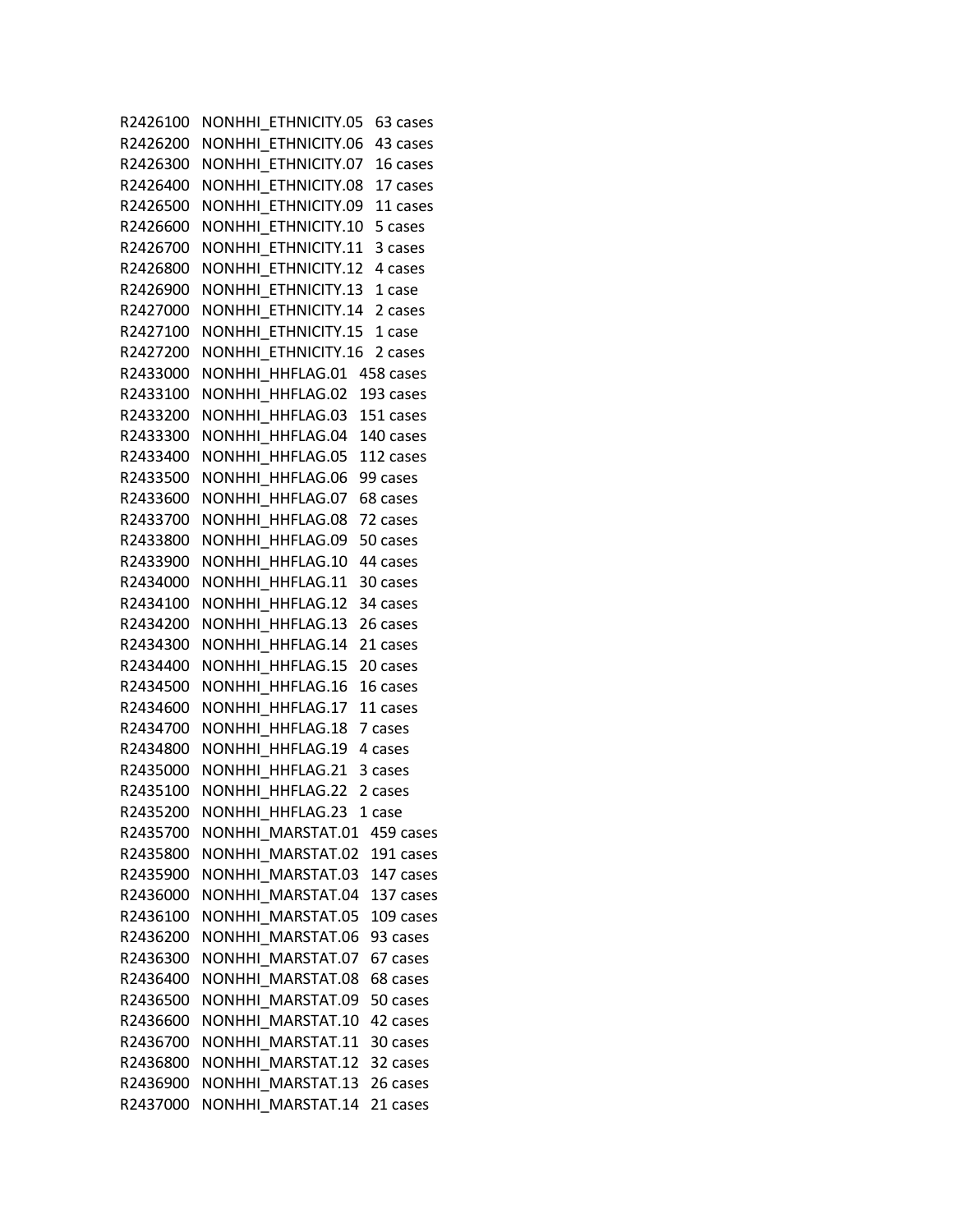R2437100 NONHHI MARSTAT.15 20 cases R2437200 NONHHI MARSTAT.16 16 cases R2437300 NONHHI MARSTAT.17 11 cases R2437400 NONHHI MARSTAT.18 7 cases R2437500 NONHHI MARSTAT.19 4 cases R2437700 NONHHI\_MARSTAT.21 3 cases R2437800 NONHHI\_MARSTAT.22 2 cases R2437900 NONHHI MARSTAT.23 1 case R2440900 NONHHI RACE.01 453 cases R2441000 NONHHI\_RACE.02 183 cases R2441100 NONHHI RACE.03 138 cases R2441200 NONHHI RACE.04 83 cases R2441300 NONHHI RACE.05 63 cases R2441400 NONHHI RACE.06 43 cases R2441500 NONHHI RACE.07 16 cases R2441600 NONHHI RACE.08 17 cases R2441700 NONHHI\_RACE.09 11 cases R2441800 NONHHI\_RACE.10 5 cases R2441900 NONHHI RACE.11 3 cases R2442000 NONHHI RACE.12 4 cases R2442100 NONHHI RACE.13 1 case R2442200 NONHHI RACE.14 2 cases R2442300 NONHHI RACE.15 1 case R2442400 NONHHI RACE.16 2 cases R2443000 NONHHI RELY.01 460 cases R2443100 NONHHI RELY.02 194 cases R2443200 NONHHI RELY.03 131 cases R2443300 NONHHI\_RELY.04 97 cases R2443400 NONHHI\_RELY.05 67 cases R2443500 NONHHI RELY.06 43 cases R2443600 NONHHI\_RELY.07 23 cases R2443700 NONHHI\_RELY.08 16 cases R2443800 NONHHI RELY.09 5 cases R2443900 NONHHI RELY.10 5 cases R2444000 NONHHI RELY.11 3 cases R2444100 NONHHI RELY.12 3 cases R2444200 NONHHI RELY.13 3 cases R2444300 NONHHI RELY.14 2 cases R2444400 NONHHI\_RELY.15 2 cases R2444500 NONHHI RELY.16 2 cases R2447300 NONHHI\_SEX.01 455 cases R2447400 NONHHI SEX.02 185 cases R2447500 NONHHI\_SEX.03 99 cases R2447600 NONHHI\_SEX.04 91 cases R2447700 NONHHI\_SEX.05 58 cases R2447800 NONHHI\_SEX.06 43 cases R2447900 NONHHI\_SEX.07 27 cases R2448000 NONHHI\_SEX.08 25 cases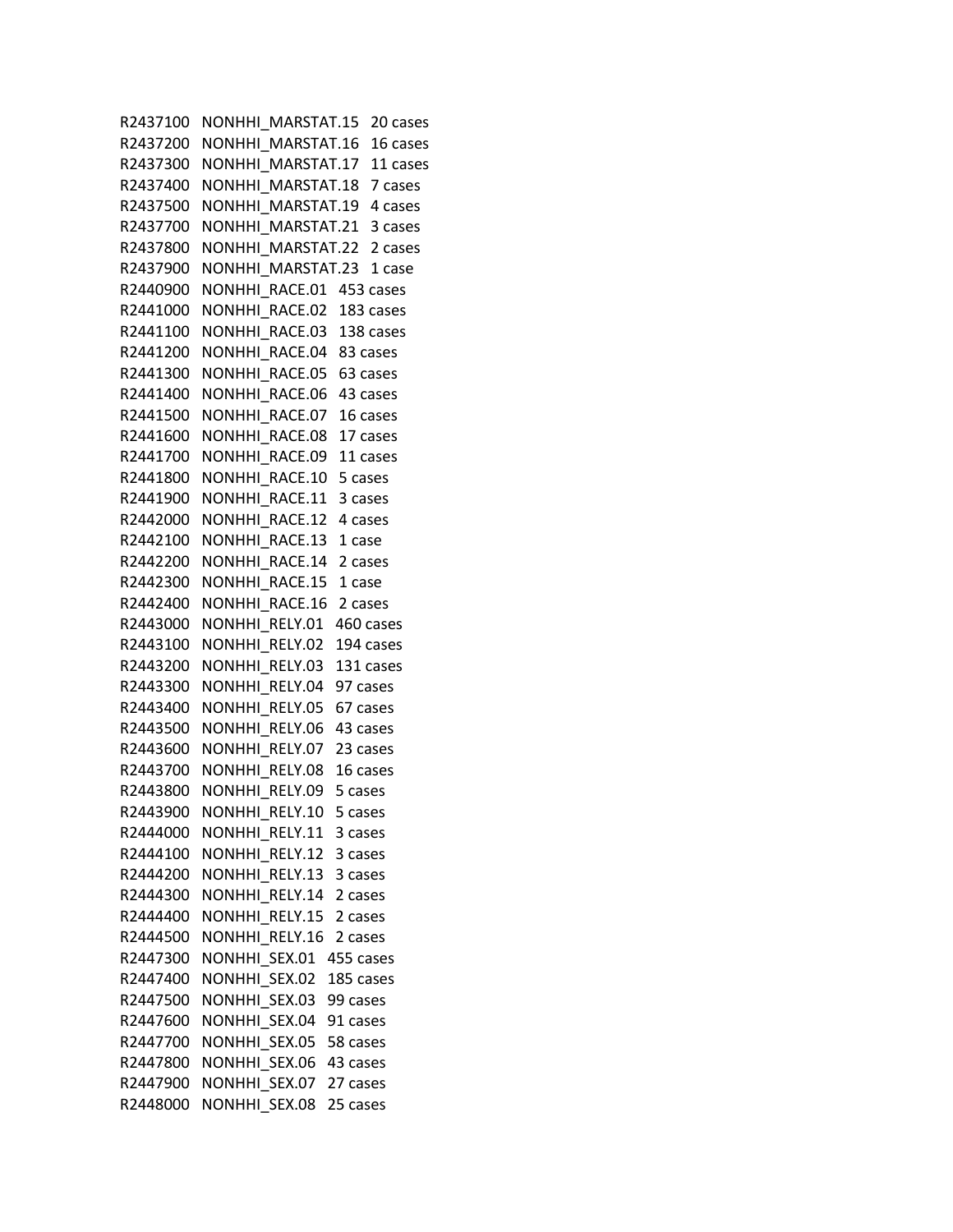R2448100 NONHHI\_SEX.09 17 cases R2448200 NONHHI\_SEX.10 19 cases R2448300 NONHHI SEX.11 11 cases R2448400 NONHHI SEX.12 10 cases R2448500 NONHHI SEX.13 9 cases R2448600 NONHHI\_SEX.14 8 cases R2448700 NONHHI\_SEX.15 6 cases R2448800 NONHHI SEX.16 5 cases R2448900 NONHHI SEX.17 4 cases R2449000 NONHHI SEX.18 4 cases R2449100 NONHHI SEX.19 4 cases R2718600 NONHHI UID.01 460 cases R2718700 NONHHI\_UID.02 199 cases R2718800 NONHHI UID.03 151 cases R2718900 NONHHI UID.04 141 cases R2719000 NONHHI\_UID.05 112 cases R2719100 NONHHI\_UID.06 100 cases R2719200 NONHHI\_UID.07 68 cases R2719300 NONHHI UID.08 72 cases R2719400 NONHHI UID.09 50 cases R2719500 NONHHI UID.10 44 cases R2719600 NONHHI UID.11 30 cases R2719700 NONHHI UID.12 34 cases R2719800 NONHHI UID.13 26 cases R2719900 NONHHI\_UID.14 21 cases R2720000 NONHHI UID.15 20 cases R2720100 NONHHI\_UID.16 16 cases R2720200 NONHHI\_UID.17 11 cases R2720300 NONHHI\_UID.18 7 cases R2720400 NONHHI UID.19 4 cases R2720600 NONHHI UID.21 3 cases R2720700 NONHHI\_UID.22 2 cases R2720800 NONHHI UID.23 1 case R3731100 NONHHI AGE.01 157 cases R3731200 NONHHI\_AGE.02 120 cases R3731300 NONHHI AGE.03 66 cases R3731400 NONHHI AGE.04 29 cases R3731500 NONHHI AGE.05 12 cases R3731600 NONHHI\_AGE.06 4 cases R3731700 NONHHI\_AGE.07 7 cases R3731800 NONHHI\_AGE.08 2 cases R3731900 NONHHI AGE.09 3 cases R3732000 NONHHI\_AGE.10 2 cases R3732200 NONHHI AGE.12 2 cases R3738200 NONHHI ETHNICITY.01 162 cases R3738300 NONHHI ETHNICITY.02 120 cases R3738400 NONHHI ETHNICITY.03 69 cases R3738500 NONHHI ETHNICITY.04 37 cases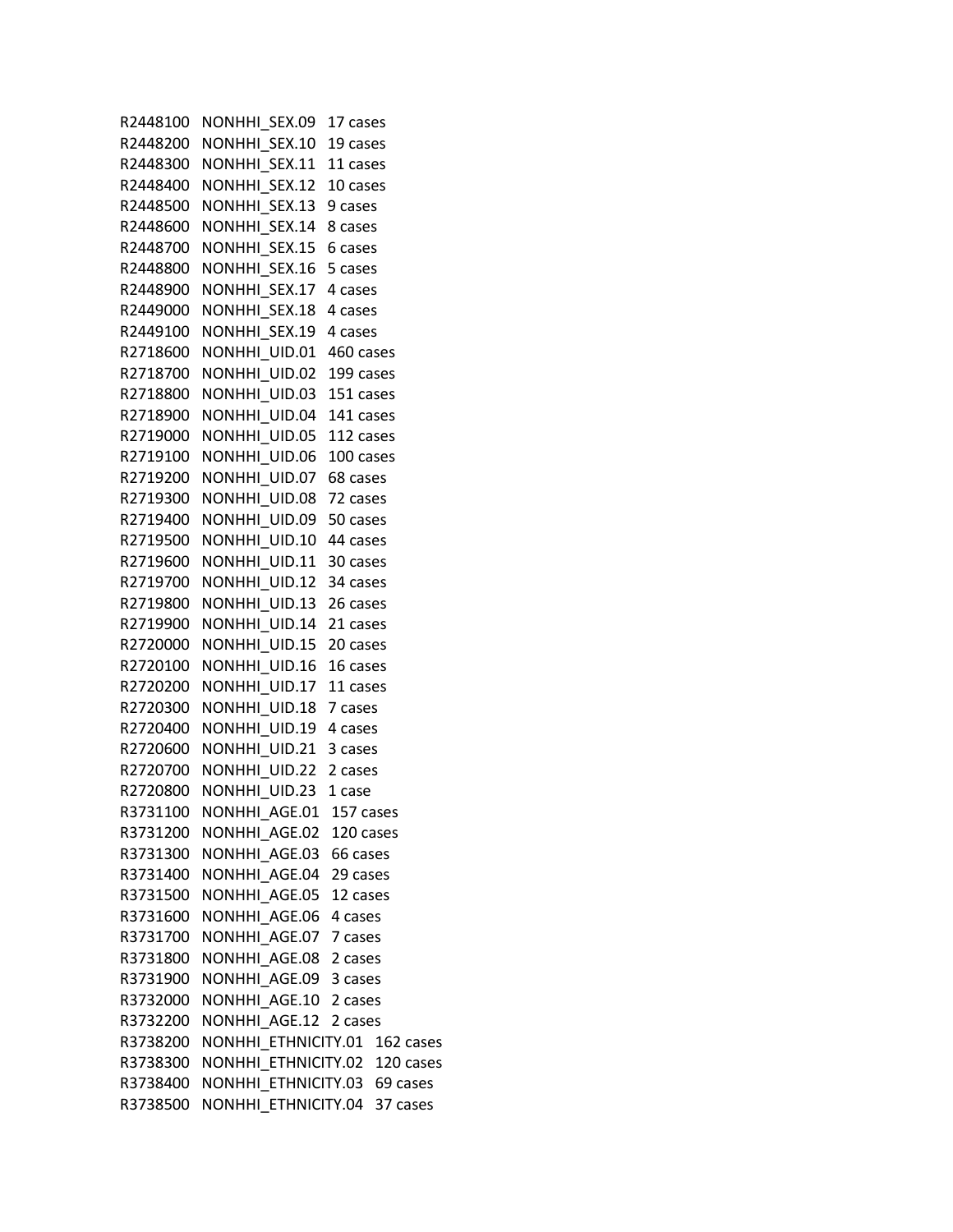R3738600 NONHHI ETHNICITY.05 15 cases R3738700 NONHHI ETHNICITY.06 8 cases R3738800 NONHHI ETHNICITY.07 7 cases R3738900 NONHHI\_ETHNICITY.08 3 cases R3739000 NONHHI ETHNICITY.09 2 cases R3739100 NONHHI ETHNICITY.10 1 case R3739300 NONHHI\_ETHNICITY.12 2 cases R3743100 NONHHI UID.01 168 cases R3743200 NONHHI\_UID.02 125 cases R3743300 NONHHI\_UID.03 75 cases R3743400 NONHHI UID.04 39 cases R3743500 NONHHI UID.05 18 cases R3743600 NONHHI\_UID.06 11 cases R3743700 NONHHI UID.07 8 cases R3743800 NONHHI UID.08 5 cases R3743900 NONHHI\_UID.09 3 cases R3744000 NONHHI\_UID.10 2 cases R3744200 NONHHI\_UID.12 2 cases R3744300 NONHHI UID.13 1 case R3744500 NONHHI UID.15 1 case R3745700 NONHHI HHFLAG.01 166 cases R3745800 NONHHI\_HHFLAG.02 124 cases R3745900 NONHHI HHFLAG.03 74 cases R3746000 NONHHI\_HHFLAG.04 38 cases R3746100 NONHHI HHFLAG.05 17 cases R3746200 NONHHI\_HHFLAG.06 10 cases R3746300 NONHHI\_HHFLAG.07 8 cases R3746400 NONHHI HHFLAG.08 5 cases R3746500 NONHHI\_HHFLAG.09 3 cases R3746600 NONHHI HHFLAG.10 2 cases R3746800 NONHHI HHFLAG.12 2 cases R3746900 NONHHI HHFLAG.13 1 case R3747100 NONHHI HHFLAG.15 1 case R3750100 NONHHI MARSTAT.01 137 cases R3750200 NONHHI MARSTAT.02 118 cases R3750300 NONHHI\_MARSTAT.03 68 cases R3750400 NONHHI MARSTAT.04 36 cases R3750500 NONHHI MARSTAT.05 17 cases R3750600 NONHHI\_MARSTAT.06 10 cases R3750700 NONHHI MARSTAT.07 8 cases R3750800 NONHHI\_MARSTAT.08 5 cases R3750900 NONHHI\_MARSTAT.09 3 cases R3751000 NONHHI MARSTAT.10 2 cases R3751200 NONHHI MARSTAT.12 1 case R3751300 NONHHI MARSTAT.13 1 case R3751500 NONHHI MARSTAT.15 1 case R3756500 NONHHI RACE.01 163 cases R3756600 NONHHI RACE.02 121 cases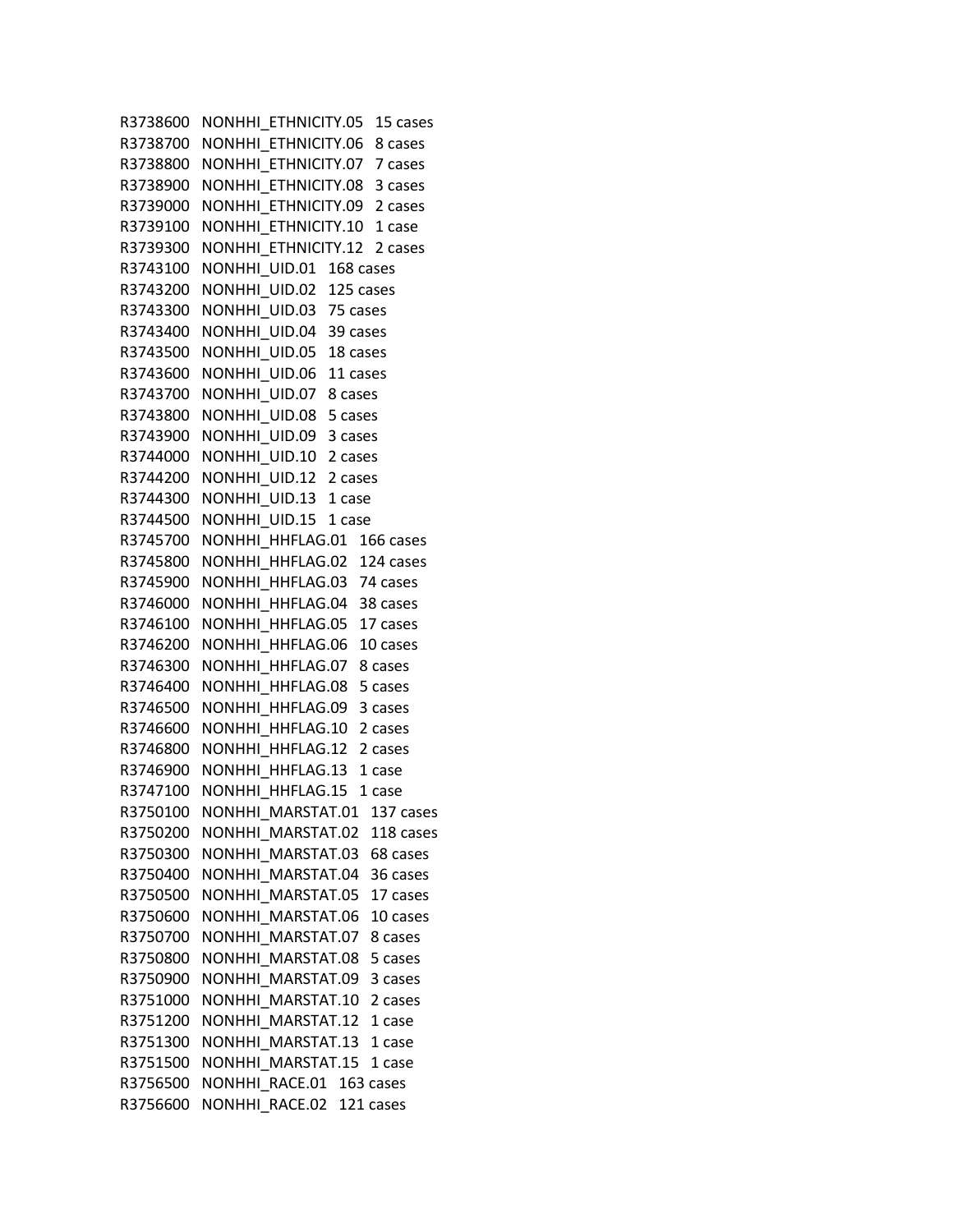```
R3756700 NONHHI_RACE.03 69 cases
 R3756800 NONHHI_RACE.04 37 cases 
R3756900 NONHHI RACE.05 15 cases
R3757000 NONHHI RACE.06 8 cases
 R3757100 NONHHI_RACE.07 7 cases 
 R3757200 NONHHI_RACE.08 3 cases 
 R3757300 NONHHI_RACE.09 2 cases 
R3757400 NONHHI RACE.10 1 case
 R3757600 NONHHI_RACE.12 2 cases 
R3759000 NONHHI RELY.01 166 cases
R3759100 NONHHI RELY.02 120 cases
R3759200 NONHHI RELY.03 68 cases
 R3759300 NONHHI_RELY.04 34 cases 
R3759400 NONHHI RELY.05 14 cases
R3759500 NONHHI RELY.06 6 cases
 R3759600 NONHHI_RELY.07 4 cases 
 R3759800 NONHHI_RELY.09 2 cases 
 R3759900 NONHHI_RELY.10 2 cases 
R3760100 NONHHI RELY.12 1 case
R3764000 NONHHI SEX.01 165 cases
R3764100 NONHHI SEX.02 120 cases
R3764200 NONHHI SEX.03 67 cases
R3764300 NONHHI SEX.04 31 cases
R3764400 NONHHI SEX.05 12 cases
 R3764500 NONHHI_SEX.06 4 cases 
R3764600 NONHHI SEX.07 7 cases
R3764700 NONHHI SEX.08 2 cases
R3764800 NONHHI SEX.09 3 cases
 R3764900 NONHHI_SEX.10 2 cases 
R3765100 NONHHI SEX.12 2 cases
```
4) Created Variable Changes due to Household Roster and Nonresident Roster Changes

Updates to the round 1 household and nonresident rosters led to the following changes in the created variables. Listed below are the affected variables and the number of cases.

R1200100 CV BIO MOM AGE CHILD1 17 cases R1200200 CV BIO MOM AGE YOUTH 6 cases R1205300 CV\_YTH\_REL\_HH\_CURRENT 4 cases R1302400 CV HGC BIO DAD 466 cases R1302500 CV\_HGC\_BIO\_MOM 93 cases R1302600 CV\_HGC\_RES\_DAD 2 cases R2563600 CV\_YTH\_REL\_HH\_CURRENT 40 cases R3885200 CV YTH REL HH CURRENT 72 cases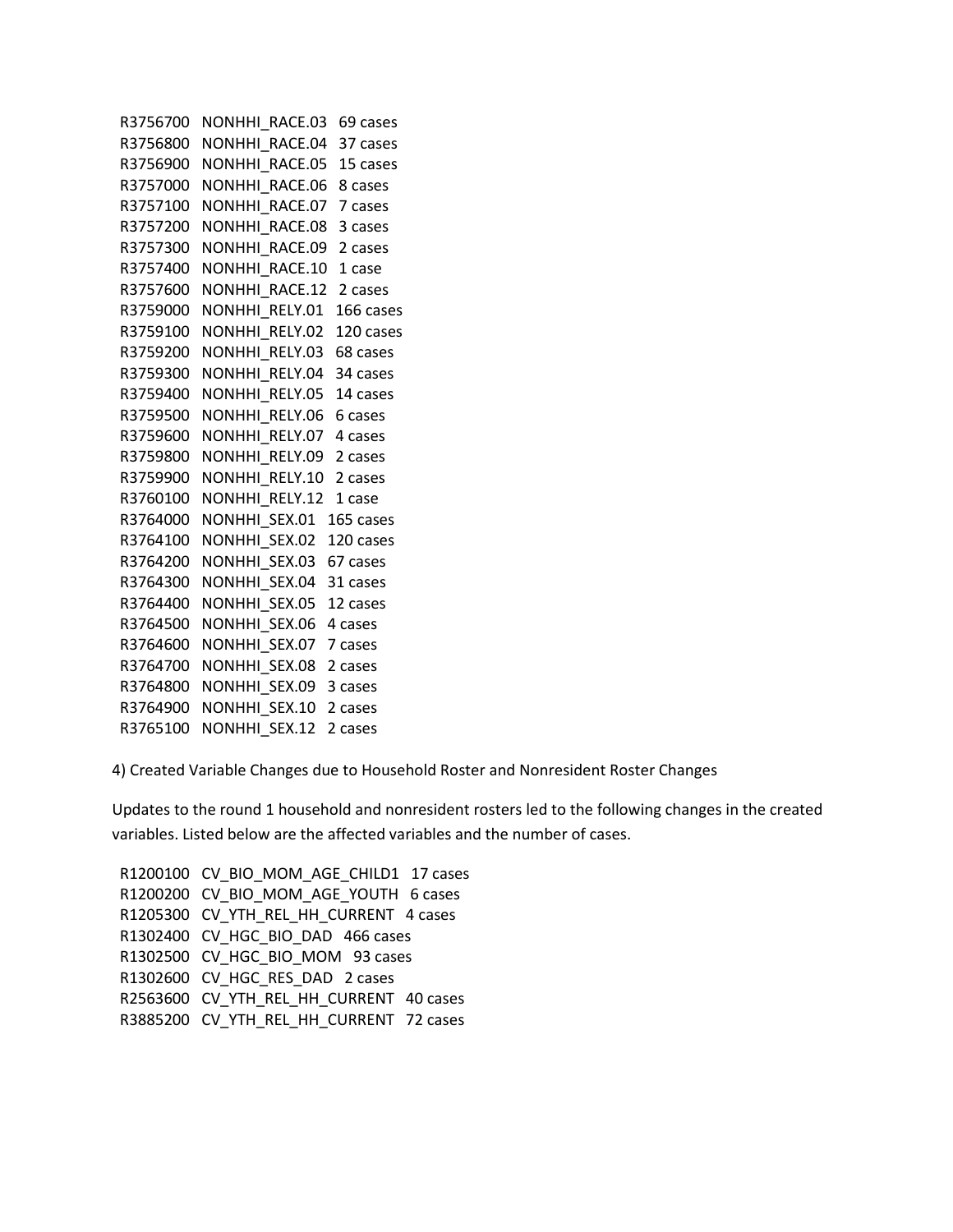5) School Roster Changes - rounds 2 and 3

A review of the R2 and R3 schooling data uncovered a number of errors in the SCHCODE, INTERVIEW, and PUBID variables. These problems have been corrected in the latest release. Listed below are the affected variable and the affected number of cases.

```
R2463300 NEWSCHOOL SCHCODE.01 106 cases
R2463400 NEWSCHOOL SCHCODE.02 33 cases
R2463600 NEWSCHOOL SCHCODE.04 4 cases
R2463700 NEWSCHOOL SCHCODE.05 1 case
R2463900 NEWSCHOOL INTERVIEW.01 119 cases
R2464000 NEWSCHOOL INTERVIEW.02 31 cases
R2464100 NEWSCHOOL INTERVIEW.03 5 cases
R2464200 NEWSCHOOL INTERVIEW.04 4 cases
R2464300 NEWSCHOOL INTERVIEW.05 1 case
R3776700 NEWSCHOOL SCHCODE.01 2 cases
R3777400 NEWSCHOOL INTERVIEW.01 161 cases
R3777500 NEWSCHOOL INTERVIEW.02 33 cases
 R3777600 NEWSCHOOL_INTERVIEW.03 7 cases 
 R3778800 NEWSCHOOL_PUBID.01 150 cases 
 R3778900 NEWSCHOOL_PUBID.02 34 cases 
R3779000 NEWSCHOOL PUBID.03 8 cases
```
The following created variables were updated to reflect changes in the School Roster between the round 3 main and the round 3 event history release:

|  | R2569800 CV_SCH_ATTEND_EVER 5 cases         |
|--|---------------------------------------------|
|  | R2569900 CV_SCH_ATTEND_YR 4 cases           |
|  | R2600100 CV SCHOOL SIZE 33 cases            |
|  | R2600200 CV STUDENT TEACHER RATIO 33 cases  |
|  | R3891800 CV SCH ATTEND EVER 109 cases       |
|  | R3891900 CV_SCH_ATTEND_YR_98 cases          |
|  | R3923500 CV SCHOOL SIZE 206 cases           |
|  | R3923600 CV_STUDENT_TEACHER_RATIO 206 cases |

In addition, the round 2 variable titles CV\_HGC\_EVER and CV\_HGC\_YEAR were reversed before the in the round 3 event history release; these titles were attached to the correct data in the in the round 3 event history release.

6) MILCODE and MILFLAG variables - rounds 2 and 3

A review of the employment data revealed that a combination of technical errors and interviewer confusion were contributing to the underreporting of military jobs. Corrections have been made to the MILCODE and MILFLAG variables which will both add valid data to the variable and establish a consistency between the use of the 0 code for non-military jobs and the -4 code for valid skips. Listed below are the affected variable and the affected number of cases.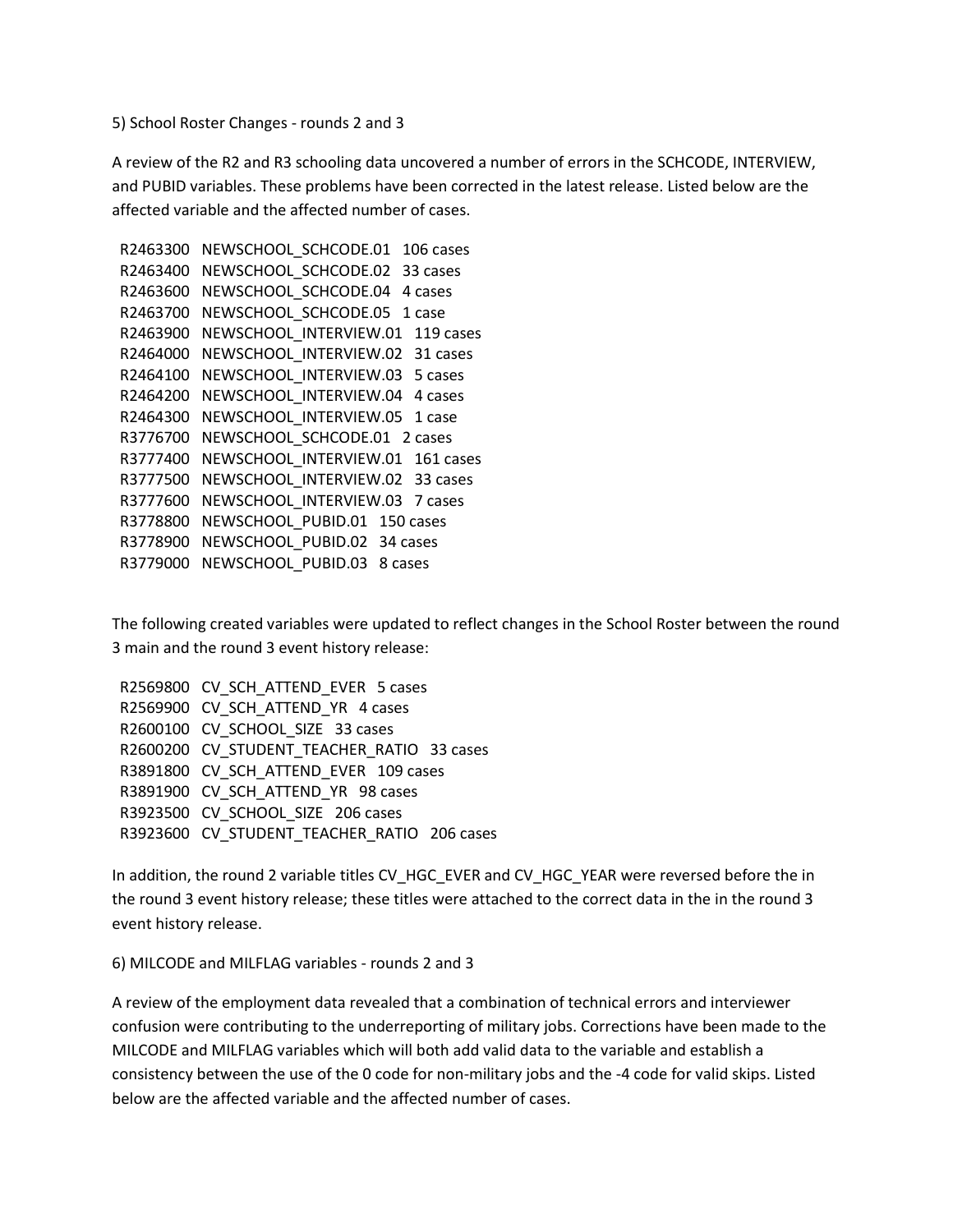```
 R2469900 YEMP_MILCODE.01 530 cases 
 R2470000 YEMP_MILCODE.02 393 cases 
 R2470100 YEMP_MILCODE.03 217 cases 
 R2470200 YEMP_MILCODE.04 90 cases 
 R2470300 YEMP_MILCODE.05 31 cases 
 R2470400 YEMP_MILCODE.06 13 cases 
 R2470500 YEMP_MILCODE.07 2 cases 
R2470600 YEMP MILCODE.09 1 case
 R3782800 YEMP_MILFLAG.01 57 cases 
R3782900 YEMP MILFLAG.02 3 cases
 R3783000 YEMP_MILFLAG.03 2 cases 
 R3783700 YEMP_MILCODE.01 275 cases 
 R3783800 YEMP_MILCODE.02 113 cases 
 R3783900 YEMP_MILCODE.03 51 cases 
 R3784000 YEMP_MILCODE.04 18 cases 
 R3784100 YEMP_MILCODE.05 7 cases 
 R3784200 YEMP_MILCODE.06 6 cases 
 R3784300 YEMP_MILCODE.07 3 cases
```
7) Changes to employment created variables

A number of updates were made to the employment created variables between the round 2 event history release and the r3 main release and the r3 event history release. These updates were due to (1) updates made to the employment programs to reflect the change in the way that dates are imputed (2) updates to the military code information in the employer roster and (3) a coding problem that caused other specify variables to be coded incorrectly. Rather than listing each round's changes separately, a complete list of all updates is below:

```
R1205800 CV HOURS WK EVER 339 cases
R1206400 CV HOURS WK YR.85 1 case
R1206500 CV HOURS WK YR.86 1 case
R1206600 CV HOURS_WK_YR.87 3 cases
R1206700 CV HOURS WK YR.88 4 cases
R1206800 CV HOURS WK YR.89 4 cases
R1206900 CV HOURS WK YR.90 7 cases
 R1207000 CV_HOURS_WK_YR.91 8 cases 
 R1207100 CV_HOURS_WK_YR.92 13 cases 
R1207200 CV HOURS WK YR.93 17 cases
 R1207300 CV_HOURS_WK_YR.94 67 cases 
 R1207400 CV_HOURS_WK_YR.95 150 cases 
 R1207500 CV_HOURS_WK_YR.96 315 cases 
 R1207600 CV_HOURS_WK_YR.97 150 cases 
R1207700 CV HOURS WK YR.98 5 cases
R1207800 CV HRLY_COMPENSATION.01 1 case
R1207900 CV HRLY COMPENSATION.02 1 case
 R1211400 CV_TTL_JOB_EVER 3 cases
```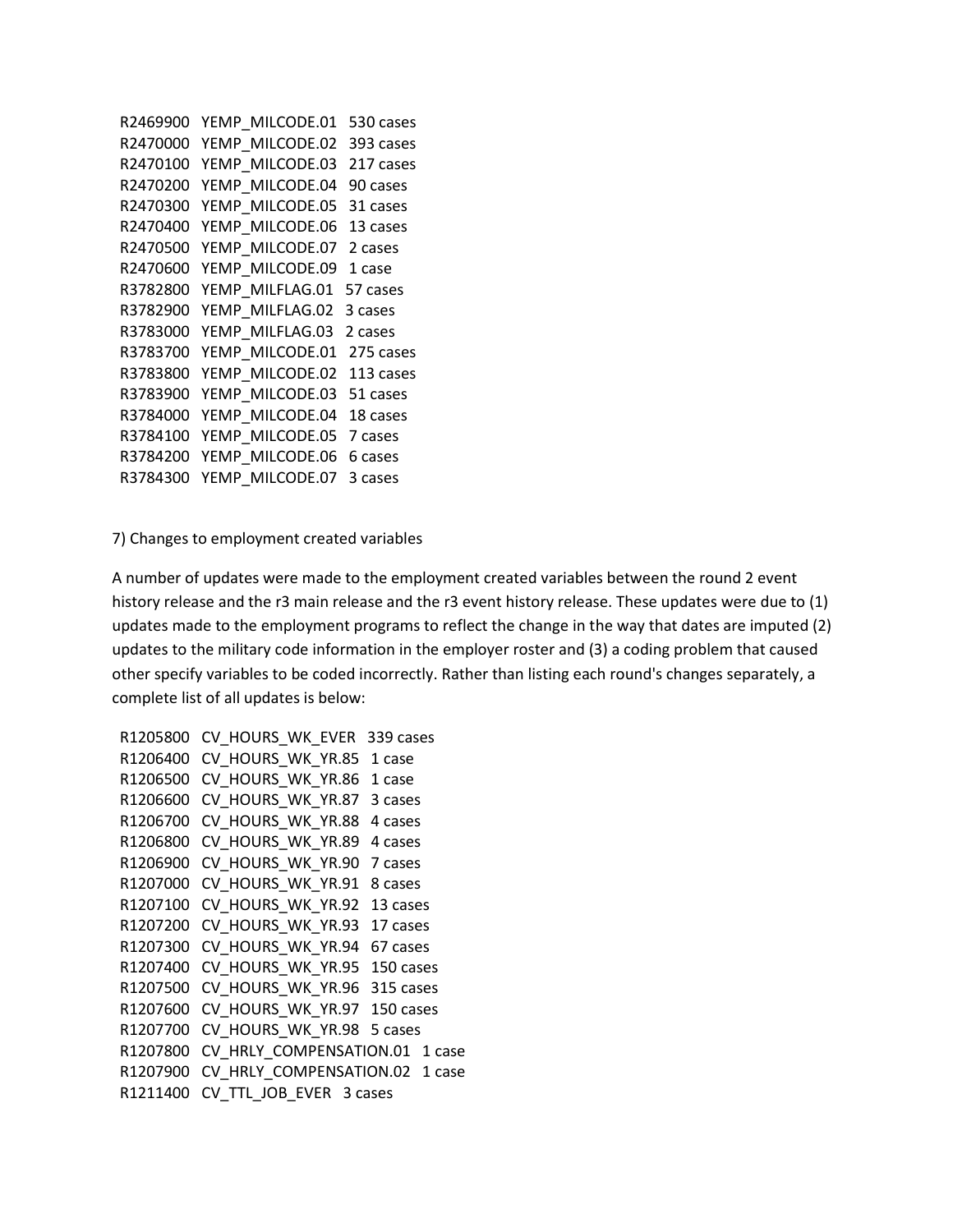```
 R1212200 CV_TTL_JOB_YR.87 1 case 
 R1212300 CV_TTL_JOB_YR.88 2 cases 
 R1212400 CV_TTL_JOB_YR.89 2 cases 
R1212500 CV TTL JOB YR.90 2 cases
R1212600 CV TTL JOB YR.91 2 cases
 R1212700 CV_TTL_JOB_YR.92 5 cases 
 R1212800 CV_TTL_JOB_YR.93 8 cases 
R1212900 CV TTL JOB YR.94 19 cases
 R1213000 CV_TTL_JOB_YR.95 28 cases 
R1213100 CV TTL JOB YR.96 49 cases
R1213200 CV TTL JOB YR.97 47 cases
 R1213300 CV_TTL_JOB_YR.98 1 case 
 R1219700 CV_WKSWK_DLI 344 cases 
 R1219800 CV_WKSWK_EVER 380 cases 
R1219900 CV WKSWK JOB DLI.01 299 cases
R1220000 CV WKSWK JOB DLI.02 120 cases
 R1220100 CV_WKSWK_JOB_DLI.03 37 cases 
 R1220200 CV_WKSWK_JOB_DLI.04 5 cases 
R1220300 CV WKSWK JOB DLI.05 2 cases
R1220400 CV WKSWK JOB DLI.06 1 case
R1221300 CV WKSWK JOB YR.01.87 2 cases
R1221400 CV WKSWK JOB YR.01.88 1 case
 R1221500 CV_WKSWK_JOB_YR.01.89 1 case 
 R1221600 CV_WKSWK_JOB_YR.01.90 1 case 
 R1221700 CV_WKSWK_JOB_YR.01.91 1 case 
R1221800 CV WKSWK JOB YR.01.92 6 cases
R1221900 CV WKSWK JOB YR.01.93 7 cases
 R1222000 CV_WKSWK_JOB_YR.01.94 25 cases 
 R1222100 CV_WKSWK_JOB_YR.01.95 54 cases 
R1222200 CV WKSWK JOB YR.01.96 203 cases
 R1222300 CV_WKSWK_JOB_YR.01.97 98 cases 
 R1222400 CV_WKSWK_JOB_YR.01.98 3 cases 
R1223300 CV WKSWK JOB YR.02.88 1 case
R1223400 CV WKSWK JOB YR.02.89 1 case
R1223500 CV WKSWK_JOB_YR.02.90 2 cases
R1223600 CV WKSWK JOB YR.02.91 1 case
 R1223700 CV_WKSWK_JOB_YR.02.92 2 cases 
R1223800 CV WKSWK JOB YR.02.93 3 cases
 R1223900 CV_WKSWK_JOB_YR.02.94 11 cases 
R1224000 CV_WKSWK_JOB_YR.02.95 37 cases 
 R1224100 CV_WKSWK_JOB_YR.02.96 72 cases 
R1224200 CV WKSWK JOB YR.02.97 17 cases
 R1225800 CV_WKSWK_JOB_YR.03.94 10 cases 
R1225900 CV WKSWK JOB YR.03.95 14 cases
R1226000 CV WKSWK JOB YR.03.96 13 cases
R1226100 CV WKSWK JOB YR.03.97 1 case
 R1227800 CV_WKSWK_JOB_YR.04.95 2 cases 
R1227900 CV WKSWK JOB YR.04.96 3 cases
```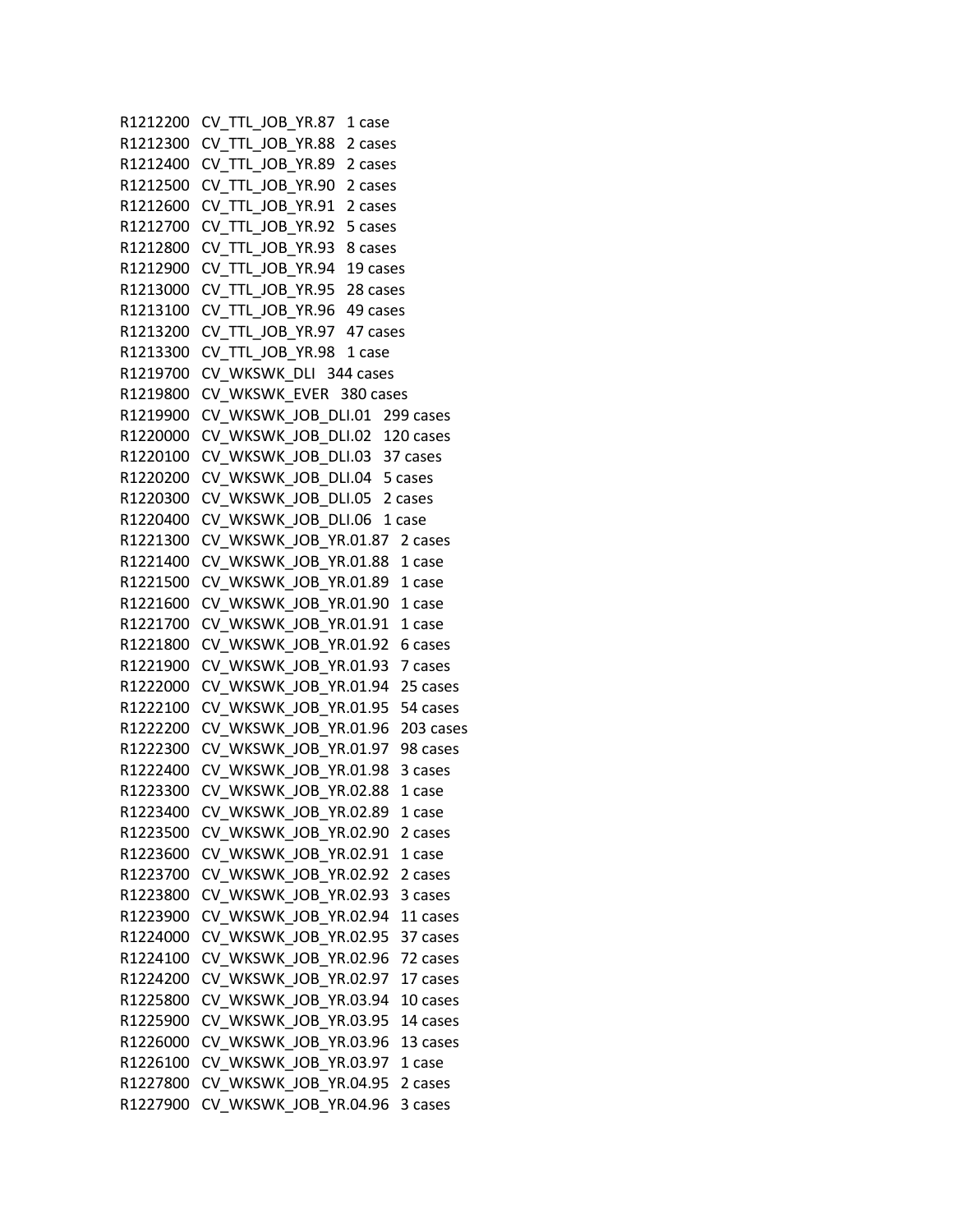R1229600 CV WKSWK JOB YR.05.94 1 case R1229800 CV\_WKSWK\_JOB\_YR.05.96 1 case R1231500 CV\_WKSWK\_JOB\_YR.06.94 1 case R1231600 CV WKSWK JOB YR.06.95 1 case R1234600 CV WKSWK YR.87 5 cases R1234700 CV\_WKSWK\_YR.88 7 cases R1234800 CV\_WKSWK\_YR.89 7 cases R1234900 CV\_WKSWK\_YR.90 21 cases R1235000 CV\_WKSWK\_YR.91 25 cases R1235100 CV WKSWK YR.92 8 cases R1235200 CV\_WKSWK\_YR.93 11 cases R1235300 CV\_WKSWK\_YR.94 48 cases R1235400 CV\_WKSWK\_YR.95 102 cases R1235500 CV\_WKSWK\_YR.96 246 cases R1235600 CV\_WKSWK\_YR.97 106 cases R1235700 CV\_WKSWK\_YR.98 3 cases R2564200 CV\_HOURS\_WK\_EVER 902 cases R2564300 CV\_HOURS\_WK\_YR.80 105 cases R2564400 CV HOURS WK YR.81 105 cases R2564500 CV\_HOURS\_WK\_YR.82 105 cases R2564600 CV HOURS WK YR.83 105 cases R2564700 CV\_HOURS\_WK\_YR.84 105 cases R2564800 CV\_HOURS\_WK\_YR.85 105 cases R2564900 CV\_HOURS\_WK\_YR.86 105 cases R2565000 CV\_HOURS\_WK\_YR.87 107 cases R2565100 CV HOURS WK YR.88 107 cases R2565200 CV HOURS WK YR.89 107 cases R2565300 CV\_HOURS\_WK\_YR.90 108 cases R2565400 CV\_HOURS\_WK\_YR.91 109 cases R2565500 CV HOURS WK YR.92 113 cases R2565600 CV\_HOURS\_WK\_YR.93 115 cases R2565700 CV\_HOURS\_WK\_YR.94 152 cases R2565800 CV HOURS WK YR.95 199 cases R2565900 CV\_HOURS\_WK\_YR.96 343 cases R2566000 CV HOURS WK YR.97 417 cases R2566100 CV\_HOURS\_WK\_YR.98 491 cases R2566200 CV\_HOURS\_WK\_YR.99 161 cases R2566300 CV HRLY COMPENSATION.01 495 cases R2566400 CV\_HRLY\_COMPENSATION.02 209 cases R2566500 CV\_HRLY\_COMPENSATION.03 73 cases R2566600 CV\_HRLY\_COMPENSATION.04 21 cases R2566700 CV HRLY COMPENSATION.05 10 cases R2566800 CV\_HRLY\_COMPENSATION.06 2 cases R2567200 CV\_HRLY\_PAY.01 36 cases R2567300 CV\_HRLY\_PAY.02 11 cases R2567400 CV\_HRLY\_PAY.03 3 cases R2567500 CV\_HRLY\_PAY.04 3 cases R2567600 CV HRLY PAY.05 1 case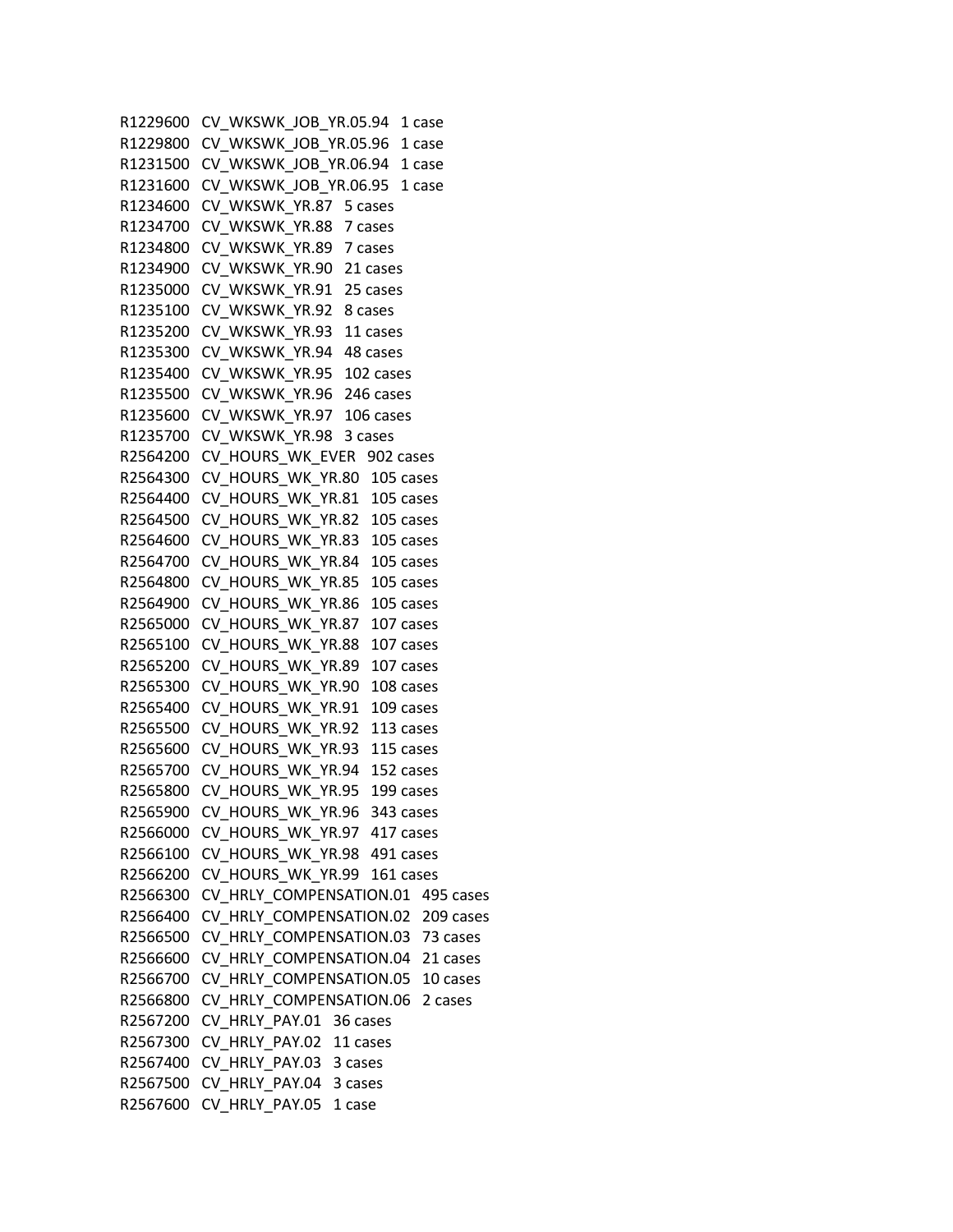```
 R2568400 CV_JOB<13_WKS.01 22 cases 
 R2568500 CV_JOB<13_WKS.02 2 cases 
 R2570400 CV_TTL_JOB_EVER 214 cases 
 R2570500 CV_TTL_JOB_YR.80 105 cases 
 R2570600 CV_TTL_JOB_YR.81 105 cases 
 R2570700 CV_TTL_JOB_YR.82 105 cases 
 R2570800 CV_TTL_JOB_YR.83 105 cases 
 R2570900 CV_TTL_JOB_YR.84 105 cases 
 R2571000 CV_TTL_JOB_YR.85 105 cases 
 R2571100 CV_TTL_JOB_YR.86 105 cases 
 R2571200 CV_TTL_JOB_YR.87 106 cases 
 R2571300 CV_TTL_JOB_YR.88 107 cases 
 R2571400 CV_TTL_JOB_YR.89 107 cases 
 R2571500 CV_TTL_JOB_YR.90 107 cases 
 R2571600 CV_TTL_JOB_YR.91 107 cases 
 R2571700 CV_TTL_JOB_YR.92 110 cases 
 R2571800 CV_TTL_JOB_YR.93 113 cases 
 R2571900 CV_TTL_JOB_YR.94 124 cases 
 R2572000 CV_TTL_JOB_YR.95 132 cases 
 R2572100 CV_TTL_JOB_YR.96 154 cases 
 R2572200 CV_TTL_JOB_YR.97 189 cases 
 R2572300 CV_TTL_JOB_YR.98 179 cases 
 R2572400 CV_TTL_JOB_YR.99 136 cases 
 R2579000 CV_WKSWK_DLI 515 cases 
 R2579100 CV_WKSWK_EVER 880 cases 
R2579200 CV WKSWK JOB DLI.01 440 cases
R2579300 CV WKSWK JOB DLI.02 199 cases
 R2579400 CV_WKSWK_JOB_DLI.03 79 cases 
 R2579500 CV_WKSWK_JOB_DLI.04 18 cases 
R2579600 CV WKSWK JOB DLI.05 10 cases
R2580800 CV WKSWK JOB YR.01.87 2 cases
 R2580900 CV_WKSWK_JOB_YR.01.88 1 case 
R2581000 CV WKSWK JOB YR.01.89 1 case
R2581100 CV WKSWK JOB YR.01.90 1 case
R2581200 CV WKSWK JOB YR.01.91 1 case
R2581300 CV WKSWK JOB YR.01.92 2 cases
 R2581400 CV_WKSWK_JOB_YR.01.93 3 cases 
R2581500 CV WKSWK JOB YR.01.94 6 cases
 R2581600 CV_WKSWK_JOB_YR.01.95 14 cases 
 R2581700 CV_WKSWK_JOB_YR.01.96 23 cases 
 R2581800 CV_WKSWK_JOB_YR.01.97 117 cases 
 R2581900 CV_WKSWK_JOB_YR.01.98 330 cases 
 R2582000 CV_WKSWK_JOB_YR.01.99 53 cases 
R2583400 CV WKSWK JOB YR.02.93 1 case
R2583500 CV WKSWK JOB YR.02.94 1 case
 R2583600 CV_WKSWK_JOB_YR.02.95 4 cases 
 R2583700 CV_WKSWK_JOB_YR.02.96 25 cases 
R2583800 CV WKSWK JOB YR.02.97 94 cases
```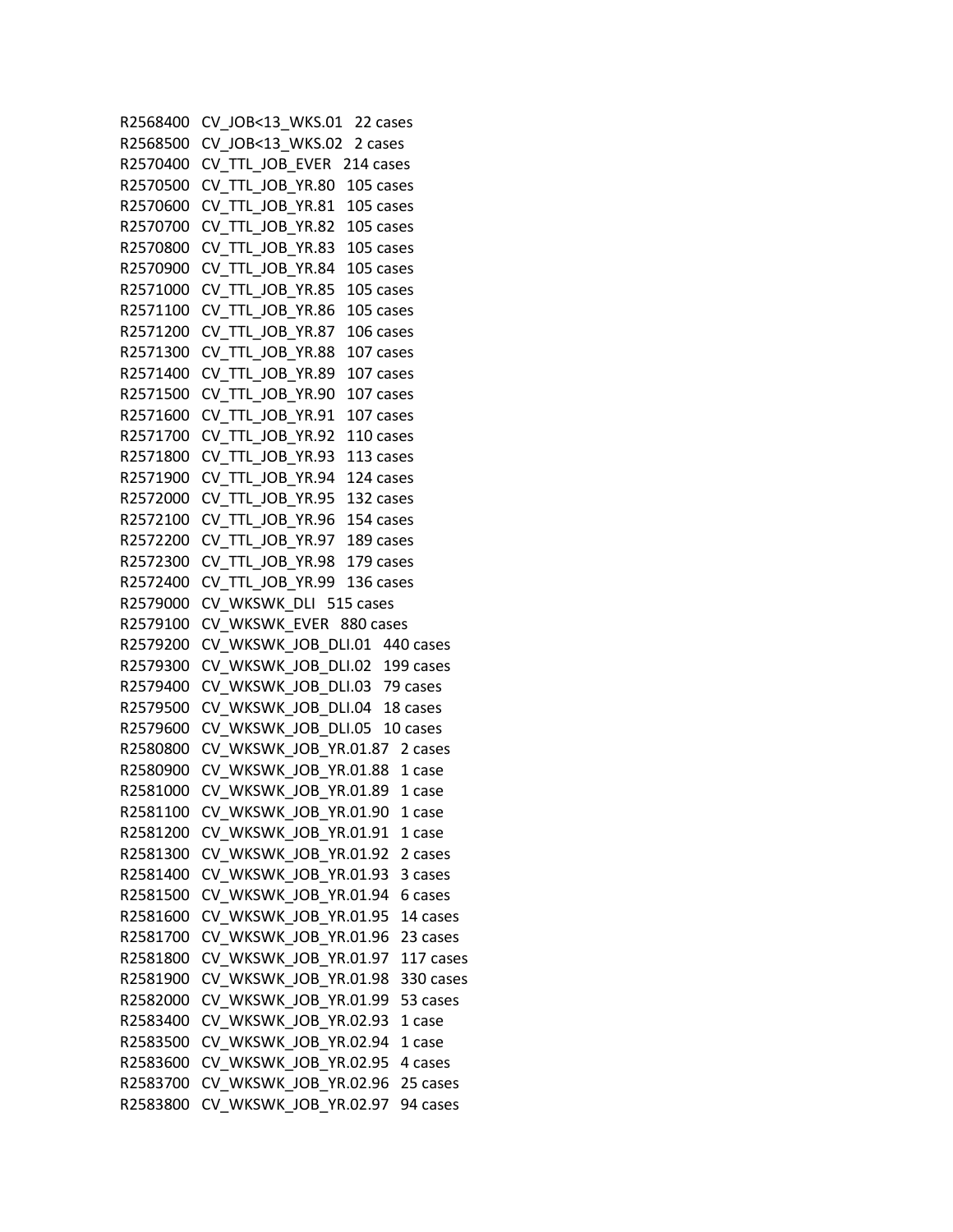```
 R2583900 CV_WKSWK_JOB_YR.02.98 99 cases 
 R2584000 CV_WKSWK_JOB_YR.02.99 3 cases 
 R2585300 CV_WKSWK_JOB_YR.03.92 2 cases 
R2585400 CV WKSWK JOB YR.03.93 1 case
 R2585500 CV_WKSWK_JOB_YR.03.94 2 cases 
 R2585600 CV_WKSWK_JOB_YR.03.95 3 cases 
 R2585700 CV_WKSWK_JOB_YR.03.96 11 cases 
 R2585800 CV_WKSWK_JOB_YR.03.97 48 cases 
 R2585900 CV_WKSWK_JOB_YR.03.98 27 cases 
R2586000 CV WKSWK JOB YR.03.99 1 case
R2587700 CV WKSWK JOB YR.04.96 2 cases
 R2587800 CV_WKSWK_JOB_YR.04.97 13 cases 
 R2587900 CV_WKSWK_JOB_YR.04.98 4 cases 
R2589700 CV WKSWK JOB YR.05.96 1 case
R2589800 CV WKSWK JOB YR.05.97 9 cases
R2589900 CV WKSWK JOB YR.05.98 1 case
 R2598800 CV_WKSWK_YR.87 2 cases 
 R2598900 CV_WKSWK_YR.88 2 cases 
R2599000 CV WKSWK YR.89 2 cases
 R2599100 CV_WKSWK_YR.90 3 cases 
R2599200 CV WKSWK YR.91 2 cases
 R2599300 CV_WKSWK_YR.92 8 cases 
R2599400 CV WKSWK YR.93 11 cases
 R2599500 CV_WKSWK_YR.94 46 cases 
 R2599600 CV_WKSWK_YR.95 96 cases 
 R2599700 CV_WKSWK_YR.96 228 cases 
 R2599800 CV_WKSWK_YR.97 293 cases 
 R2599900 CV_WKSWK_YR.98 373 cases 
 R2600000 CV_WKSWK_YR.99 54 cases 
R3885900 CV HOURS WK YR.00 28 cases
R3886700 CV HOURS WK YR.87 1 case
 R3886800 CV_HOURS_WK_YR.88 1 case 
R3886900 CV HOURS WK YR.89 1 case
R3887000 CV HOURS WK YR.90 2 cases
R3887100 CV HOURS_WK_YR.91 3 cases
R3887200 CV HOURS WK YR.92 4 cases
R3887300 CV HOURS WK YR.93 6 cases
R3887400 CV HOURS WK YR.94 32 cases
 R3887500 CV_HOURS_WK_YR.95 80 cases 
 R3887600 CV_HOURS_WK_YR.96 204 cases 
 R3887700 CV_HOURS_WK_YR.97 261 cases 
R3887800 CV HOURS WK YR.98 349 cases
 R3887900 CV_HOURS_WK_YR.99 109 cases 
R3888000 CV HRLY COMPENSATION.01 233 cases
R3888100 CV HRLY COMPENSATION.02 69 cases
R3888200 CV HRLY COMPENSATION.03 21 cases
R3888300 CV HRLY COMPENSATION.04 5 cases
 R3888900 CV_HRLY_PAY.01 144 cases
```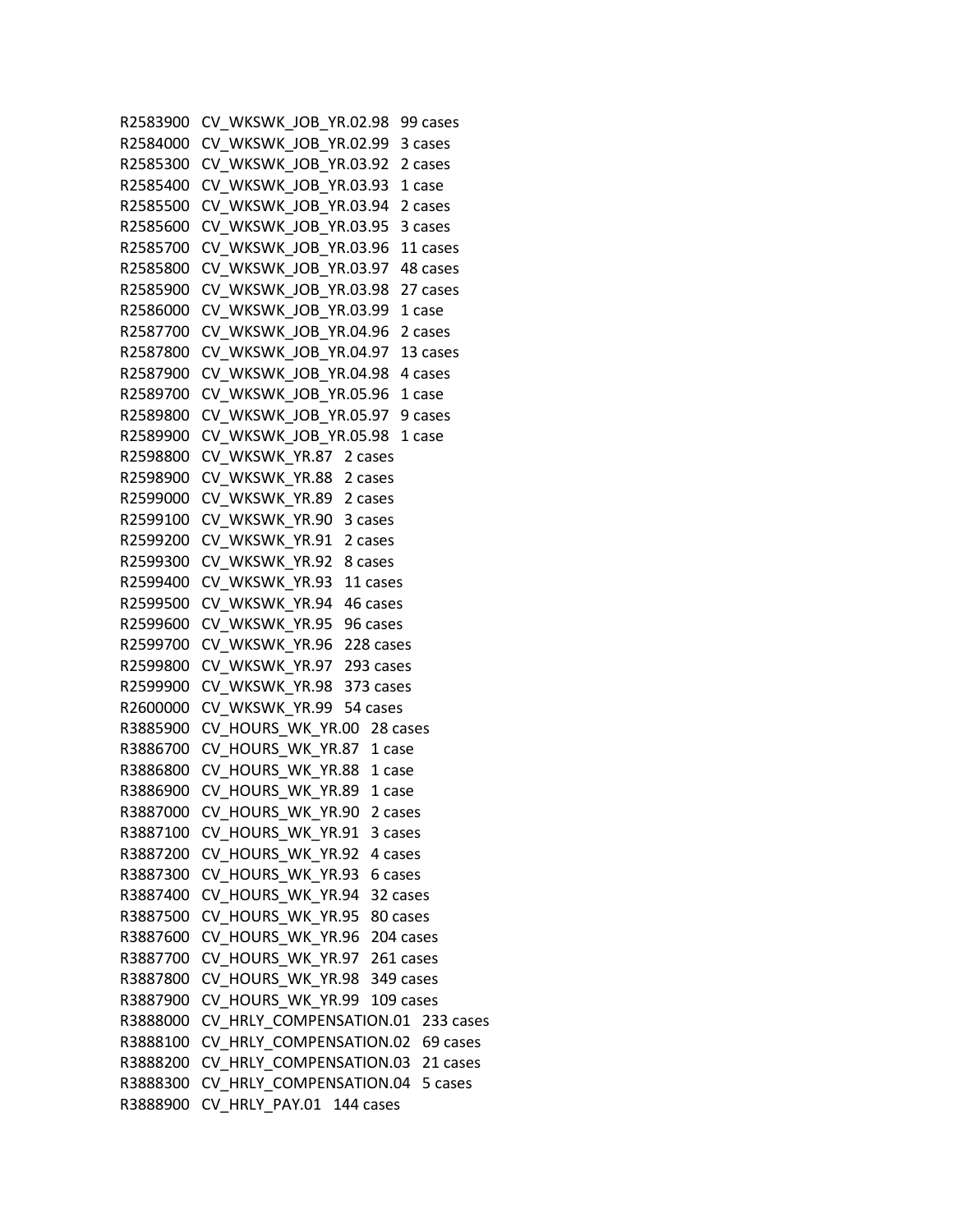```
 R3889000 CV_HRLY_PAY.02 59 cases 
 R3889100 CV_HRLY_PAY.03 20 cases 
R3889200 CV HRLY PAY.04 4 cases
R3889400 CV HRLY PAY.06 1 case
R3890400 CV JOB<13 WKS.01 47 cases
 R3890500 CV_JOB<13_WKS.02 3 cases 
 R3890600 CV_JOB<13_WKS.03 2 cases 
R3892400 CV TTL JOB EVER 247 cases
 R3892500 CV_TTL_JOB_YR.00 34 cases 
R3893900 CV TTL JOB YR.93 1 case
R3894000 CV TTL JOB YR.94 5 cases
R3894100 CV TTL JOB YR.95 4 cases
 R3894200 CV_TTL_JOB_YR.96 9 cases 
 R3894300 CV_TTL_JOB_YR.97 19 cases 
R3894400 CV TTL JOB YR.98 48 cases
 R3894500 CV_TTL_JOB_YR.99 82 cases 
 R3901400 CV_WKSWK_DLI 61 cases 
 R3901500 CV_WKSWK_EVER 770 cases 
R3901600 CV WKSWK JOB DLI.01 179 cases
R3901700 CV WKSWK JOB DLI.02 88 cases
R3901800 CV WKSWK JOB DLI.03 33 cases
R3901900 CV WKSWK JOB DLI.04 9 cases
R3902000 CV WKSWK JOB DLI.05 3 cases
R3902500 CV WKSWK JOB YR.01.00 30 cases
 R3904000 CV_WKSWK_JOB_YR.01.94 2 cases 
R3904100 CV WKSWK JOB YR.01.95 7 cases
R3904200 CV WKSWK JOB YR.01.96 10 cases
 R3904300 CV_WKSWK_JOB_YR.01.97 39 cases 
 R3904400 CV_WKSWK_JOB_YR.01.98 93 cases 
R3904500 CV WKSWK JOB YR.01.99 69 cases
R3905400 CV WKSWK JOB YR.02.87 1 case
 R3906100 CV_WKSWK_JOB_YR.02.94 1 case 
R3906200 CV WKSWK JOB YR.02.95 2 cases
R3906300 CV WKSWK JOB YR.02.96 9 cases
R3906400 CV WKSWK JOB YR.02.97 28 cases
R3906500 CV WKSWK JOB YR.02.98 57 cases
R3906600 CV WKSWK JOB YR.02.99 11 cases
R3908300 CV WKSWK JOB YR.03.95 1 case
 R3908400 CV_WKSWK_JOB_YR.03.96 4 cases 
 R3908500 CV_WKSWK_JOB_YR.03.97 8 cases 
 R3908600 CV_WKSWK_JOB_YR.03.98 22 cases 
R3908700 CV WKSWK JOB YR.03.99 4 cases
 R3910500 CV_WKSWK_JOB_YR.04.96 2 cases 
R3910600 CV WKSWK JOB YR.04.97 3 cases
R3910700 CV WKSWK JOB YR.04.98 4 cases
R3912500 CV WKSWK JOB YR.05.95 1 case
R3912600 CV WKSWK JOB YR.05.96 1 case
R3912800 CV WKSWK JOB YR.05.98 1 case
```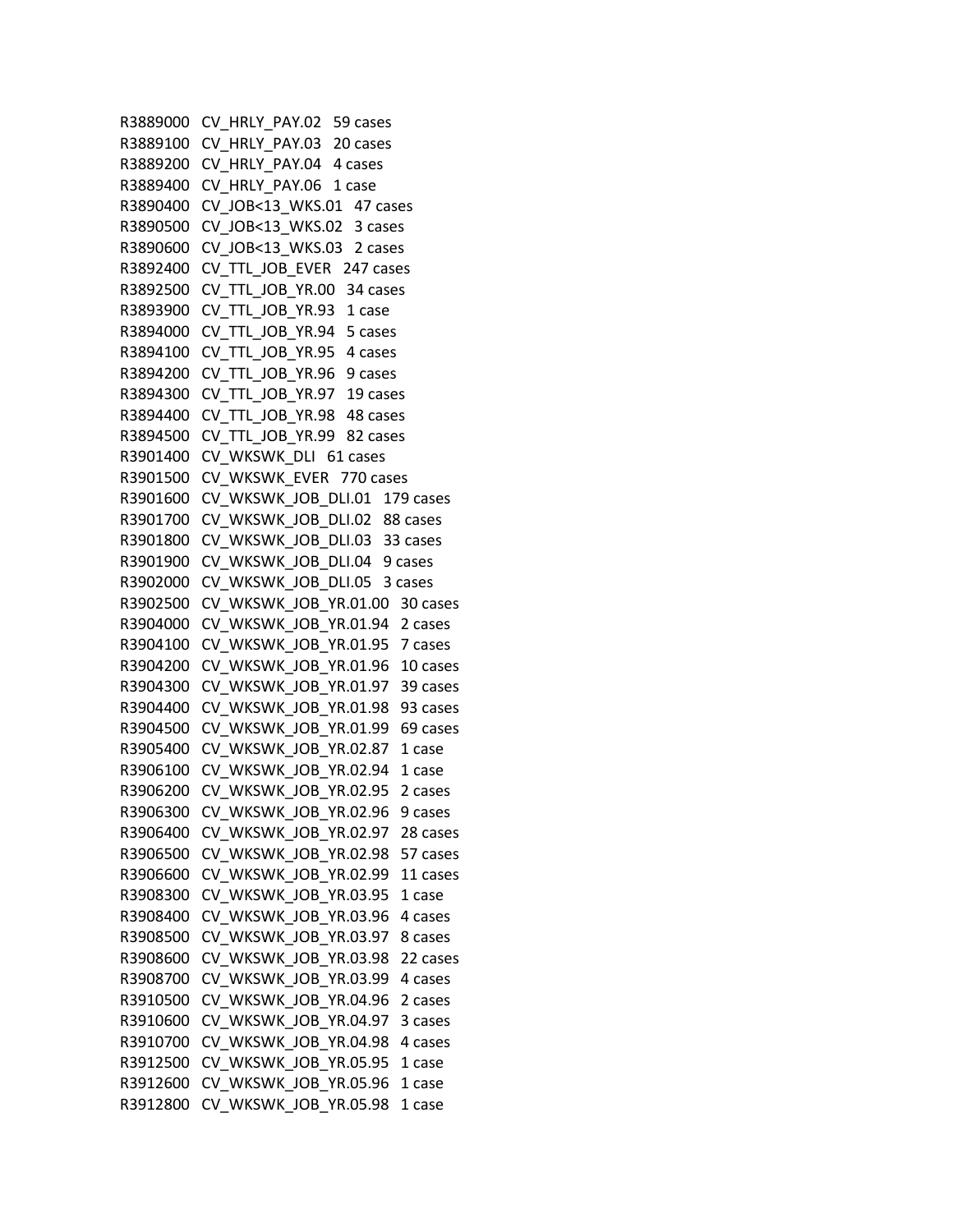```
 R3921400 CV_WKSWK_YR.00 31 cases 
 R3922200 CV_WKSWK_YR.87 1 case 
 R3922500 CV_WKSWK_YR.90 1 case 
R3922700 CV WKSWK YR.92 3 cases
 R3922800 CV_WKSWK_YR.93 5 cases 
 R3922900 CV_WKSWK_YR.94 30 cases 
 R3923000 CV_WKSWK_YR.95 75 cases 
 R3923100 CV_WKSWK_YR.96 187 cases 
 R3923200 CV_WKSWK_YR.97 227 cases 
 R3923300 CV_WKSWK_YR.98 324 cases 
R3923400 CV WKSWK YR.99 94 cases
```
In addition, a value of -4 rather than 0 was inadvertently assigned prior to the round 3 event history release for the following variables:

 R1234600 CV\_WKSWK\_YR.87 R1234700 CV\_WKSWK\_YR.88 R1234800 CV\_WKSWK\_YR.89 R1234900 CV\_WKSWK\_YR.90 R1235000 CV\_WKSWK\_YR.91 R2579200 CV\_WKSWK\_JOB\_DLI.01 R2579300 CV\_WKSWK\_JOB\_DLI.02 R2579400 CV\_WKSWK\_JOB\_DLI.03 R2579500 CV\_WKSWK\_JOB\_DLI.04 R2579600 CV\_WKSWK\_JOB\_DLI.05 R2579700 CV WKSWK JOB DLI.06 R2579800 CV\_WKSWK\_JOB\_DLI.07 R2579900 CV\_WKSWK\_JOB\_DLI.08 R2580000 CV\_WKSWK\_JOB\_DLI.09

This will be corrected for the round 4 main release.

#### **C) Significant changes made between the R2 event history release and the R3 event history release**

1) Youth Roster variables - round 1

Corrections to the Household Roster made it necessary to rewrite the parent id variables on the youth roster. Listed below are the affected variable and the affected number of cases.

 R0532300 YOUTH\_DADID.01 130 cases R0533600 YOUTH\_MOMID.01 135 cases R0535000 YOUTH\_NRDADID.01 75 cases R0535100 YOUTH\_NRMOMID.01 106 cases R0535900 YOUTH\_STEPDADID.01 95 cases R0536000 YOUTH STEPMOMID.01 68 cases R0531800 YOUTH\_ADOPDADID.01 18 cases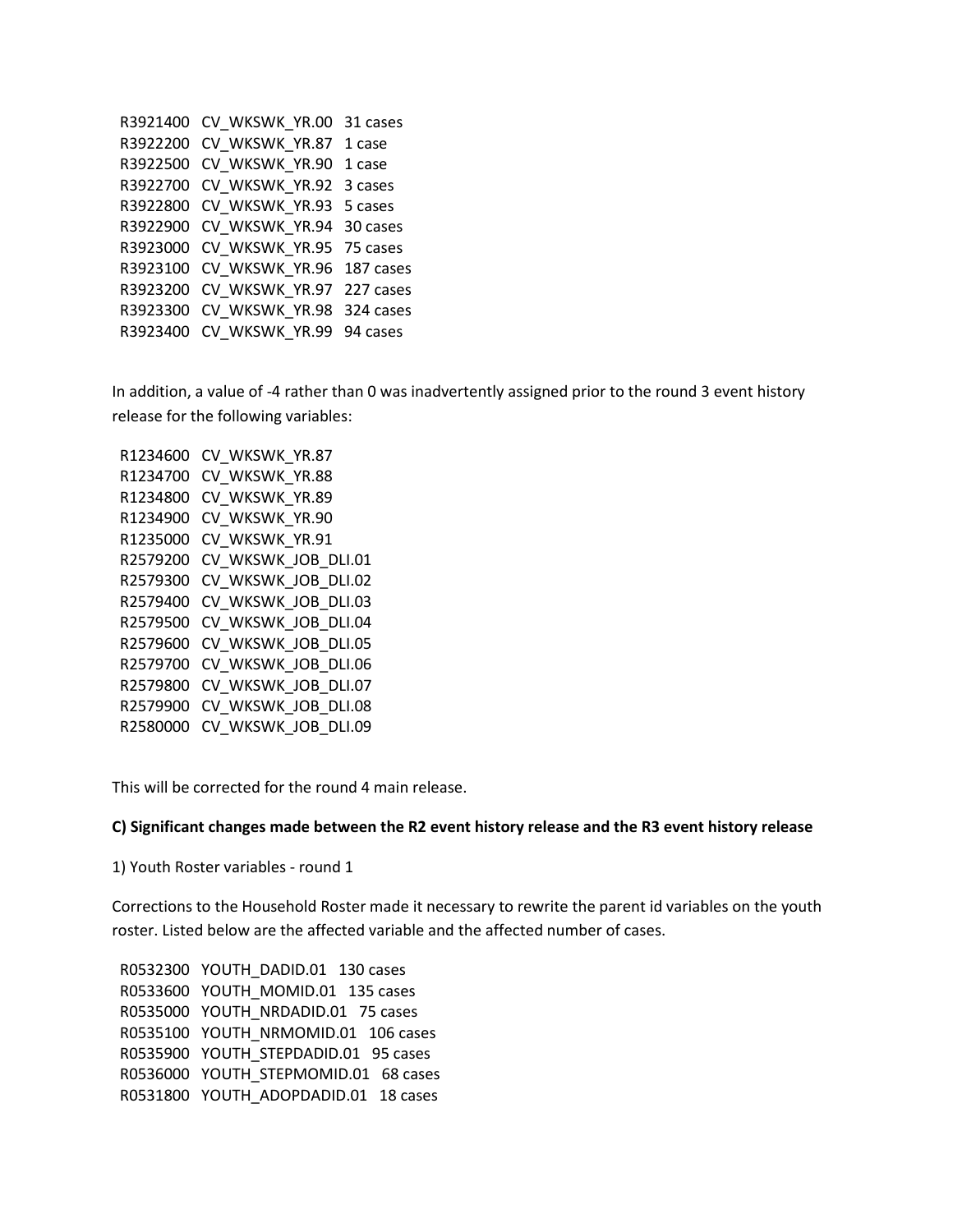R0531900 YOUTH\_ADOPMOMID.01 13 cases R0532700 YOUTH\_FOSTDADID.01 9 cases R0532800 YOUTH FOSTMOMID.01 14 cases

2) Parent Family Background Mark All that Apply Questions - round 1

Some problems were detected that occurred while integrating the other (specify) coding data into some of the mark all that apply questions concerning parent languages and origins. Corrections were made to a number of categories within each of these questions. Listed below are the affected variable and the affected number of cases.

```
 R0552021 P2-010_000024 1543 cases 
 R0552022 P2-010_000025 29 cases 
 R0552023 P2-010_000026 9 cases 
 R0552024 P2-010_000017 1538 cases 
 R0555521 P2-046_000024 1047 cases 
 R0555522 P2-046_000025 26 cases 
 R0555523 P2-046_000026 9 cases 
 R0555524 P2-046_000017 1045 cases 
 R0555648 P2-048_000053 5216 cases 
 R0555649 P2-048_000054 11 cases 
 R0555650 P2-048_000038 5216 cases 
 R0555651 P2-048_000037 315 cases 
 R0555652 P2-048_000000 182 cases
```
3) Merging of Parent data into Youth respondent data record - round 1

Some omissions and errors were detected that involved the merging of parent data into the youth respondent data record. These problems occurred mainly in households that contained multiple youth respondents who had different sets of parents. The problems were limited primarily to the information concerning the background and characteristics of the non-responding biological parent(s). Listed below are the affected variable and the affected number of cases.

 R0558500 P2-089.01 1862 cases R0558600 P2-089.02 6315 cases R0558700 P2-094.01 57 cases R0558800 P2-094.02 359 cases R0558900 P2-095.01 50 cases R0559000 P2-095.02 357 cases R0559100 P2-099A.01 1545 cases R0559200 P2-099A.02 5154 cases R0559300 P2-100.01 44 cases R0559400 P2-100.02 265 cases R0559500 P2-101.01 44 cases R0559600 P2-101.02 265 cases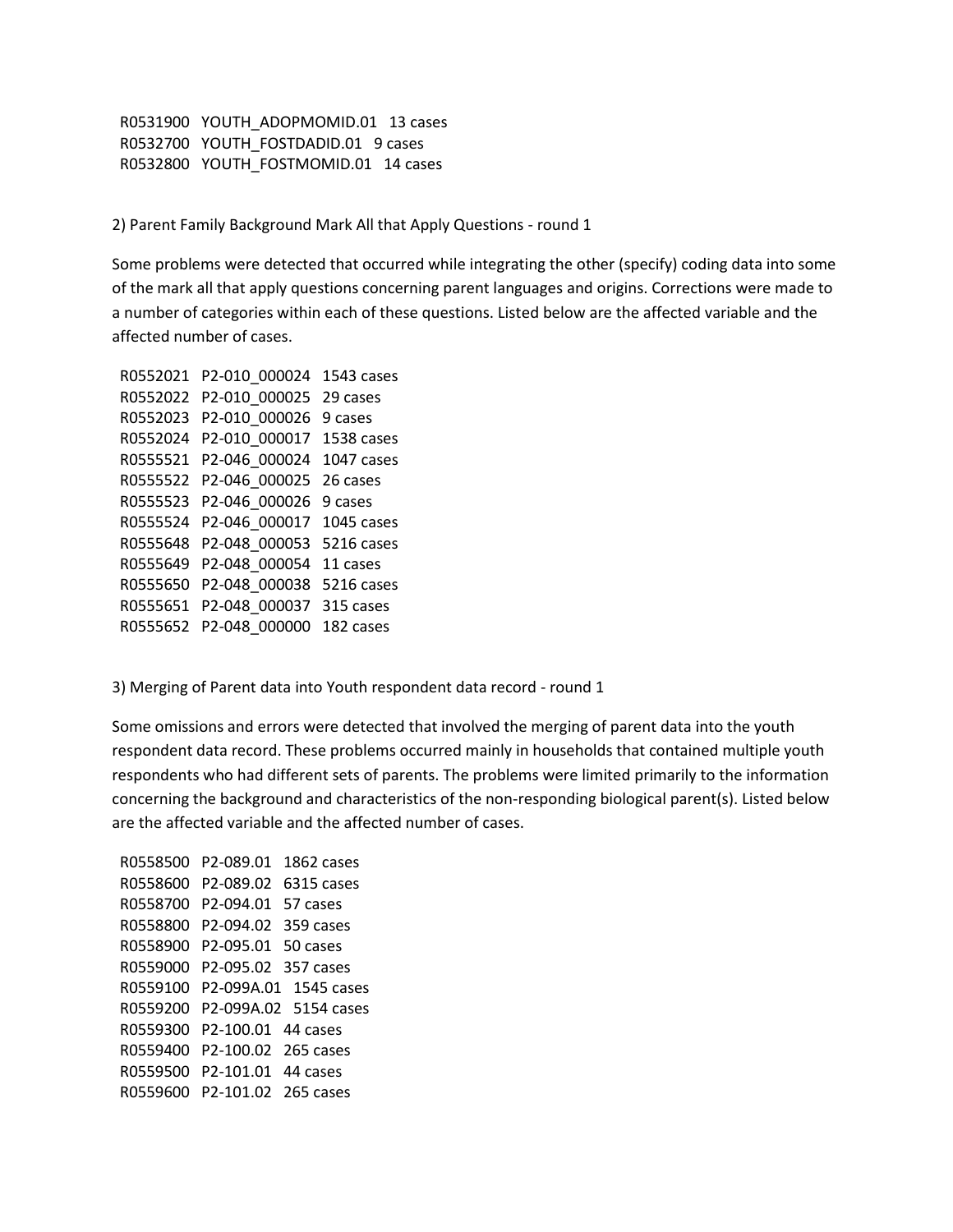R0560400 P2-113.01\_000001 44 cases R0560401 P2-113.01\_000002 44 cases R0560402 P2-113.01\_000003 44 cases R0560403 P2-113.01\_000004 44 cases R0560404 P2-113.01\_000005 44 cases R0560405 P2-113.01\_000006 44 cases R0560406 P2-113.01\_000007 44 cases R0560407 P2-113.01\_000008 44 cases R0560408 P2-113.01\_000009 44 cases R0560409 P2-113.01\_000010 44 cases R0560410 P2-113.01\_000011 44 cases R0560411 P2-113.01\_000012 44 cases R0560412 P2-113.01\_000013 44 cases R0560413 P2-113.01\_000014 44 cases R0560414 P2-113.01\_000015 44 cases R0560415 P2-113.01\_000016 44 cases R0560416 P2-113.01\_000017 44 cases R0560417 P2-113.01\_000018 44 cases R0560418 P2-113.01\_000019 44 cases R0560419 P2-113.01\_000020 44 cases R0560420 P2-113.01\_000021 44 cases R0560421 P2-113.01\_000022 44 cases R0560422 P2-113.01\_000023 44 cases R0560423 P2-113.01\_000024 44 cases R0560424 P2-113.01\_000025 44 cases R0560425 P2-113.01\_000026 44 cases R0560426 P2-113.01\_000027 44 cases R0560427 P2-113.01\_000028 44 cases R0560428 P2-113.01\_000029 44 cases R0560429 P2-113.01\_000030 44 cases R0560430 P2-113.01\_000031 44 cases R0560431 P2-113.01\_000032 44 cases R0560432 P2-113.01\_000033 44 cases R0560433 P2-113.01\_000034 44 cases R0560434 P2-113.01\_000035 44 cases R0560435 P2-113.01\_000036 44 cases R0560436 P2-113.01\_000040 2311 cases R0560437 P2-113.01\_000041 2311 cases R0560438 P2-113.01\_000044 2311 cases R0560439 P2-113.01\_000045 2311 cases R0560440 P2-113.01\_000048 2311 cases R0560441 P2-113.01\_000049 2311 cases R0560442 P2-113.01\_000051 2311 cases R0560443 P2-113.01\_000052 2311 cases R0560444 P2-113.01\_000053 2311 cases R0560445 P2-113.01\_000054 2311 cases R0560446 P2-113.01\_000038 120 cases R0560447 P2-113.01\_000037 88 cases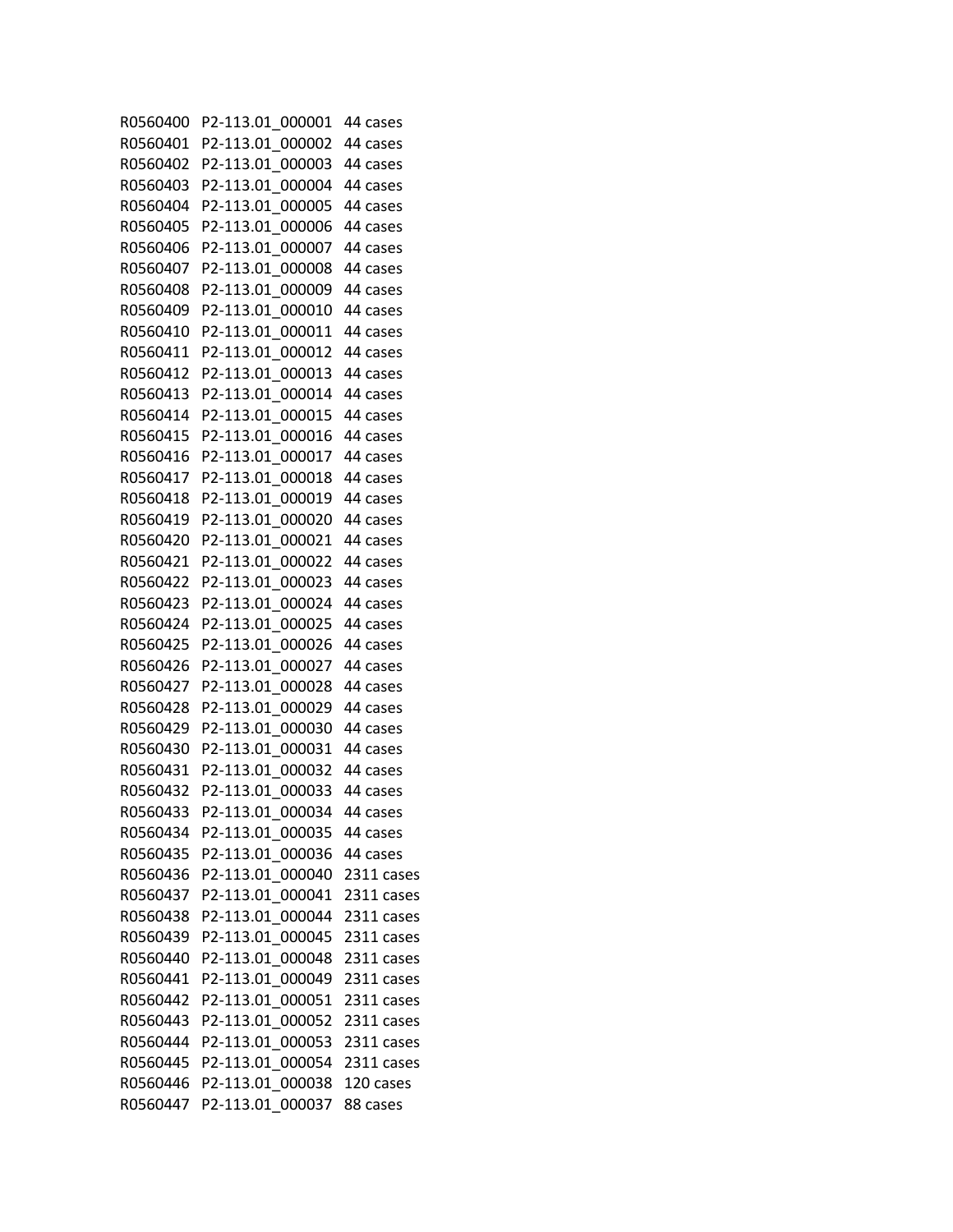R0560448 P2-113.01\_000000 73 cases R0560500 P2-113.02\_000001 265 cases R0560501 P2-113.02\_000002 265 cases R0560502 P2-113.02\_000003 265 cases R0560503 P2-113.02\_000004 265 cases R0560504 P2-113.02\_000005 265 cases R0560505 P2-113.02\_000006 265 cases R0560506 P2-113.02\_000007 265 cases R0560507 P2-113.02\_000008 265 cases R0560508 P2-113.02\_000009 265 cases R0560509 P2-113.02\_000010 265 cases R0560510 P2-113.02\_000011 265 cases R0560511 P2-113.02\_000012 265 cases R0560512 P2-113.02\_000013 265 cases R0560513 P2-113.02\_000014 265 cases R0560514 P2-113.02\_000015 265 cases R0560515 P2-113.02\_000016 265 cases R0560516 P2-113.02\_000017 265 cases R0560517 P2-113.02\_000018 265 cases R0560518 P2-113.02\_000019 265 cases R0560519 P2-113.02\_000020 265 cases R0560520 P2-113.02\_000021 265 cases R0560521 P2-113.02\_000022 265 cases R0560522 P2-113.02\_000023 265 cases R0560523 P2-113.02\_000024 265 cases R0560524 P2-113.02\_000025 265 cases R0560525 P2-113.02\_000026 265 cases R0560526 P2-113.02\_000027 265 cases R0560527 P2-113.02\_000028 265 cases R0560528 P2-113.02\_000029 265 cases R0560529 P2-113.02\_000030 265 cases R0560530 P2-113.02\_000031 265 cases R0560531 P2-113.02\_000032 265 cases R0560532 P2-113.02\_000033 265 cases R0560533 P2-113.02\_000034 265 cases R0560534 P2-113.02\_000035 265 cases R0560535 P2-113.02\_000036 265 cases R0560536 P2-113.02\_000038 267 cases R0560537 P2-113.02\_000037 265 cases R0560538 P2-113.02\_000000 265 cases R0560600 P2-114.01 44 cases R0560700 P2-114.02 265 cases R0560800 P2-118.01 44 cases R0560900 P2-118.02 265 cases R0561000 P2-119.01 11 cases R0561100 P2-119.02 61 cases R0561200 P2-121.01 11 cases R0561300 P2-121.02 61 cases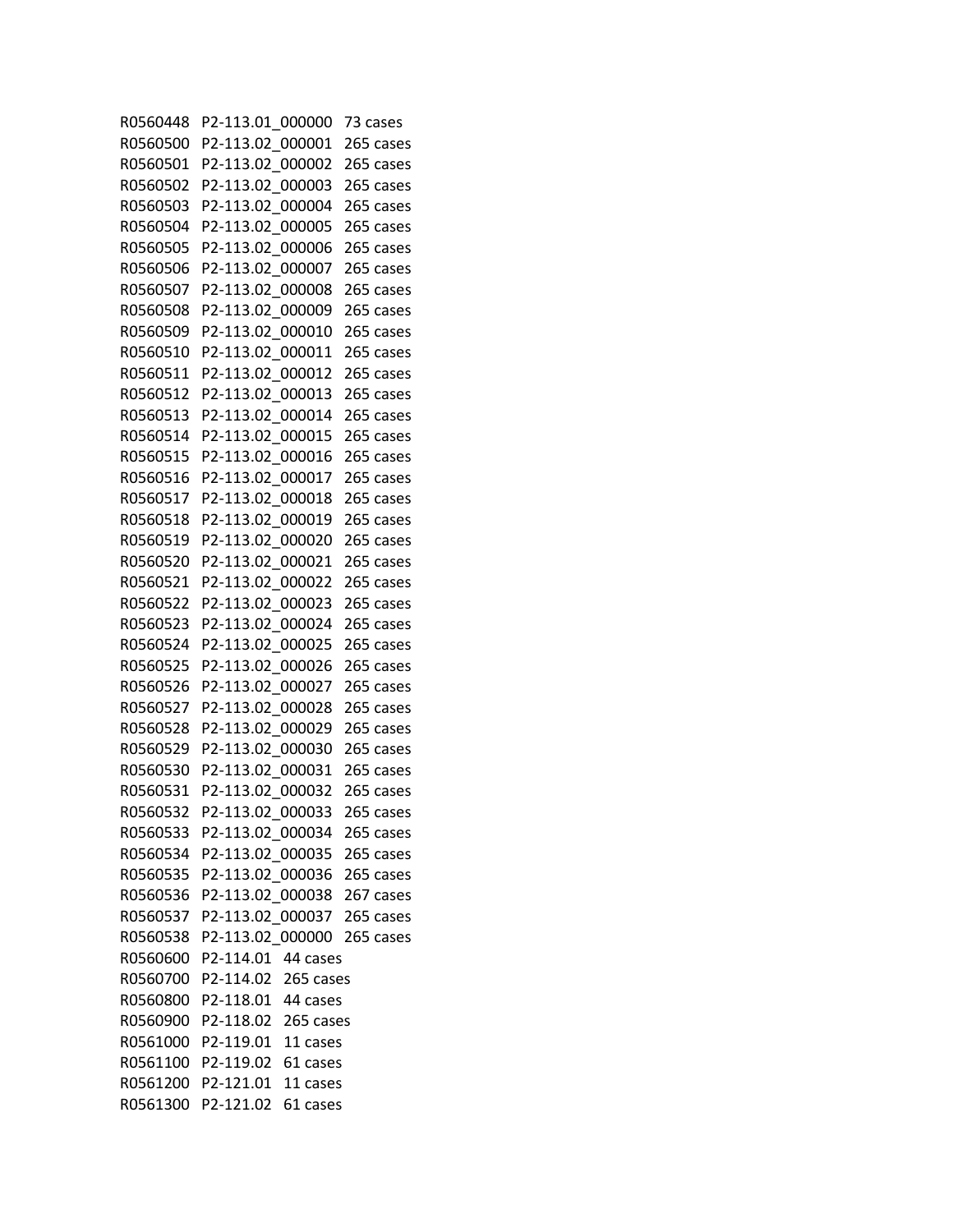R0561400 P2-122.01 11 cases R0561500 P2-122.02 61 cases R0562400 P2-124.01 11 cases R0562500 P2-124.02 61 cases R0563400 P2-126.01 44 cases R0563500 P2-126.02 265 cases R0563600 P2-127.01 44 cases R0563700 P2-127.02 265 cases R0563800 P2-128.01 31 cases R0563900 P2-128.02 48 cases R0564200 P2-130.01 44 cases R0564300 P2-130.02 265 cases R0564400 P2-131.01 44 cases R0564500 P2-131.02 265 cases R0564600 P2-132.01 14 cases R0564700 P2-132.02 155 cases R0564800 P2-133.01 44 cases R0564900 P2-133.02 265 cases R0565000 P2-134.01 44 cases R0565100 P2-134.02 265 cases R0565200 P2-135.01 14 cases R0565300 P2-135.02 149 cases R0565400 P2-136.01 44 cases R0565500 P2-136.02 265 cases R0565600 P2-137.01 44 cases R0565700 P2-137.02 265 cases R1483500 P2-125.01\_000001 9 cases R1483600 P2-125.01\_000002 9 cases R1483700 P2-125.01\_000003 3 cases R1483800 P2-125.01\_000004 3 cases R1483900 P2-125.02\_000001 50 cases R1484000 P2-125.02\_000002 51 cases R1484100 P2-125.02\_000003 20 cases R1484200 P2-125.02\_000004 19 cases

4) School Roster Changes - round 2

A review of the R2 schooling data uncovered a number of errors in many of the variables on the NEWSCHOOL roster. These problems have been corrected in the latest release. Listed below are the affected variable and the affected number of cases.

 R2462200 NEWSCHOOL\_STOP1.01~M 160 cases R2462201 NEWSCHOOL STOP1.01~Y 160 cases R2462300 NEWSCHOOL STOP1.02~M 31 cases R2462301 NEWSCHOOL STOP1.02~Y 31 cases R2462400 NEWSCHOOL STOP1.03~M 6 cases R2462401 NEWSCHOOL\_STOP1.03~Y 6 cases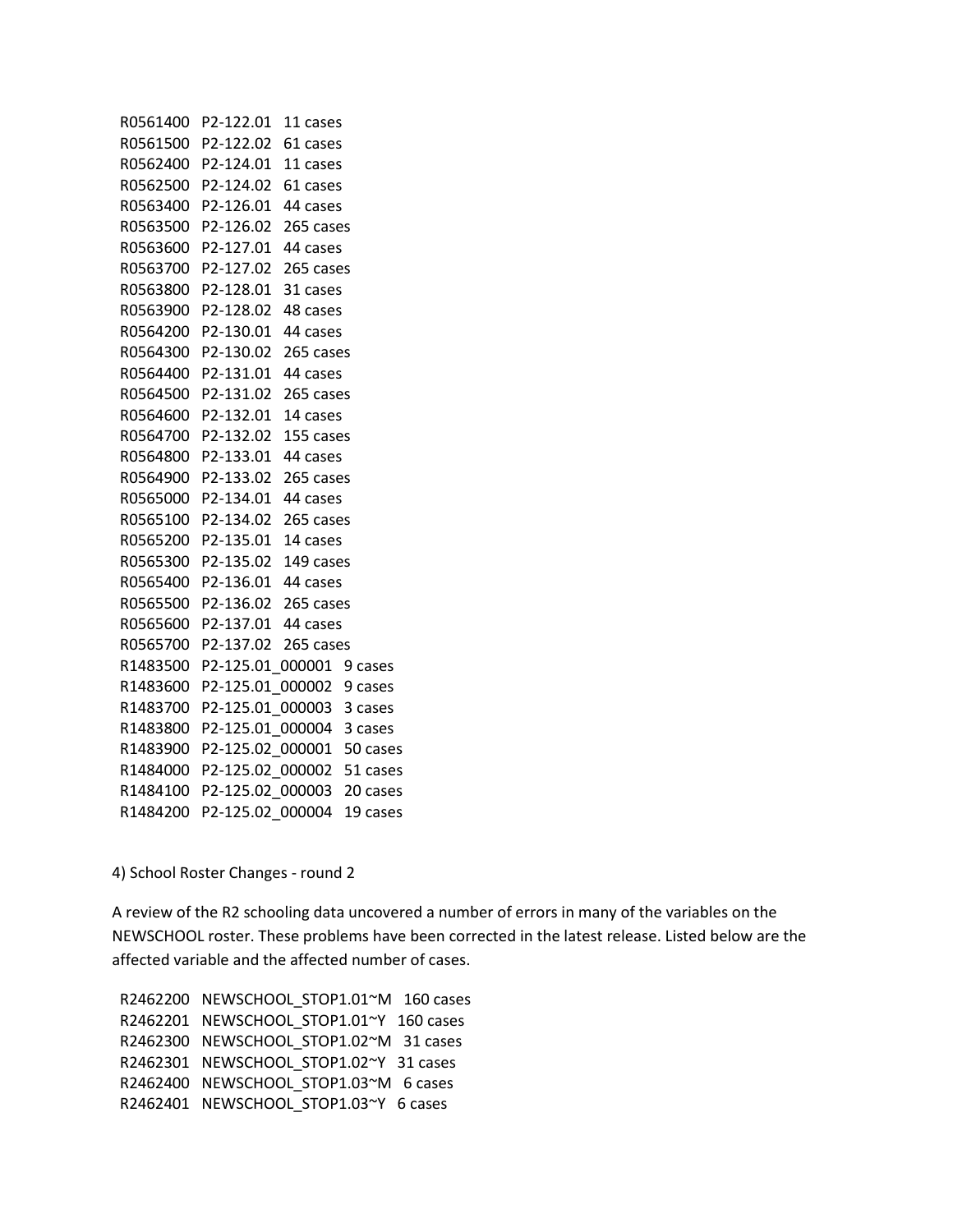```
R2462500 NEWSCHOOL STOP1.04~M 4 cases
 R2462501 NEWSCHOOL_STOP1.04~Y 4 cases 
R2462600 NEWSCHOOL STOP1.05~M 1 case
 R2462601 NEWSCHOOL_STOP1.05~M 1 case 
R2462800 NEWSCHOOL STOP2.01~M 42 cases
 R2462801 NEWSCHOOL_STOP2.01~Y 42 cases 
 R2462900 NEWSCHOOL_STOP2.02~M 1 case 
R2462901 NEWSCHOOL STOP2.02~Y 1 case
 R2464500 NEWSCHOOL_TYPE.01 147 cases 
 R2464600 NEWSCHOOL_TYPE.02 28 cases 
R2464700 NEWSCHOOL TYPE.03 6 cases
R2464800 NEWSCHOOL TYPE.04 4 cases
R2464900 NEWSCHOOL TYPE.05 1 case
R2460600 NEWSCHOOL PERIODS.02 1 case
R2461200 NEWSCHOOL START1.02~M 1 case
R2461201 NEWSCHOOL START1.02~Y 1 case
 R2461700 NEWSCHOOL_START2.01~M 41 cases 
 R2461701 NEWSCHOOL_START2.01~Y 41 cases 
R2461800 NEWSCHOOL START2.02~M 1 case
 R2461801 NEWSCHOOL_START2.02~Y 1 case 
R2463300 NEWSCHOOL SCHCODE.01 22 cases
R2463400 NEWSCHOOL SCHCODE.02 10 cases
R2463500 NEWSCHOOL SCHCODE.03 6 cases
R2463900 NEWSCHOOL INTERVIEW.01 41 cases
 R2464000 NEWSCHOOL_INTERVIEW.02 5 cases 
R2464100 NEWSCHOOL INTERVIEW.03 1 case
R2465100 NEWSCHOOL PUBID.01 28 cases
 R2465200 NEWSCHOOL_PUBID.02 30 cases 
 R2465300 NEWSCHOOL_PUBID.03 8 cases 
R2465400 NEWSCHOOL PUBID.04 1 case
```
The following created variables were updated for the round 3 mainfile CD release due to (1) changes in the schooling roster, (2) changes in the created variable programs to better account for the round 2 problem with the verification of the highest grade completed variable, and (3) a small change to the program used to compute the PIAT scores.

R1236300\_PIAT\_RAW\_SCORE\_REVISED 5 cases R1210700 CV PIAT PERCENTILE SCORE 1 case R1210800 CV PIAT STANDARD SCORE 9 cases R2569800 CV SCH ATTEND EVER 720 cases R2569900 CV SCH ATTEND YR 719 cases R2562900 CV GRADE SKIPPED EVER 1219 cases R2563000 CV\_GRADE\_SKIPPED\_YR 882 cases R2562700 CV\_GRADES\_REPEAT\_EVER 772 cases R2562800 CV\_GRADES\_REPEAT\_YR 615 cases R2569700 CV\_PIAT\_STANDARD\_SCORE 37 cases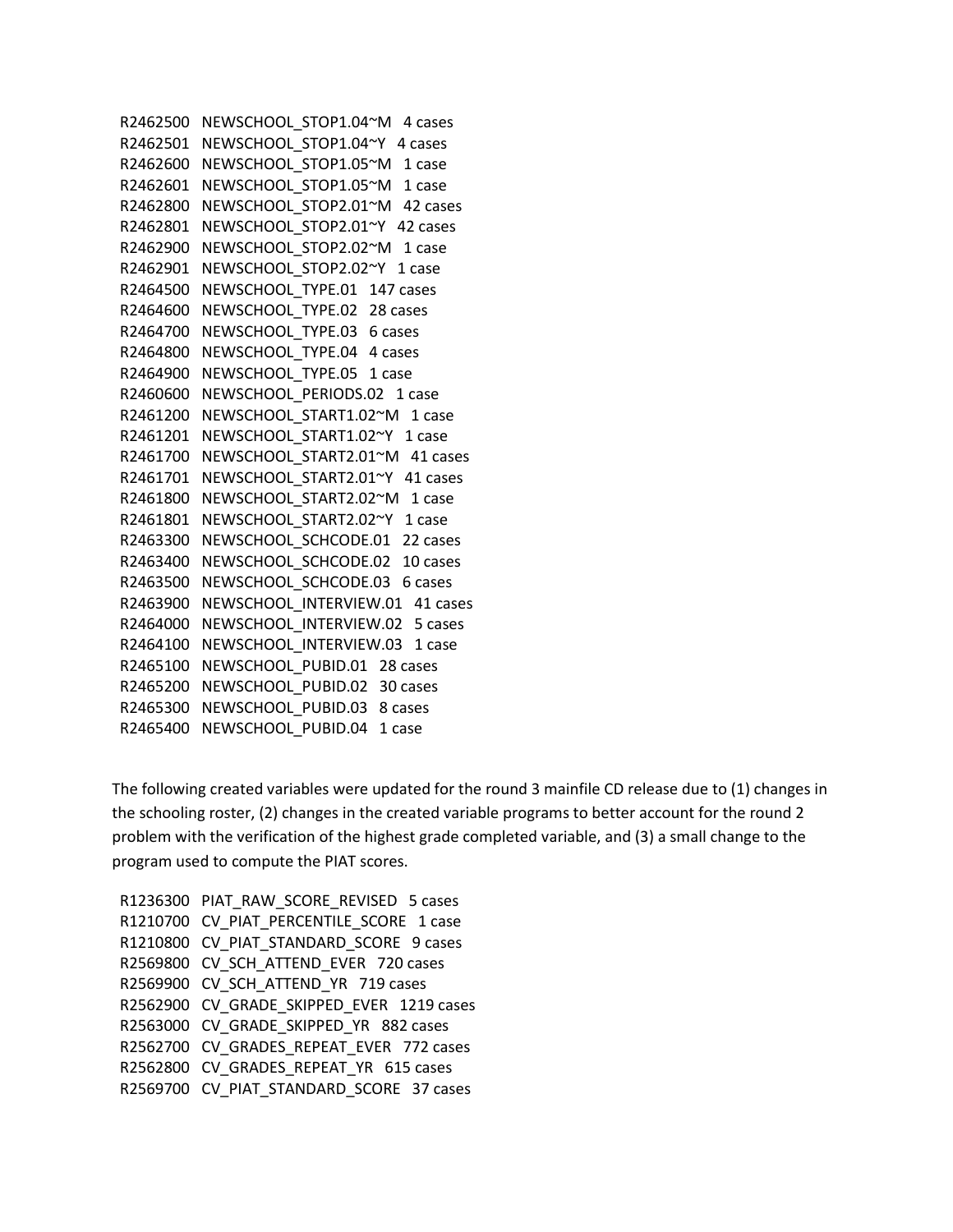5) Employment Stop Date variables - round 2

A number of anomalies, mainly involving the use of don't know and refuse, answers, have been discovered and corrected in the round 2 data. Listed below are the affected variable and the affected number of cases.

```
R2473400 YEMP STOPDATE.01~D 117 cases
 R2473401 YEMP_STOPDATE.01~M 1 case 
 R2473500 YEMP_STOPDATE.02~D 133 cases 
 R2473501 YEMP_STOPDATE.02~M 5 cases 
 R2473502 YEMP_STOPDATE.02~Y 1 case 
R2473600 YEMP STOPDATE.03~D 64 cases
R2473601 YEMP STOPDATE.03~M 2 cases
R2473602 YEMP STOPDATE.03~Y 2 cases
 R2473700 YEMP_STOPDATE.04~D 25 cases 
R2473800 YEMP STOPDATE.05~D 7 cases
R2473801 YEMP STOPDATE.05~M 1 case
 R2473802 YEMP_STOPDATE.05~Y 1 case 
 R2473900 YEMP_STOPDATE.06~D 1 case
```
### **D) Geocode variables**

Updates were made to the geocode process that included a switch to using Maptitude software and a change in the definition of Urban/Rural to include Urbanized Areas. The following main file variables were updated to reflect these changes:

R1200300 CV CENSUS REGION 132 cases R1210400 CV\_MSA 1170 cases R1217500 CV\_URBAN-RURAL 2088 cases R2558800 CV CENSUS REGION 10 cases R2569500 CV\_MSA 793 cases R2576800 CV\_URBAN-RURAL 1382 cases

In addition, the round 1 through round 3 information on the geocode variables were updated and remerged with the 1994 County-City Data book to update the county level information presented on the geocode CD.

**E) A small number of corrections have been made to the following variables between the round 3 main and round 3 event history releases.** 

R0458700 YFER-4400 1 case R0459000 YFER-5700 1 case R0642500 PC8-040 1 case R1465300 YEMP-24800.01 1 case R1465400 YEMP-24800.02 1 case R2043802 YEMP-100300.02~000002 1 case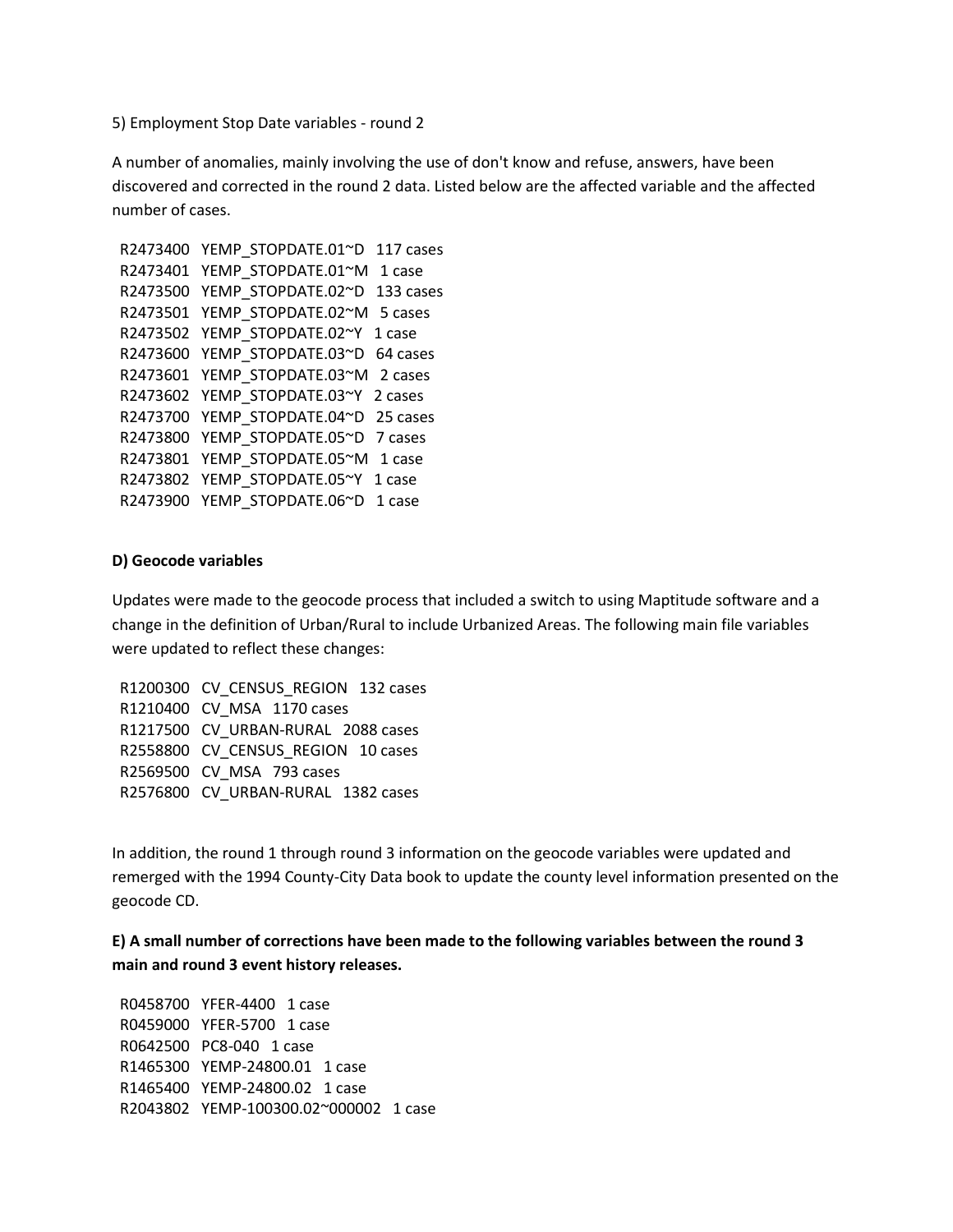R2043803 YEMP-100300.02~000003 1 case R2043804 YEMP-100300.02~000004 1 case R2043805 YEMP-100300.02~000005 1 case R2043806 YEMP-100300.02~000006 1 case R2043807 YEMP-100300.02~000007 1 case R2043808 YEMP-100300.02~000008 1 case R2043809 YEMP-100300.02~000009 1 case R2043810 YEMP-100300.02~000010 1 case R2399900 HHI\_AGE.01 3 cases R2400000 HHI\_AGE.02 6 cases R2400100 HHI\_AGE.03 4 cases R2400200 HHI\_AGE.04 5 cases R2400400 HHI AGE.06 1 case R2400500 HHI AGE.07 1 case R2400800 HHI AGE.10 1 case R2401300 HHI DEGREE.01 2 cases R2401400 HHI DEGREE.02 5 cases R2401500 HHI\_DEGREE.03 3 cases R2401600 HHI DEGREE.04 5 cases R2401700 HHI DEGREE.05 2 cases R2401800 HHI DEGREE.06 4 cases R2401900 HHI DEGREE.07 3 cases R2402000 HHI DEGREE.08 1 case R2402100 HHI DEGREE.09 1 case R2402200 HHI DEGREE.10 2 cases R2403200 HHI EMPLOYED.01 2 cases R2403300 HHI EMPLOYED.02 1 case R2403400 HHI EMPLOYED.03 2 cases R2403700 HHI\_EMPLOYED.06 1 case R2405100 HHI ETHNICITY.01 3 cases R2405200 HHI\_ETHNICITY.02 5 cases R2405300 HHI\_ETHNICITY.03 4 cases R2405400 HHI ETHNICITY.04 5 cases R2405500 HHI ETHNICITY.05 2 cases R2405600 HHI\_ETHNICITY.06 4 cases R2405700 HHI\_ETHNICITY.07 3 cases R2405800 HHI ETHNICITY.08 1 case R2405900 HHI ETHNICITY.09 1 case R2406000 HHI\_ETHNICITY.10 2 cases R2406500 HHI\_HHFLAG.01 3 cases R2406600 HHI\_HHFLAG.02 5 cases R2406700 HHI\_HHFLAG.03 4 cases R2406800 HHI\_HHFLAG.04 5 cases R2406900 HHI\_HHFLAG.05 2 cases R2407000 HHI HHFLAG.06 4 cases R2407100 HHI\_HHFLAG.07 3 cases R2407200 HHI HHFLAG.08 1 case R2407300 HHI\_HHFLAG.09 1 case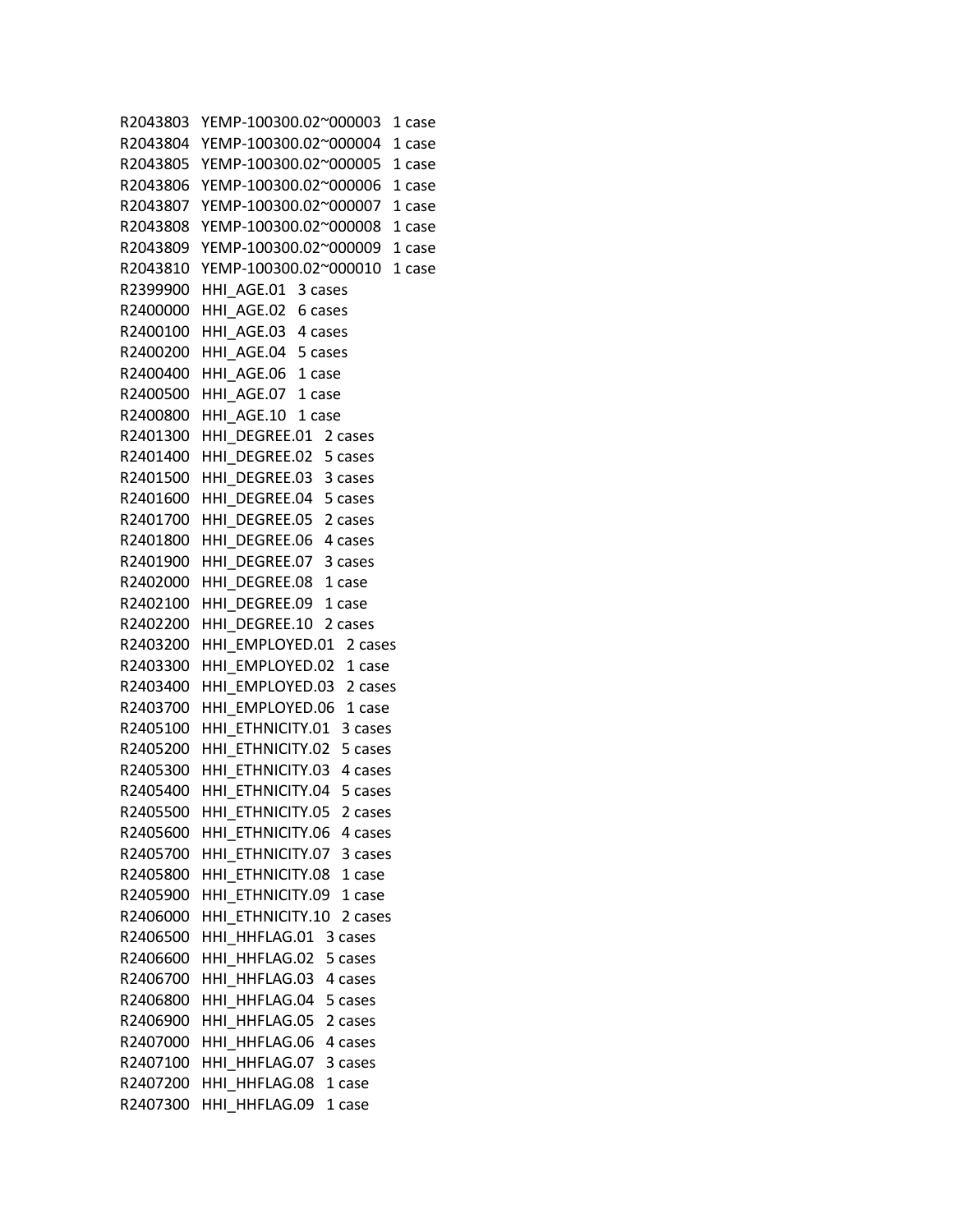R2407400 HHI\_HHFLAG.10 2 cases R2407900 HHI\_HIGHGRADE.01 2 cases R2408000 HHI\_HIGHGRADE.02 5 cases R2408100 HHI\_HIGHGRADE.03 4 cases R2408200 HHI\_HIGHGRADE.04 4 cases R2408300 HHI\_HIGHGRADE.05 2 cases R2408400 HHI\_HIGHGRADE.06 4 cases R2408500 HHI\_HIGHGRADE.07 2 cases R2408600 HHI\_HIGHGRADE.08 1 case R2408700 HHI\_HIGHGRADE.09 1 case R2408800 HHI\_HIGHGRADE.10 2 cases R2409300 HHI\_UID.01 7 cases R2409400 HHI\_UID.02 9 cases R2409500 HHI\_UID.03 9 cases R2409600 HHI\_UID.04 8 cases R2409700 HHI\_UID.05 5 cases R2409800 HHI UID.06 7 cases R2409900 HHI\_UID.07 3 cases R2410000 HHI UID.08 1 case R2410100 HHI UID.09 1 case R2410200 HHI\_UID.10 2 cases R2412100 HHI\_MARSTAT.01 3 cases R2412200 HHI\_MARSTAT.02 5 cases R2412300 HHI\_MARSTAT.03 4 cases R2412400 HHI\_MARSTAT.04 5 cases R2412500 HHI\_MARSTAT.05 2 cases R2412600 HHI\_MARSTAT.06 4 cases R2412700 HHI\_MARSTAT.07 3 cases R2412800 HHI\_MARSTAT.08 1 case R2412900 HHI\_MARSTAT.09 1 case R2413000 HHI\_MARSTAT.10 2 cases R2414900 HHI\_RACE.01 3 cases R2415000 HHI\_RACE.02 5 cases R2415100 HHI\_RACE.03 4 cases R2415200 HHI\_RACE.04 5 cases R2415300 HHI\_RACE.05 2 cases R2415400 HHI\_RACE.06 4 cases R2415500 HHI\_RACE.07 3 cases R2415600 HHI\_RACE.08 1 case R2415700 HHI\_RACE.09 1 case R2415800 HHI\_RACE.10 2 cases R2416300 HHI\_RELY.01 7 cases R2416400 HHI\_RELY.02 11 cases R2416500 HHI\_RELY.03 7 cases R2416600 HHI\_RELY.04 5 cases R2416700 HHI\_RELY.05 2 cases R2416800 HHI\_RELY.06 4 cases R2416900 HHI\_RELY.07 3 cases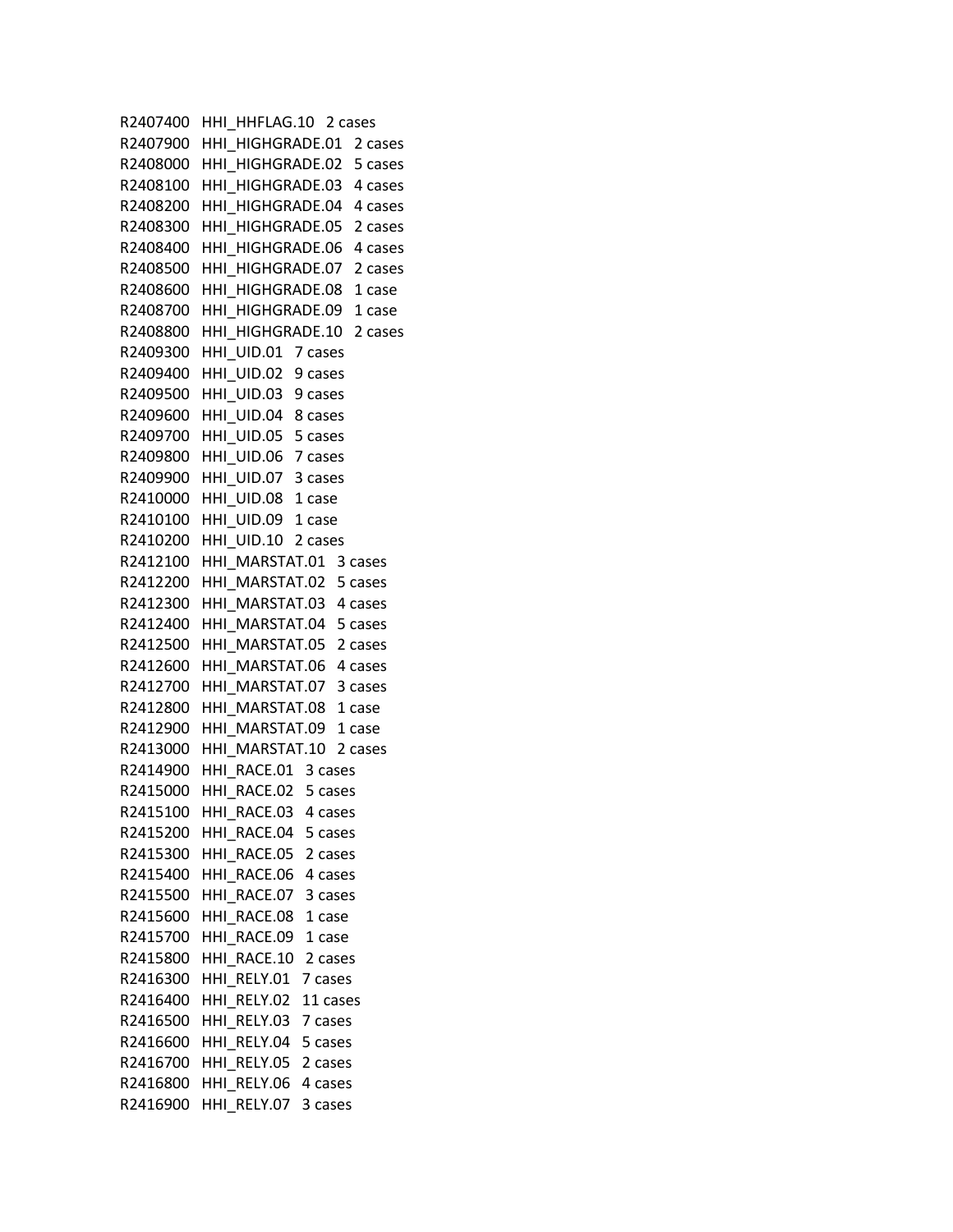R2417000 HHI\_RELY.08 1 case R2417100 HHI\_RELY.09 1 case R2417200 HHI RELY.10 2 cases R2419100 HHI SEX.01 1 case R2419200 HHI\_SEX.02 5 cases R2419300 HHI\_SEX.03 4 cases R2419400 HHI\_SEX.04 5 cases R2419500 HHI\_SEX.05 2 cases R2419600 HHI\_SEX.06 4 cases R2419700 HHI\_SEX.07 3 cases R2419800 HHI SEX.08 1 case R2419900 HHI SEX.09 1 case R2420000 HHI\_SEX.10 2 cases R2465100 NEWSCHOOL PUBID.01 4 cases R2465200 NEWSCHOOL PUBID.02 1 case R2465300 NEWSCHOOL PUBID.03 1 case R2469000 YEMP\_MILFLAG.01 8 cases R2469100 YEMP\_MILFLAG.02 4 cases R2469200 YEMP\_MILFLAG.03 2 cases R2476400 YEMP\_UID.04 1 case R3708200 HHI AGE.01 1 case R3708500 HHI\_AGE.04 3 cases R3708600 HHI AGE.05 1 case R3709000 HHI AGE.09 1 case R3712100 HHI DEGREE.04 2 cases R3712200 HHI DEGREE.05 1 case R3713200 HHI\_ENROLLSTAT.01 1 case R3713500 HHI\_ENROLLSTAT.04 3 cases R3713600 HHI\_ENROLLSTAT.05 1 case R3714000 HHI\_ENROLLSTAT.09 1 case R3714600 HHI ETHNICITY.01 1 case R3714900 HHI\_ETHNICITY.04 3 cases R3715000 HHI ETHNICITY.05 1 case R3715400 HHI ETHNICITY.09 1 case R3716000 HHI\_HHFLAG.01 1 case R3716300 HHI HHFLAG.04 3 cases R3716400 HHI HHFLAG.05 1 case R3716800 HHI HHFLAG.09 1 case R3717400 HHI\_HIGHGRADE.01 1 case R3717700 HHI\_HIGHGRADE.04 3 cases R3717800 HHI\_HIGHGRADE.05 1 case R3718200 HHI\_HIGHGRADE.09 1 case R3719900 HHI\_UID.01 4 cases R3720000 HHI\_UID.02 3 cases R3720100 HHI\_UID.03 3 cases R3720200 HHI\_UID.04 5 cases R3720300 HHI\_UID.05 3 cases R3720400 HHI UID.06 3 cases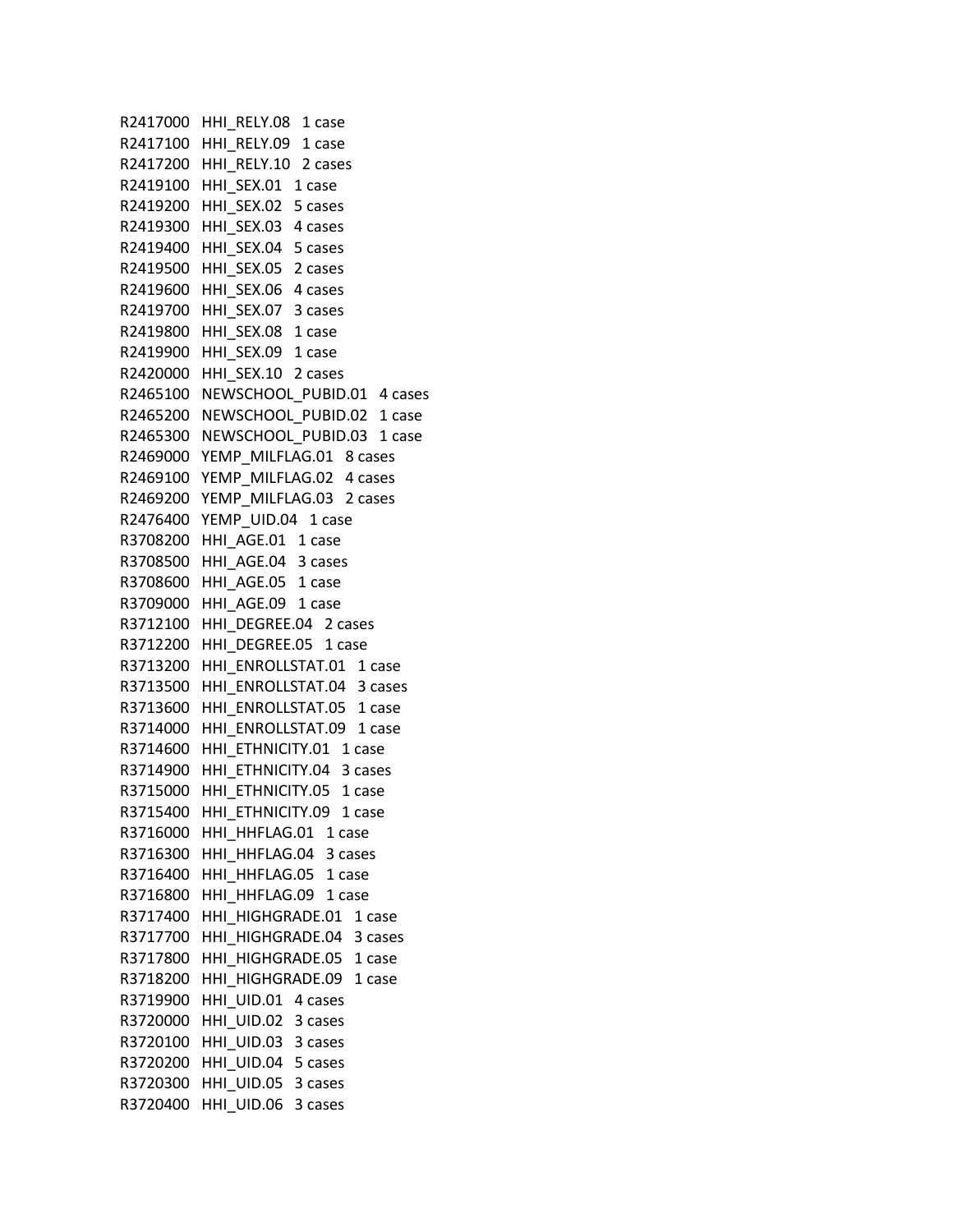R3720500 HHI\_UID.07 1 case R3720700 HHI\_UID.09 1 case R3721300 HHI ID.01 1 case R3721600 HHI ID.04 3 cases R3721700 HHI ID.05 1 case R3722100 HHI\_ID.09 1 case R3722700 HHI\_MARSTAT.01 1 case R3723000 HHI\_MARSTAT.04 3 cases R3723100 HHI\_MARSTAT.05 1 case R3723500 HHI\_MARSTAT.09 1 case R3725500 HHI RACE.01 1 case R3725800 HHI\_RACE.04 3 cases R3725900 HHI\_RACE.05 1 case R3726300 HHI\_RACE.09 1 case R3726900 HHI\_RELY.01 5 cases R3727000 HHI\_RELY.02 3 cases R3727100 HHI\_RELY.03 2 cases R3727200 HHI\_RELY.04 3 cases R3727300 HHI\_RELY.05 1 case R3727700 HHI\_RELY.09 1 case R3729700 HHI SEX.01 1 case R3730000 HHI\_SEX.04 3 cases R3730100 HHI SEX.05 1 case R3730500 HHI SEX.09 1 case R3734900 NONHHI CHILDID.02 1 case R3748300 NONHHI LIVEDWITH.01 1 case R3748400 NONHHI LIVEDWITH.02 5 cases R3748500 NONHHI LIVEDWITH.03 1 case R3748900 NONHHI\_LIVEDWITH.07 1 case R3749000 NONHHI LIVEDWITH.08 1 case R3790300 YEMP\_UID.04 1 case R1211100 CV\_BIO\_CHILD\_HH R1211200 CV BIO CHILD NR 4 cases R1200500 CV CHILD BIRTH DATE.01 M 3 cases R1200501 CV CHILD BIRTH DATE.01 Y 3 cases R1200600 CV CHILD BIRTH DATE.02 M 4 cases R1200601 CV CHILD BIRTH DATE.02 Y 4 cases R1200700 CV CHILD BIRTH MONTH.01 3 cases R1200800 CV\_CHILD\_BIRTH\_MONTH.02 4 cases R1200900 CV\_CHILD\_DEATH\_DATE.01\_M 3 cases R1200901 CV\_CHILD\_DEATH\_DATE.01\_Y 3 cases R1201000 CV CHILD DEATH MONTH.01 3 cases R1201100 CV\_CHILD\_STATUS.01 3 cases R1201200 CV CHILD STATUS.02 5 cases R1201300 CV CITIZENSHIP 4 cases R3879800 CV BA CREDITS.01 1 case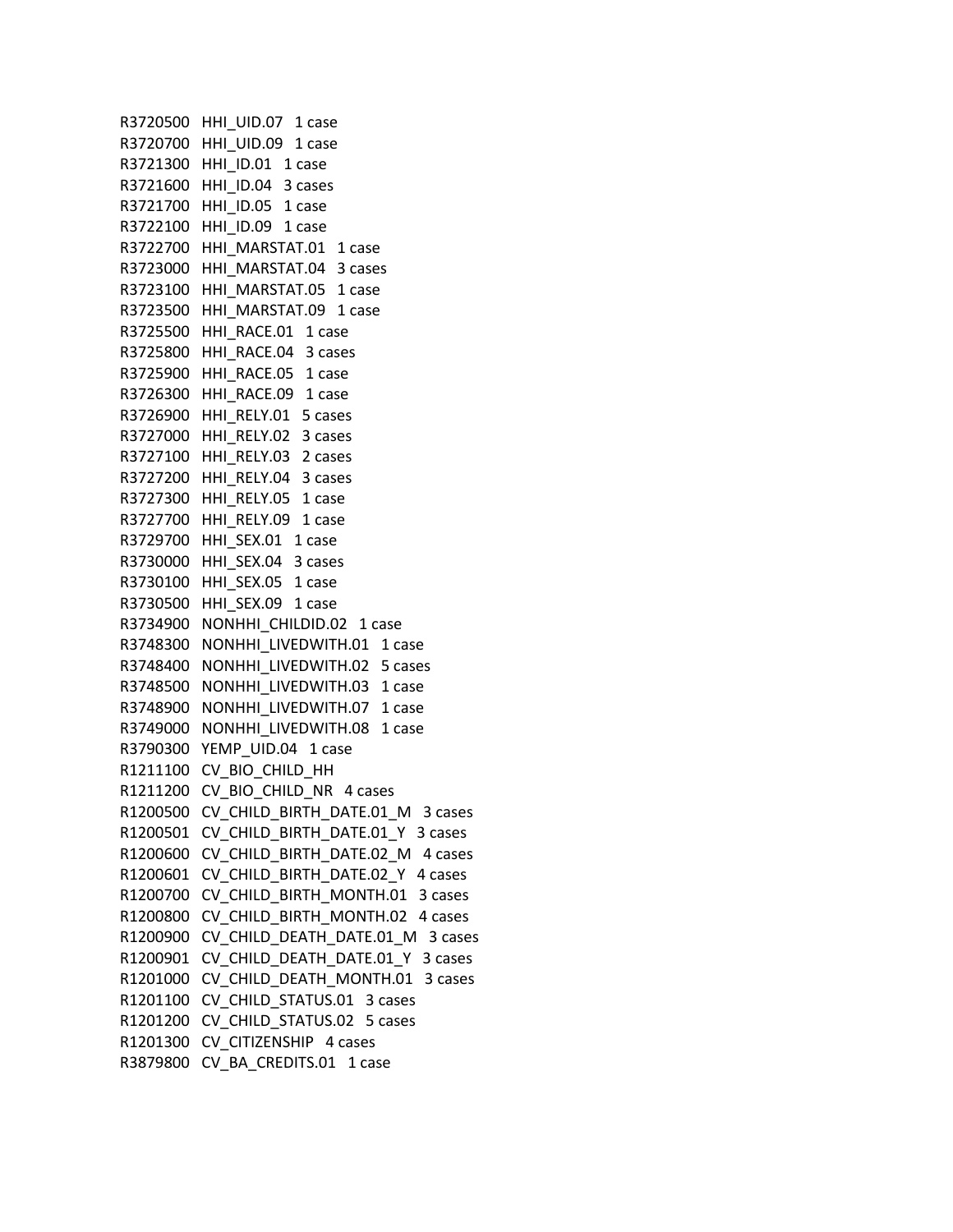**F) A small number of corrections have been made to the following variables between the round 2 event history and round 3 event history releases.** 

 R0020511 YCPS-19100.01\_000012 20 cases R0022111 YCPS-20700.01\_000012 2 cases R0023611 YCPS-22200.01\_000012 5 cases R0246109 YEMP-101400.01\_000010 8 cases R0246209 YEMP-101400.02\_000010 2 cases R0246309 YEMP-101400.03\_000010 2 cases R0298608 YEMP-118000.01\_000009 39 cases R0298708 YEMP-118000.02\_000009 7 cases R0298808 YEMP-118000.03\_000009 3 cases R0299008 YEMP-118000.05\_000009 1 case R0306511 YTRN-3800.03\_000012 3 cases R0520301 BIOCHILD BDATE.02 M 1 case R0520302 BIOCHILD\_BDATE.02\_Y 1 case R0520500 BIOCHILD\_DEAD.02 1 case R0521300 BIOCHILD\_RESIDE.02 1 case R0521500 BIOCHILD SEX.02 1 case R0521700 BIOCHILD ID.02 1 case R0560100 P2-108A.01 8 cases R0560200 P2-108A.02 ALIGN=RIGHT38 cases R1131900 HHI2 REL2.01 1 case R1134200 HHI2\_REL3.01 2 cases R1162100 HHI2\_UID.01 16 cases R1162200 HHI2\_UID.02 16 cases R1162300 HHI2\_UID.03 16 cases R1162400 HHI2\_UID.04 16 cases R1162500 HHI2\_UID.05 9 cases R1162600 HHI2\_UID.06 7 cases R1162700 HHI2\_UID.07 2 cases R1162800 HHI2\_UID.08 2 cases R1186600 NONHHI RELATION.01 9 cases R1186700 NONHHI RELATION.02 25 cases R1186800 NONHHI\_RELATION.03 24 cases R1186900 NONHHI\_RELATION.04 14 cases R1187000 NONHHI\_RELATION.05 12 cases R1187100 NONHHI\_RELATION.06 5 cases R1187200 NONHHI RELATION.07 2 cases R1187300 NONHHI RELATION.08 2 cases R1187600 NONHHI\_RELATION.11 1 case R1187700 NONHHI RELATION.12 1 case R1187800 NONHHI RELATION.13 1 case R1187900 NONHHI RELATION.14 1 case R1188000 NONHHI RELATION.15 1 case R2472500 YEMP STARTDATE.01~D 1 case R2472501 YEMP\_STARTDATE.01~M 1 case R2472502 YEMP\_STARTDATE.01~Y 1 case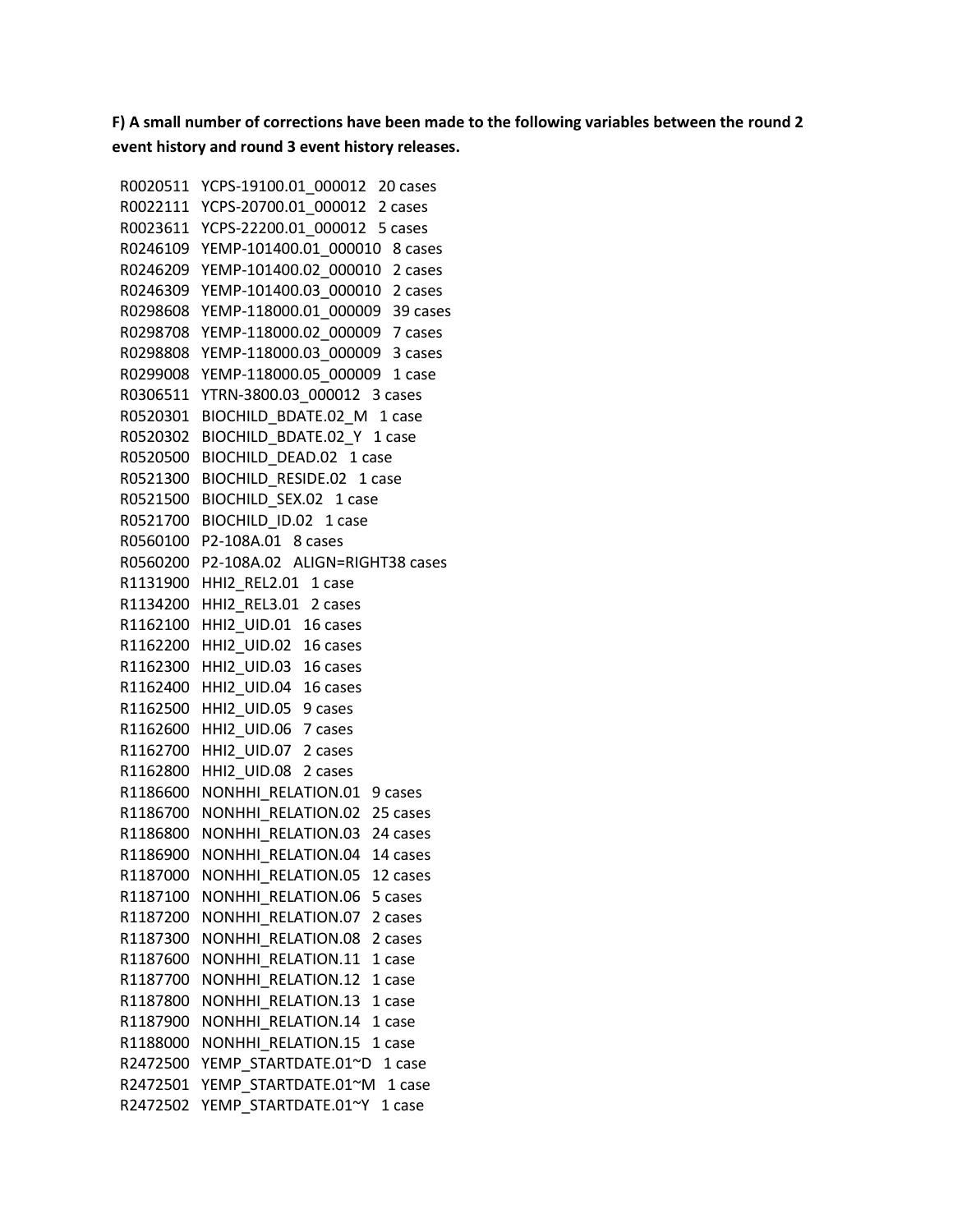```
 R2472601 YEMP_STARTDATE.02~M 1 case 
 R2472602 YEMP_STARTDATE.02~Y 1 case 
 R2472700 YEMP_STARTDATE.03~D 2 cases 
R2472701 YEMP STARTDATE.03~M 3 cases
R2472702 YEMP STARTDATE.03~Y 3 cases
 R2476100 YEMP_UID.01 1 case 
 R2476200 YEMP_UID.02 5 cases 
 R2476300 YEMP_UID.03 1 case 
R2490800 BIOCHILD SEX.03 1 case
R2491101 BIOCHILD BDATE.03~M 1 case
R2491102 BIOCHILD BDATE.03~Y 1 case
R2491400 BIOCHILD DEAD.03 1 case
 R2491700 BIOCHILD_RESIDE.03 1 case 
R2491900 BIOCHILD ID.02 1 case
R2492000 BIOCHILD ID.03 1 case
R2492100 BIOCHILD UID.01 1 case
 R2492300 BIOCHILD_UID.03 1 case 
 R2548500 YEMP-37200-COD.01 2 cases 
 R2549400 YEMP-37500-COD.01 2 cases
```
### **G) Event History changes**

A number of updates were made to the event history variables. These updates reflect the normal addition of information from the present round, as well as changes to the underlying data listed in these errata. The major changes due to error updates are described below.

The schooling event history arrays were rerun to reflect changes to all rounds of the NEWSCHOOL roster; the created school ids previously used in the arrays were also replaced with ids from the NEWSCHOOL roster so that users could more easily link to school-specific raw data. In addition, the programs that create these arrays were amended to more accurately account for time not enrolled.

All employment event history arrays were updated to reflect changes previously agreed to in the NLSY97 design meetings. These changes included updating the missing values in the employment and gap dates to reflect the values used in the CAPI program and assigning a missing value code for missing month and/or year data. The programs were also updated to take account of the full range of dates when determining which weeks would be assigned a missing value. Finally, the round 2 and round 3 arrays were rerun to reflect changes to the military variables.

H) The following variables have been added to the NLSY97 data since the round 3 main release.

 R21443.00-.12 YTRN-3800.01 R21444.00-.12 YTRN-3800.02 R21445.00-.12 YTRN-3800.03 R38042.00-.02 BIOCHILD\_BDATE.01 R38043.00-.02 BIOCHILD\_BDATE.02 R38044.00-.02 BIOCHILD\_BDATE.03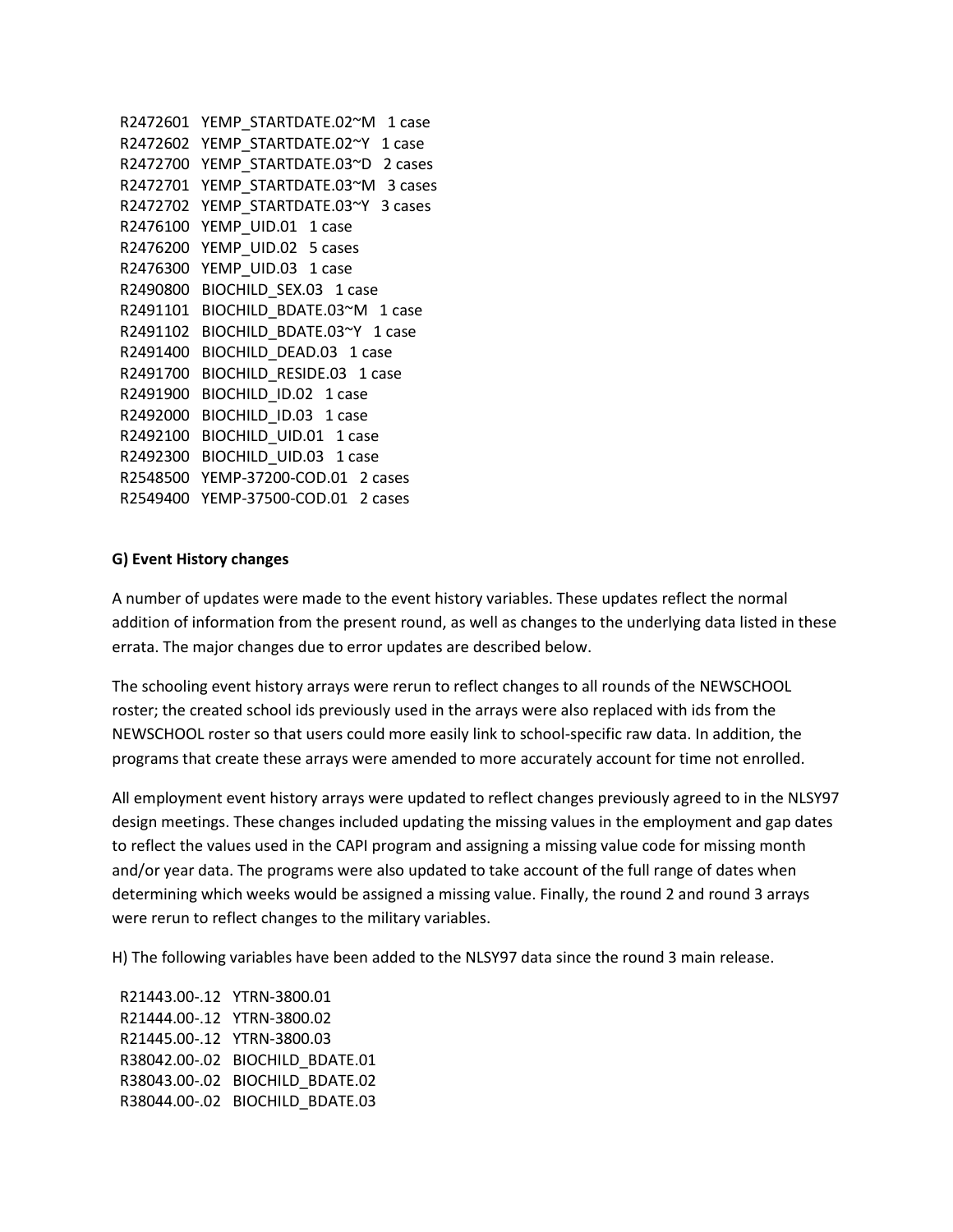R39258.00 YEMP\_MILPAY.01 R39259.00 YEMP\_MILPAY.02 R39260.00 YEMP\_MILPAY.03 R39261.00 YEMP\_MILPAY.04 R39262.00 YEMP\_MILPAY.05 R39263.00 YEMP\_MILPAY.06 R39264.00 YEMP\_MILPAY.07 R39265.00 YEMP\_MILPAY.08 R39266.00 YEMP\_MILPAY.09

**I) The following round 1 and round 2 variables have been added to the NLSY97 data since the round 2 event history release.** 

 R00205.00-.13 YCPS-19100.01 R00221.00-.13 YCPS-20700.01 R00236.00-.13 YCPS-22200.01 R02461.00-.11 YEMP-101400.01 R02462.00-.11 YEMP-101400.02 R02463.00-.11 YEMP-101400.03 R02464.00-.11 YEMP-101400.04 R02465.00-.11 YEMP-101400.05 R02466.00-.11 YEMP-101400.07 R02986.00-.10 YEMP-118000.01 R02987.00-.10 YEMP-118000.02 R02988.00-.10 YEMP-118000.03 R02989.00-.10 YEMP-118000.04 R02990.00-.10 YEMP-118000.05 R02991.00-.10 YEMP-118000.06 R03065.00-.12 YTRN-3800.03 R05520.00-.25 P2-010 R05555.00-.25 P2-046 R05556.00-.53 P2-048 R05604.00-.53 P2-113.01 R05605.00-.53 P2-113.02 R05620.00 P2-108B.01 R05621.00 P2-108B.02 R13029.00 FREELANCE JOBS-COD.01 R13030.00 FREELANCE\_JOBS-COD.02 R13031.00 FREELANCE JOBS-COD.03 R13032.00 FREELANCE\_JOBS-COD.04 R13033.00 FREELANCE\_JOBS-COD.05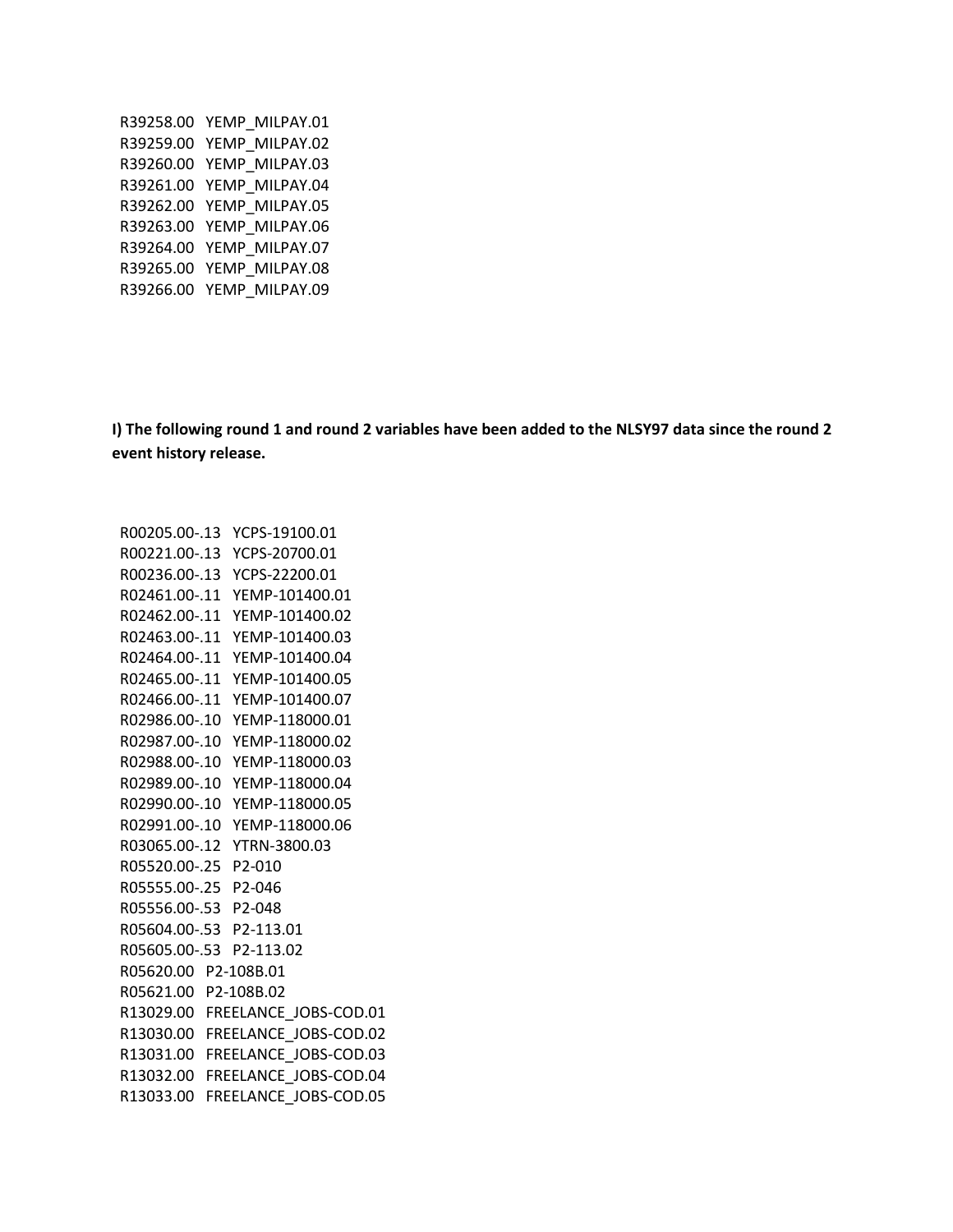R13034.00 FREELANCE\_JOBS-COD.06 R13035.00 FREELANCE\_JOBS-COD.07 R13036.00 FREELANCE\_JOBS-COD.08 R13064.00 HHI2\_RELY.01 R13065.00 HHI2\_RELY.02 R13066.00 HHI2\_RELY.03 R13067.00 HHI2\_RELY.04 R13068.00 HHI2\_RELY.05 R13069.00 HHI2\_RELY.06 R13070.00 HHI2\_RELY.07 R13071.00 HHI2\_RELY.08 R13072.00 HHI2\_RELY.09 R13073.00 HHI2\_RELY.10 R13074.00 HHI2\_RELY.11 R13075.00 HHI2\_RELY.12 R13076.00 HHI2\_RELY.13 R13077.00 HHI2\_RELY.14 R13078.00 HHI2\_RELY.15 R13079.00 HHI2\_RELY.16 R21563.00-.05 YTRN-7750.01 R21564.00-.05 YTRN-7750.02 R24707.00 YEMP\_MILCODE.09 R27212.00 OLDR1NONHHIPARENT\_UID.01 R27213.00 OLDR1NONHHIPARENT\_UID.02 R27214.00 OLDR1NONHHIPARENT\_UID.03 R27215.00 OLDR1NONHHIPARENT\_UID.04 R27216.00 OLDR1NONHHIPARENT\_UID.05 R27229.00 OLDR1PARENT\_UID.01 R27230.00 OLDR1PARENT\_UID.02 R27231.00 OLDR1PARENT\_UID.03 R27232.00 OLDR1PARENT\_UID.04 R27236.00 YEMP\_MILPAY.0 R27237.00 YEMP\_MILPAY.0 R27238.00 YEMP\_MILPAY.0 R27239.00 YEMP\_MILPAY.0 R27240.00 YEMP\_MILPAY.0 R27241.00 YEMP\_MILPAY.0 R27242.00 YEMP\_MILPAY.0 R27243.00 YEMP\_MILPAY.0 R27244.00 YEMP\_MILPAY.0 R13064.00 HHI2\_RELY.01 R13065.00 HHI2\_RELY.02 R13066.00 HHI2\_RELY.03 R13067.00 HHI2\_RELY.04 R13068.00 HHI2\_RELY.05 R13069.00 HHI2\_RELY.06 R13070.00 HHI2\_RELY.07 R13071.00 HHI2\_RELY.08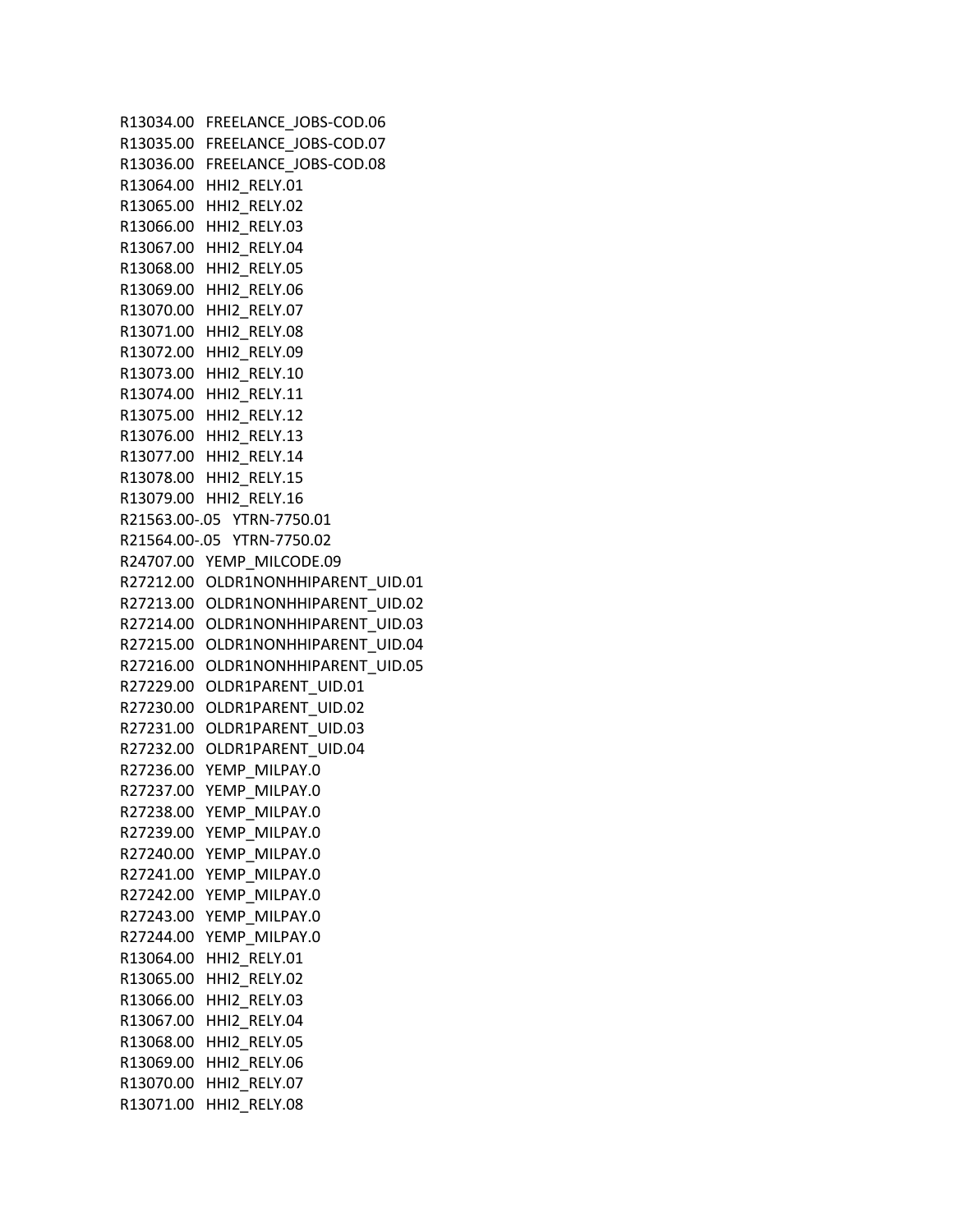| R13072.00 | HHI2 RELY.09    |
|-----------|-----------------|
| R13073.00 | HHI2 RELY.10    |
| R13074.00 | HHI2 RELY.11    |
| R13075.00 | HHI2 RELY.12    |
| R13076.00 | HHI2 RELY.13    |
| R13077.00 | HHI2 RELY.14    |
| R13078.00 | HHI2 RELY.15    |
| R13079.00 | HHI2 RELY.16    |
| R24707.00 | YEMP MILCODE.09 |
| R27236.00 | YEMP MILPAY.01  |
| R27237.00 | YEMP MILPAY.02  |
| R27238.00 | YEMP MILPAY.03  |
| R27239.00 | YEMP MILPAY.04  |
| R27240.00 | YEMP MILPAY.05  |
| R27241.00 | YEMP MILPAY.06  |
| R27242.00 | YEMP MILPAY.07  |
| R27243.00 | YFMP MILPAY.08  |

J) The following variables have been dropped from the NLSY97 data since the round 3 main release. Most of these variables have been removed because edited roster variables are available in the data which offer the same information more accurately.

 R27209.00 NONHHI\_UID.24 R27210.00 NONHHI\_UID.25 R27211.00 NONHHI\_UID.26 R30705.00 YSCH-26600-LOOP-END.01 R30706.00 YSCH-26600-LOOP-END.02 R30707.00 YSCH-26600-LOOP-END.03 R30708.00 YSCH-26600-LOOP-END.04 R30709.00 YSCH-26600-LOOP-END.05 R31934.00 YEMP-14400.01 R31935.00 YEMP-14400.02 R31936.00 YEMP-14400.03 R31937.00 YEMP-14400.04 R31938.00 YEMP-14400.05 R31939.00 YEMP-14400.06 R31940.00 YEMP-14400.07 R31941.00 YEMP-14400.08 R31942.00 YEMP-14400.09 R33087.00 YEMP-55701.01 R33088.00 YEMP-55701.02 R33089.00 YEMP-55701.03 R33090.00 YEMP-55701.04 R33091.00 YEMP-55701.05 R33092.00 YEMP-55701.06 R33093.00 YEMP-55701.07 R35808.00- YFER-9010N.01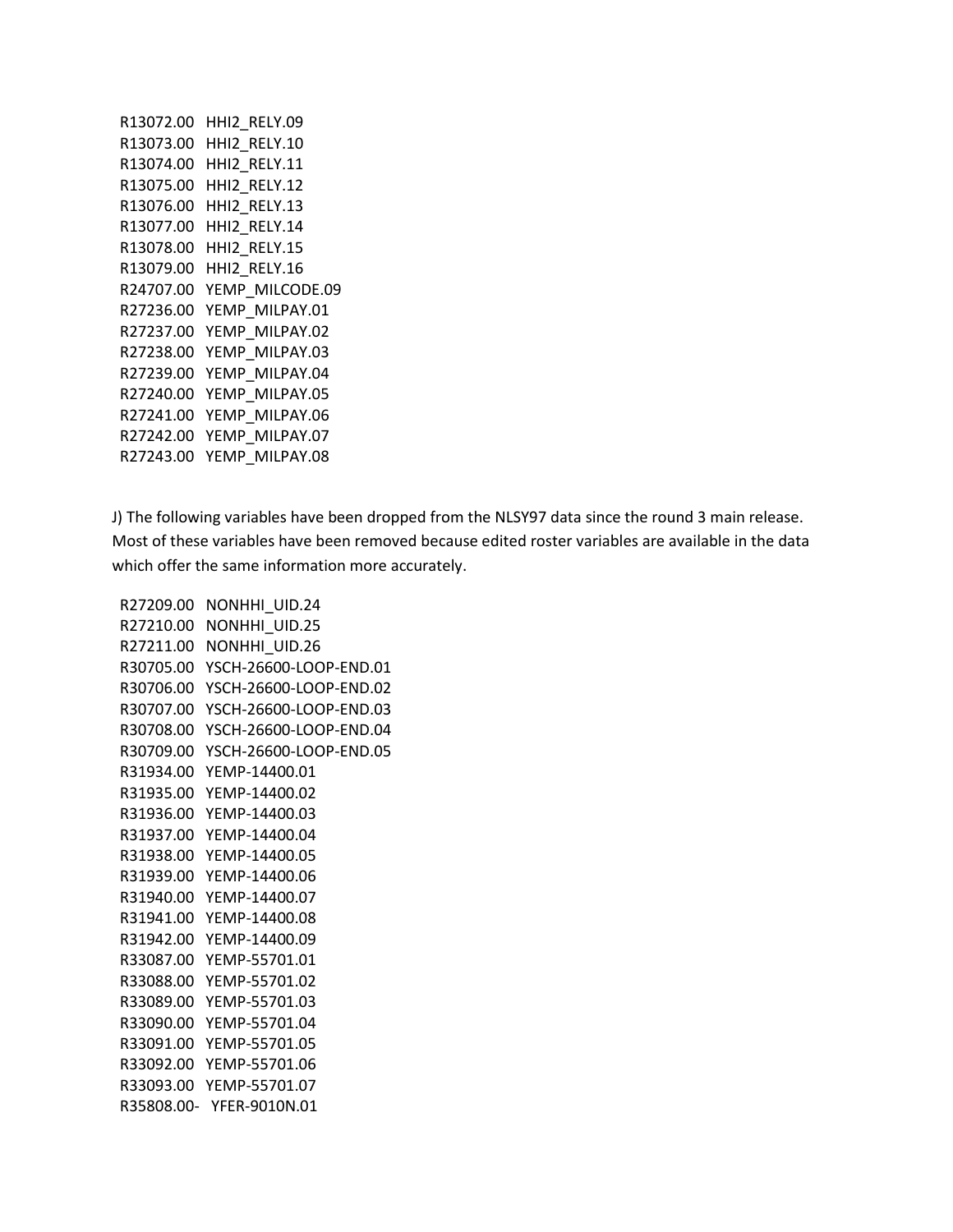R35808.02 R35809.00- YFER-9010N.02 R35809.02 R37682.00 NONHHIPARENT\_RELY.01 R37683.00 NONHHIPARENT\_RELY.02 R37684.00 NONHHIPARENT\_RELY.03 R37685.00 NONHHIPARENT\_RELY.04 R37686.00 NONHHIPARENT\_RELY.05 R37687.00 NONHHIPARENT\_RELY.06 R37688.00 NONHHIPARENT\_RELY.07 R37846.00 YEMP\_RPEAT.01 R37847.00 YEMP\_RPEAT.02 R37848.00 YEMP\_RPEAT.03 R37849.00 YEMP\_RPEAT.04 R37850.00 YEMP\_RPEAT.05 R37851.00 YEMP\_RPEAT.06 R37852.00 YEMP\_RPEAT.07 R37853.00 YEMP\_RPEAT.08 R37854.00 YEMP\_RPEAT.09 R07055.00 PARHHI\_MOB.01 R07056.00 PARHHI\_MOB.02 R07057.00 PARHHI\_MOB.03 R07058.00 PARHHI\_MOB.04 R07059.00 PARHHI\_MOB.05 R07060.00 PARHHI\_MOB.06 R07061.00 PARHHI\_MOB.07 R07062.00 PARHHI\_MOB.08 R07063.00 PARHHI\_MOB.09 R07369.00 SE-13 R07402.00 SE-30.01 R07403.00 SE-30.02 R07404.00 SE-30.03 R07405.00 SE-30.04 R07406.00 SE-30.05 R07407.00 SE-30.06 R07408.00 SE-30.07 R07409.00 SE-30.08 R07410.00 SE-30.09 R07411.00 SE-30.10 R07412.00 SE-30.11 R07413.00 SE-30.12 R07414.00 SE-30.13 R07415.00 SE-30.14 R07416.00 SE-30.15 R07417.00 SE-30.16 R07418.00 SE-31.01 R07419.00 SE-31.02 R07420.00 SE-31.03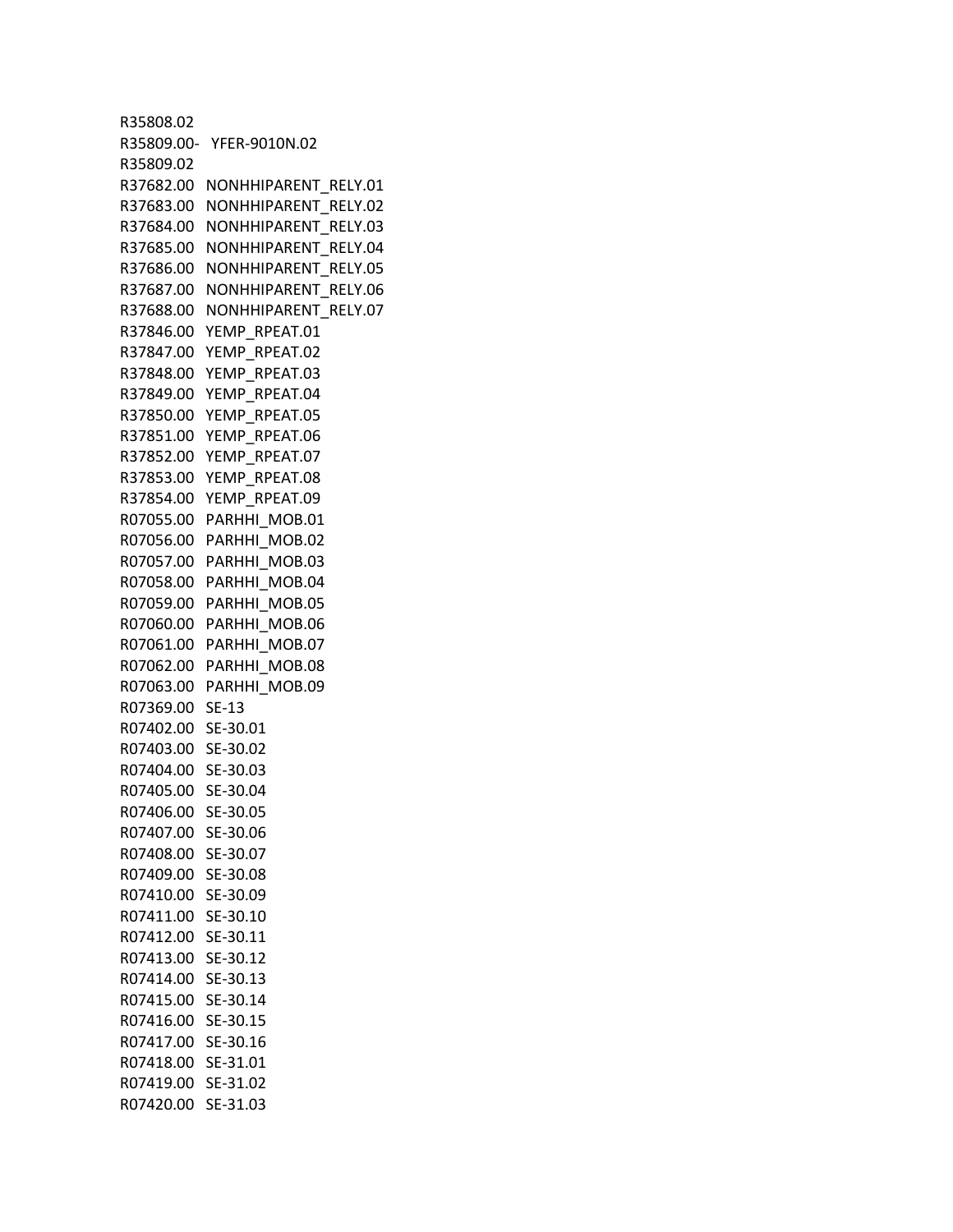| R07421.00 | SE-31.04  |
|-----------|-----------|
| R07422.00 | SE-31.05  |
| R07423.00 | SE-31.06  |
| R07424.00 | SE-31.07  |
| R07425.00 | SE-31.08  |
| R07426.00 | SE-31.09  |
| R07427.00 | SE-31.10  |
| R07428.00 | SE-31.11  |
| R07429.00 | SE-31.12  |
| R07430.00 | SE-31.13  |
| R07431.00 | SE-31.15  |
| R07432.00 | SE-31.16  |
| R07433.00 | SE-31B.01 |
| R07434.00 | SE-31B.02 |
| R07435.00 |           |
|           | SE-31B.03 |
| R07436.00 | SE-31B.04 |
| R07437.00 | SE-31B.05 |
| R07438.00 | SE-31B.06 |
| R07439.00 | SE-31B.08 |
| R07440.00 | SE-31C.01 |
| R07441.00 | SE-31C.02 |
| R07442.00 | SE-31C.03 |
| R07443.00 | SE-31C.04 |
| R07444.00 | SE-31C.05 |
| R07445.00 | SE-31C.06 |
| R07446.00 | SE-31C.08 |
| R07447.00 | SE-32.01  |
| R07448.00 | SE-32.02  |
| R07449.00 | SE-32.03  |
| R07450.00 | SE-32.04  |
| R07451.00 | SE-32.05  |
| R07452.00 | SE-32.06  |
| R07453.00 | SE-32.07  |
| R07454.00 | SE-32.08  |
| R07455.00 | SE-32.10  |
| R07456.00 | SE-33.01  |
| R07457.00 | SE-33.02  |
| R07458.00 | SE-33.03  |
| R07459.00 | SE-33.04  |
| R07460.00 | SE-33.05  |
| R07461.00 | SE-33.06  |
| R07462.00 | SE-33.07  |
| R07463.00 | SE-33.08  |
| R07464.00 | SE-34.01  |
| R07465.00 | SE-34.02  |
| R07466.00 | SE-34.03  |
| R07467.00 | SE-34.04  |
| R07468.00 | SE-34.05  |
|           |           |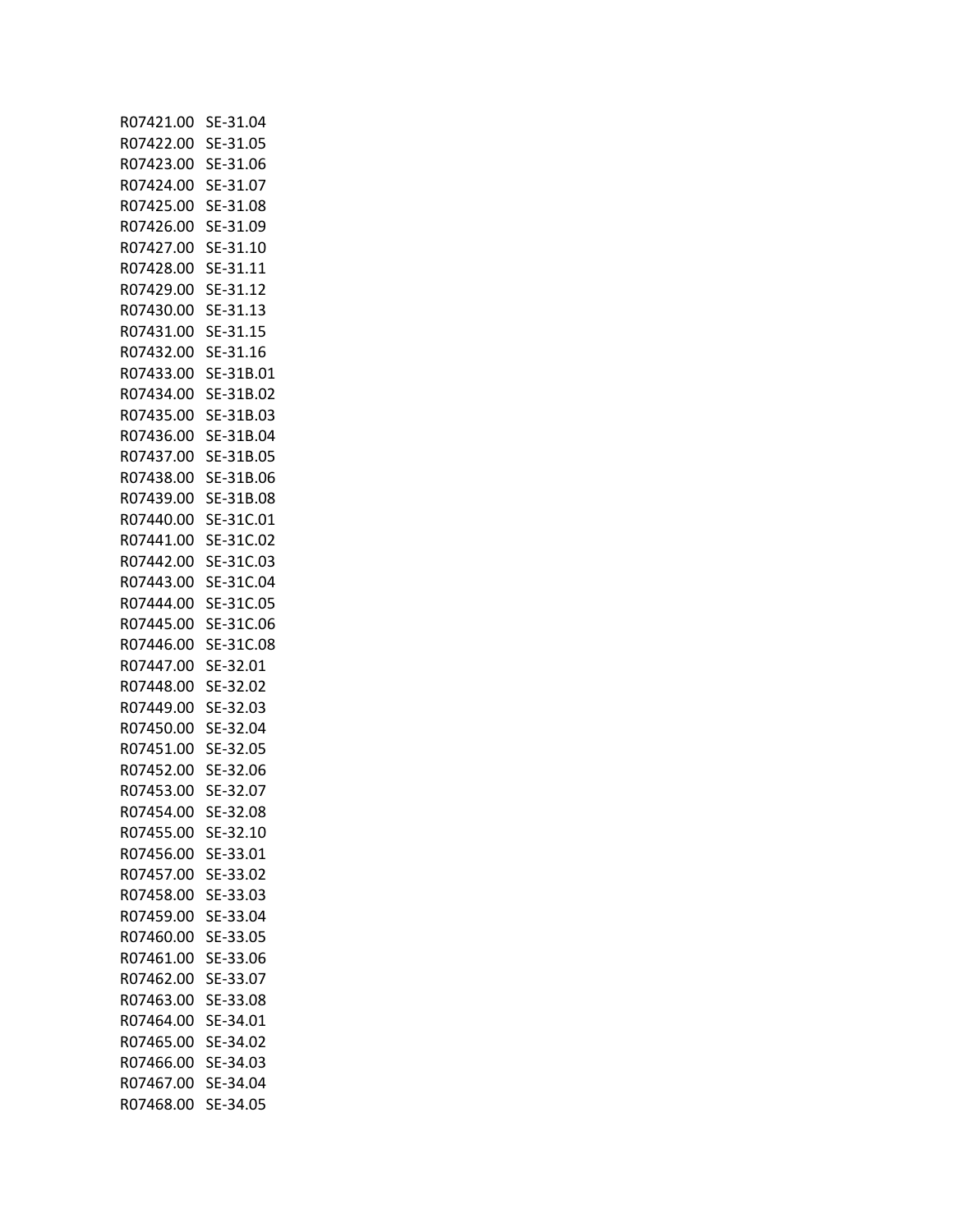| R07469.00 | SE-34.06 |
|-----------|----------|
| R07470.00 | SE-34.07 |
| R07471.00 | SE-34.08 |
| R07472.00 | SE-37.01 |
| R07473.00 | SE-37.02 |
| R07474.00 | SE-37.03 |
| R07475.00 | SE-37.04 |
| R07476.00 | SE-37.05 |
| R07477.00 | SE-37.06 |
| R07478.00 | SE-37.07 |
| R07479.00 | SE-37.08 |
| R07480.00 | SE-37.09 |
| R07481.00 | SE-37.10 |
|           | SE-37.11 |
| R07482.00 |          |
| R07483.00 | SE-37.12 |
| R07484.00 | SE-37.13 |
| R07485.00 | SE-37.14 |
| R07486.00 | SE-37.15 |
| R07487.00 | SE-37.16 |
| R07488.00 | SE-39.01 |
| R07489.00 | SE-39.02 |
| R07490.00 | SE-39.03 |
| R07491.00 | SE-39.04 |
| R07492.00 | SE-39.05 |
| R07493.00 | SE-39.06 |
| R07494.00 | SE-39.07 |
| R07495.00 | SE-39.08 |
| R07496.00 | SE-39.09 |
| R07497.00 | SE-39.10 |
| R07498.00 | SE-39.11 |
| R07499.00 | SE-39.12 |
| R07500.00 | SE-39.13 |
| R07501.00 | SE-39.14 |
| R07502.00 | SE-39.15 |
| R07503.00 | SE-39.16 |
| R07515.00 | SE-41.01 |
| R07516.00 | SE-41.02 |
| R07517.00 | SE-41.03 |
| R07518.00 | SE-41.04 |
| R07519.00 | SE-41.05 |
| R07520.00 | SE-41.06 |
| R07521.00 | SE-41.07 |
| R07522.00 | SE-41.08 |
| R07523.00 | SE-41.09 |
| R07524.00 | SE-41.10 |
| R07525.00 | SE-41.11 |
| R07526.00 | SE-41.12 |
|           |          |
| R07527.00 | SE-41.13 |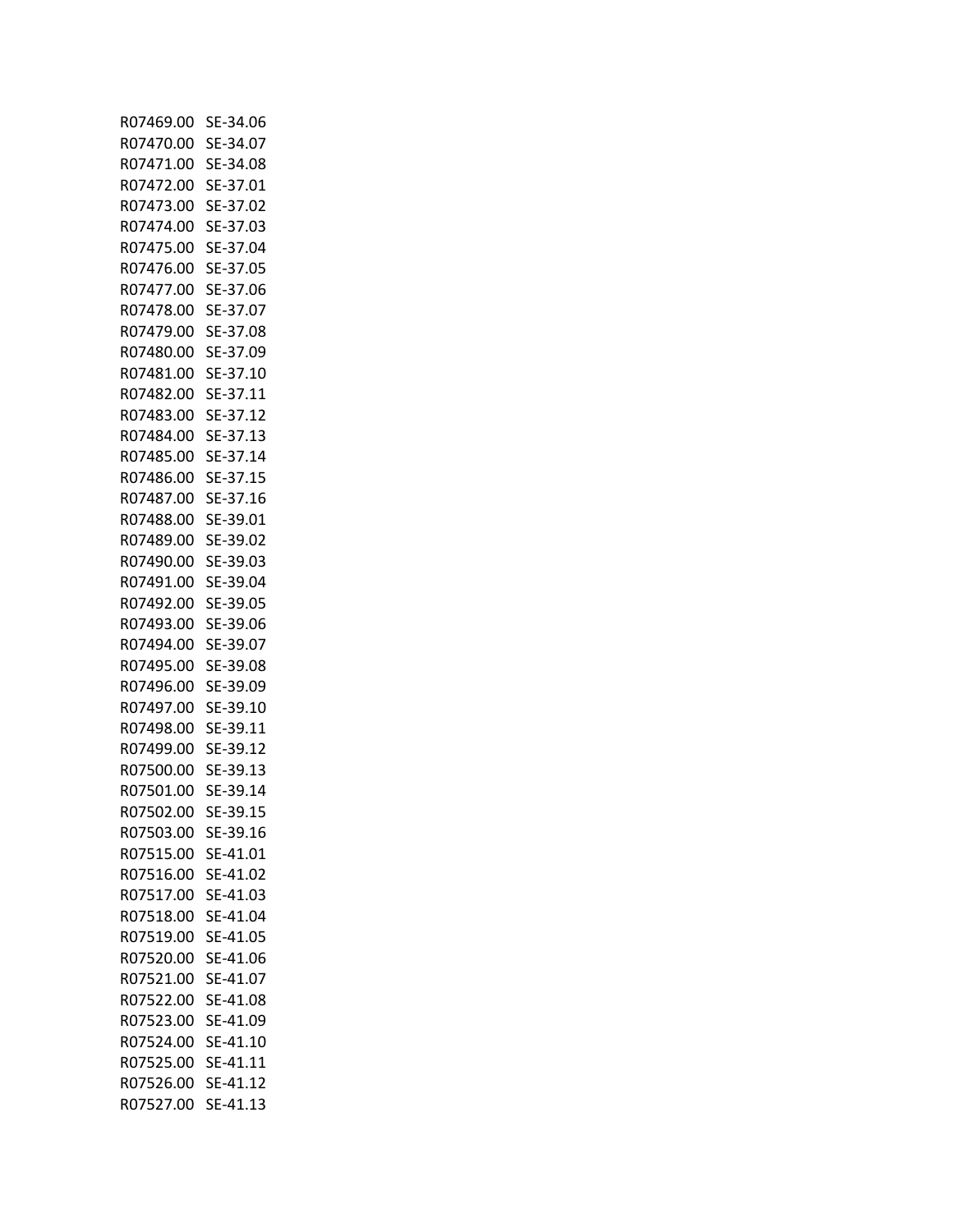| R07528.00 | SE-41.14 |
|-----------|----------|
| R07529.00 | SE-41.15 |
| R07530.00 | SE-41.16 |
| R07531.00 | SE-43.01 |
| R07532.00 | SE-43.02 |
| R07533.00 | SE-43.03 |
| R07534.00 | SE-43.04 |
| R07535.00 | SE-43.05 |
| R07536.00 | SE-43.06 |
| R07537.00 | SE-43.07 |
| R07538.00 |          |
|           | SE-43.08 |
| R07539.00 | SE-43.09 |
| R07540.00 | SE-43.10 |
| R07541.00 | SE-43.11 |
| R07542.00 | SE-43.12 |
| R07543.00 | SE-43.13 |
| R07544.00 | SE-43.14 |
| R07545.00 | SE-43.15 |
| R07546.00 | SE-43.16 |
| R07547.00 | SE-44.01 |
| R07548.00 | SE-44.02 |
| R07549.00 | SE-44.03 |
| R07550.00 | SE-44.04 |
| R07551.00 | SE-44.05 |
| R07552.00 | SE-44.06 |
| R07553.00 | SE-44.07 |
| R07554.00 | SE-44.08 |
| R07555.00 | SE-44.09 |
| R07556.00 | SE-44.10 |
| R07557.00 | SE-44.11 |
| R07558.00 | SE-44.12 |
| R07559.00 | SE-44.13 |
| R07560.00 | SE-44.14 |
| R07561.00 | SE-44.15 |
| R07562.00 | SE-44.16 |
| R07563.00 | SE-46.01 |
|           | SE-46.02 |
| R07564.00 |          |
| R07565.00 | SE-46.03 |
| R07566.00 | SE-46.04 |
| R07567.00 | SE-46.05 |
| R07568.00 | SE-46.06 |
| R07569.00 | SE-46.07 |
| R07570.00 | SE-46.08 |
| R07571.00 | SE-46.09 |
| R07572.00 | SE-46.10 |
| R07573.00 | SE-46.11 |
| R07574.00 | SE-46.12 |
| R07575.00 | SE-46.13 |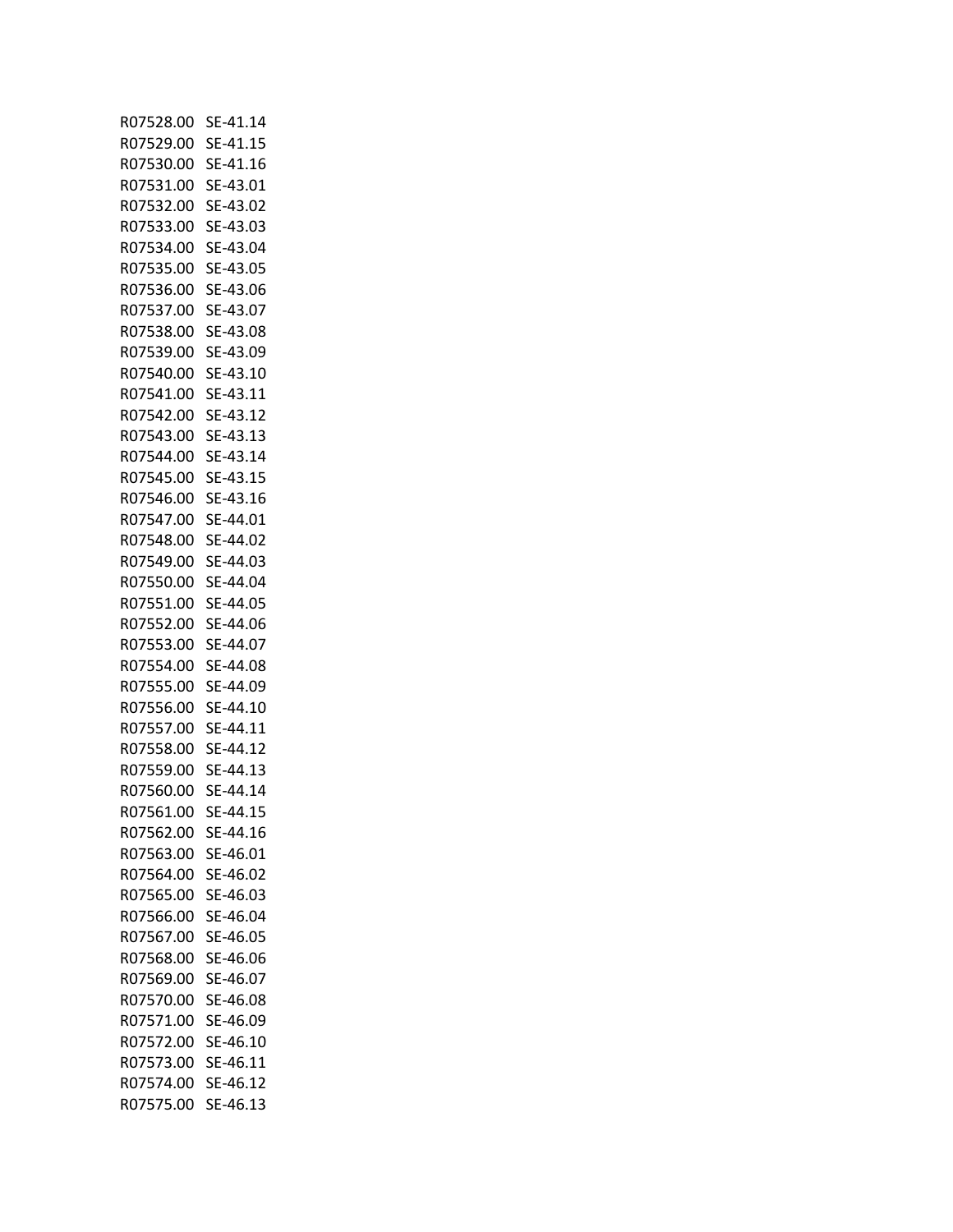| R07576.00 | SE-46.14  |
|-----------|-----------|
| R07577.00 | SE-46.15  |
| R07578.00 | SE-46.16  |
| R07579.00 | SE-47.01  |
| R07580.00 | SE-47.02  |
| R07581.00 | SE-47.03  |
| R07582.00 | SE-47.04  |
| R07583.00 | SE-47.05  |
| R07584.00 | SE-47.06  |
| R07585.00 | SE-47.07  |
| R07586.00 | SE-47.08  |
| R07587.00 | SE-47.09  |
|           |           |
| R07588.00 | SE-47.10  |
| R07589.00 | SE-47.11  |
| R07590.00 | SE-47.12  |
| R07591.00 | SE-47.13  |
| R07592.00 | SE-47.14  |
| R07593.00 | SE-47.15  |
| R07594.00 | SE-47.16  |
| R07597.00 | SE-54.01  |
| R07598.00 | SE-54.02  |
| R07599.00 | SE-54.03  |
| R07600.00 | SE-54.04  |
| R07601.00 | SE-54.05  |
| R07602.00 | SE-54.06  |
| R07603.00 | SE-54.07  |
| R07604.00 | SE-54.08  |
| R07605.00 | SE-54.09  |
| R07606.00 | SE-54.10  |
| R07607.00 | SE-54.11  |
| R07608.00 | SE-54.12  |
| R07609.00 | SE-54.13  |
| R07610.00 | SE-54.14  |
| R07611.00 | SE-54.15  |
| R07612.00 | SE-54.16  |
| R07613.00 | SE-54A.01 |
| R07614.00 | SE-54A.02 |
| R07615.00 | SE-54A.03 |
| R07616.00 | SE-54A.04 |
| R07617.00 | SE-54A.05 |
| R07618.00 | SE-54A.06 |
| R07619.00 | SE-54A.07 |
| R07620.00 | SE-54A.08 |
| R07621.00 | SE-54A.09 |
| R07622.00 | SE-54A.10 |
| R07623.00 | SE-54A.11 |
|           | SE-54A.12 |
| R07624.00 |           |
| R07625.00 | SE-54A.13 |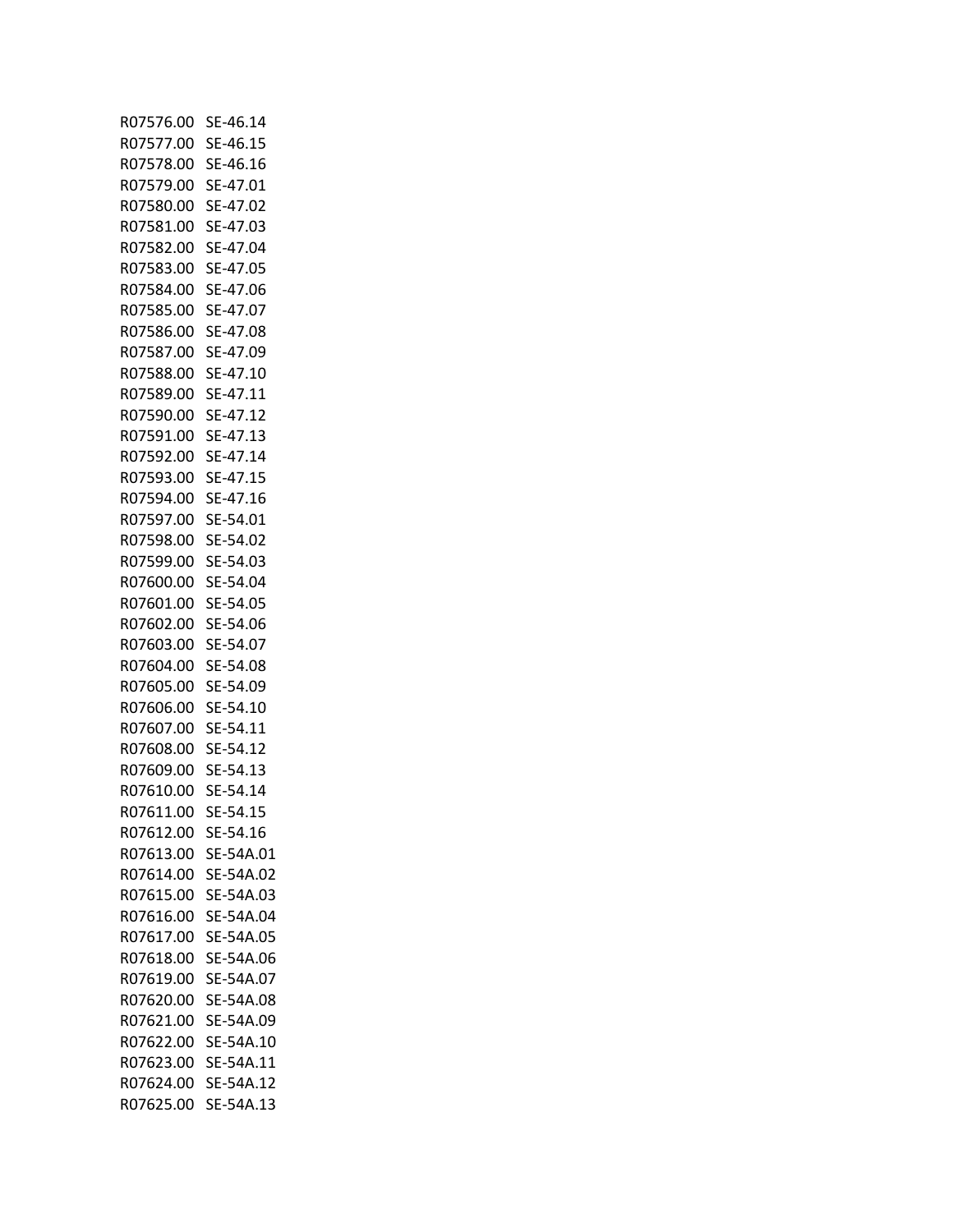| R07626.00 | SE-54A.14 |
|-----------|-----------|
| R07627.00 | SE-54A.15 |
| R07628.00 | SE-55.01  |
| R07629.00 | SE-55.02  |
| R07630.00 | SE-55.03  |
| R07631.00 | SE-55.04  |
| R07632.00 | SE-55.05  |
| R07633.00 | SE-55.06  |
| R07634.00 | SE-55.07  |
| R07635.00 | SE-55.08  |
|           | SE-55.09  |
| R07636.00 |           |
| R07637.00 | SE-55.10  |
| R07638.00 | SE-55.11  |
| R07639.00 | SE-55.12  |
| R07640.00 | SE-55.13  |
| R07641.00 | SE-55.14  |
| R07642.00 | SE-55.15  |
| R07643.00 | SE-55.16  |
| R07644.00 | SE-56.01  |
| R07645.00 | SE-56.02  |
| R07646.00 | SE-56.03  |
| R07647.00 | SE-56.04  |
| R07648.00 | SE-56.05  |
| R07649.00 | SE-56.06  |
| R07650.00 | SE-56.07  |
| R07651.00 | SE-56.08  |
| R07652.00 | SE-56.09  |
| R07653.00 | SE-56.10  |
| R07654.00 | SE-56.11  |
| R07655.00 | SE-56.12  |
| R07656.00 | SE-56.13  |
| R07657.00 | SE-56.14  |
| R07658.00 | SE-56.15  |
| R07659.00 | SE-56.16  |
| R07660.00 | SE-57.01  |
|           |           |
| R07661.00 | SE-57.02  |
| R07662.00 | SE-57.03  |
| R07663.00 | SE-57.04  |
| R07664.00 | SE-57.05  |
| R07665.00 | SE-57.06  |
| R07666.00 | SE-57.07  |
| R07667.00 | SE-57.08  |
| R07668.00 | SE-57.09  |
| R07669.00 | SE-57.10  |
| R07670.00 | SE-57.11  |
| R07671.00 | SE-57.12  |
| R07672.00 | SE-57.13  |
| R07673.00 | SE-57.14  |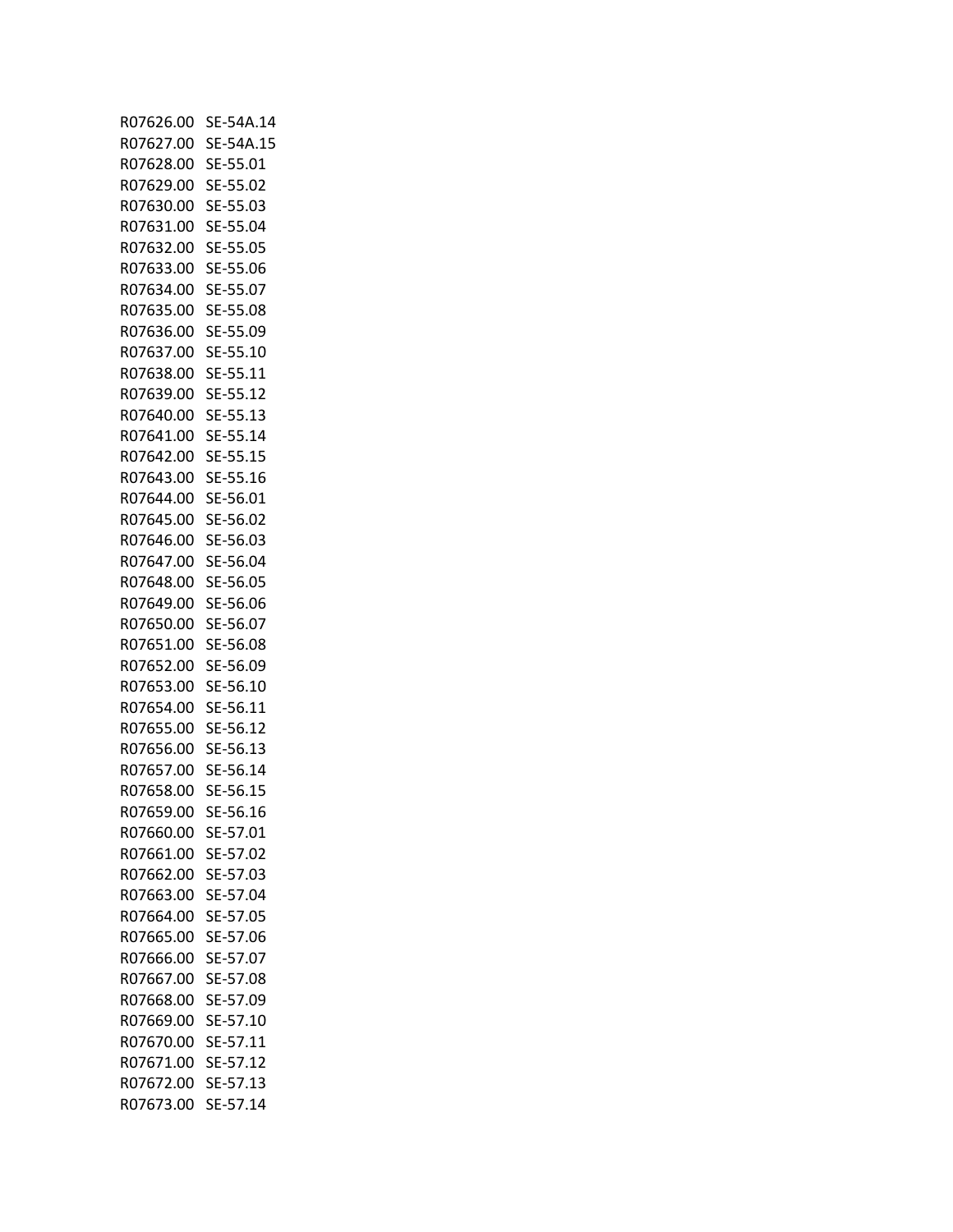| R07674.00 | SE-57.15  |
|-----------|-----------|
| R07675.00 | SE-57.16  |
| R07676.00 | SE-57A.01 |
| R07677.00 | SE-57A.02 |
| R07678.00 | SE-57A.03 |
| R07679.00 | SE-57A.04 |
| R07680.00 | SE-57A.05 |
| R07681.00 | SE-57A.06 |
| R07682.00 | SE-57A.07 |
| R07683.00 | SE-57A.08 |
| R07684.00 | SE-57A.09 |
| R07685.00 | SE-57A.10 |
| R07686.00 | SE-57A.11 |
| R07687.00 | SE-57A.12 |
| R07688.00 |           |
|           | SE-57A.13 |
| R07689.00 | SE-57A.14 |
| R07690.00 | SE-57A.15 |
| R07691.00 | SE-57A.16 |
| R07692.00 | SE-58.01  |
| R07693.00 | SE-58.02  |
| R07694.00 | SE-58.03  |
| R07695.00 | SE-58.04  |
| R07696.00 | SE-58.05  |
| R07697.00 | SE-58.06  |
| R07698.00 | SE-58.07  |
| R07699.00 | SE-58.08  |
| R07700.00 | SE-58.09  |
| R07701.00 | SE-58.10  |
| R07702.00 | SE-58.11  |
| R07703.00 | SE-58.12  |
| R07704.00 | SE-58.15  |
| R07705.00 | SE-58.16  |
| R07706.00 | SE-59.01  |
| R07707.00 | SE-59.02  |
| R07708.00 | SE-59.03  |
| R07709.00 | SE-59.04  |
| R07710.00 | SE-59.05  |
| R07711.00 | SE-59.06  |
| R07712.00 | SE-59.07  |
| R07713.00 | SE-59.08  |
| R07714.00 | SE-59.09  |
| R07715.00 | SE-59.10  |
| R07716.00 | SE-59.11  |
| R07717.00 | SE-59.12  |
| R07718.00 | SE-60.01  |
| R07719.00 | SE-60.02  |
| R07720.00 | SE-60.03  |
| R07721.00 | SE-60.04  |
|           |           |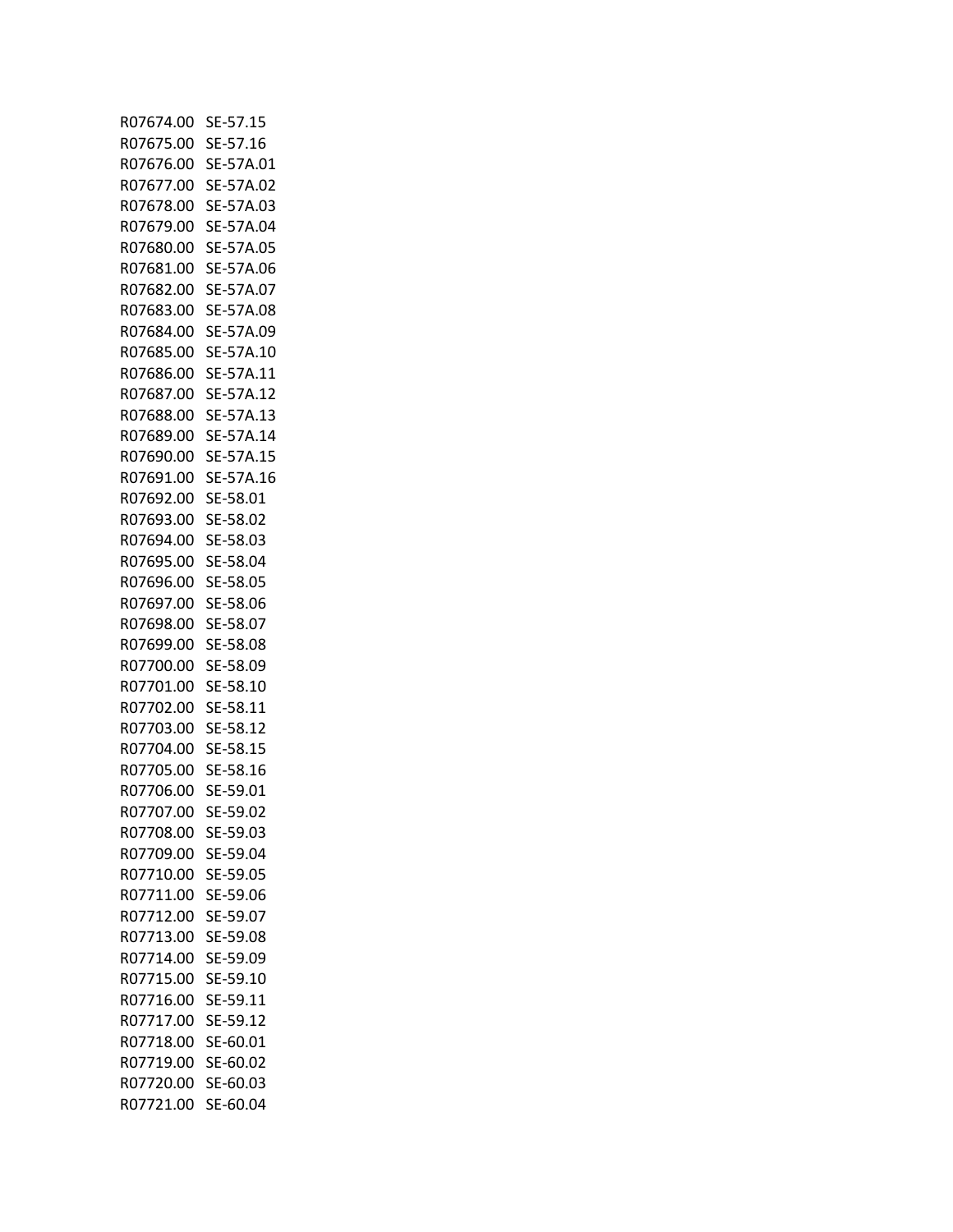| R07722.00              | SE-60.05             |
|------------------------|----------------------|
| R07723.00              | SE-60.06             |
| R07724.00              | SE-60.07             |
| R07725.00              | SE-60.08             |
| R07726.00              | SE-60.09             |
| R07727.00              | SE-60.10             |
| R07728.00              | SE-60.15             |
| R07729.00              | SE-60.16             |
| R07730.00              | SE-61.01             |
| R07731.00              | SE-61.02             |
| R07732.00              | SE-61.03             |
| R07733.00              | SE-61.04             |
| R07734.00              | SE-61.05             |
| R07735.00              | SE-61.06             |
| R07736.00              | SE-61.07             |
| R07737.00              | SE-61.08             |
| R07738.00              | SE-61.09             |
| R07739.00              | SE-61.10             |
| R07740.00              | SE-62.01             |
| R07741.00              | SE-62.02             |
| R07742.00              | SE-62.03             |
| R07743.00              | SE-62.04             |
| R07744.00              | SE-62.05             |
| R07745.00              | SE-62.06             |
| R07746.00              | SE-62.07             |
| R07747.00              | SE-62.08             |
| R07748.00              | SE-62.09             |
| R07749.00              | SE-62.10             |
| R07750.00              | SE-62.11             |
| R07751.00              | SE-62.12             |
| R07752.00              | SE-62.15             |
|                        |                      |
| R07753.00<br>R07754.00 | SE-62.16             |
| R07755.00              | SE-63.01<br>SE-63.02 |
|                        | SE-63.03             |
| R07756.00              |                      |
| R07757.00              | SE-63.04             |
| R07758.00              | SE-63.05             |
| R07759.00              | SE-63.06             |
| R07760.00              | SE-63.07             |
| R07761.00              | SE-63.08             |
| R07762.00              | SE-63.09             |
| R07763.00              | SE-63.10             |
| R07764.00              | SE-63.11             |
| R07765.00              | SE-63.12             |
| R07766.00              | SE-63.15             |
| R07767.00              | SE-63.16             |
| R07768.00              | SE-66.01             |
| R07769.00              | SE-66.02             |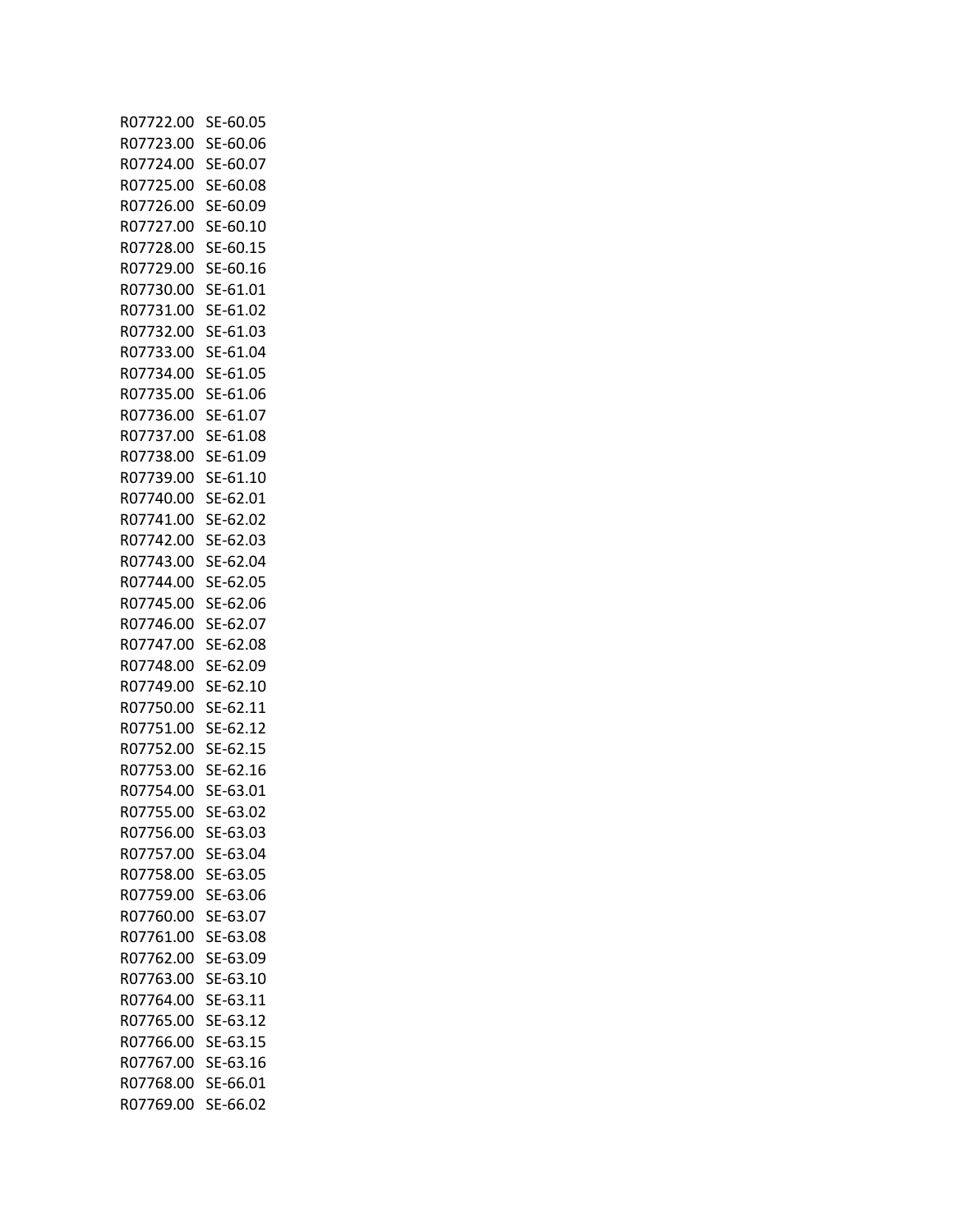| R07770.00              | SE-66.03             |
|------------------------|----------------------|
| R07771.00              | SE-66.04             |
| R07772.00              | SE-66.05             |
| R07773.00              | SE-66.06             |
| R07774.00              | SE-66.07             |
| R07775.00              | SE-66.08             |
| R07776.00              | SE-66.09             |
| R07777.00              | SE-66.10             |
| R07778.00              | SE-66.11             |
| R07779.00              | SE-66.12             |
| R07780.00              | SE-66.15             |
| R07781.00              | SE-66.16             |
| R07929.00              | SH-1B                |
| R07930.00              | SH-26.01             |
| R07931.00              | SH-26.01             |
| R07932.00              | SH-26.01             |
| R07933.00              | SH-26.01             |
| R07934.00              | SH-26.01             |
| R07935.00              | SH-26.01             |
| R07936.00              | SH-26.01             |
| R07937.00              | SH-26.01             |
| R07938.00              | SH-26.01             |
| R07939.00              | SH-26.01             |
| R07940.00              | SH-26.01             |
| R07941.00              | SH-26.01             |
| R07942.00              | SH-26.01             |
| R07943.00              | SH-26.01             |
| R07944.00              | SH-26.01             |
| R07945.00              | SH-26.02             |
| R07946.00              | SH-26.02             |
| R07947.00              | SH-26.02             |
| R07948.00              | SH-26.02             |
| R07949.00              | SH-26.02             |
| R07950.00              | SH-26.02             |
| R07951.00              | SH-26.02             |
| R07952.00              | SH-26.02             |
| R07953.00<br>R07954.00 | SH-26.02<br>SH-26.02 |
| R07955.00              | SH-26.02             |
| R07956.00              |                      |
|                        | SH-26.02             |
| R07957.00<br>R07958.00 | SH-26.02<br>SH-26.03 |
| R07959.00              | SH-26.03             |
| R07960.00              | SH-26.03             |
| R07961.00              | SH-26.03             |
| R07962.00              | SH-26.03             |
| R07963.00              | SH-26.03             |
| R07964.00              | SH-26.03             |
|                        |                      |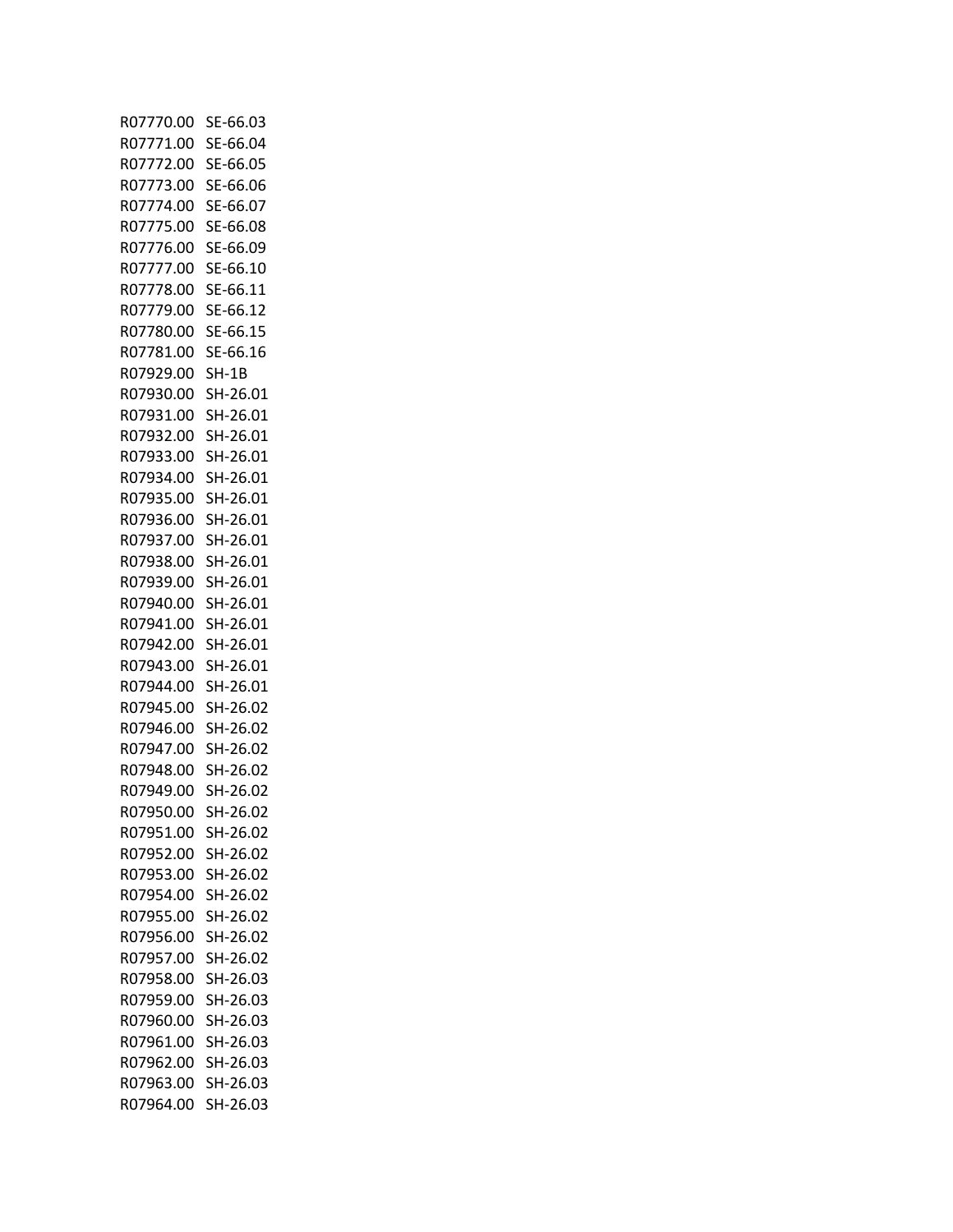| R07965.00 | SH-26.03 |
|-----------|----------|
| R07966.00 | SH-26.03 |
| R07967.00 | SH-26.03 |
| R07968.00 | SH-26.03 |
| R07969.00 | SH-26.03 |
| R07970.00 | SH-26.03 |
| R07971.00 | SH-26.03 |
| R07972.00 |          |
|           | SH-26.03 |
| R07973.00 | SH-26.04 |
| R07974.00 | SH-26.04 |
| R07975.00 | SH-26.04 |
| R07976.00 | SH-26.04 |
| R07977.00 | SH-26.04 |
| R07978.00 | SH-26.04 |
| R07979.00 | SH-26.04 |
| R07980.00 | SH-26.04 |
| R07981.00 | SH-26.04 |
| R07982.00 | SH-26.04 |
| R07983.00 | SH-26.04 |
| R07984.00 | SH-26.04 |
| R07985.00 | SH-26.04 |
| R07986.00 | SH-26.04 |
| R07987.00 | SH-26.04 |
| R07988.00 | SH-26.05 |
| R07989.00 | SH-26.05 |
|           |          |
| R07990.00 | SH-26.05 |
| R07991.00 | SH-26.05 |
| R07992.00 | SH-26.05 |
| R07993.00 | SH-26.05 |
| R07994.00 | SH-26.05 |
| R07995.00 | SH-26.05 |
| R07996.00 | SH-26.05 |
| R07997.00 | SH-26.05 |
| R07998.00 | SH-26.05 |
| R07999.00 | SH-26.05 |
| R08000.00 | SH-26.05 |
| R08001.00 | SH-26.06 |
| R08002.00 | SH-26.06 |
| R08003.00 | SH-26.06 |
| R08004.00 | SH-26.06 |
| R08005.00 | SH-26.06 |
| R08006.00 | SH-26.06 |
| R08007.00 | SH-26.06 |
| R08008.00 | SH-26.06 |
|           |          |
| R08009.00 | SH-26.06 |
| R08010.00 | SH-26.06 |
| R08011.00 | SH-26.06 |
| R08012.00 | SH-26.06 |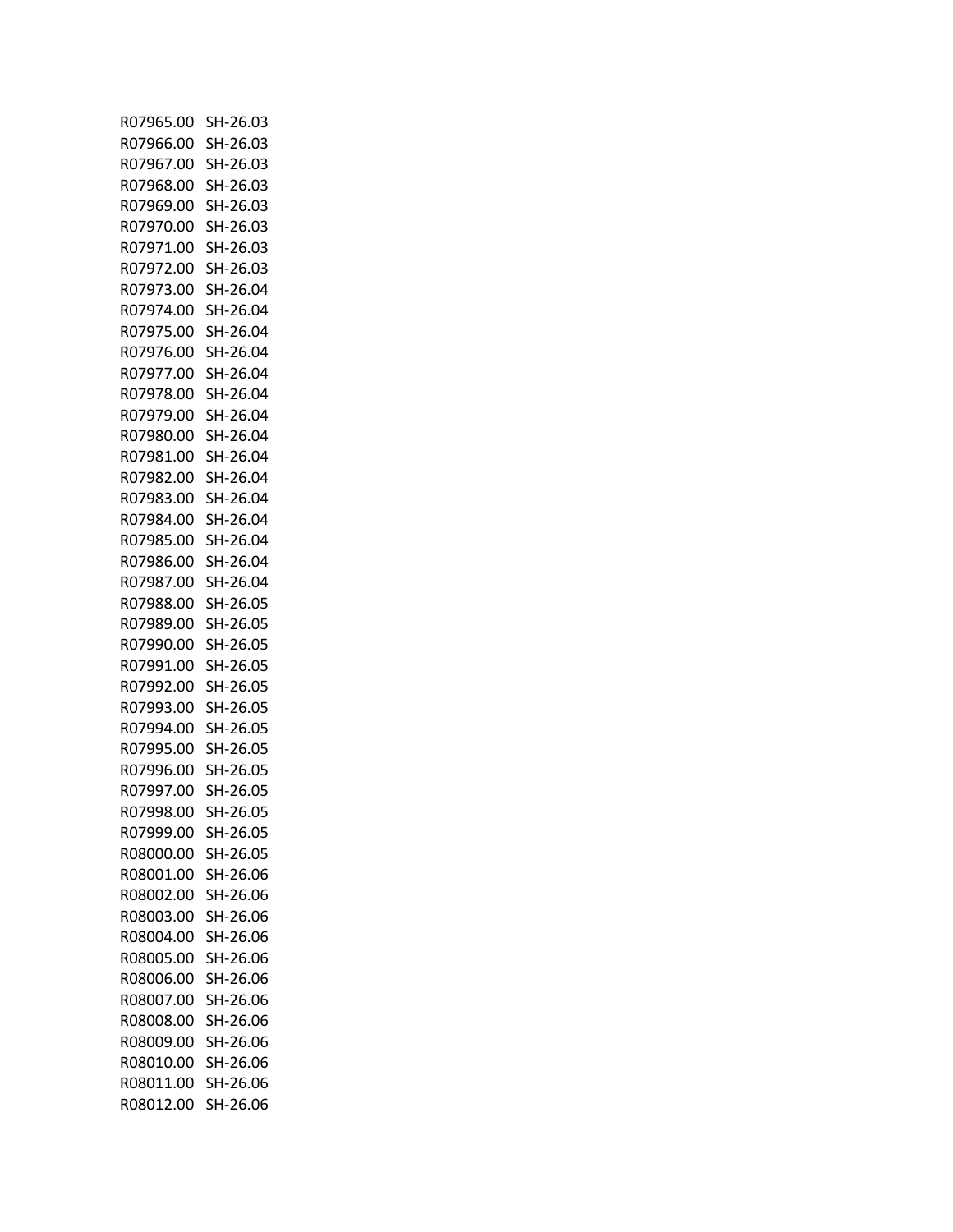| R08013.00 | SH-26.06 |
|-----------|----------|
| R08014.00 | SH-26.06 |
| R08015.00 | SH-26.06 |
| R08016.00 | SH-26.07 |
| R08017.00 | SH-26.07 |
| R08018.00 | SH-26.07 |
| R08019.00 | SH-26.07 |
|           |          |
| R08020.00 | SH-26.07 |
| R08021.00 | SH-26.07 |
| R08022.00 | SH-26.07 |
| R08023.00 | SH-26.07 |
| R08024.00 | SH-26.07 |
| R08025.00 | SH-26.07 |
| R08026.00 | SH-26.07 |
| R08027.00 | SH-26.07 |
| R08028.00 | SH-26.07 |
|           |          |
| R08029.00 | SH-26.08 |
| R08030.00 | SH-26.08 |
| R08031.00 | SH-26.08 |
| R08032.00 | SH-26.08 |
| R08033.00 | SH-26.08 |
| R08034.00 | SH-26.08 |
| R08035.00 | SH-26.08 |
| R08036.00 | SH-26.08 |
| R08037.00 | SH-26.08 |
| R08038.00 | SH-26.08 |
| R08039.00 | SH-26.08 |
| R08040.00 | SH-26.08 |
| R08041.00 | SH-26.08 |
|           |          |
| R08042.00 | SH-26.09 |
| R08043.00 | SH-26.09 |
| R08044.00 | SH-26.09 |
| R08045.00 | SH-26.09 |
| R08046.00 | SH-26.09 |
| R08047.00 | SH-26.09 |
| R08048.00 | SH-26.09 |
| R08049.00 | SH-26.09 |
| R08050.00 | SH-26.09 |
| R08051.00 | SH-26.09 |
| R08052.00 | SH-26.09 |
| R08053.00 | SH-26.09 |
|           |          |
| R08054.00 | SH-26.09 |
| R08055.00 | SH-26.10 |
| R08056.00 | SH-26.10 |
| R08057.00 | SH-26.10 |
| R08058.00 | SH-26.10 |
| R08059.00 | SH-26.10 |
| R08060.00 | SH-26.10 |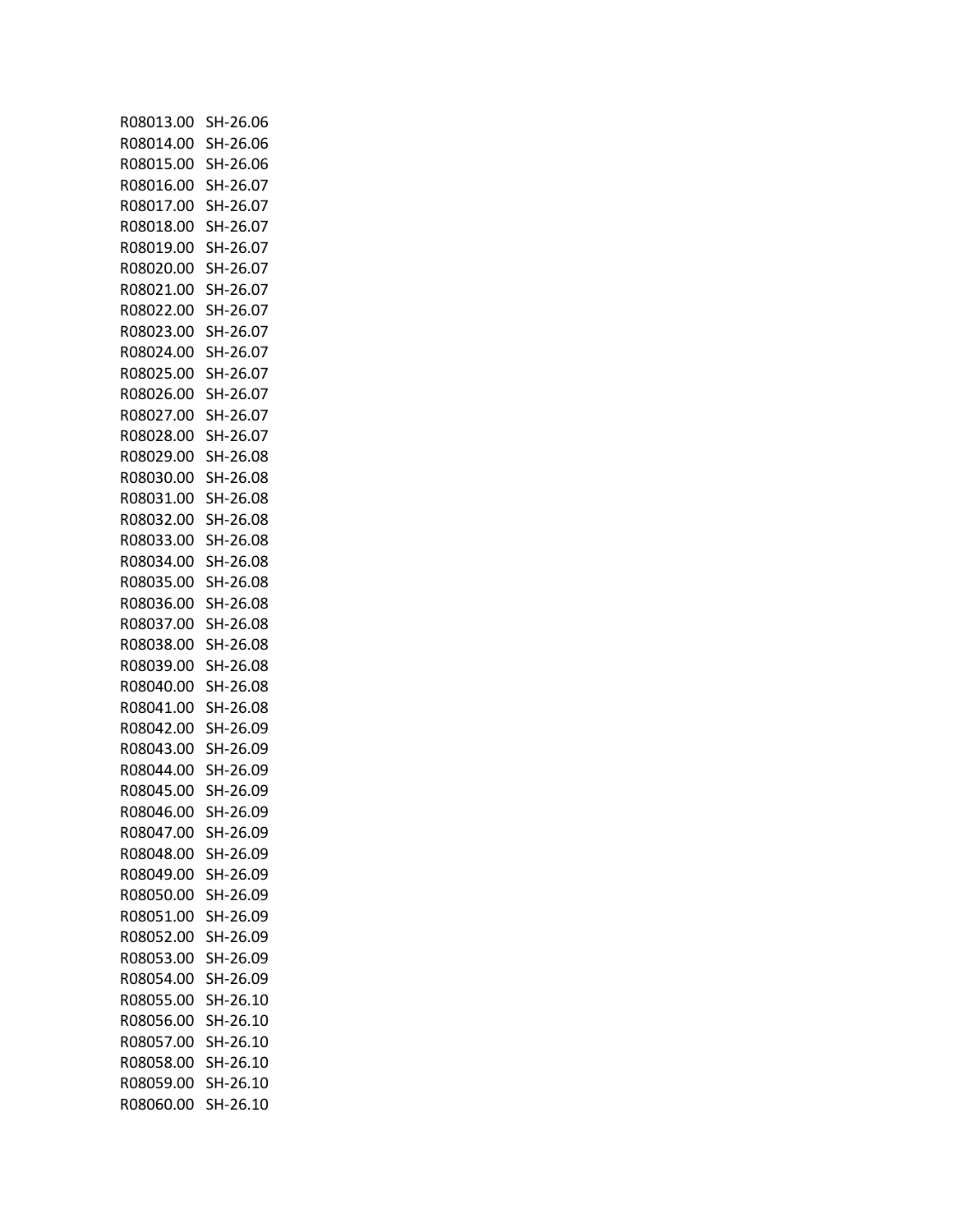| R08061.00 | SH-26.10 |
|-----------|----------|
| R08062.00 | SH-26.10 |
| R08063.00 | SH-26.10 |
| R08064.00 | SH-26.10 |
| R08065.00 | SH-26.10 |
| R08066.00 | SH-26.10 |
|           |          |
| R08067.00 | SH-26.10 |
| R08068.00 | SH-26.11 |
| R08069.00 | SH-26.11 |
| R08070.00 | SH-26.11 |
| R08071.00 | SH-26.11 |
| R08072.00 | SH-26.11 |
| R08073.00 | SH-26.12 |
| R08074.00 | SH-26.12 |
| R08075.00 | SH-26.13 |
| R08076.00 | SH-26.15 |
| R08077.00 | SH-28.01 |
| R08078.00 | SH-28.01 |
|           |          |
| R08079.00 | SH-28.01 |
| R08080.00 | SH-28.01 |
| R08081.00 | SH-28.01 |
| R08082.00 | SH-28.01 |
| R08083.00 | SH-28.01 |
| R08084.00 | SH-28.01 |
| R08085.00 | SH-28.01 |
| R08086.00 | SH-28.01 |
| R08087.00 | SH-28.01 |
| R08088.00 | SH-28.01 |
| R08089.00 | SH-28.01 |
| R08090.00 | SH-28.01 |
|           |          |
| R08091.00 | SH-28.02 |
| R08092.00 | SH-28.02 |
| R08093.00 | SH-28.02 |
| R08094.00 | SH-28.02 |
| R08095.00 | SH-28.02 |
| R08096.00 | SH-28.02 |
| R08097.00 | SH-28.02 |
| R08098.00 | SH-28.02 |
| R08099.00 | SH-28.02 |
| R08100.00 | SH-28.03 |
| R08101.00 | SH-28.03 |
| R08102.00 | SH-28.03 |
|           |          |
| R08103.00 | SH-28.03 |
| R08104.00 | SH-28.03 |
| R08105.00 | SH-28.03 |
| R08106.00 | SH-28.04 |
| R08107.00 | SH-28.04 |
| R08108.00 | SH-28.04 |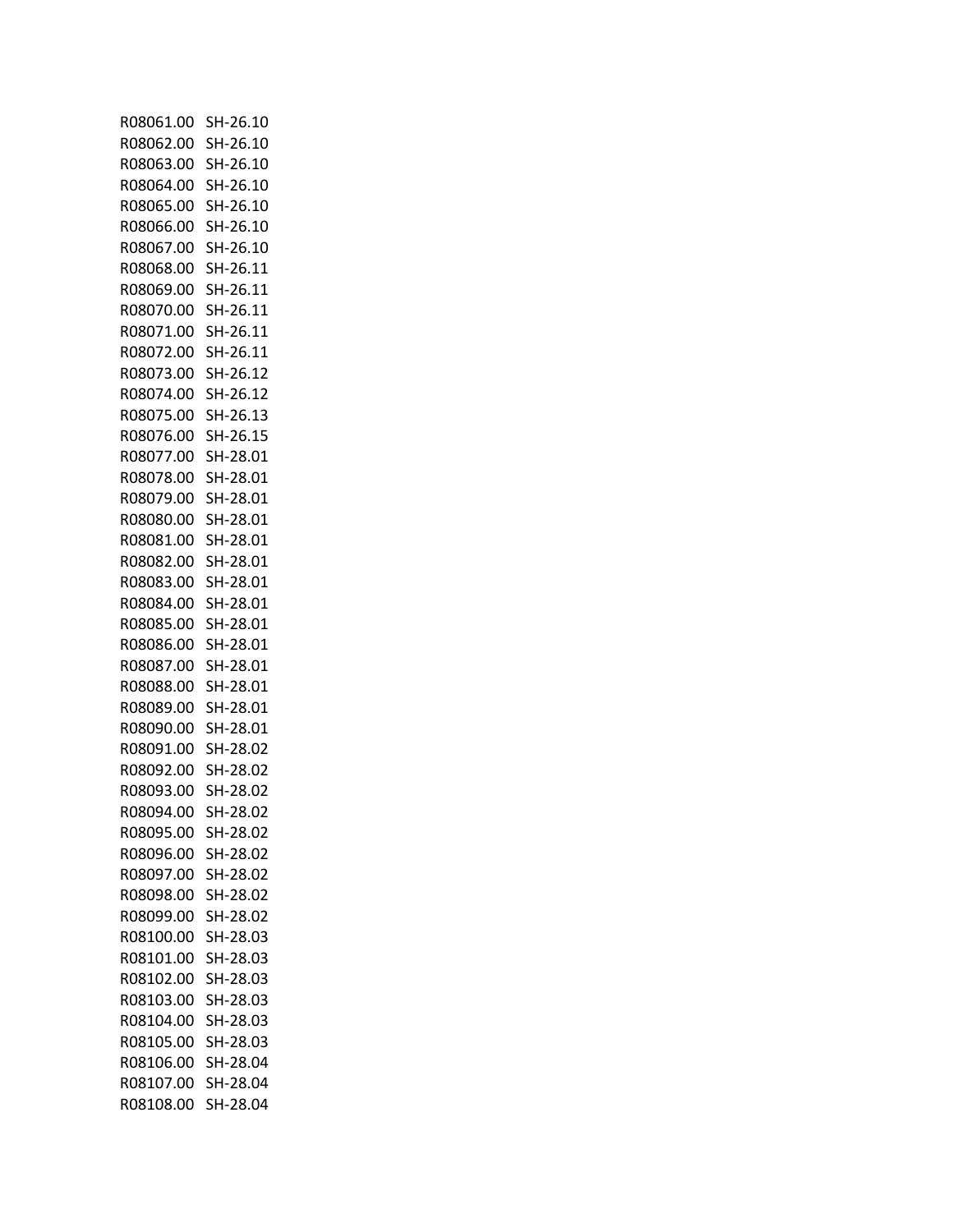| R08109.00              | SH-28.04 |
|------------------------|----------|
| R08110.00              | SH-28.04 |
| R08111.00              | SH-28.05 |
| R08112.00              | SH-28.05 |
| R08113.00              | SH-28.05 |
| R08114.00              | SH-28.05 |
| R08115.00              | SH-28.05 |
| R08116.00              | SH-28.05 |
| R08117.00              | SH-28.05 |
| R08118.00              | SH-28.06 |
| R08119.00              | SH-28.06 |
| R08120.00              | SH-28.06 |
| R08121.00              | SH-28.06 |
| R08122.00              | SH-28.06 |
| R08123.00              | SH-28.07 |
| R08124.00              | SH-28.07 |
| R08125.00              | SH-28.08 |
| R08126.00              | SH-28.08 |
| R08127.00              | SH-28.09 |
| R08128.00              | SH-28.09 |
|                        | SH-28.10 |
| R08129.00<br>R08130.00 |          |
|                        | SH-28.11 |
| R08166.00              | SH-30.01 |
| R08167.00              | SH-30.01 |
| R08168.00              | SH-30.01 |
| R08169.00              | SH-30.03 |
| R08170.00              | SH-30.04 |
| R08171.00              | SH-30.05 |
| R08172.00              | SH-30.06 |
| R08173.00              | SH-30.07 |
| R08292.00              | SH-36.01 |
| R08293.00              | SH-36.01 |
| R08294.00              | SH-36.01 |
| R08295.00              | SH-36.01 |
| R08296.00              | SH-36.01 |
| R08297.00              | SH-36.02 |
| R08298.00              | SH-36.02 |
| R08299.00              | SH-36.02 |
| R08300.00              | SH-36.02 |
| R08301.00              | SH-36.03 |
| R08302.00              | SH-36.03 |
| R08303.00              | SH-36.03 |
| R08304.00              | SH-36.04 |
| R08305.00              | SH-36.04 |
| R08306.00              | SH-36.04 |
| R08307.00              | SH-36.05 |
| R08308.00              | SH-36.05 |
| R08309.00              | SH-36.05 |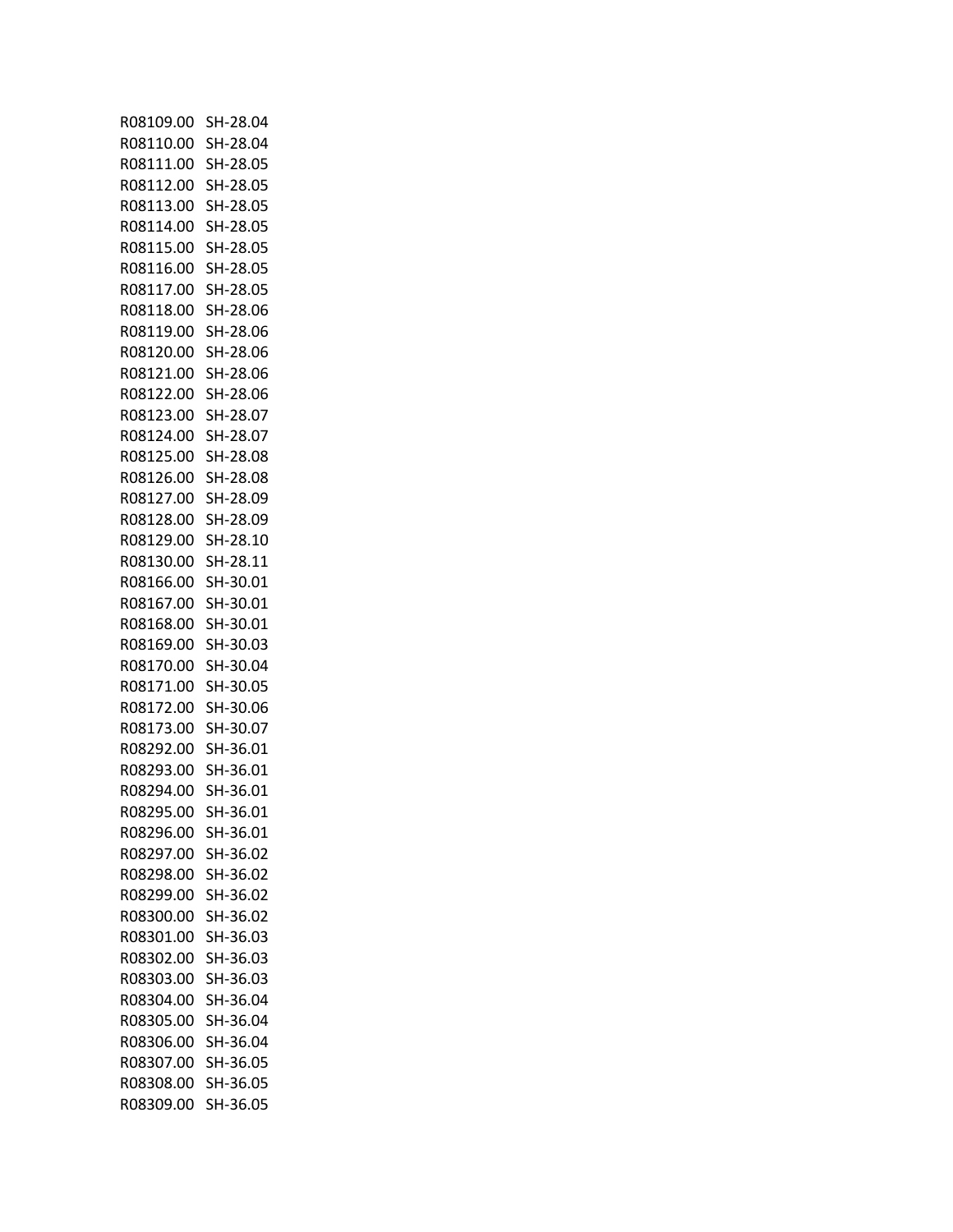| R08310.00 | SH-36.05 |
|-----------|----------|
| R08311.00 | SH-36.08 |
| R08312.00 | SH-38.01 |
| R08313.00 | SH-38.01 |
| R08314.00 | SH-38.01 |
| R08315.00 | SH-38.02 |
| R08316.00 | SH-38.02 |
| R08317.00 | SH-38.03 |
| R08318.00 | SH-38.08 |
| R08364.00 | SH-43.01 |
| R08365.00 | SH-43.01 |
| R08366.00 | SH-43.01 |
| R08367.00 | SH-43.01 |
| R08368.00 | SH-43.01 |
| R08369.00 | SH-43.01 |
| R08370.00 | SH-43.01 |
| R08371.00 | SH-43.02 |
| R08372.00 | SH-43.02 |
| R08373.00 | SH-43.02 |
| R08374.00 | SH-43.02 |
| R08375.00 | SH-43.02 |
|           | SH-43.02 |
| R08376.00 | SH-43.03 |
| R08377.00 |          |
| R08378.00 | SH-43.03 |
| R08379.00 | SH-43.03 |
| R08380.00 | SH-43.03 |
| R08381.00 | SH-43.04 |
| R08382.00 | SH-43.05 |
| R08383.00 | SH-43.06 |
| R08384.00 | SH-43.06 |
| R08385.00 | SH-45.01 |
| R08386.00 | SH-45.01 |
| R08387.00 | SH-45.01 |
| RO8388.00 | SH-45.02 |
| R08389.00 | SH-45.02 |
| R08390.00 | SH-45.03 |
| R08391.00 | SH-45.04 |
| R08503.00 | SH-85.01 |
| R08504.00 | SH-85.02 |
| R08505.00 | SH-85.03 |
| R08506.00 | SH-85.04 |
| R08507.00 | SH-85.05 |
| R08508.00 | SH-85.06 |
| R08509.00 | SH-85.07 |
| R08510.00 | SH-85.08 |
| R08511.00 | SH-85.09 |
| R08512.00 | SH-85.10 |
| R08513.00 | SH-85.11 |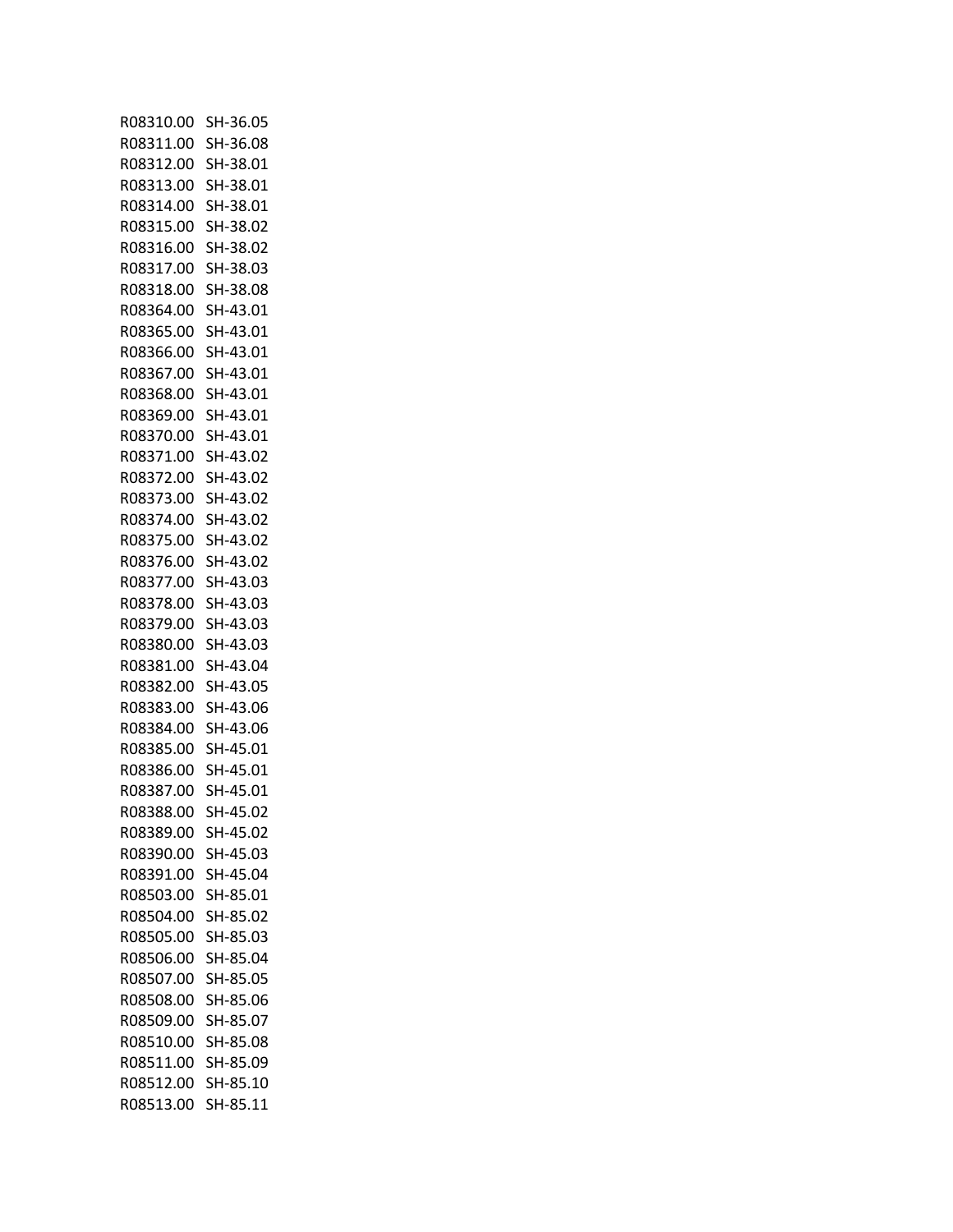| R08514.00 | SH-85.12  |
|-----------|-----------|
| R08515.00 | SH-85.13  |
| R08516.00 | SH-85.14  |
| R08517.00 | SH-85.15  |
| R08518.00 | SH-85.16  |
| R08519.00 | SH-86.01  |
|           |           |
| R08520.00 | SH-86.02  |
| R08521.00 | SH-86.03  |
| R08522.00 | SH-86.04  |
| R08523.00 | SH-86.05  |
| R08581.00 | SH-138.01 |
| R08582.00 | SH-138.02 |
| R08583.00 | SH-138.03 |
| R08584.00 | SH-138.04 |
| R08585.00 | SH-138.05 |
| R08586.00 | SH-138.06 |
|           |           |
| R08587.00 | SH-138.07 |
| R08588.00 | SH-138.08 |
| R08589.00 | SH-138.09 |
| R08590.00 | SH-138.10 |
| R08591.00 | SH-138.11 |
| R08592.00 | SH-138.12 |
| R08593.00 | SH-138.13 |
| R08594.00 | SH-138.14 |
| R08595.00 | SH-138.15 |
| R08596.00 | SH-139.01 |
| R08597.00 | SH-139.02 |
|           |           |
| R08598.00 | SH-139.03 |
| R08599.00 | SH-139.04 |
| R08600.00 | SH-139.05 |
| R08601.00 | SH-139.06 |
| R08602.00 | SH-139.07 |
| R08603.00 | SH-139.08 |
| R08604.00 | SH-139.09 |
| R08605.00 | SH-139.10 |
| R08606.00 | SH-140.01 |
| R08607.00 | SH-140.02 |
|           |           |
| R08608.00 | SH-140.03 |
| R08609.00 | SH-140.04 |
| R08610.00 | SH-140.05 |
| R08611.00 | SH-140.06 |
| R08612.00 | SH-140.07 |
| R08613.00 | SH-140.08 |
| R08614.00 | SH-140.09 |
| R08615.00 | SH-140.10 |
| R08616.00 | SH-140.11 |
| R08617.00 | SH-140.12 |
| R08618.00 | SH-140.13 |
|           |           |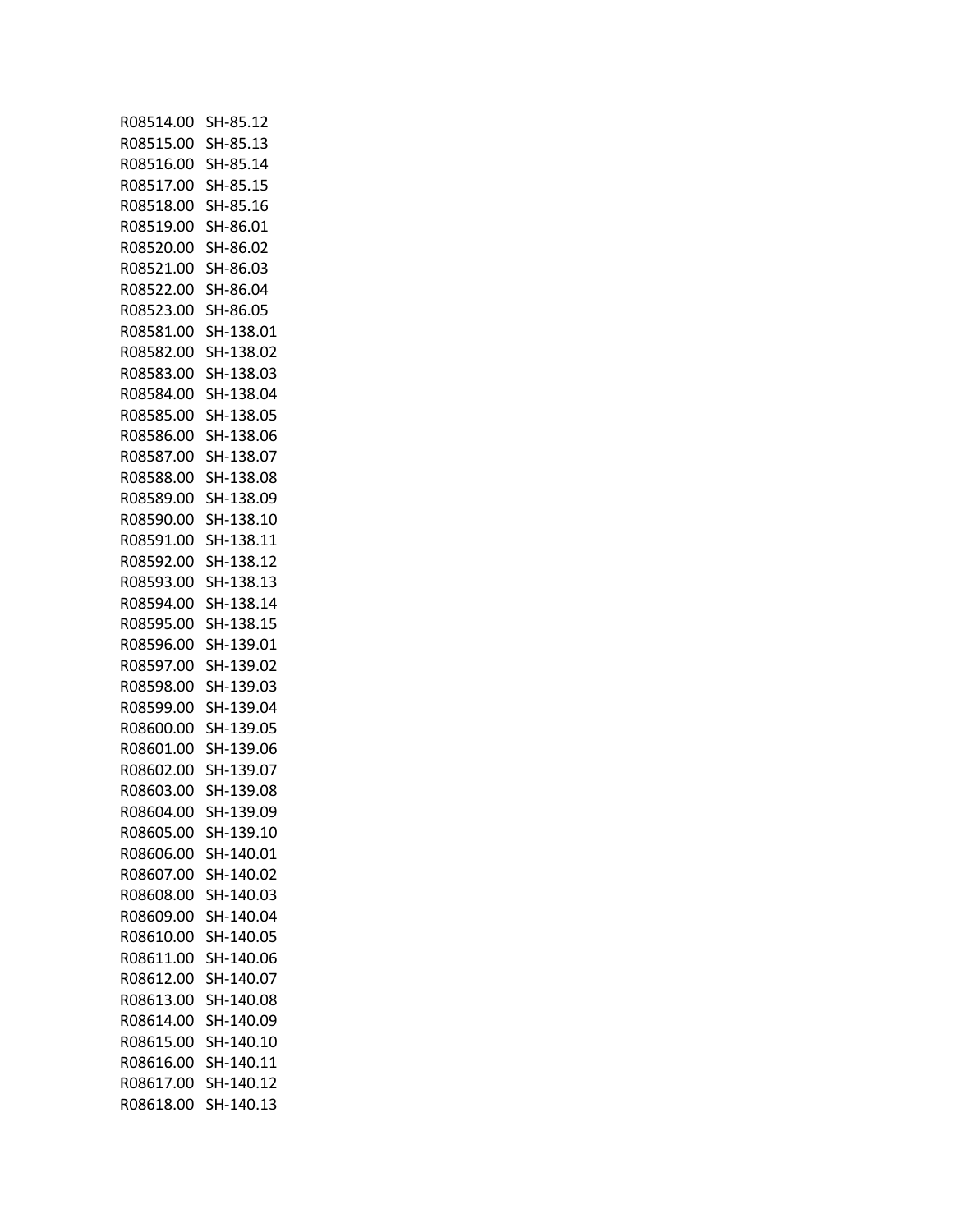| R08619.00 SH-140.14 |           |
|---------------------|-----------|
| R08620.00 SH-140.15 |           |
| R08621.00 SH-140.16 |           |
| R08622.00 SH-141.01 |           |
| R08623.00 SH-141.02 |           |
| R08624.00 SH-141.03 |           |
| R08625.00 SH-141.04 |           |
| R08626.00 SH-141.05 |           |
| R08627.00 SH-141.06 |           |
| R08628.00 SH-141.07 |           |
| R08629.00 SH-141.08 |           |
| R08630.00 SH-141.09 |           |
|                     |           |
| R08631.00 SH-141.10 |           |
| R08632.00 SH-142.01 |           |
| R08633.00 SH-142.02 |           |
| R08634.00 SH-142.03 |           |
| R08635.00 SH-142.04 |           |
| R08636.00 SH-142.05 |           |
| R08637.00 SH-142.06 |           |
| R08638.00 SH-142.07 |           |
| R08639.00 SH-142.08 |           |
| R08640.00 SH-142.09 |           |
| R08641.00 SH-143.01 |           |
| R08642.00 SH-143.02 |           |
| R08643.00 SH-143.03 |           |
| R08644.00 SH-143.04 |           |
| R08645.00 SH-143.05 |           |
| R08646.00 SH-143.06 |           |
| R08647.00 SH-143.07 |           |
| R08648.00 SH-143.08 |           |
| R08649.00 SH-143.09 |           |
| R08650.00 SH-143.10 |           |
|                     |           |
| R08651.00 SH-144.01 |           |
| R08652.00           | SH-144.02 |
| R08653.00           | SH-144.03 |
| R08654.00           | SH-144.04 |
| R08655.00           | SH-144.05 |
| R08656.00           | SH-144.06 |
| R08657.00           | SH-144.07 |
| R08658.00           | SH-144.08 |
| R08659.00           | SH-144.09 |
| R08660.00           | SH-144.10 |
| R08661.00           | SH-144.11 |
| R08662.00           | SH-144.12 |
| R08663.00           | SH-144.13 |
| R08664.00           | SH-144.14 |
| R08665.00           | SH-144.15 |
| R08666.00           | SH-144.16 |
|                     |           |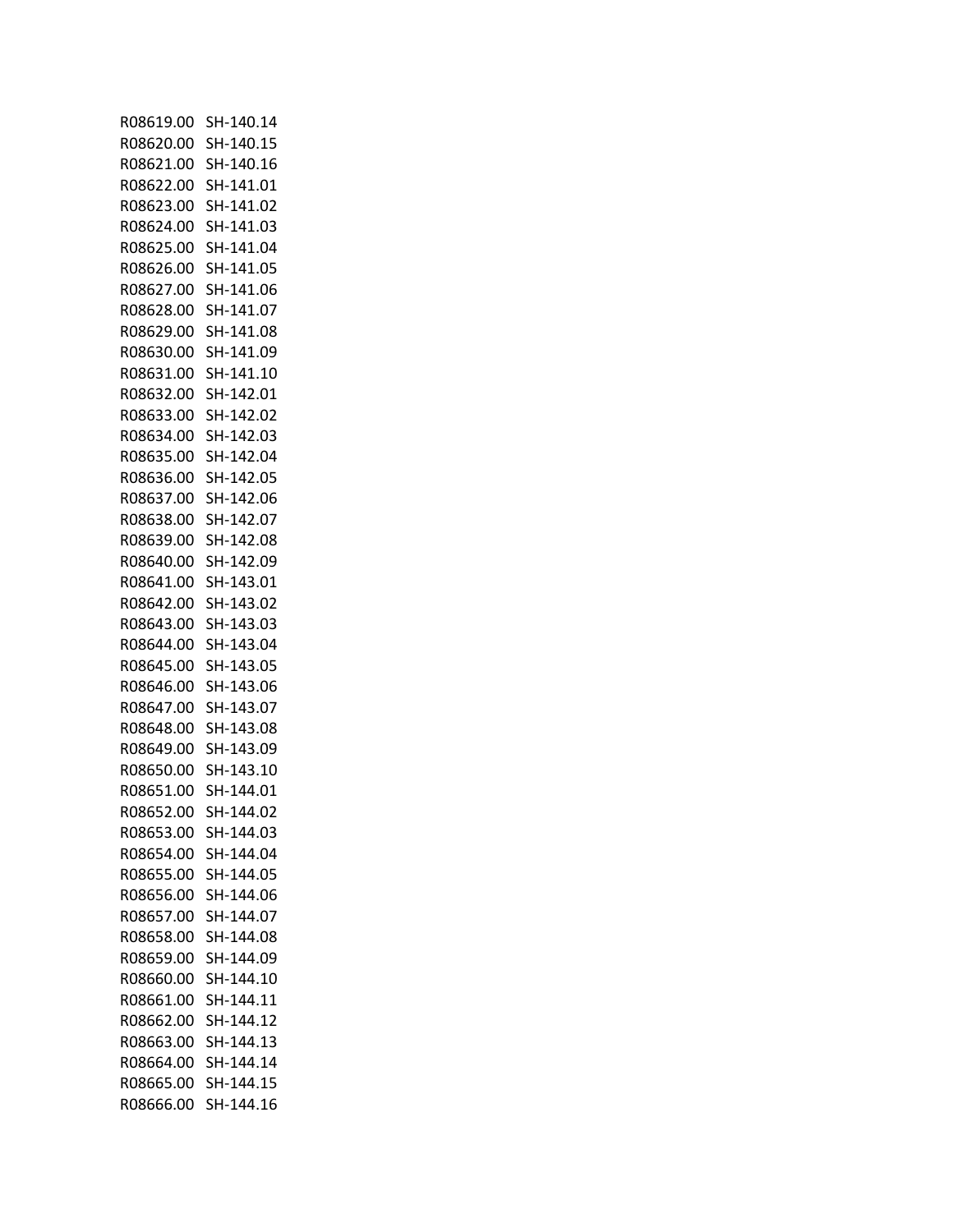| R08667.00 | SH-145.01 |
|-----------|-----------|
| R08668.00 | SH-145.02 |
| R08669.00 | SH-145.03 |
| R08670.00 | SH-145.04 |
| R08671.00 | SH-145.05 |
| R08672.00 | SH-145.06 |
| R08673.00 | SH-145.07 |
| R08674.00 | SH-145.08 |
| R08675.00 | SH-145.09 |
| R08676.00 | SH-145.10 |
| R08677.00 | SH-145.11 |
| R08678.00 | SH-145.12 |
| R08679.00 | SH-145.13 |
| R08680.00 | SH-145.14 |
| R08681.00 | SH-145.15 |
| R08682.00 | SH-145.16 |
| R08683.00 | SH-146.02 |
| R08684.00 | SH-146.03 |
| R08685.00 | SH-146.04 |
| R08686.00 | SH-146.05 |
| R08687.00 | SH-146.06 |
| R08688.00 | SH-146.07 |
| R08698.00 | SH-148.01 |
| R08699.00 | SH-148.02 |
| R08700.00 | SH-148.03 |
| R08701.00 | SH-148.04 |
| R08702.00 | SH-148.05 |
| R08703.00 | SH-148.06 |
| R08704.00 | SH-148.07 |
| R08705.00 | SH-148.08 |
| R08706.00 | SH-148.09 |
| R08707.00 | SH-148.10 |
| R08708.00 | SH-148.11 |
| R08709.00 | SH-148.12 |
| R08710.00 | SH-148.13 |
| R08711.00 | SH-148.14 |
| R08712.00 | SH-148.15 |
| R08713.00 | SH-148.16 |
| R08714.00 | SH-149.01 |
| R08715.00 | SH-149.02 |
| R08716.00 | SH-149.03 |
| R08717.00 | SH-149.04 |
| R08718.00 | SH-149.05 |
| R08719.00 | SH-149.06 |
| R08720.00 | SH-149.07 |
| R08721.00 | SH-149.08 |
| R08722.00 | SH-149.09 |
| R08723.00 | SH-149.10 |
|           |           |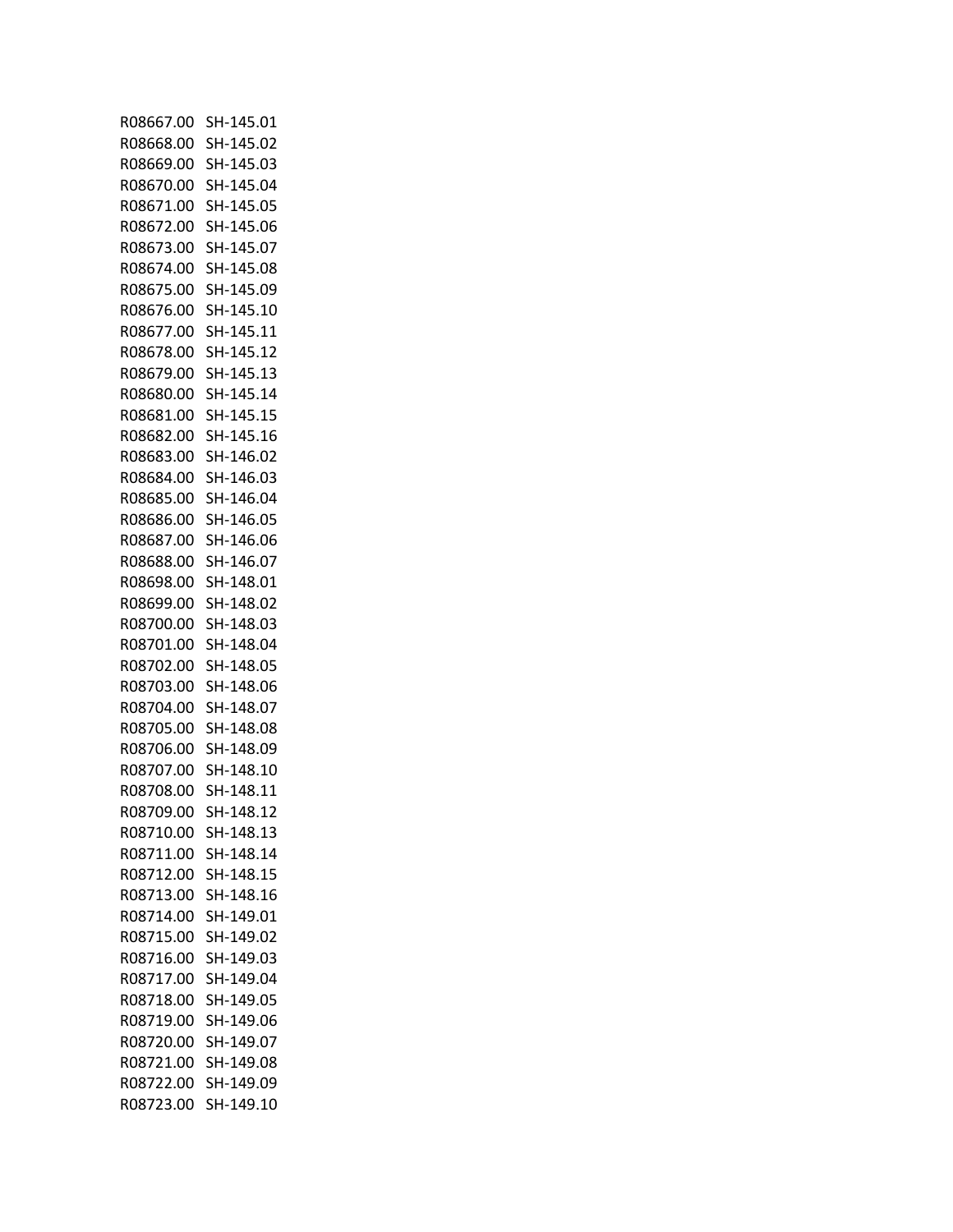| R08724.00 | SH-149.11      |
|-----------|----------------|
| R08725.00 | SH-149.12      |
| R08726.00 | SH-149.13      |
| R08727.00 | SH-149.14      |
| R08728.00 | SH-149.15      |
| R08729.00 | SH-149.16      |
| R08730.00 | SH-149A.01     |
| R08731.00 | SH-149A.02     |
| R08732.00 | SH-149A.03     |
| R08733.00 | SH-149A.04     |
| R08734.00 | SH-149A.05     |
| R08735.00 | SH-149A.06     |
| R08736.00 | SH-149A.07     |
| R08737.00 | SH-149A.08     |
| R08738.00 | SH-149A.09     |
| R08739.00 | SH-149A.10     |
| R08740.00 | SH-149A.11     |
| R08741.00 | SH-149A.12     |
|           |                |
| R08742.00 | SH-149A.13     |
| R08743.00 | SH-149A.14     |
| R08744.00 | SH-149A.15     |
| R08745.00 | SH-150.01      |
| R08746.00 | SH-150.02      |
| R08747.00 | SH-150.03      |
| R08748.00 | SH-150.04      |
| R08749.00 | SH-150.05      |
| R08750.00 | SH-150.06      |
| R08751.00 | SH-150.07      |
| R08752.00 | SH-150.08      |
| R08753.00 | SH-150.09      |
| R08754.00 | SH-150.10      |
| R08755.00 | SH-150.11      |
| R08756.00 | SH-150.15      |
| R08757.00 | SH-150.16      |
| R08758.00 | <b>SN-AANY</b> |
| R08759.00 | SN-70.01       |
| R08760.00 | SN-70.02       |
| R08761.00 | SN-70.03       |
| R08762.00 | SN-70.04       |
| R08763.00 | SN-70.05       |
| R08764.00 | SN-71.01       |
| R08765.00 | SN-71.02       |
| R08766.00 | SN-71.03       |
| R08767.00 | SN-71.04       |
| R08768.00 | SN-71.05       |
| R08769.00 | SN-73.01       |
| R08770.00 | SN-73.02       |
| R08771.00 | SN-73.03       |
|           |                |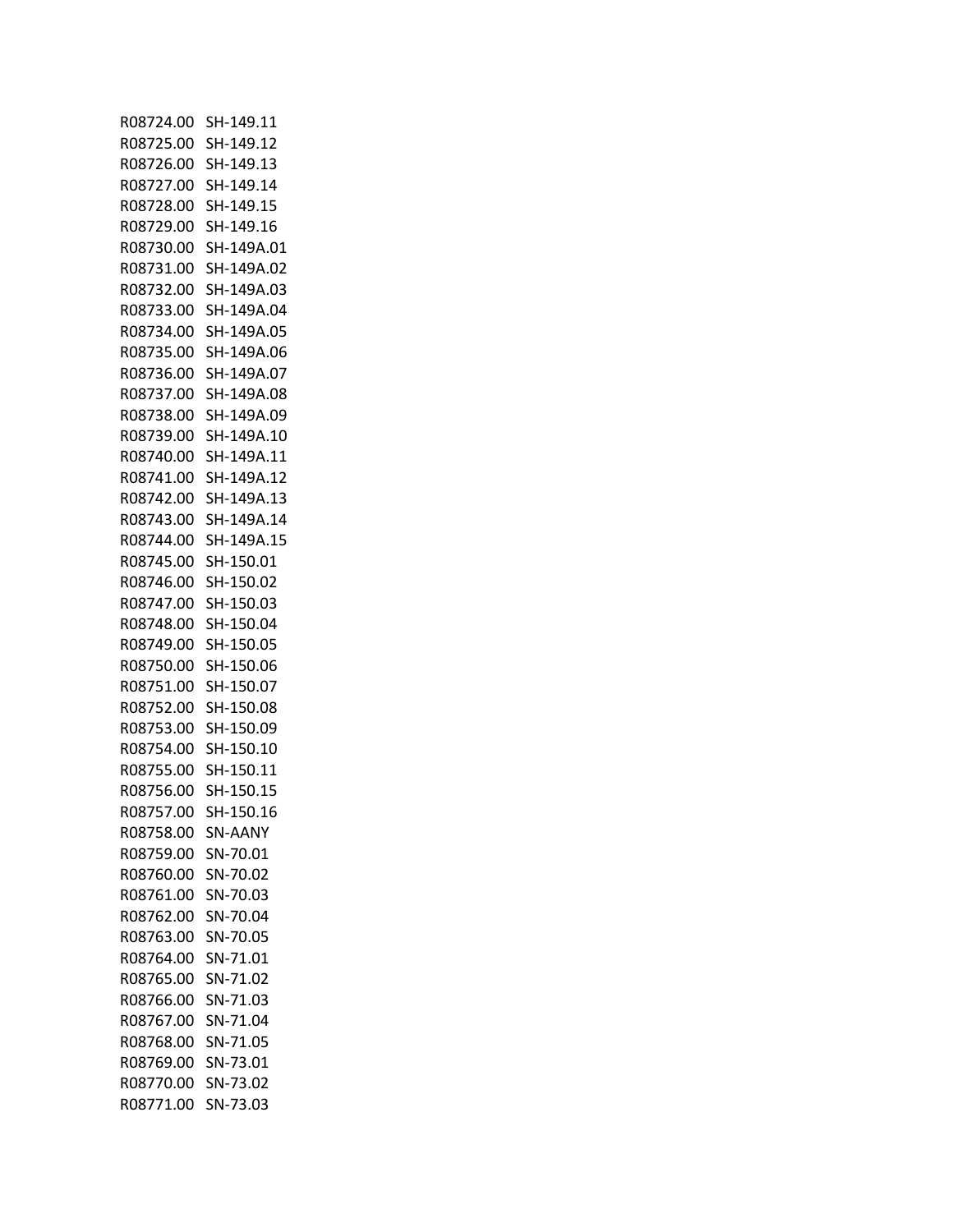| R08772.00 | SN-73.04    |
|-----------|-------------|
| R08773.00 | SN-73.05    |
| R08787.00 | SN-79.01    |
| R08788.00 | SN-79.02    |
|           |             |
| R08789.00 | SN-79.03    |
| R08790.00 | SN-80.01    |
| R08791.00 | SN-80.02    |
| R08792.00 | SN-80.03    |
| R08793.00 | SN-80.04    |
| R08794.00 | SN-80.05    |
| R08800.00 | SN-84.01    |
| R08801.00 | SN-84.02    |
| R08802.00 |             |
|           | SN-84.03    |
| R08803.00 | SN-84.04    |
| R08804.00 | SN-84.05    |
| R08805.00 | SN-91.01.02 |
| R08806.00 | SN-91.01.03 |
| R08807.00 | SN-91.01.04 |
| R08808.00 | SN-91.01.05 |
| R08809.00 | SN-91.01.06 |
| R08810.00 |             |
|           | SN-91.01.07 |
| R08811.00 | SN-91.01.08 |
| R08812.00 | SN-91.01.09 |
| R08813.00 | SN-91.01.10 |
| R08814.00 | SN-91.01.11 |
| R08815.00 | SN-91.01.12 |
| R08816.00 | SN-91.02.02 |
| R08817.00 | SN-91.02.03 |
| R08818.00 | SN-91.02.04 |
| R08819.00 | SN-91.02.05 |
|           |             |
| R08820.00 | SN-91.02.06 |
| R08821.00 | SN-91.02.07 |
| R08822.00 | SN-91.02.08 |
| R08823.00 | SN-91.03.02 |
| R08824.00 | SN-91.03.03 |
| R08825.00 | SN-91.03.04 |
| R08826.00 | SN-91.03.05 |
| R08827.00 | SN-91.03.06 |
| R08828.00 | SN-91.03.07 |
| R08829.00 | SN-91.04.02 |
| R08830.00 | SN-91.04.03 |
|           |             |
| R08831.00 | SN-91.04.04 |
| R08832.00 | SN-91.04.05 |
| R08833.00 | SN-91.05.02 |
| R08834.00 | SN-99.01    |
| R08835.00 | SN-99.02    |
| R08836.00 | SN-99.03    |
| R08837.00 | SN-99.04    |
|           |             |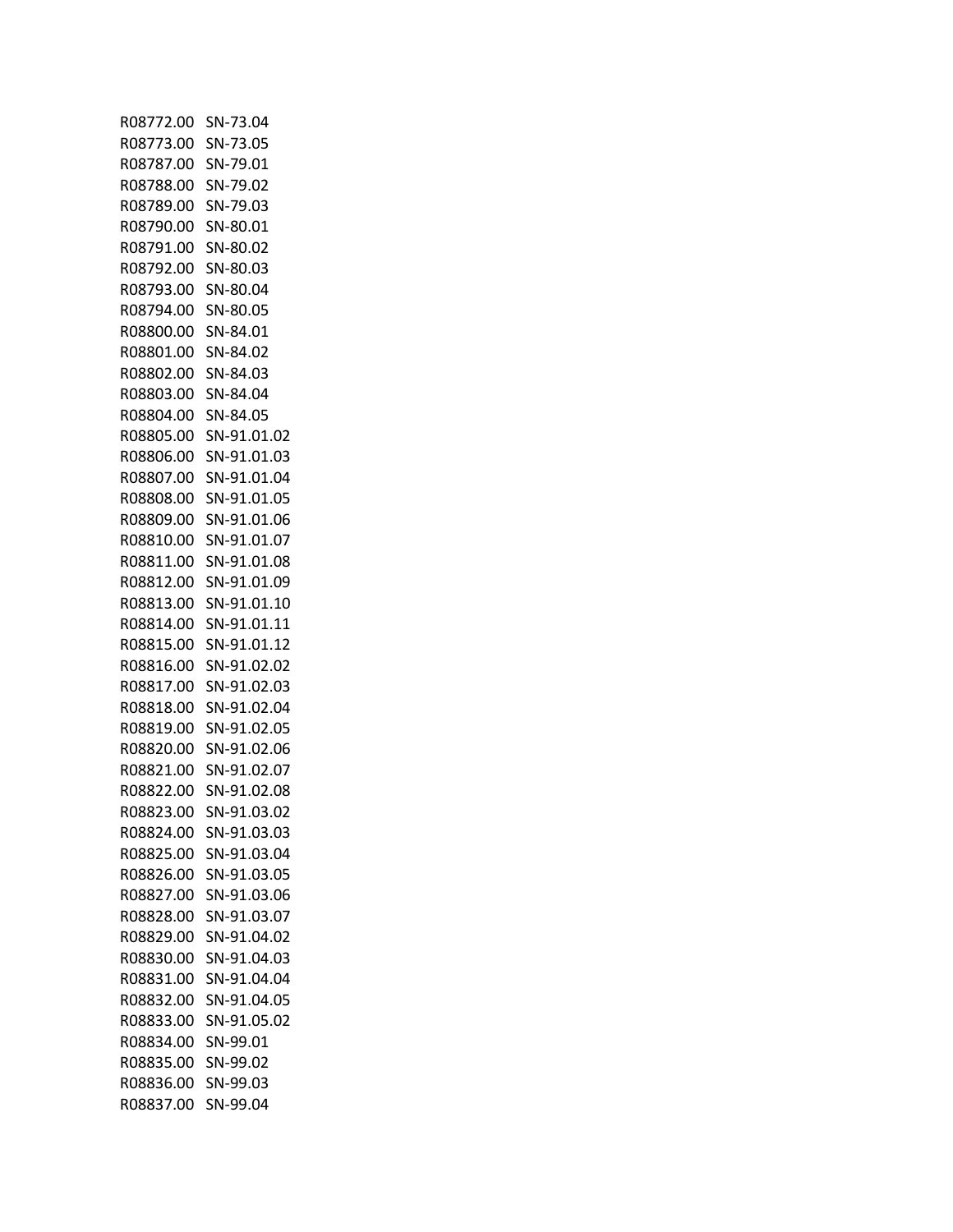| R08838.00           | SN-99.05               |
|---------------------|------------------------|
| R08839.00           | SN-101.01              |
| R08840.00 SN-101.02 |                        |
| R08841.00 SN-101.03 |                        |
| R08842.00 SN-101.04 |                        |
| R08843.00 SN-101.05 |                        |
| R08844.00 SN-102.01 |                        |
| R08845.00 SN-102.02 |                        |
| R08846.00 SN-102.03 |                        |
| R08847.00 SN-102.04 |                        |
| R08848.00 SN-102.05 |                        |
| R08849.00 SN-104.01 |                        |
| R08850.00 SN-104.02 |                        |
| R08851.00 SN-104.03 |                        |
| R08852.00 SN-104.04 |                        |
| R08853.00 SN-104.05 |                        |
| R08867.00 SN-110.01 |                        |
| R08868.00 SN-110.02 |                        |
| R08869.00 SN-110.03 |                        |
| R08870.00 SN-111.01 |                        |
| R08871.00 SN-111.02 |                        |
| R08872.00 SN-111.03 |                        |
| R08873.00           | SN-111.04              |
| R08874.00 SN-111.05 |                        |
|                     | R08885.00 SN-122.01.02 |
|                     | R08886.00 SN-122.01.03 |
| R08887.00           | SN-122.01.04           |
|                     | R08888.00 SN-122.01.05 |
|                     | R08889.00 SN-122.01.06 |
|                     | R08890.00 SN-122.01.07 |
|                     | R08891.00 SN-122.01.08 |
|                     | R08892.00 SN-122.01.09 |
|                     | R08893.00 SN-122.01.10 |
| RN8894.00           | SN-122.01.11           |
| R08895.00           | SN-122.02.02           |
| R08896.00           | SN-122.02.03           |
| R08897.00           | SN-122.02.04           |
| R08898.00           | SN-122.02.05           |
| R08899.00           | SN-122.02.06           |
| R08900.00           | SN-122.02.07           |
| R08901.00           | SN-122.02.08           |
| R08902.00           | SN-122.02.09           |
| R08903.00           | SN-122.02.10           |
| R08904.00           | SN-122.03.02           |
| R08905.00           | SN-122.03.03           |
| R08906.00           | SN-122.03.04           |
| R08907.00           | SN-122.03.05           |
| R08908.00           | SN-122.03.06           |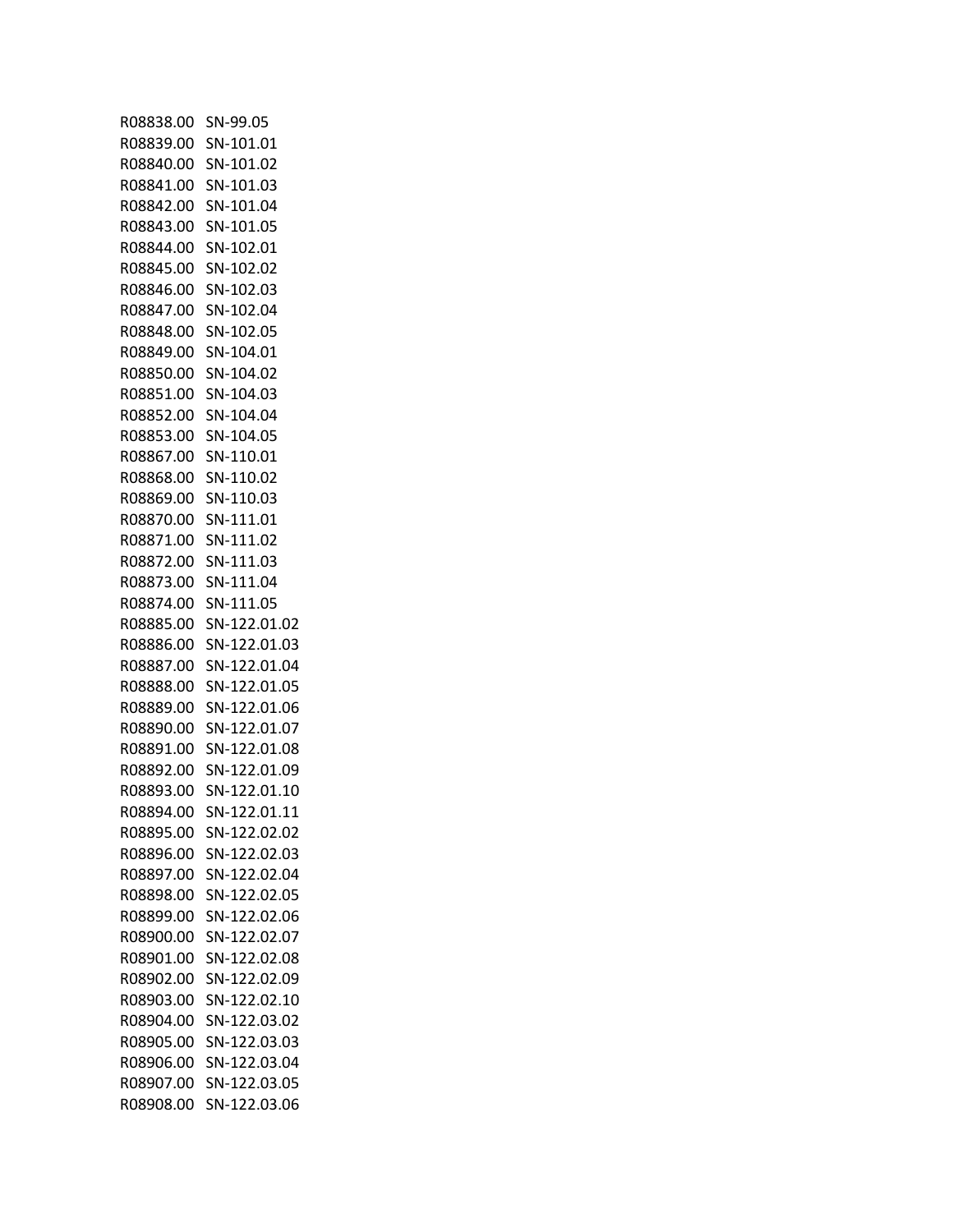| R08909.00           | SN-122.03.07           |
|---------------------|------------------------|
| R08910.00           | SN-122.03.08           |
| R08911.00           | SN-122.04.02           |
|                     | R08912.00 SN-122.04.03 |
| R08913.00           | SN-122.04.04           |
| R08914.00           | SN-122.04.05           |
|                     | R08915.00 SN-122.04.08 |
|                     | R08916.00 SN-122.05.02 |
|                     | R08917.00 SN-122.05.03 |
| R08918.00           | SN-122.05.08           |
| R08919.00 SN-129.01 |                        |
| R08920.00 SN-129.02 |                        |
| R08921.00 SN-129.03 |                        |
| R08922.00           | SN-129.04              |
| R08923.00 SN-129.05 |                        |
| R08925.00 SN-132.01 |                        |
| R08926.00 SN-132.02 |                        |
| R08927.00 SN-132.03 |                        |
| R08928.00           |                        |
|                     | SN-132.04              |
| R08929.00 SN-132.05 |                        |
| R08934.00 SN-142.01 |                        |
| R08935.00           | SN-142.02              |
| R08936.00           | SN-142.03              |
| R08937.00 SN-142.04 |                        |
| R08938.00 SN-142.05 |                        |
| R08939.00           | SN-143.01              |
| R08940.00           | SN-143.02              |
| R08941.00           | SN-143.03              |
| R08942.00 SN-143.04 |                        |
| R08943.00 SN-143.05 |                        |
| R08944.00 SN-145.01 |                        |
| R08945.00 SN-145.02 |                        |
| R08946.00 SN-145.03 |                        |
| R08947.00           | SN-148.01.01           |
| R08948.00           | SN-148.01.02           |
| R08949.00           | SN-148.01.03           |
| R08950.00           | SN-148.01.04           |
| R08951.00           | SN-148.02.01           |
| R08952.00           | SN-148.02.02           |
| R08953.00           | SN-148.03.01           |
| R08961.00           | SN-153.01.01           |
| R08962.00           | SN-153.01.02           |
| R08963.00           | SN-153.01.03           |
| R08964.00           | SN-153.01.04           |
| R08965.00           | SN-153.02.01           |
| R08966.00           | SN-153.02.02           |
| R08967.00           | SN-153.03.01           |
| R08968.00           | SN-157.01              |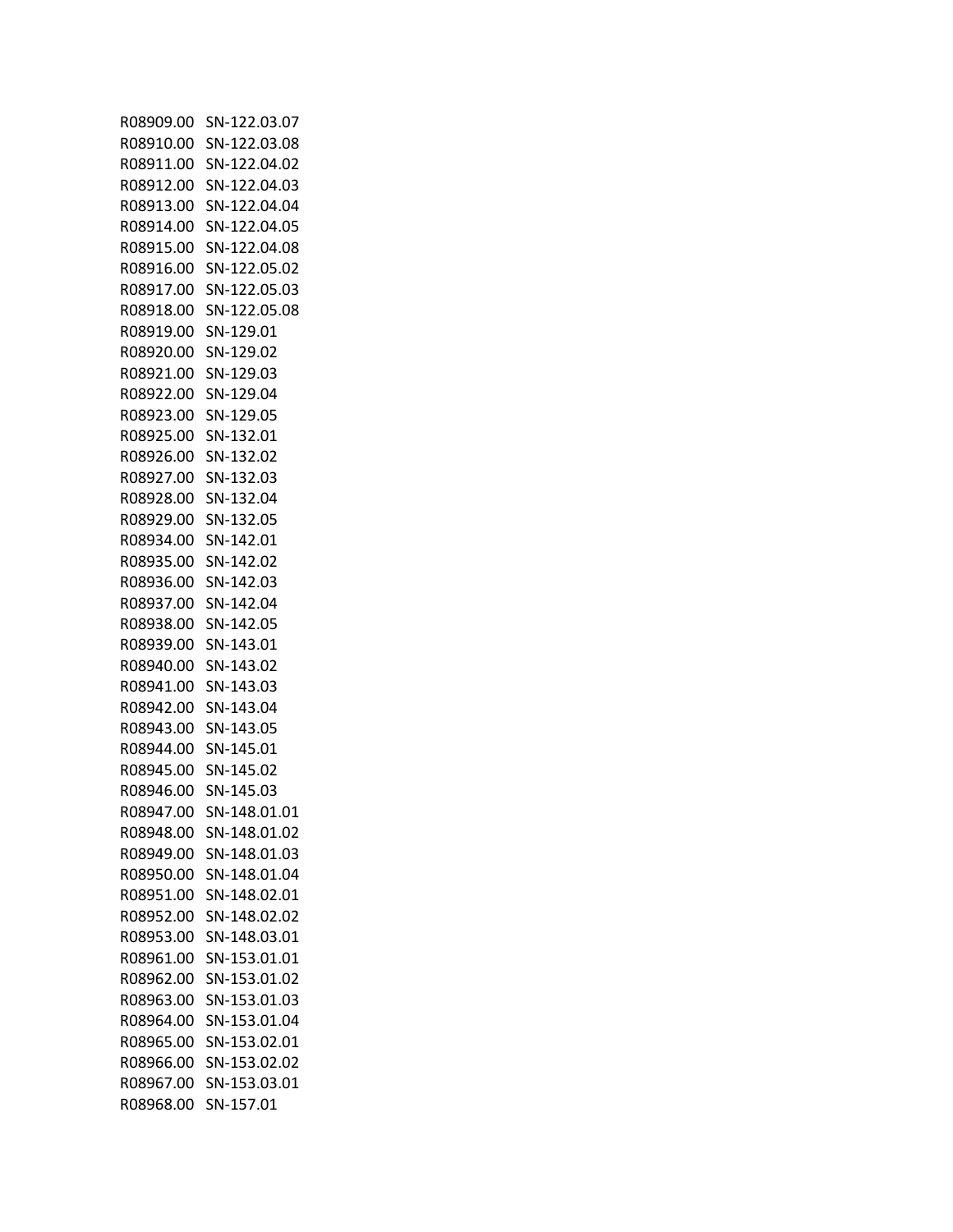| R08969.00           | SN-157.02    |
|---------------------|--------------|
| R08970.00           | SN-157.03    |
| R08971.00           | SN-157.04    |
| R08972.00 SN-157.05 |              |
| R08973.00           | SN-158.01    |
| R08974.00           | SN-158.02    |
| R08975.00           | SN-158.03    |
| R08976.00           | SN-158.04    |
| R08977.00           | SN-158.05    |
| R08978.00           | SN-165.01    |
| R08979.00           | SN-165.02    |
| R08980.00           | SN-165.03    |
| R08981.00           | SN-165.04    |
| R08982.00           | SN-165.05    |
| R08983.00 SN-166.01 |              |
| R08984.00 SN-166.02 |              |
| R08985.00           | SN-166.03    |
| R08986.00           | SN-166.04    |
|                     |              |
| R08987.00           | SN-166.05    |
| R08988.00           | SN-171.01.01 |
| R08989.00           | SN-171.01.02 |
| R08990.00           | SN-171.01.03 |
| R08991.00           | SN-171.01.04 |
| R08992.00           | SN-171.01.05 |
| R08993.00           | SN-171.01.06 |
| R08994.00           | SN-171.02.01 |
| R08995.00           | SN-171.02.02 |
| R08996.00           | SN-171.02.03 |
| R08997.00           | SN-171.02.04 |
| R08998.00           | SN-171.03.01 |
| R08999.00           | SN-175.01    |
| R09000.00 SN-175.02 |              |
| R09001.00 SN-175.03 |              |
| R09002.00           | SN-175.04    |
| R09003.00           | SN-175.05    |
| R09004.00           | SN-176.01    |
| R09005.00           | SN-176.02    |
| R09006.00           | SN-176.03    |
| R09007.00           | SN-176.04    |
| R09008.00           | SN-176.05    |
| R09009.00           | SN-183.01    |
| R09010.00           | SN-183.02    |
| R09011.00           | SN-183.03    |
| R09012.00           | SN-183.04    |
| R09013.00           | SN-183.05    |
| R09014.00           | SN-184.01    |
| R09015.00           | SN-184.02    |
| R09016.00           | SN-184.03    |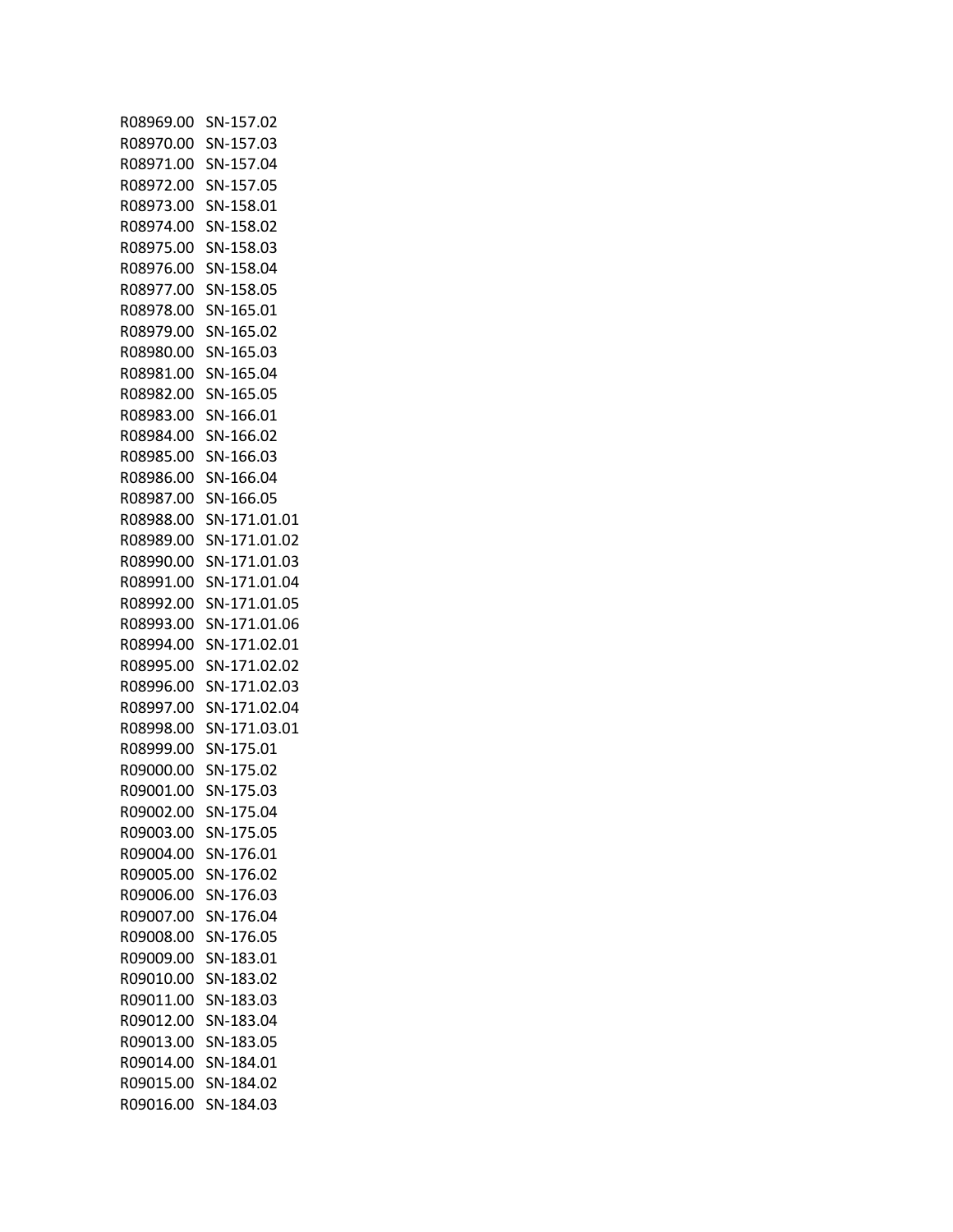| R09017.00 SN-184.04 |                        |
|---------------------|------------------------|
| R09018.00 SN-184.05 |                        |
| R09019.00 SN-186.01 |                        |
| R09020.00 SN-186.02 |                        |
| R09041.00 SN-202.01 |                        |
| R09042.00 SN-202.02 |                        |
| R09043.00 SN-202.03 |                        |
| R09044.00 SN-202.04 |                        |
| R09045.00 SN-202.05 |                        |
|                     |                        |
| R09046.00 SN-203.01 |                        |
| R09047.00 SN-203.02 |                        |
| R09048.00 SN-203.03 |                        |
| R09049.00 SN-203.04 |                        |
| R09050.00 SN-203.05 |                        |
| R09051.00 SN-204.01 |                        |
| R09052.00 SN-204.02 |                        |
| R09053.00 SN-204.03 |                        |
| R09054.00 SN-204.05 |                        |
| R09055.00 SN-224.01 |                        |
| R09056.00 SN-224.02 |                        |
| R09057.00 SN-224.03 |                        |
| R09058.00 SN-224.04 |                        |
| R09059.00 SN-224.05 |                        |
| R09060.00 SN-225.01 |                        |
| R09061.00 SN-225.02 |                        |
| R09062.00 SN-225.03 |                        |
| R09063.00 SN-225.04 |                        |
| R09064.00 SN-225.05 |                        |
| R09065.00 SN-227.01 |                        |
| R09066.00 SN-227.02 |                        |
|                     |                        |
|                     | R09067.00 SN-230.01.01 |
|                     | R09068.00 SN-230.01.02 |
| R09069.00           | SN-230.02.01           |
| R09088.00           | SN-243.01              |
| R09089.00           | SN-243.02              |
| R09090.00           | SN-243.03              |
| R09091.00           | SN-243.04              |
| R09092.00 SN-243.05 |                        |
| R09093.00           | SN-245.01              |
| R09094.00           | SN-245.03              |
| R09095.00           | SN-248.01.01           |
| R09096.00           | SN-248.01.02           |
| R09097.00           | SN-248.01.03           |
| R09098.00           | SN-248.03.01           |
| R09099.00           | SN-252.01              |
| R09100.00 SN-252.02 |                        |
| R09101.00           | SN-252.03              |
| R09102.00           | SN-252.04              |
|                     |                        |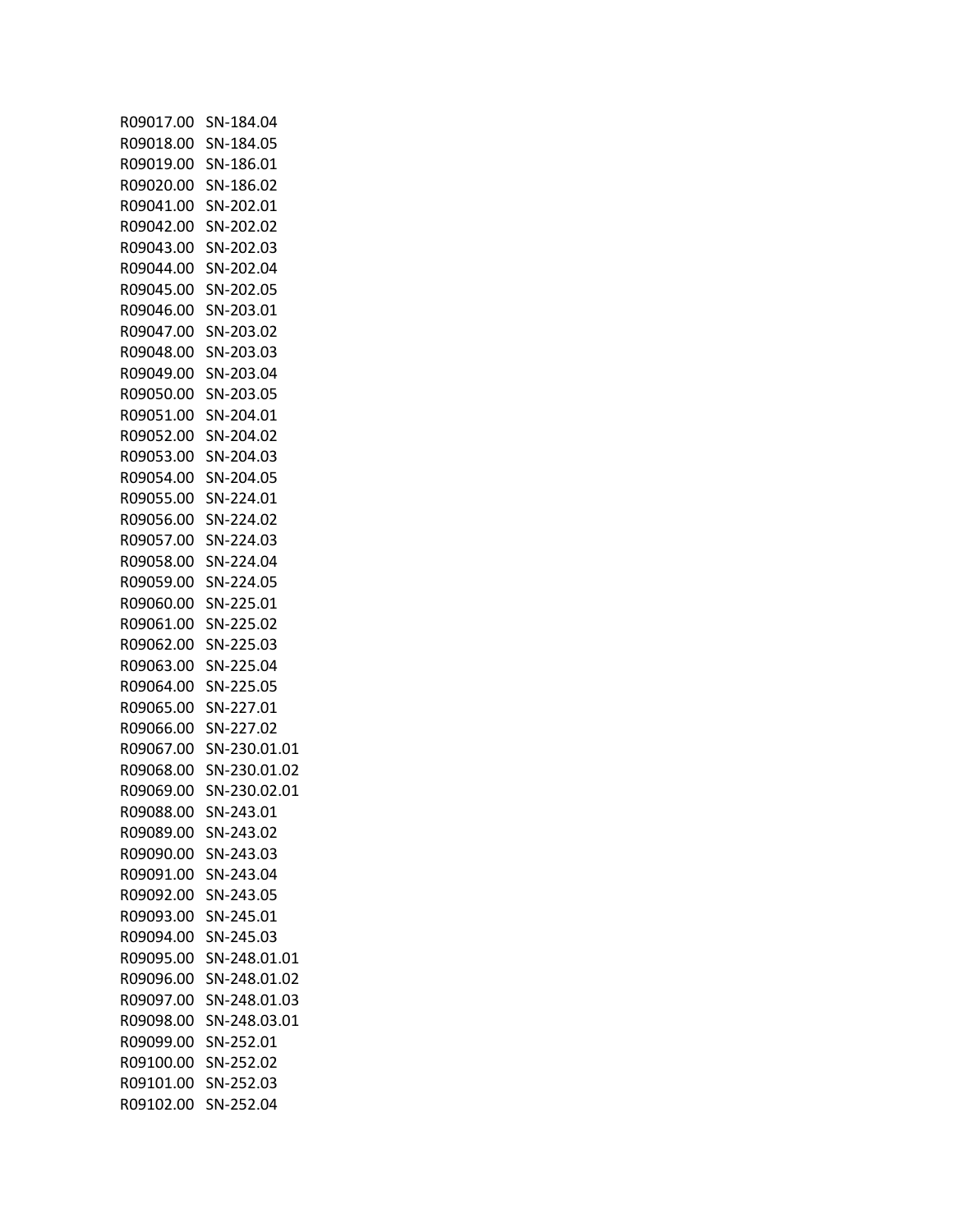| R09103.00 | SN-252.05    |
|-----------|--------------|
| R09106.00 | SN-287.01    |
| R09107.00 | SN-287.02    |
| R09108.00 | SN-287.03    |
| R09109.00 | SN-287.04    |
| R09110.00 | SN-287.05    |
| R09111.00 | SN-287A.01   |
| R09112.00 | SN-287A.02   |
| R09113.00 | SN-287A.03   |
|           |              |
| R09114.00 | SN-287A.04   |
| R09115.00 | SN-287A.05   |
| R09116.00 | SN-291.01.01 |
| R09117.00 | SN-291.01.02 |
| R09118.00 | SN-291.01.03 |
| R09119.00 | SN-291.01.04 |
| R09120.00 | SN-291.01.05 |
| R09121.00 | SN-291.01.06 |
| R09122.00 | SN-291.01.07 |
| R09123.00 | SN-291.01.08 |
| R09124.00 | SN-291.01.09 |
| R09125.00 | SN-291.01.10 |
| R09126.00 | SN-291.01.11 |
| R09127.00 | SN-291.01.12 |
| R09128.00 | SN-291.01.13 |
| R09129.00 | SN-291.01.14 |
| R09130.00 | SN-291.01.15 |
| R09131.00 | SN-291.01.16 |
|           |              |
| R09132.00 | SN-291.01.17 |
| R09133.00 | SN-291.01.18 |
| R09134.00 | SN-291.01.19 |
| R09135.00 | SN-291.01.20 |
| R09136.00 | SN-291.01.21 |
| R09137.00 | SN-291.02.01 |
| R09138.00 | SN-291.02.02 |
| R09139.00 | SN-291.02.03 |
| R09140.00 | SN-291.02.04 |
| R09141.00 | SN-291.02.05 |
| R09142.00 | SN-291.02.06 |
| R09143.00 | SN-291.02.07 |
| R09144.00 | SN-291.02.08 |
| R09145.00 | SN-291.02.09 |
| R09146.00 | SN-291.02.10 |
| R09147.00 | SN-291.02.11 |
| R09148.00 | SN-291.02.12 |
| R09149.00 | SN-291.02.13 |
| R09150.00 | SN-291.02.14 |
| R09151.00 | SN-291.02.15 |
| R09152.00 |              |
|           | SN-291.02.16 |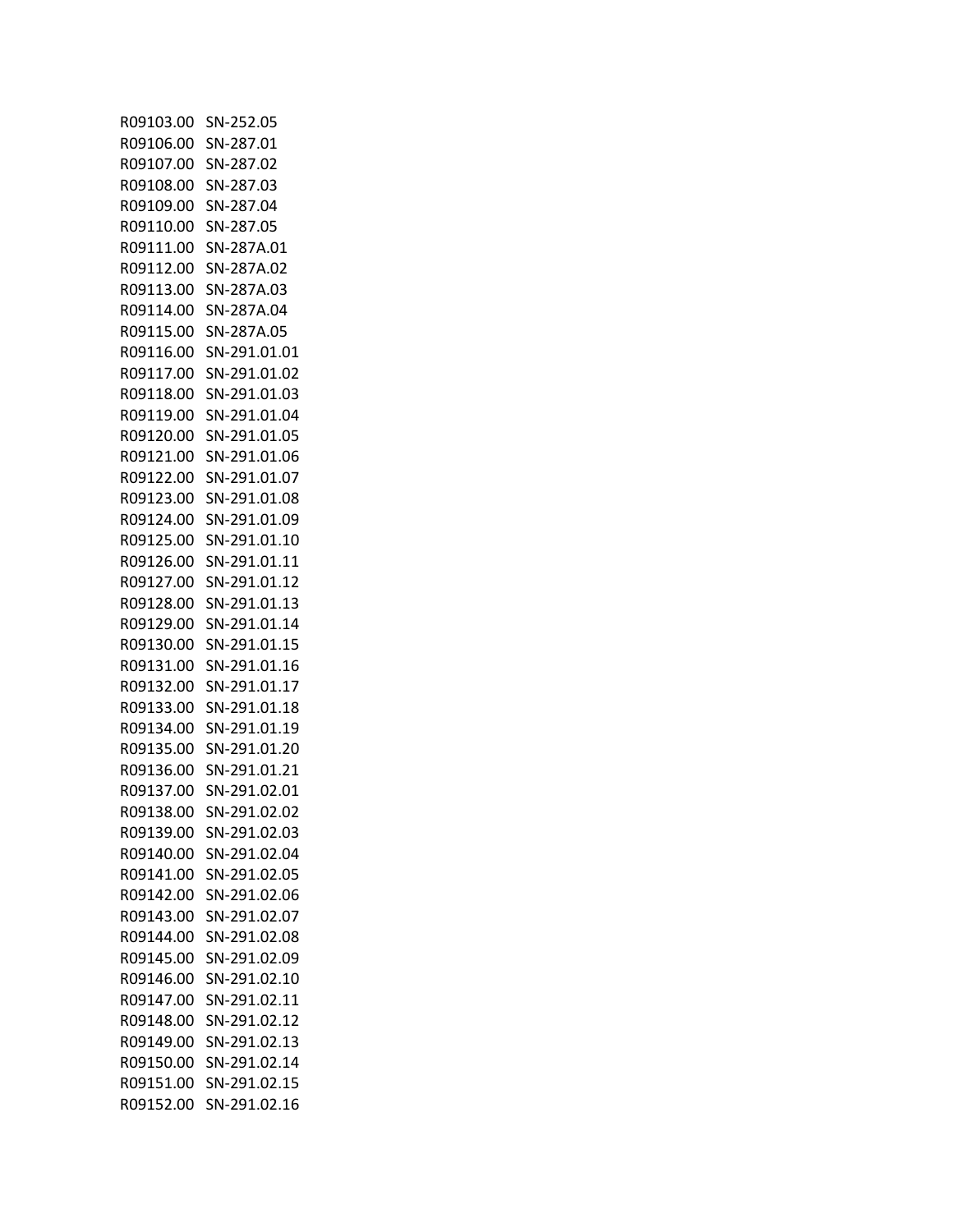| R09153.00 | SN-291.02.17                 |
|-----------|------------------------------|
| R09154.00 | SN-291.02.18                 |
| R09155.00 | SN-291.02.19                 |
| R09156.00 | SN-291.02.20                 |
| R09157.00 | SN-291.02.21                 |
| R09158.00 | SN-291.02.22                 |
| R09159.00 | SN-291.02.23                 |
| R09160.00 | SN-291.02.24                 |
| R09161.00 | SN-291.02.25                 |
| R09162.00 | SN-291.02.26                 |
| R09163.00 | SN-291.02.27                 |
| R09164.00 | SN-291.02.28                 |
| R09165.00 | SN-291.02.29                 |
| R09166.00 | SN-291.02.30                 |
| R09167.00 | SN-291.02.31                 |
| R09168.00 | SN-291.02.32                 |
| R09169.00 | SN-291.02.33                 |
| R09170.00 | SN-291.02.34                 |
| R09171.00 | SN-291.02.35                 |
| R09172.00 | SN-291.02.36                 |
| R09173.00 | SN-291.02.37                 |
| R09174.00 | SN-291.02.38                 |
| R09175.00 | SN-291.02.39                 |
| R09176.00 | SN-291.02.40                 |
| R09177.00 | SN-291.03.01                 |
| R09178.00 | SN-291.03.02                 |
| R09179.00 | SN-291.03.03                 |
| R09180.00 | SN-291.03.04                 |
| R09181.00 |                              |
|           | SN-291.03.05<br>SN-291.03.06 |
| R09182.00 |                              |
| R09183.00 | SN-291.03.07                 |
| R09184.00 | SN-291.03.08                 |
| R09185.00 | SN-291.03.09<br>SN-291.03.10 |
| R09186.00 |                              |
| R09187.00 | SN-291.03.11                 |
| R09188.00 | SN-291.03.12                 |
| R09189.00 | SN-291.03.13                 |
| R09190.00 | SN-291.03.14                 |
| R09191.00 | SN-291.03.15                 |
| R09192.00 | SN-291.03.16                 |
| R09193.00 | SN-291.03.17                 |
| R09194.00 | SN-291.03.18                 |
| R09195.00 | SN-291.04.01                 |
| R09196.00 | SN-291.04.02                 |
| R09197.00 | SN-291.04.03                 |
| R09198.00 | SN-291.04.04                 |
| R09199.00 | SN-291.04.05                 |
| R09200.00 | SN-291.04.06                 |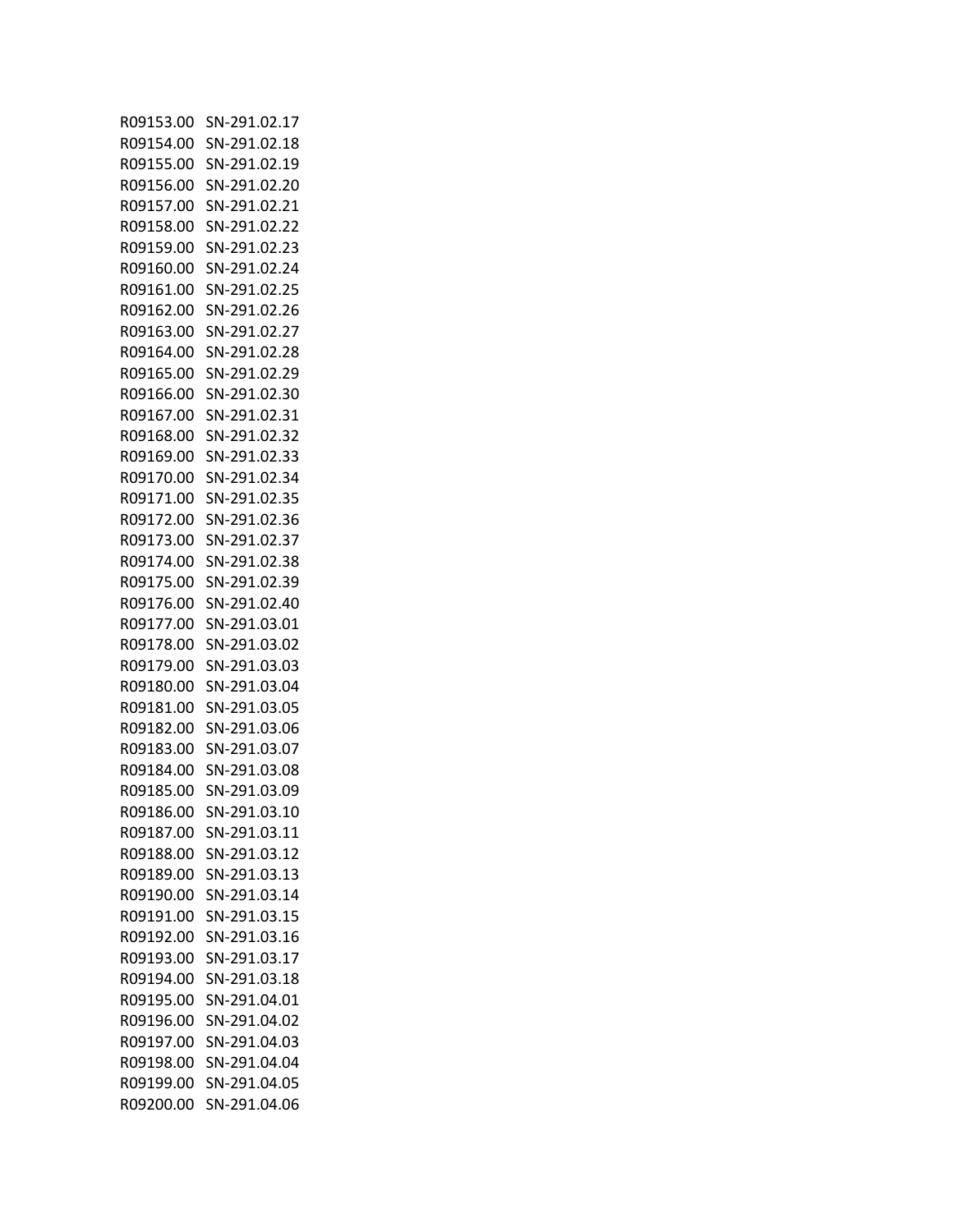| R09201.00 | SN-291.04.07 |
|-----------|--------------|
| R09202.00 | SN-291.04.08 |
| R09203.00 | SN-291.04.09 |
| R09204.00 | SN-291.04.10 |
| R09205.00 | SN-291.04.11 |
| R09206.00 | SN-291.04.12 |
| R09207.00 | SN-291.04.13 |
| R09208.00 | SN-291.04.14 |
| R09209.00 | SN-291.04.15 |
| R09210.00 | SN-291.04.16 |
| R09211.00 | SN-291.05.01 |
| R09212.00 | SN-291.05.02 |
| R09213.00 | SN-291.05.03 |
| R09214.00 | SN-291.05.04 |
| R09215.00 | SN-291.05.05 |
| R09216.00 | SN-291.05.06 |
| R09217.00 | SN-291.05.07 |
| R09218.00 | SN-291.05.08 |
| R09219.00 |              |
|           | SN-291.05.09 |
| R09220.00 | SN-292.01.01 |
| R09221.00 | SN-292.01.02 |
| R09222.00 | SN-292.01.03 |
| R09223.00 | SN-292.01.04 |
| R09224.00 | SN-292.01.05 |
| R09225.00 | SN-292.01.06 |
| R09226.00 | SN-292.01.07 |
| R09227.00 | SN-292.01.08 |
| R09228.00 | SN-292.01.09 |
| R09229.00 | SN-292.01.10 |
| R09230.00 | SN-292.01.11 |
| R09231.00 | SN-292.01.12 |
| R09232.00 | SN-292.01.13 |
| R09233.00 | SN-292.01.14 |
| R09234.00 | SN-292.01.15 |
| R09235.00 | SN-292.01.16 |
| R09236.00 | SN-292.01.17 |
| R09237.00 | SN-292.01.18 |
| R09238.00 | SN-292.01.19 |
| R09239.00 | SN-292.01.20 |
| R09240.00 | SN-292.01.21 |
| R09241.00 | SN-292.02.01 |
| R09242.00 | SN-292.02.02 |
| R09243.00 | SN-292.02.03 |
| R09244.00 | SN-292.02.04 |
| R09245.00 | SN-292.02.05 |
| R09246.00 | SN-292.02.06 |
| R09247.00 | SN-292.02.07 |
| R09248.00 | SN-292.02.08 |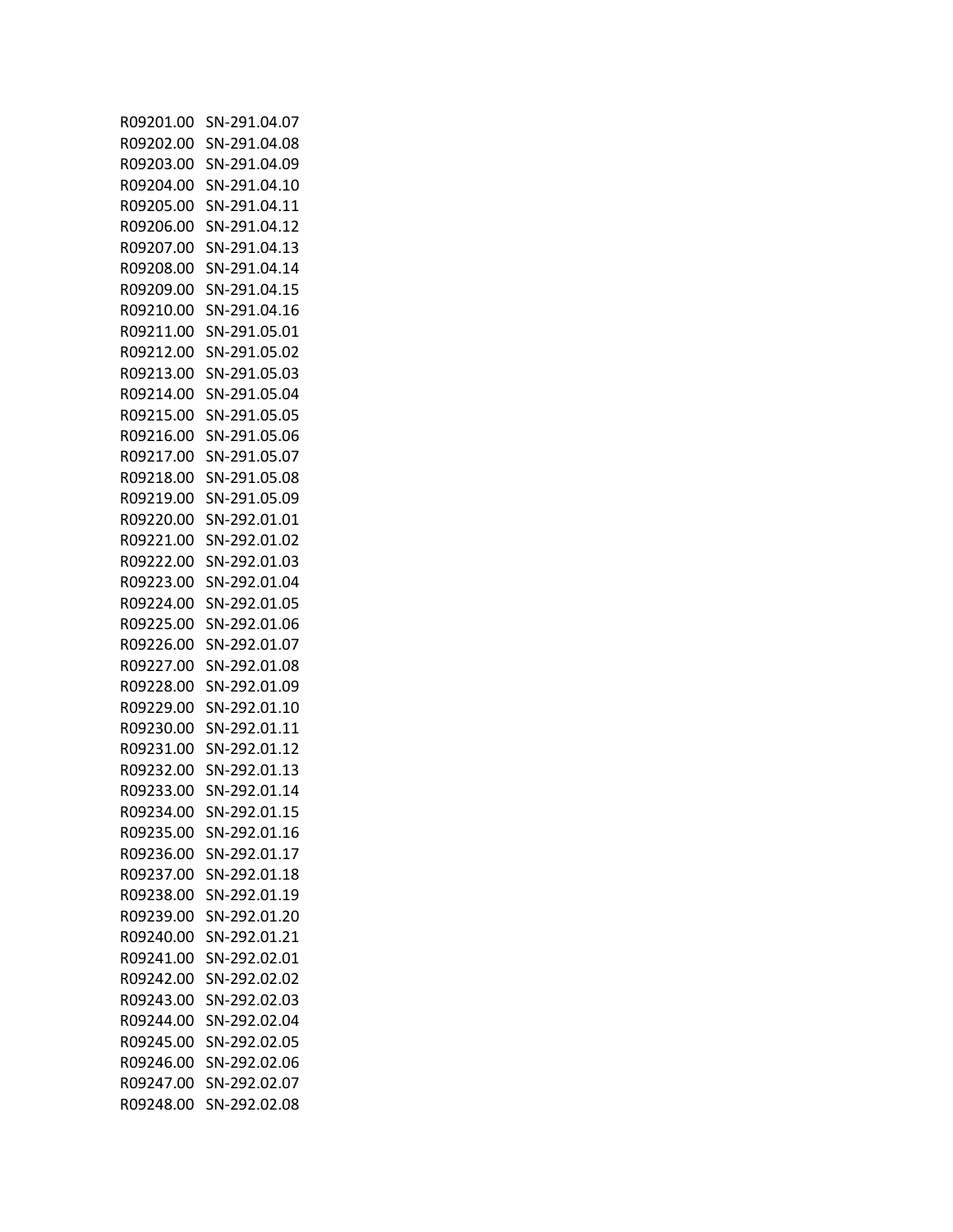| R09249.00 | SN-292.02.09                 |
|-----------|------------------------------|
| R09250.00 | SN-292.02.10                 |
| R09251.00 | SN-292.02.11                 |
| R09252.00 | SN-292.02.12                 |
| R09253.00 | SN-292.02.13                 |
| R09254.00 | SN-292.02.14                 |
| R09255.00 | SN-292.02.17                 |
| R09256.00 | SN-292.03.01                 |
| R09257.00 | SN-292.03.02                 |
|           |                              |
| R09258.00 | SN-292.03.03                 |
| R09259.00 | SN-292.03.04                 |
| R09260.00 | SN-292.03.05                 |
| R09261.00 | SN-292.03.06                 |
| R09262.00 | SN-292.03.07                 |
| R09263.00 | SN-292.03.08                 |
| R09264.00 | SN-292.03.09                 |
| R09265.00 | SN-292.03.10                 |
| R09266.00 | SN-292.03.11                 |
| R09267.00 | SN-292.03.12                 |
| R09268.00 | SN-292.03.13                 |
| R09269.00 | SN-292.03.14                 |
| R09270.00 | SN-292.03.15                 |
| R09271.00 | SN-292.04.01                 |
| R09272.00 | SN-292.04.02                 |
| R09273.00 | SN-292.04.03                 |
| R09274.00 | SN-292.04.04                 |
| R09275.00 | SN-292.04.05                 |
| R09276.00 | SN-292.04.06                 |
| R09277.00 | SN-292.04.07                 |
| R09278.00 | SN-292.04.08                 |
| R09279.00 | SN-292.04.12                 |
| R09280.00 | SN-292.04.16                 |
| R09281.00 |                              |
| R09282.00 | SN-292.05.01<br>SN-292.05.02 |
|           |                              |
| R09283.00 | SN-292.05.03                 |
| R09284.00 | SN-292.05.04                 |
| R09285.00 | SN-292.05.05                 |
| R09286.00 | SN-292.05.06                 |
| R09287.00 | SN-292A.01.01                |
| R09288.00 | SN-292A.01.02                |
| R09289.00 | SN-292A.01.03                |
| R09290.00 | SN-292A.01.04                |
| R09291.00 | SN-292A.01.05                |
| R09292.00 | SN-292A.01.06                |
| R09293.00 | SN-292A.01.08                |
| R09294.00 | SN-292A.02.01                |
| R09295.00 | SN-292A.02.02                |
| R09296.00 | SN-292A.02.07                |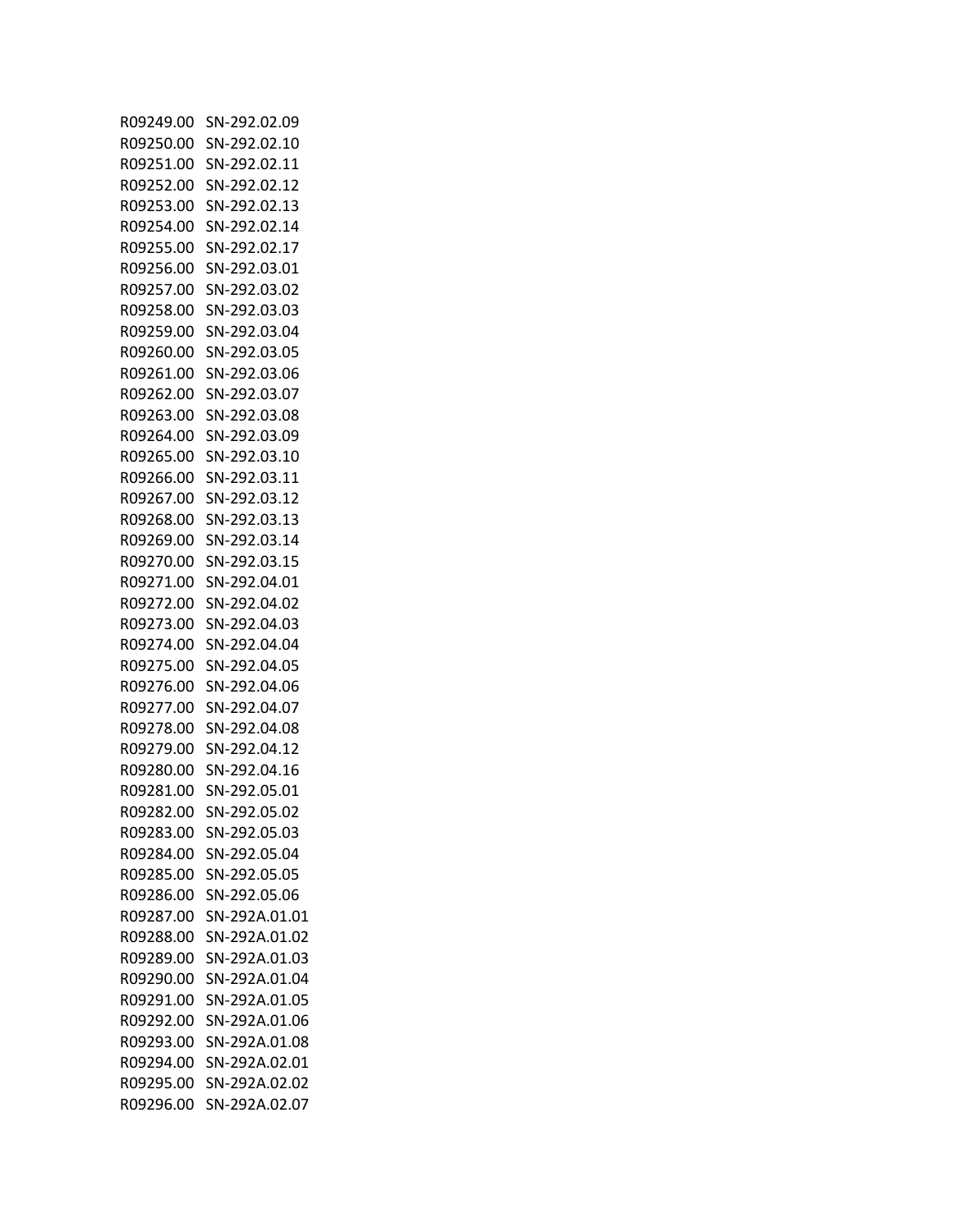| R09297.00 | SN-292A.03.01 |
|-----------|---------------|
| R09298.00 | SN-292B.01.01 |
| R09299.00 | SN-292B.01.02 |
| R09300.00 | SN-292B.01.03 |
| R09301.00 | SN-292B.01.04 |
| R09302.00 | SN-292B.01.05 |
| R09303.00 | SN-292B.01.06 |
| R09304.00 | SN-292B.01.08 |
| R09305.00 | SN-292B.02.01 |
|           |               |
| R09306.00 | SN-292B.02.02 |
| R09307.00 | SN-292B.02.07 |
| R09308.00 | SN-292B.03.01 |
| R09309.00 | SN-292C.01.01 |
| R09310.00 | SN-292C.01.02 |
| R09311.00 | SN-292C.01.03 |
| R09312.00 | SN-292C.01.04 |
| R09313.00 | SN-292C.01.05 |
| R09314.00 | SN-292C.01.06 |
| R09315.00 | SN-292C.01.08 |
| R09316.00 | SN-292C.02.01 |
| R09317.00 | SN-292C.02.02 |
| R09318.00 | SN-292C.02.07 |
| R09319.00 | SN-292C.03.01 |
| R09320.00 | SN-292D.01.01 |
| R09321.00 | SN-292D.01.02 |
| R09322.00 | SN-292D.01.03 |
| R09323.00 | SN-292D.01.04 |
| R09324.00 | SN-292D.01.08 |
| R09325.00 | SN-292D.02.01 |
| R09326.00 | SN-292D.03.01 |
| R09327.00 | SN-292E.01.01 |
|           |               |
| R09328.00 | SN-292E.01.02 |
| R09329.00 | SN-292E.01.03 |
| R09330.00 | SN-292F.01.04 |
| R09331.00 | SN-292E.01.05 |
| R09332.00 | SN-292E.01.06 |
| R09333.00 | SN-292E.01.08 |
| R09334.00 | SN-292E.02.01 |
| R09335.00 | SN-292E.02.02 |
| R09336.00 | SN-292E.02.07 |
| R09337.00 | SN-292E.03.01 |
| R09338.00 | SN-293.01.01  |
| R09339.00 | SN-293.01.02  |
| R09340.00 | SN-293.01.03  |
| R09341.00 | SN-293.01.04  |
| R09342.00 | SN-293.01.05  |
| R09343.00 | SN-293.01.06  |
| R09344.00 | SN-293.01.07  |
|           |               |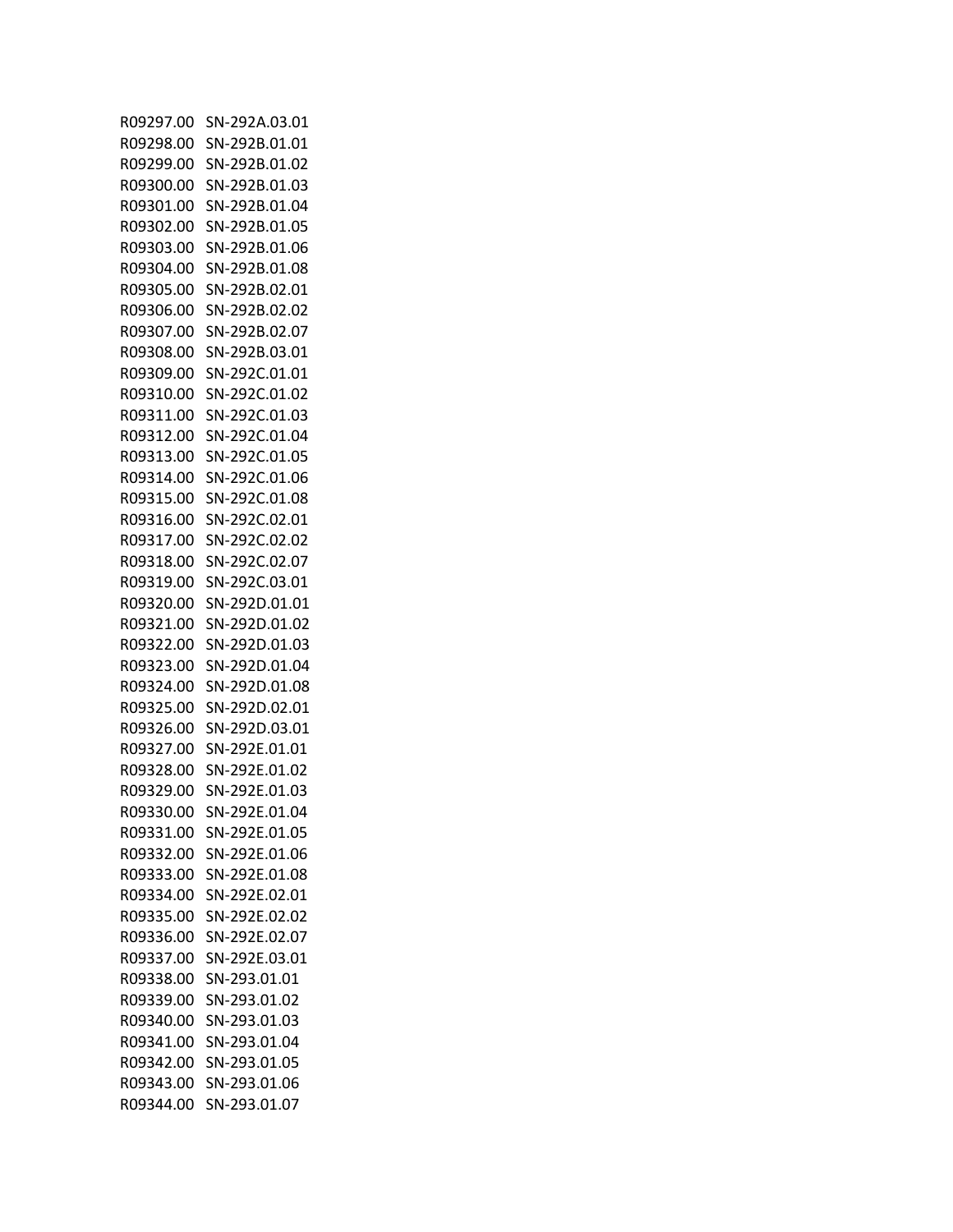| R09345.00 | SN-293.01.08 |
|-----------|--------------|
| R09346.00 | SN-293.01.09 |
| R09347.00 | SN-293.01.10 |
| R09348.00 | SN-293.01.11 |
| R09349.00 | SN-293.01.12 |
| R09350.00 | SN-293.01.13 |
| R09351.00 | SN-293.01.14 |
| R09352.00 | SN-293.01.15 |
| R09353.00 | SN-293.01.16 |
| R09354.00 | SN-293.01.17 |
| R09355.00 | SN-293.01.18 |
| R09356.00 | SN-293.01.19 |
| R09357.00 | SN-293.01.20 |
| R09358.00 | SN-293.01.21 |
| R09359.00 | SN-293.02.01 |
| R09360.00 | SN-293.02.02 |
| R09361.00 | SN-293.02.03 |
| R09362.00 | SN-293.02.04 |
| R09363.00 | SN-293.02.05 |
| R09364.00 | SN-293.02.06 |
| R09365.00 | SN-293.02.07 |
|           | SN-293.02.08 |
| R09366.00 | SN-293.02.09 |
| R09367.00 |              |
| R09368.00 | SN-293.02.10 |
| R09369.00 | SN-293.02.11 |
| R09370.00 | SN-293.02.12 |
| R09371.00 | SN-293.02.13 |
| R09372.00 | SN-293.02.14 |
| R09373.00 | SN-293.02.17 |
| R09374.00 | SN-293.03.01 |
| R09375.00 | SN-293.03.02 |
| R09376.00 | SN-293.03.03 |
| R09377.00 | SN-293.03.04 |
| R09378.00 | SN-293.03.05 |
| R09379.00 | SN-293.03.06 |
| R09380.00 | SN-293.03.07 |
| R09381.00 | SN-293.03.08 |
| R09382.00 | SN-293.03.09 |
| R09383.00 | SN-293.03.10 |
| R09384.00 | SN-293.03.11 |
| R09385.00 | SN-293.03.12 |
| R09386.00 | SN-293.03.13 |
| R09387.00 | SN-293.03.14 |
| R09388.00 | SN-293.03.15 |
| R09389.00 | SN-293.04.01 |
| R09390.00 | SN-293.04.02 |
| R09391.00 | SN-293.04.03 |
| R09392.00 | SN-293.04.04 |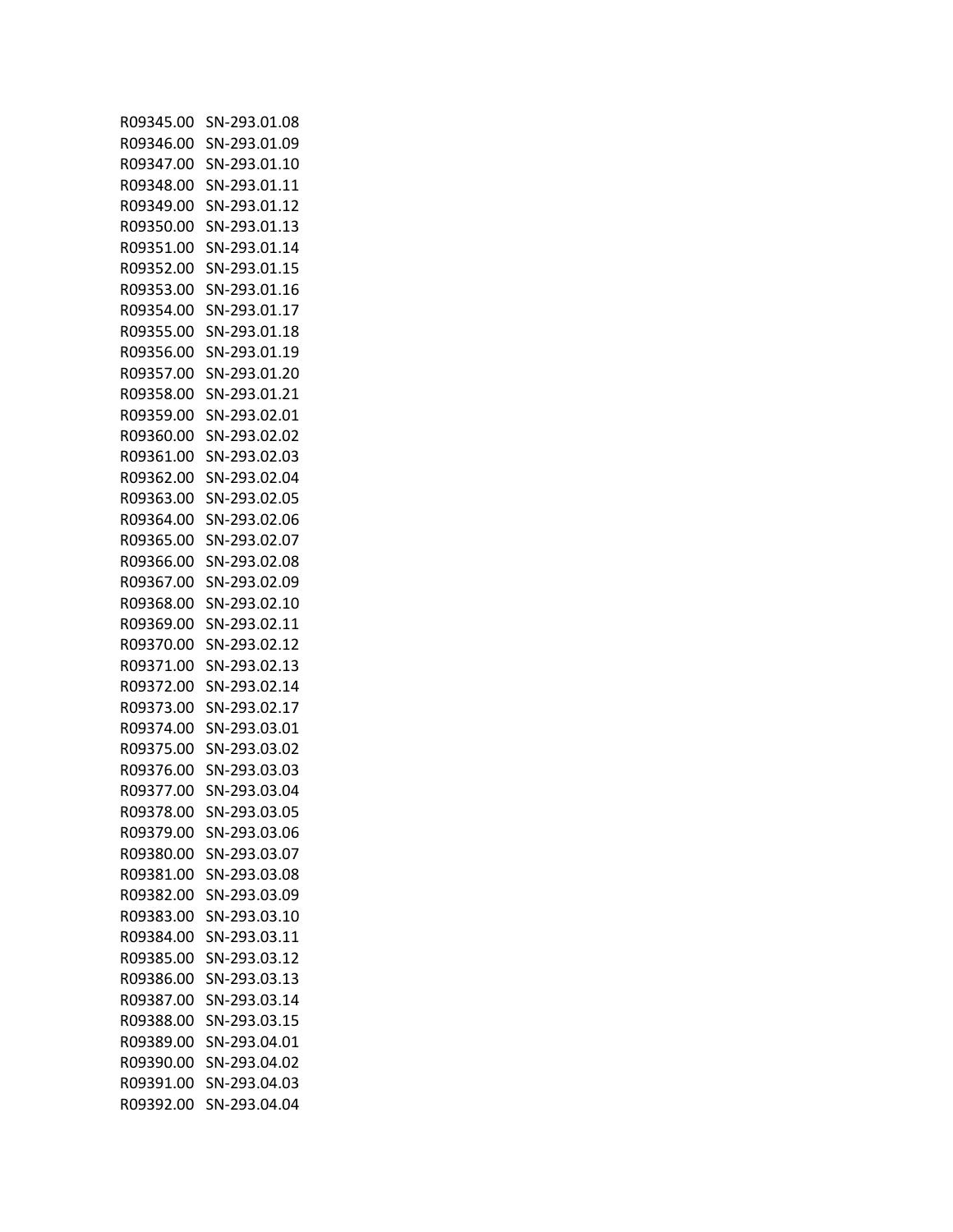| R09393.00 | SN-293.04.05                 |
|-----------|------------------------------|
| R09394.00 | SN-293.04.06                 |
| R09395.00 | SN-293.04.07                 |
| R09396.00 | SN-293.04.08                 |
| R09397.00 | SN-293.04.12                 |
| R09398.00 | SN-293.04.16                 |
| R09399.00 | SN-293.05.01                 |
| R09400.00 | SN-293.05.02                 |
| R09401.00 | SN-293.05.03                 |
| R09402.00 | SN-293.05.04                 |
| R09403.00 | SN-293.05.05                 |
| R09404.00 | SN-293.05.06                 |
| R09405.00 | SN-294.01.01                 |
| R09406.00 | SN-294.01.02                 |
| R09407.00 | SN-294.01.03                 |
| R09408.00 | SN-294.01.04                 |
| R09409.00 | SN-294.01.05                 |
|           |                              |
| R09410.00 | SN-294.01.06<br>SN-294.01.07 |
| R09411.00 |                              |
| R09412.00 | SN-294.01.08                 |
| R09413.00 | SN-294.01.09                 |
| R09414.00 | SN-294.01.10                 |
| R09415.00 | SN-294.01.11                 |
| R09416.00 | SN-294.01.12                 |
| R09417.00 | SN-294.01.13                 |
| R09418.00 | SN-294.01.14                 |
| R09419.00 | SN-294.01.15                 |
| R09420.00 | SN-294.01.16                 |
| R09421.00 | SN-294.01.17                 |
| R09422.00 | SN-294.01.18                 |
| R09423.00 | SN-294.01.19                 |
| R09424.00 | SN-294.01.20                 |
| R09425.00 | SN-294.01.21                 |
| R09426.00 | SN-294.02.01                 |
| R09427.00 | SN-294.02.02                 |
| R09428.00 | SN-294.02.03                 |
| R09429.00 | SN-294.02.04                 |
| R09430.00 | SN-294.02.05                 |
| R09431.00 | SN-294.02.06                 |
| R09432.00 | SN-294.02.07                 |
| R09433.00 | SN-294.02.08                 |
| R09434.00 | SN-294.02.09                 |
| R09435.00 | SN-294.02.10                 |
| R09436.00 | SN-294.02.11                 |
| R09437.00 | SN-294.02.12                 |
| R09438.00 | SN-294.02.13                 |
| R09439.00 | SN-294.02.14                 |
| R09440.00 | SN-294.03.01                 |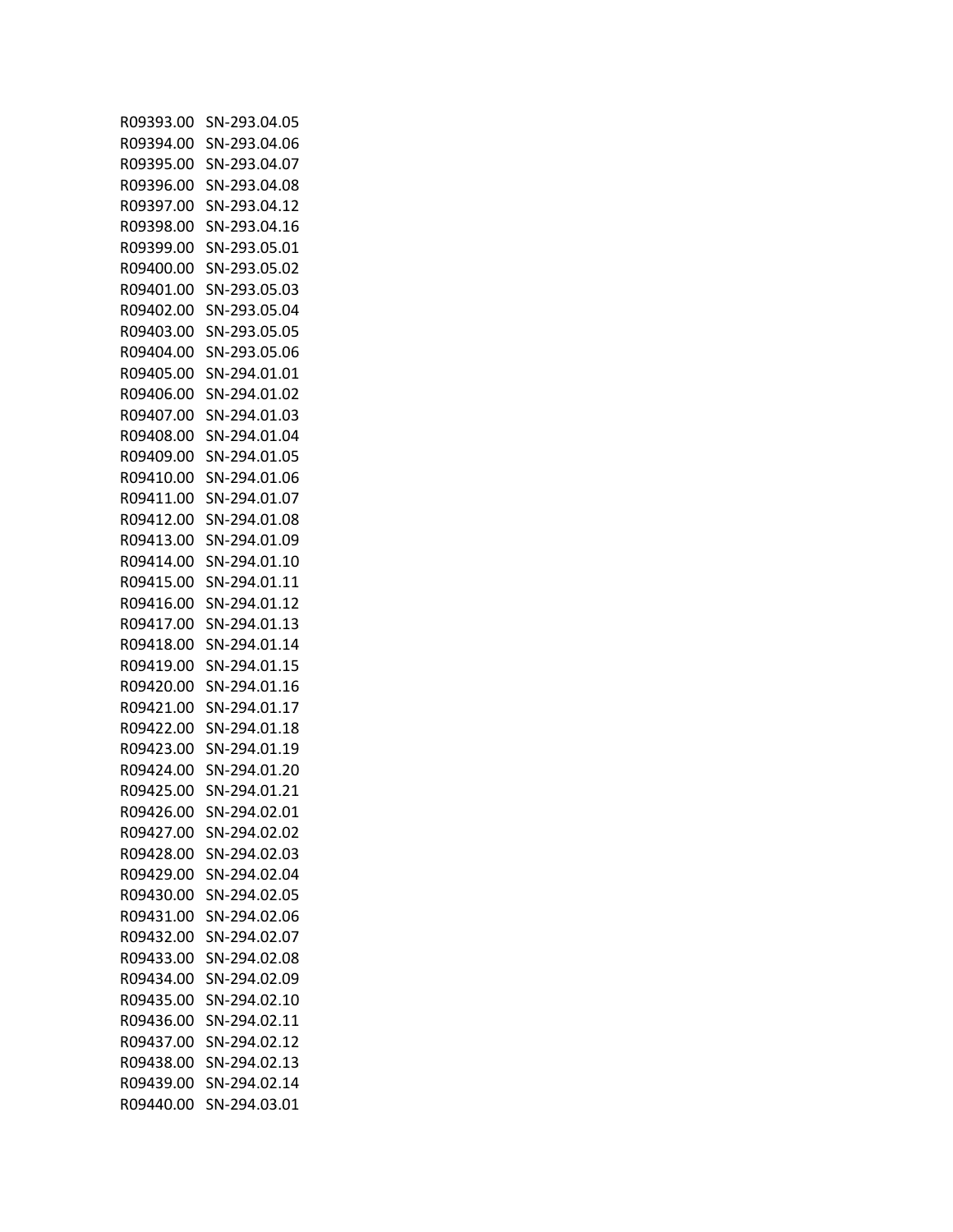| R09441.00 | SN-294.03.02 |
|-----------|--------------|
| R09442.00 | SN-294.03.03 |
| R09443.00 | SN-294.03.04 |
| R09444.00 | SN-294.03.05 |
| R09445.00 | SN-294.03.06 |
| R09446.00 | SN-294.03.07 |
| R09447.00 | SN-294.03.08 |
| R09448.00 | SN-294.03.09 |
| R09449.00 | SN-294.03.10 |
| R09450.00 | SN-294.03.11 |
| R09451.00 | SN-294.03.12 |
| R09452.00 | SN-294.03.13 |
| R09453.00 | SN-294.03.14 |
| R09454.00 | SN-294.03.15 |
| R09455.00 | SN-294.04.01 |
| R09456.00 | SN-294.04.02 |
| R09457.00 | SN-294.04.03 |
| R09458.00 |              |
| R09459.00 | SN-294.04.04 |
|           | SN-294.04.05 |
| R09460.00 | SN-294.04.06 |
| R09461.00 | SN-294.04.07 |
| R09462.00 | SN-294.05.01 |
| R09463.00 | SN-294.05.02 |
| R09464.00 | SN-294.05.03 |
| R09465.00 | SN-294.05.04 |
| R09466.00 | SN-294.05.05 |
| R09467.00 | SN-295.01.01 |
| R09468.00 | SN-295.01.02 |
| R09469.00 | SN-295.01.03 |
| R09470.00 | SN-295.01.04 |
| R09471.00 | SN-295.01.05 |
| R09472.00 | SN-295.01.06 |
| R09473.00 | SN-295.01.07 |
| R09474.00 | SN-295.01.08 |
| R09475.00 | SN-295.01.09 |
| R09476.00 | SN-295.01.10 |
| R09477.00 | SN-295.01.11 |
| R09478.00 | SN-295.01.12 |
| R09479.00 | SN-295.01.13 |
| R09480.00 | SN-295.01.14 |
| R09481.00 | SN-295.01.15 |
| R09482.00 | SN-295.01.16 |
| R09483.00 | SN-295.01.17 |
| R09484.00 | SN-295.01.20 |
| R09485.00 | SN-295.02.01 |
| R09486.00 | SN-295.02.02 |
| R09487.00 | SN-295.02.03 |
| R09488.00 | SN-295.02.04 |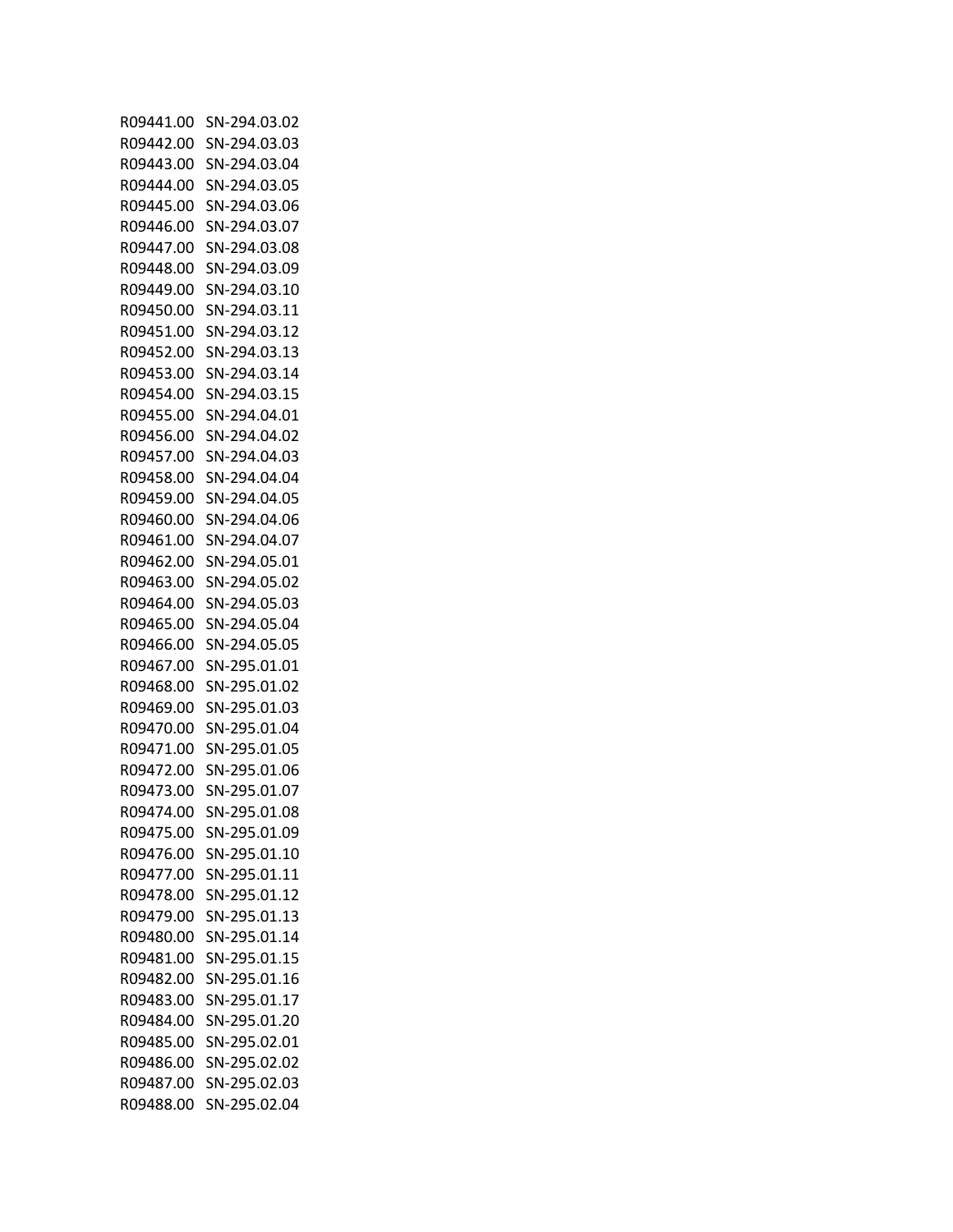| R09489.00 | SN-295.02.05 |
|-----------|--------------|
| R09490.00 | SN-295.02.06 |
| R09491.00 | SN-295.02.07 |
| R09492.00 | SN-295.02.08 |
| R09493.00 | SN-295.02.09 |
| R09494.00 | SN-295.02.10 |
| R09495.00 | SN-295.02.11 |
| R09496.00 | SN-295.02.12 |
| R09497.00 | SN-295.02.13 |
| R09498.00 | SN-295.02.14 |
| R09499.00 | SN-295.03.01 |
| R09500.00 | SN-295.03.02 |
| R09501.00 | SN-295.03.03 |
| R09502.00 | SN-295.03.04 |
| R09503.00 | SN-295.03.05 |
| R09504.00 | SN-295.03.06 |
| R09505.00 | SN-295.03.07 |
| R09506.00 | SN-295.03.09 |
|           | SN-295.03.10 |
| R09507.00 |              |
| R09508.00 | SN-295.03.11 |
| R09509.00 | SN-295.03.14 |
| R09510.00 | SN-295.03.15 |
| R09511.00 | SN-295.04.02 |
| R09512.00 | SN-295.04.04 |
| R09513.00 | SN-295.04.05 |
| R09514.00 | SN-295.04.06 |
| R09515.00 | SN-295.04.07 |
| R09516.00 | SN-298.01.01 |
| R09517.00 | SN-298.01.02 |
| R09518.00 | SN-298.01.03 |
| R09519.00 | SN-298.01.04 |
| R09520.00 | SN-298.01.05 |
| R09521.00 | SN-298.01.06 |
| R09522.00 | SN-298.01.07 |
| R09523.00 | SN-298.01.08 |
| R09524.00 | SN-298.01.09 |
| R09525.00 | SN-298.01.10 |
| R09526.00 | SN-298.01.11 |
| R09527.00 | SN-298.01.12 |
| R09528.00 | SN-298.01.13 |
| R09529.00 | SN-298.01.14 |
| R09530.00 | SN-298.01.15 |
| R09531.00 | SN-298.01.16 |
| R09532.00 | SN-298.01.17 |
| R09533.00 | SN-298.01.18 |
| R09534.00 | SN-298.01.19 |
| R09535.00 | SN-298.01.20 |
| R09536.00 | SN-298.01.21 |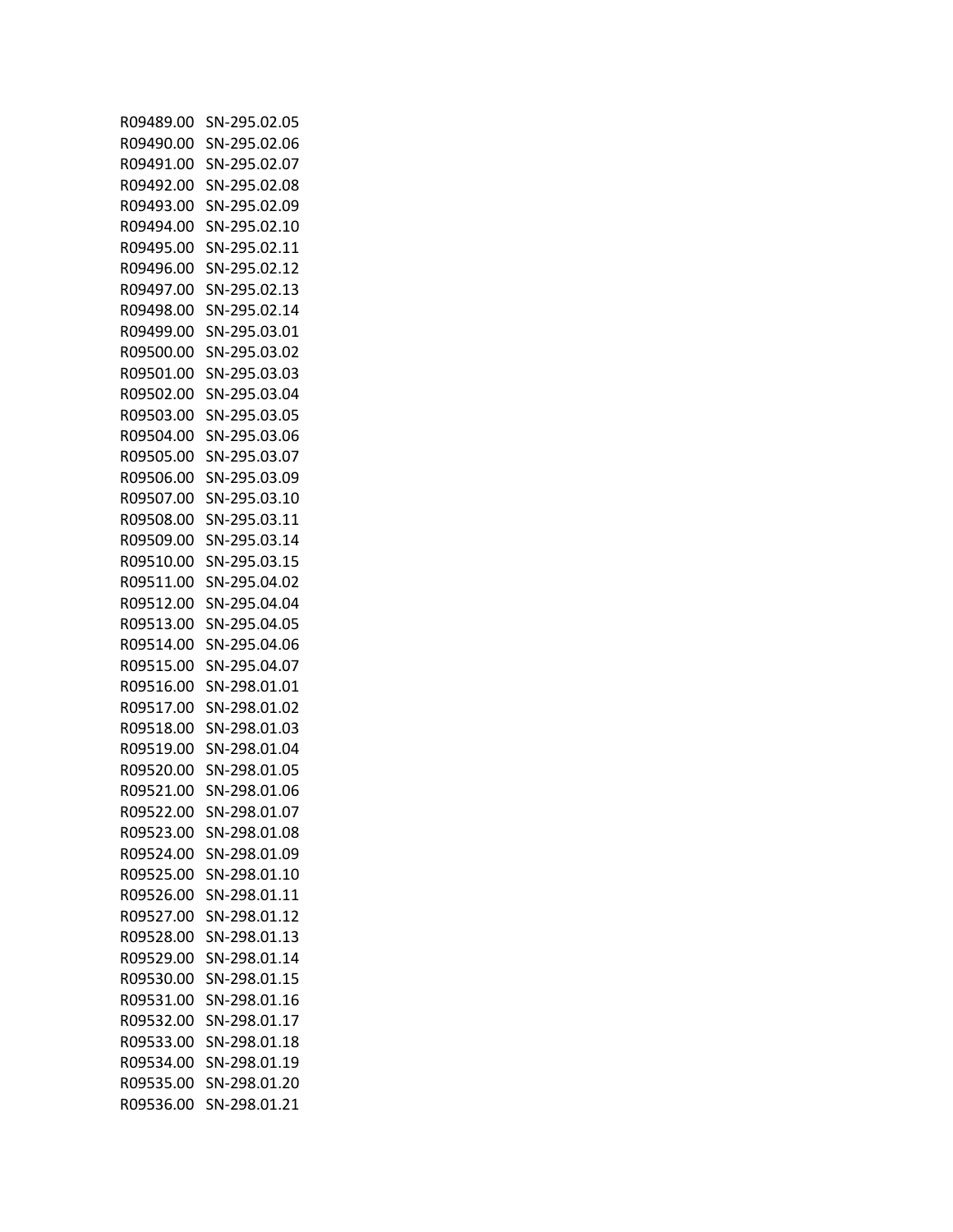| R09537.00 | SN-298.02.01 |
|-----------|--------------|
| R09538.00 | SN-298.02.02 |
| R09539.00 | SN-298.02.03 |
| R09540.00 | SN-298.02.04 |
| R09541.00 | SN-298.02.05 |
| R09542.00 | SN-298.02.06 |
| R09543.00 | SN-298.02.07 |
| R09544.00 | SN-298.02.08 |
| R09545.00 | SN-298.02.09 |
| R09546.00 | SN-298.02.10 |
| R09547.00 | SN-298.02.11 |
| R09548.00 | SN-298.02.12 |
| R09549.00 | SN-298.02.13 |
| R09550.00 | SN-298.02.14 |
| R09551.00 | SN-298.03.01 |
| R09552.00 | SN-298.03.02 |
| R09553.00 | SN-298.03.03 |
| R09554.00 |              |
|           | SN-298.03.04 |
| R09555.00 | SN-298.03.05 |
| R09556.00 | SN-298.03.06 |
| R09557.00 | SN-298.03.07 |
| R09558.00 | SN-298.03.08 |
| R09559.00 | SN-298.03.09 |
| R09560.00 | SN-298.03.10 |
| R09561.00 | SN-298.03.11 |
| R09562.00 | SN-298.03.12 |
| R09563.00 | SN-298.03.13 |
| R09564.00 | SN-298.03.14 |
| R09565.00 | SN-298.03.15 |
| R09566.00 | SN-298.04.01 |
| R09567.00 | SN-298.04.02 |
| R09568.00 | SN-298.04.03 |
| R09569.00 | SN-298.04.04 |
| R09570.00 | SN-298.04.05 |
| R09571.00 | SN-298.04.06 |
| R09572.00 | SN-298.04.07 |
| R09573.00 | SN-298.05.01 |
| R09574.00 | SN-298.05.02 |
| R09575.00 | SN-298.05.03 |
| R09576.00 | SN-298.05.04 |
| R09577.00 | SN-298.05.05 |
| R09578.00 | SN-299.01.01 |
| R09579.00 | SN-299.01.02 |
| R09580.00 | SN-299.01.03 |
| R09581.00 | SN-299.01.04 |
| R09582.00 | SN-299.01.05 |
| R09583.00 | SN-299.01.06 |
| R09584.00 | SN-299.01.07 |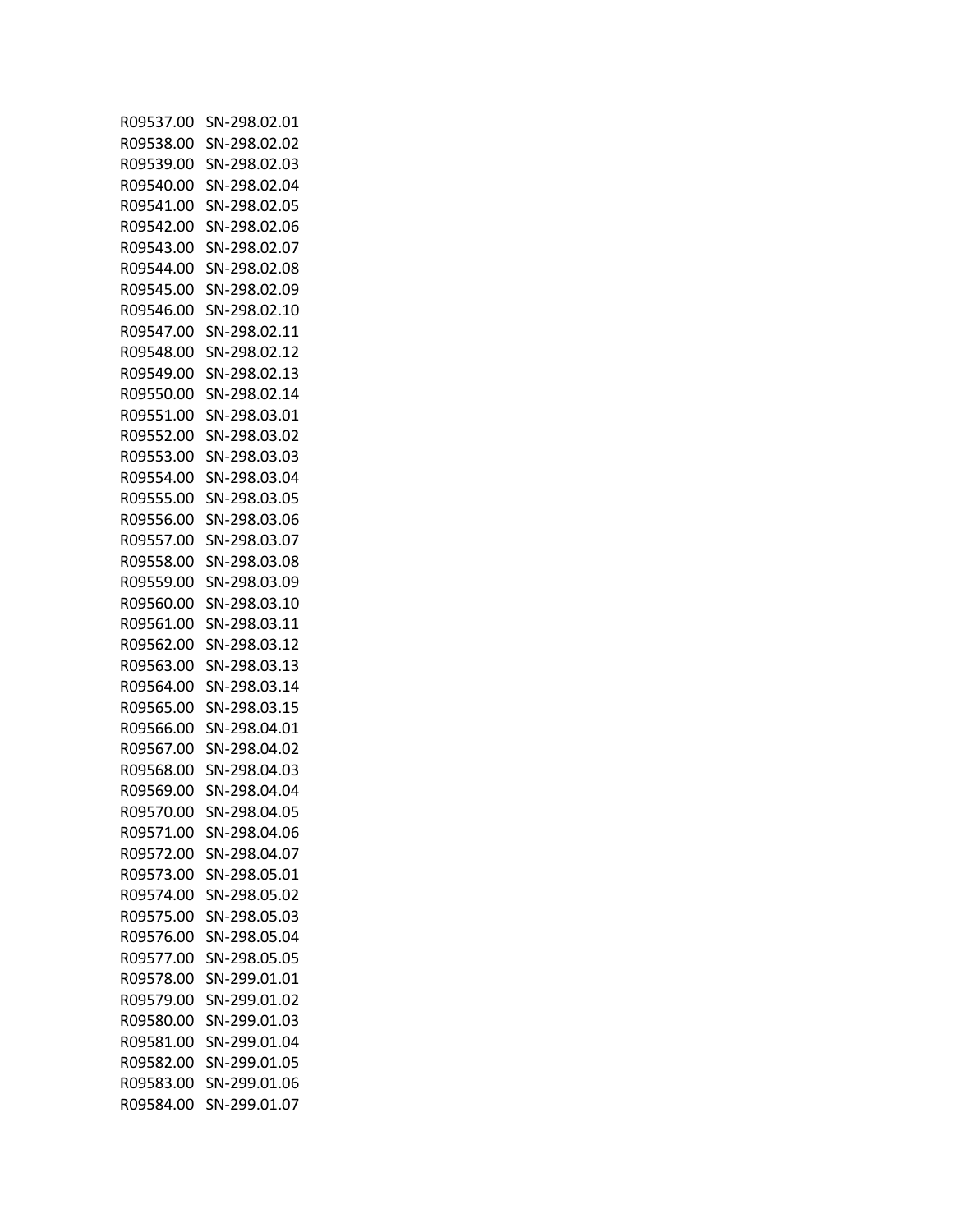| R09585.00 | SN-299.01.08 |
|-----------|--------------|
| R09586.00 | SN-299.01.09 |
| R09587.00 | SN-299.02.01 |
| R09588.00 | SN-299.02.02 |
| R09589.00 | SN-299.02.03 |
| R09590.00 | SN-299.02.04 |
| R09591.00 | SN-299.02.05 |
| R09592.00 | SN-299.02.06 |
| R09593.00 | SN-299.02.07 |
| R09594.00 | SN-299.02.08 |
| R09595.00 | SN-299.03.01 |
| R09596.00 | SN-299.03.02 |
| R09597.00 | SN-299.03.03 |
| R09598.00 | SN-299.03.04 |
| R09599.00 | SN-299.03.06 |
| R09600.00 | SN-299.03.08 |
| R09601.00 | SN-299.04.01 |
| R09602.00 | SN-299.05.01 |
|           |              |
| R09603.00 | SN-299.05.03 |
| R09604.00 | SN-300.01.01 |
| R09605.00 | SN-300.01.02 |
| R09606.00 | SN-300.01.03 |
| R09607.00 | SN-300.01.04 |
| R09608.00 | SN-300.01.05 |
| R09609.00 | SN-300.01.06 |
| R09610.00 | SN-300.01.07 |
| R09611.00 | SN-300.01.08 |
| R09612.00 | SN-300.01.09 |
| R09613.00 | SN-300.02.01 |
| R09614.00 | SN-300.02.02 |
| R09615.00 | SN-300.02.03 |
| R09616.00 | SN-300.02.04 |
| R09617.00 | SN-300.02.05 |
| R09618.00 | SN-300.02.06 |
| R09619.00 | SN-300.02.07 |
| R09620.00 | SN-300.02.08 |
| R09621.00 | SN-300.03.01 |
| R09622.00 | SN-300.03.02 |
| R09623.00 | SN-300.03.03 |
| R09624.00 | SN-300.03.04 |
| R09625.00 | SN-300.03.06 |
| R09626.00 | SN-300.03.08 |
| R09627.00 | SN-300.04.01 |
| R09628.00 | SN-300.05.01 |
| R09629.00 | SN-300.05.03 |
| R09630.00 | SN-301.01.01 |
| R09631.00 | SN-301.01.02 |
| R09632.00 | SN-301.01.03 |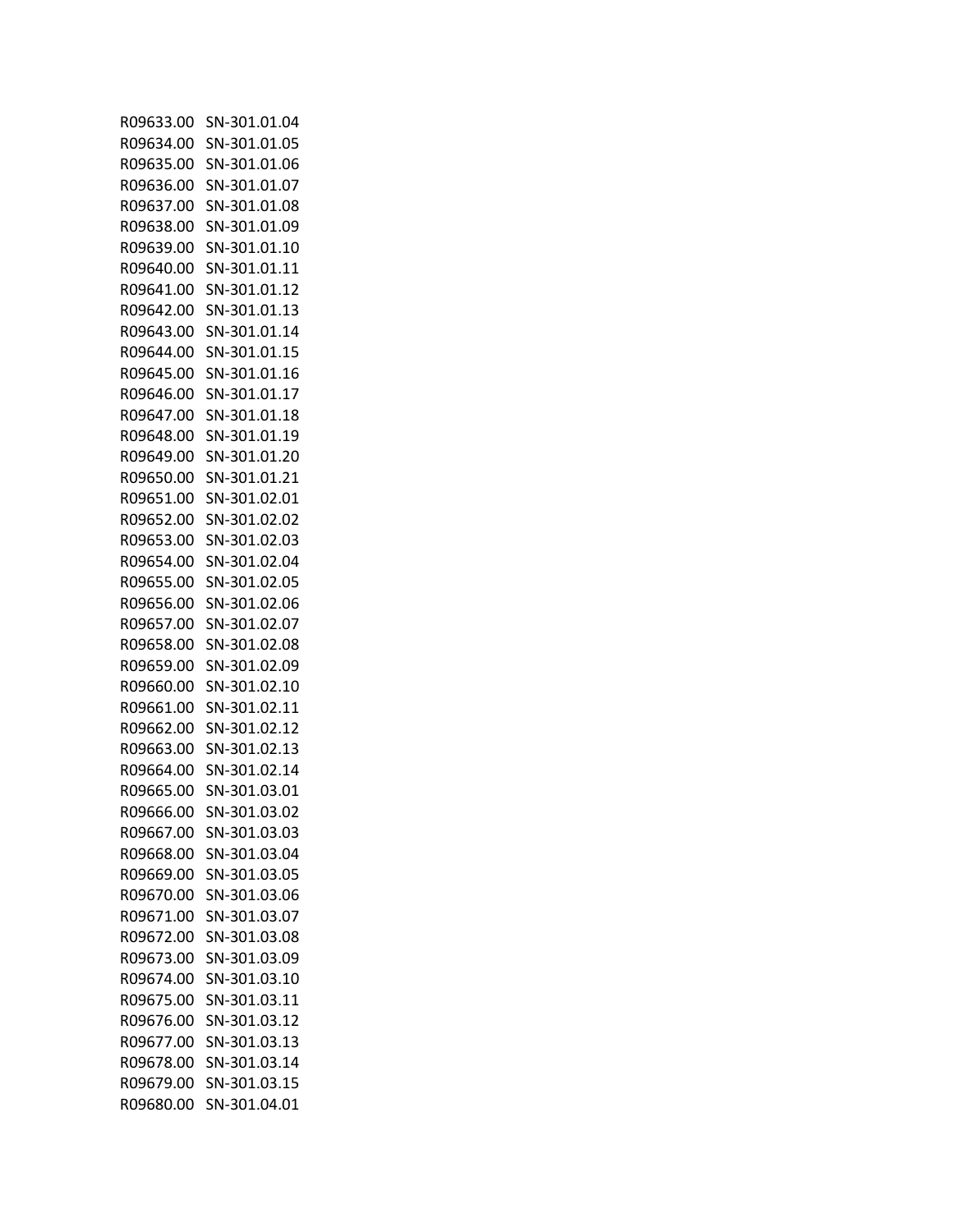| R09681.00 | SN-301.04.02 |
|-----------|--------------|
| R09682.00 | SN-301.04.03 |
| R09683.00 | SN-301.04.04 |
| R09684.00 | SN-301.04.05 |
| R09685.00 | SN-301.04.06 |
| R09686.00 | SN-301.04.07 |
| R09687.00 | SN-301.05.01 |
| R09688.00 | SN-301.05.02 |
| R09689.00 | SN-301.05.03 |
| R09690.00 | SN-301.05.04 |
| R09691.00 | SN-301.05.05 |
| R09692.00 | SN-308.01.01 |
| R09693.00 | SN-308.01.02 |
| R09694.00 | SN-308.01.03 |
| R09695.00 |              |
|           | SN-308.01.04 |
| R09696.00 | SN-308.01.05 |
| R09697.00 | SN-308.01.06 |
| R09698.00 | SN-308.01.07 |
| R09699.00 | SN-308.01.08 |
| R09700.00 | SN-308.01.09 |
| R09701.00 | SN-308.01.10 |
| R09702.00 | SN-308.01.11 |
| R09703.00 | SN-308.01.12 |
| R09704.00 | SN-308.01.13 |
| R09705.00 | SN-308.01.14 |
| R09706.00 | SN-308.01.15 |
| R09707.00 | SN-308.01.16 |
| R09708.00 | SN-308.01.17 |
| R09709.00 | SN-308.02.01 |
| R09710.00 | SN-308.02.02 |
| R09711.00 | SN-308.02.03 |
| R09712.00 | SN-308.02.04 |
| R09713.00 | SN-308.02.05 |
| R09714.00 | SN-308.02.06 |
| R09715.00 | SN-308.02.07 |
| R09716.00 | SN-308.02.08 |
| R09717.00 | SN-308.02.09 |
| R09718.00 | SN-308.02.10 |
| R09719.00 | SN-308.02.11 |
| R09720.00 | SN-308.02.12 |
| R09721.00 | SN-308.02.13 |
| R09722.00 | SN-308.02.14 |
| R09723.00 | SN-308.03.01 |
| R09724.00 | SN-308.03.02 |
| R09725.00 | SN-308.03.03 |
| R09726.00 | SN-308.03.04 |
| R09727.00 | SN-308.03.05 |
| R09728.00 | SN-308.03.06 |
|           |              |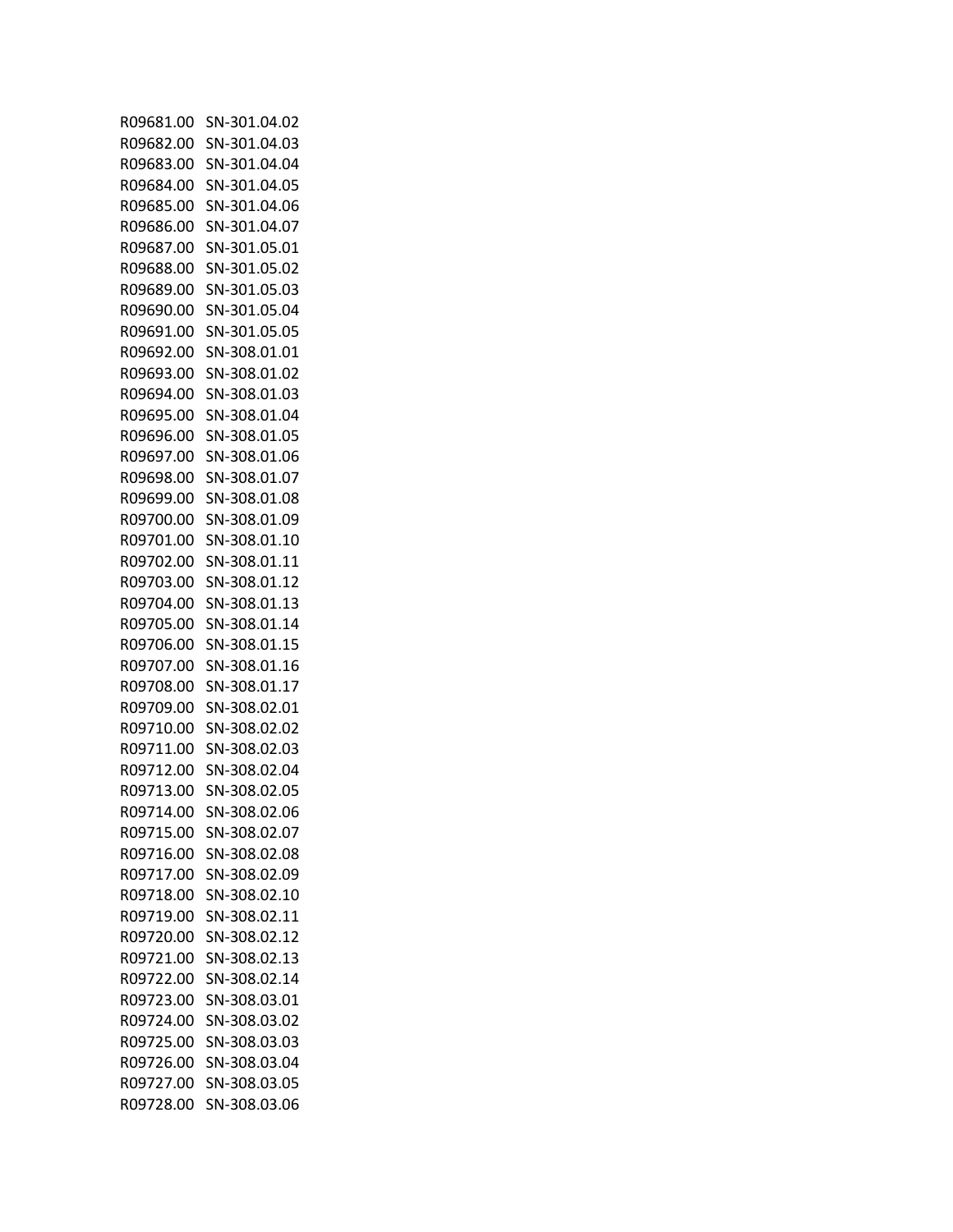| R09729.00 | SN-308.03.07 |
|-----------|--------------|
| R09730.00 | SN-308.03.08 |
| R09731.00 | SN-308.03.09 |
| R09732.00 | SN-308.03.10 |
| R09733.00 | SN-308.03.11 |
| R09734.00 | SN-308.03.14 |
| R09735.00 | SN-308.03.15 |
| R09736.00 | SN-308.04.01 |
| R09737.00 | SN-308.04.02 |
|           |              |
| R09738.00 | SN-308.04.04 |
| R09739.00 | SN-308.04.05 |
| R09740.00 | SN-308.04.06 |
| R09741.00 | SN-308.04.07 |
| R09742.00 | SN-308.05.01 |
| R09743.00 | SN-308.05.03 |
| R09744.00 | SN-310.01.01 |
| R09745.00 | SN-310.01.02 |
| R09746.00 | SN-310.01.03 |
| R09747.00 | SN-310.01.04 |
| R09748.00 | SN-310.01.05 |
| R09749.00 | SN-310.01.06 |
| R09750.00 | SN-310.01.07 |
| R09751.00 | SN-310.01.08 |
| R09752.00 | SN-310.01.09 |
| R09753.00 | SN-310.01.10 |
| R09754.00 | SN-310.01.11 |
| R09755.00 | SN-310.01.12 |
| R09756.00 | SN-310.01.13 |
| R09757.00 | SN-310.01.14 |
| R09758.00 | SN-310.01.15 |
| R09759.00 | SN-310.01.16 |
| R09760.00 | SN-310.01.17 |
| R09761.00 | SN-310.02.01 |
| R09762.00 | SN-310.02.02 |
| R09763.00 | SN-310.02.03 |
|           | SN-310.02.04 |
| R09764.00 |              |
| R09765.00 | SN-310.02.05 |
| R09766.00 | SN-310.02.06 |
| R09767.00 | SN-310.02.07 |
| R09768.00 | SN-310.02.08 |
| R09769.00 | SN-310.02.09 |
| R09770.00 | SN-310.02.10 |
| R09771.00 | SN-310.02.11 |
| R09772.00 | SN-310.02.12 |
| R09773.00 | SN-310.02.13 |
| R09774.00 | SN-310.02.14 |
| R09775.00 | SN-310.02.17 |
| R09776.00 | SN-310.03.01 |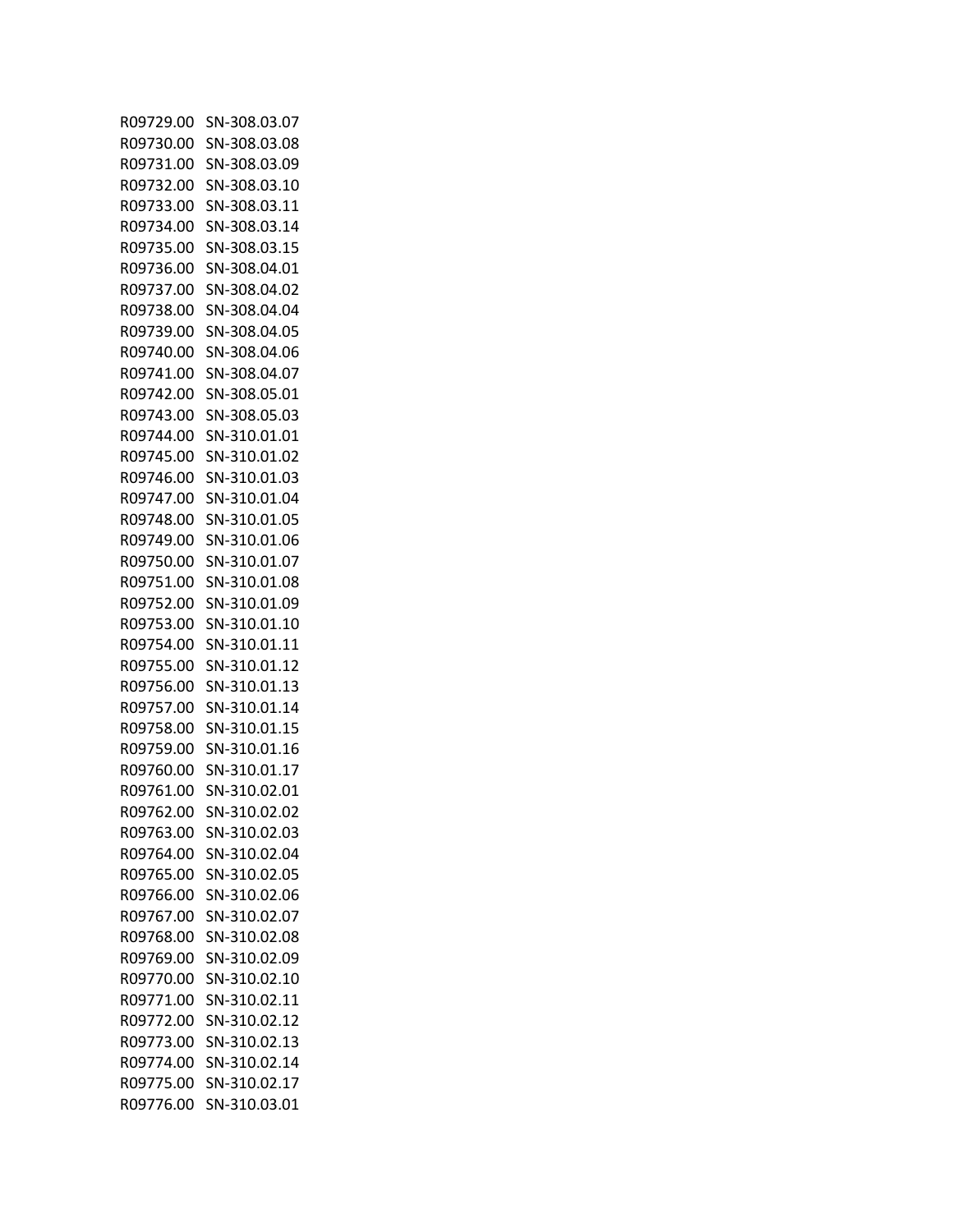| R09777.00              | SN-310.03.02 |
|------------------------|--------------|
| R09778.00              | SN-310.03.03 |
| R09779.00              | SN-310.03.04 |
| R09780.00              | SN-310.03.05 |
| R09781.00              | SN-310.03.06 |
| R09782.00              | SN-310.03.07 |
| R09783.00              | SN-310.03.08 |
| R09784.00              | SN-310.03.09 |
| R09785.00              | SN-310.03.10 |
| R09786.00              | SN-310.03.11 |
| R09787.00              | SN-310.03.14 |
| R09788.00              | SN-310.03.15 |
| R09789.00              | SN-310.04.01 |
| R09790.00              | SN-310.04.02 |
| R09791.00              | SN-310.04.04 |
| R09792.00              | SN-310.04.05 |
| R09793.00              | SN-310.04.06 |
| R09794.00              | SN-310.04.07 |
| R09795.00              | SN-310.04.08 |
| R09796.00              | SN-310.04.12 |
| R09797.00              | SN-310.04.16 |
| R09798.00              | SN-310.05.01 |
| R09799.00              | SN-310.05.03 |
| R09800.00              | SN-310.05.04 |
| R09801.00              | SN-310.05.05 |
|                        | SN-310.05.06 |
| R09802.00<br>R09803.00 | SN-311.01.02 |
| R09804.00              | SN-311.01.04 |
| R09805.00              | SN-311.02.01 |
| R09806.00              | SN-311.02.02 |
| R09807.00              | SN-311.02.03 |
| R09808.00              | SN-312.02.02 |
| R09809.00              | SN-313.01.01 |
| R09810.00              | SN-313.01.02 |
| R09811.00              | SN-313.01.03 |
| R09812.00              | SN-313.01.04 |
| R09813.00              | SN-313.01.05 |
|                        | SN-313.01.06 |
| R09814.00<br>R09815.00 | SN-313.01.07 |
|                        |              |
| R09816.00<br>R09817.00 | SN-313.01.08 |
|                        | SN-313.01.09 |
| R09818.00              | SN-313.01.10 |
| R09819.00              | SN-313.01.11 |
| R09820.00              | SN-313.01.12 |
| R09821.00              | SN-313.01.13 |
| R09822.00              | SN-313.01.14 |
| R09823.00              | SN-313.01.15 |
| R09824.00              | SN-313.01.16 |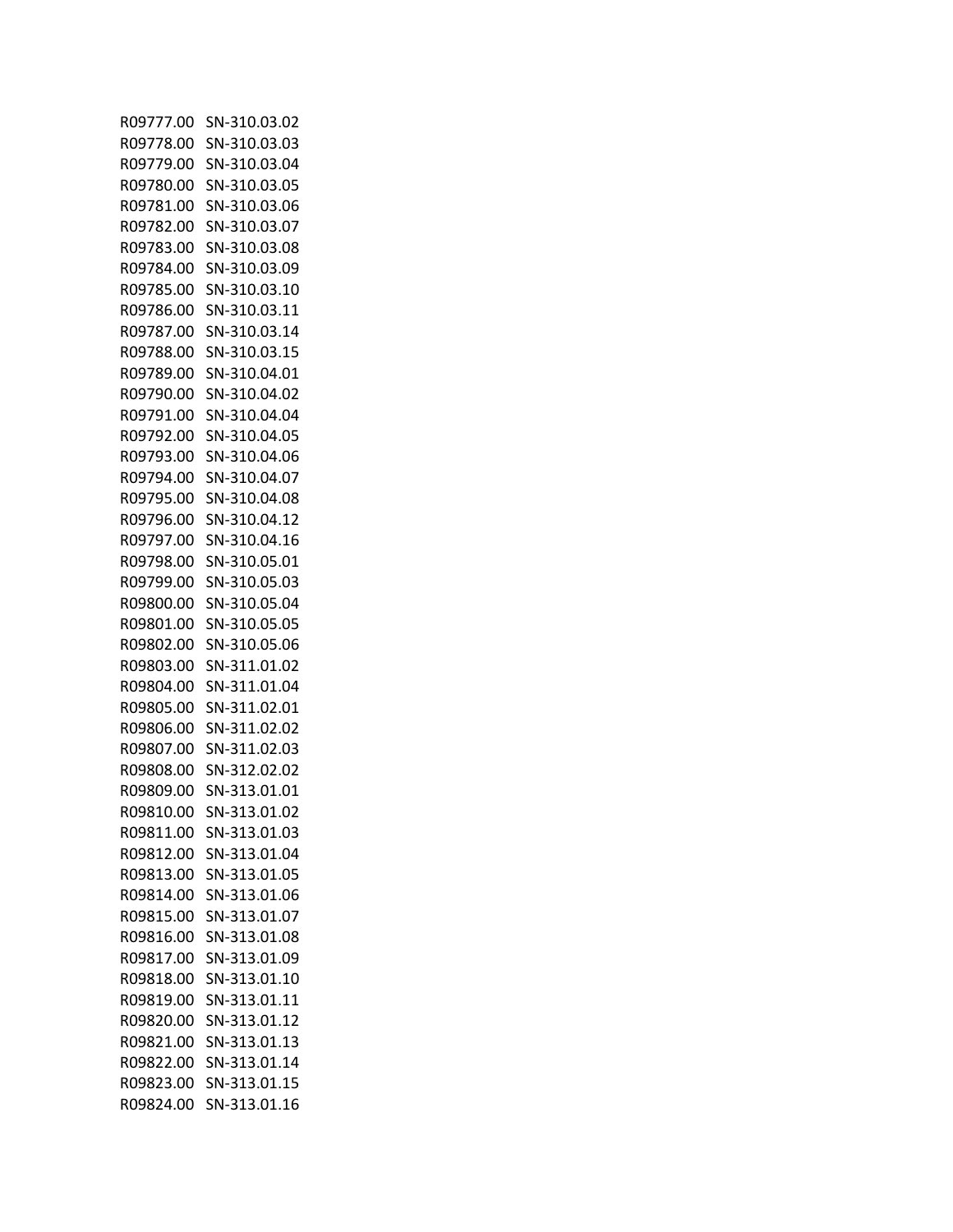| R09825.00 | SN-313.01.17 |
|-----------|--------------|
| R09826.00 | SN-313.02.01 |
| R09827.00 | SN-313.02.02 |
| R09828.00 | SN-313.02.03 |
| R09829.00 | SN-313.02.04 |
| R09830.00 | SN-313.02.05 |
| R09831.00 | SN-313.02.06 |
| R09832.00 | SN-313.02.07 |
| R09833.00 | SN-313.02.08 |
| R09834.00 | SN-313.02.09 |
| R09835.00 | SN-313.02.10 |
| R09836.00 | SN-313.02.11 |
| R09837.00 | SN-313.02.12 |
| R09838.00 | SN-313.02.13 |
| R09839.00 | SN-313.02.14 |
| R09840.00 | SN-313.02.17 |
| R09841.00 | SN-313.03.01 |
| R09842.00 | SN-313.03.02 |
| R09843.00 |              |
|           | SN-313.03.03 |
| R09844.00 | SN-313.03.04 |
| R09845.00 | SN-313.03.05 |
| R09846.00 | SN-313.03.06 |
| R09847.00 | SN-313.03.07 |
| R09848.00 | SN-313.03.08 |
| R09849.00 | SN-313.03.09 |
| R09850.00 | SN-313.03.10 |
| R09851.00 | SN-313.03.11 |
| R09852.00 | SN-313.03.14 |
| R09853.00 | SN-313.03.15 |
| R09854.00 | SN-313.04.01 |
| R09855.00 | SN-313.04.02 |
| R09856.00 | SN-313.04.04 |
| R09857.00 | SN-313.04.05 |
| R09858.00 | SN-313.04.06 |
| R09859.00 | SN-313.04.07 |
| R09860.00 | SN-313.04.08 |
| R09861.00 | SN-313.04.12 |
| R09862.00 | SN-313.04.16 |
| R09863.00 | SN-313.05.01 |
| R09864.00 | SN-313.05.03 |
| R09865.00 | SN-313.05.04 |
| R09866.00 | SN-313.05.05 |
| R09867.00 | SN-313.05.06 |
| R09868.00 | SN-314.01.01 |
| R09869.00 | SN-314.01.02 |
| R09870.00 | SN-314.01.03 |
| R09871.00 | SN-314.01.04 |
| R09872.00 | SN-314.01.05 |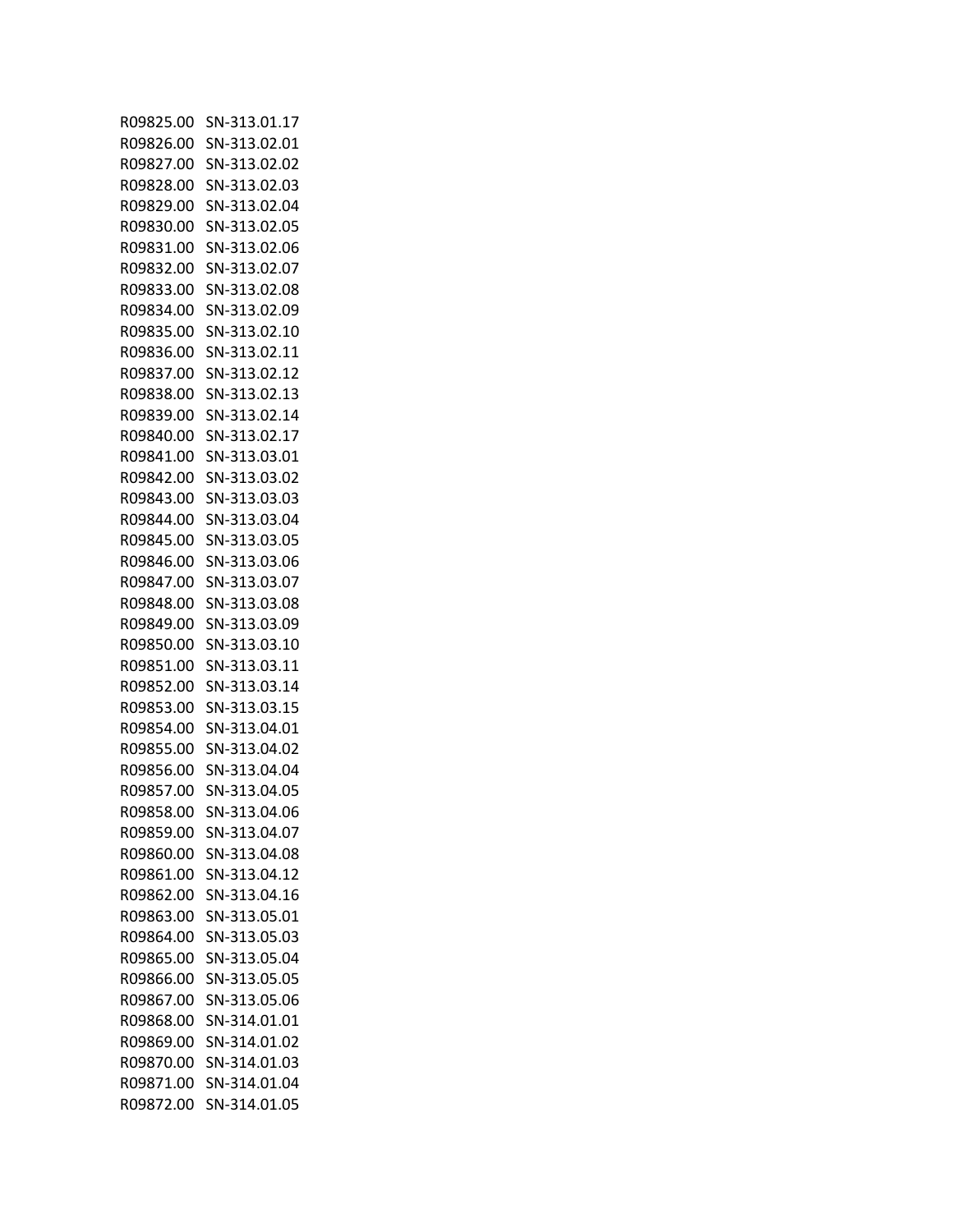| R09873.00 | SN-314.01.06 |
|-----------|--------------|
| R09874.00 | SN-314.01.07 |
| R09875.00 | SN-314.01.08 |
| R09876.00 | SN-314.01.09 |
| R09877.00 | SN-314.01.10 |
| R09878.00 | SN-314.01.11 |
| R09879.00 | SN-314.01.12 |
| R09880.00 | SN-314.01.13 |
| R09881.00 | SN-314.01.14 |
| R09882.00 | SN-314.01.15 |
| R09883.00 | SN-314.01.16 |
| R09884.00 | SN-314.01.17 |
| R09885.00 | SN-314.01.18 |
| R09886.00 | SN-314.01.19 |
| R09887.00 | SN-314.01.20 |
| R09888.00 | SN-314.01.21 |
| R09889.00 | SN-314.02.01 |
| R09890.00 | SN-314.02.02 |
| R09891.00 |              |
|           | SN-314.02.03 |
| R09892.00 | SN-314.02.04 |
| R09893.00 | SN-314.02.05 |
| R09894.00 | SN-314.02.06 |
| R09895.00 | SN-314.02.07 |
| R09896.00 | SN-314.02.08 |
| R09897.00 | SN-314.02.09 |
| R09898.00 | SN-314.02.10 |
| R09899.00 | SN-314.02.11 |
| R09900.00 | SN-314.02.12 |
| R09901.00 | SN-314.02.13 |
| R09902.00 | SN-314.02.14 |
| R09903.00 | SN-314.03.01 |
| R09904.00 | SN-314.03.02 |
| R09905.00 | SN-314.03.03 |
| R09906.00 | SN-314.03.04 |
| R09907.00 | SN-314.03.05 |
| R09908.00 | SN-314.03.06 |
| R09909.00 | SN-314.03.07 |
| R09910.00 | SN-314.03.08 |
| R09911.00 | SN-314.03.09 |
| R09912.00 | SN-314.03.10 |
| R09913.00 | SN-314.03.11 |
| R09914.00 | SN-314.03.12 |
| R09915.00 | SN-314.03.13 |
| R09916.00 | SN-314.03.14 |
| R09917.00 | SN-314.03.15 |
| R09918.00 | SN-314.04.01 |
| R09919.00 | SN-314.04.02 |
| R09920.00 | SN-314.04.03 |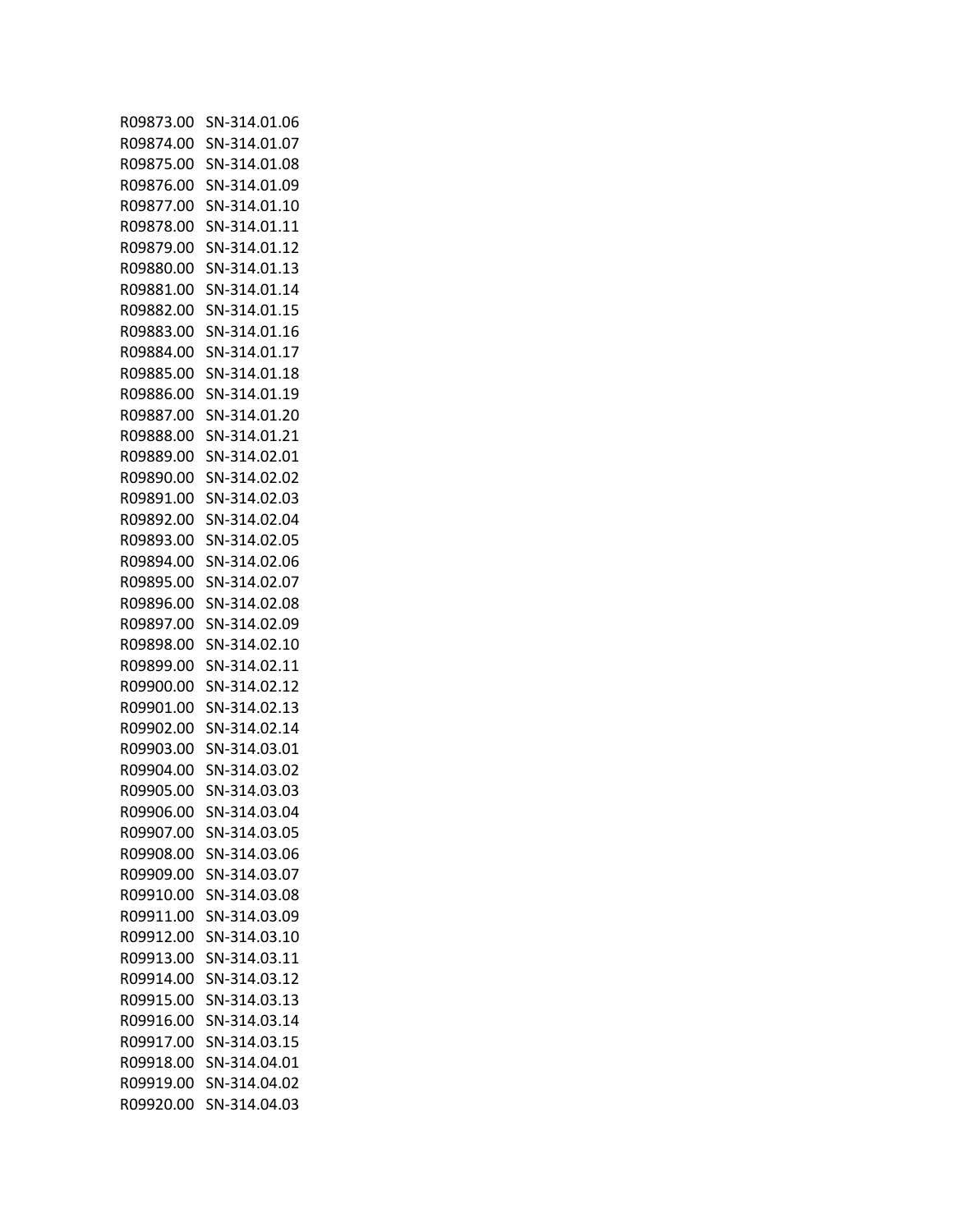| R09921.00 | SN-314.04.04 |
|-----------|--------------|
| R09922.00 | SN-314.04.05 |
| R09923.00 | SN-314.04.06 |
| R09924.00 | SN-314.04.07 |
| R09925.00 | SN-314.05.01 |
| R09926.00 | SN-314.05.02 |
| R09927.00 | SN-314.05.03 |
| R09928.00 | SN-314.05.04 |
| R09929.00 | SN-314.05.05 |
| R09930.00 | SN-315.01.01 |
| R09931.00 | SN-315.01.02 |
| R09932.00 | SN-315.01.03 |
| R09933.00 | SN-315.01.04 |
| R09934.00 | SN-315.01.05 |
| R09935.00 | SN-315.01.06 |
| R09936.00 | SN-315.01.07 |
| R09937.00 | SN-315.01.08 |
| R09938.00 | SN-315.01.15 |
| R09939.00 | SN-315.01.18 |
|           |              |
| R09940.00 | SN-315.01.19 |
| R09941.00 | SN-315.02.01 |
| R09942.00 | SN-315.02.02 |
| R09943.00 | SN-315.02.03 |
| R09944.00 | SN-315.02.06 |
| R09945.00 | SN-316.01.01 |
| R09946.00 | SN-316.01.02 |
| R09947.00 | SN-316.01.03 |
| R09948.00 | SN-316.01.04 |
| R09949.00 | SN-316.01.05 |
| R09950.00 | SN-316.01.06 |
| R09951.00 | SN-316.01.07 |
| R09952.00 | SN-316.01.08 |
| R09953.00 | SN-316.01.09 |
| R09954.00 | SN-316.01.10 |
| R09955.00 | SN-316.01.11 |
| R09956.00 | SN-316.01.12 |
| R09957.00 | SN-316.01.13 |
| R09958.00 | SN-316.01.14 |
| R09959.00 | SN-316.01.15 |
| R09960.00 | SN-316.01.16 |
| R09961.00 | SN-316.01.17 |
| R09962.00 | SN-316.01.18 |
| R09963.00 | SN-316.01.19 |
| R09964.00 | SN-316.01.20 |
| R09965.00 | SN-316.01.21 |
| R09966.00 | SN-316.02.01 |
| R09967.00 | SN-316.02.02 |
| R09968.00 | SN-316.02.03 |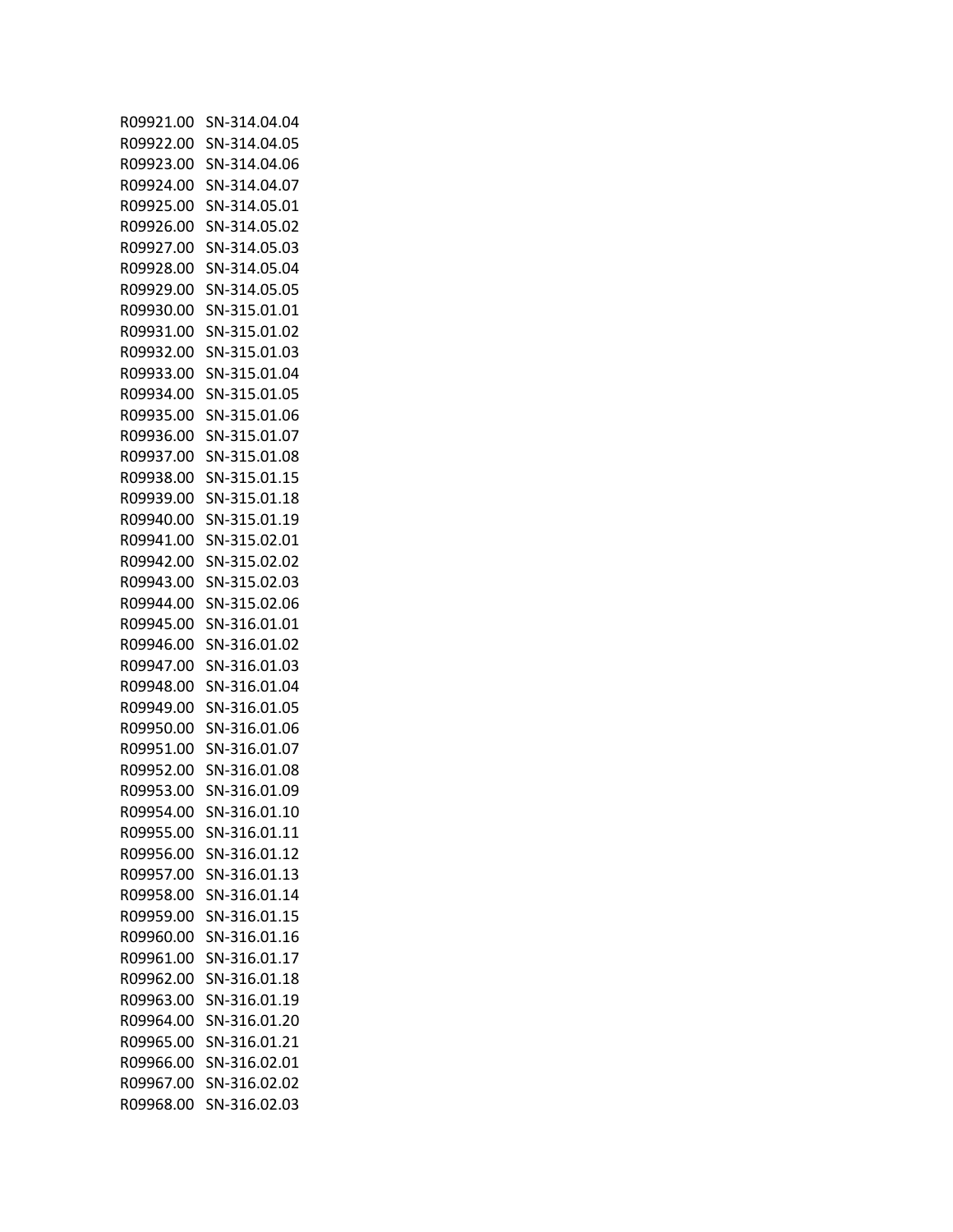| R09969.00 | SN-316.02.04 |
|-----------|--------------|
| R09970.00 | SN-316.02.05 |
| R09971.00 | SN-316.02.06 |
| R09972.00 | SN-316.02.07 |
| R09973.00 | SN-316.02.08 |
| R09974.00 | SN-316.02.09 |
| R09975.00 | SN-316.02.10 |
| R09976.00 | SN-316.02.11 |
| R09977.00 | SN-316.02.12 |
| R09978.00 | SN-316.02.13 |
| R09979.00 | SN-316.02.14 |
| R09980.00 | SN-316.03.01 |
| R09981.00 | SN-316.03.02 |
| R09982.00 | SN-316.03.03 |
| R09983.00 | SN-316.03.04 |
| R09984.00 | SN-316.03.05 |
| R09985.00 | SN-316.03.06 |
| R09986.00 | SN-316.03.07 |
|           |              |
| R09987.00 | SN-316.03.08 |
| R09988.00 | SN-316.03.09 |
| R09989.00 | SN-316.03.10 |
| R09990.00 | SN-316.03.11 |
| R09991.00 | SN-316.03.12 |
| R09992.00 | SN-316.03.13 |
| R09993.00 | SN-316.03.14 |
| R09994.00 | SN-316.03.15 |
| R09995.00 | SN-316.04.01 |
| R09996.00 | SN-316.04.02 |
| R09997.00 | SN-316.04.03 |
| R09998.00 | SN-316.04.04 |
| R09999.00 | SN-316.04.05 |
| R10000.00 | SN-316.04.06 |
| R10001.00 | SN-316.04.07 |
| R10002.00 | SN-316.05.01 |
| R10003.00 | SN-316.05.02 |
| R10004.00 | SN-316.05.03 |
| R10005.00 | SN-316.05.04 |
| R10006.00 | SN-316.05.05 |
| R10007.00 | SN-317.01.01 |
| R10008.00 | SN-317.01.02 |
| R10009.00 | SN-317.01.03 |
| R10010.00 | SN-317.01.04 |
| R10011.00 | SN-317.01.05 |
| R10012.00 | SN-317.01.06 |
| R10013.00 | SN-317.01.07 |
| R10014.00 | SN-317.01.08 |
| R10015.00 | SN-317.01.09 |
| R10016.00 | SN-317.01.10 |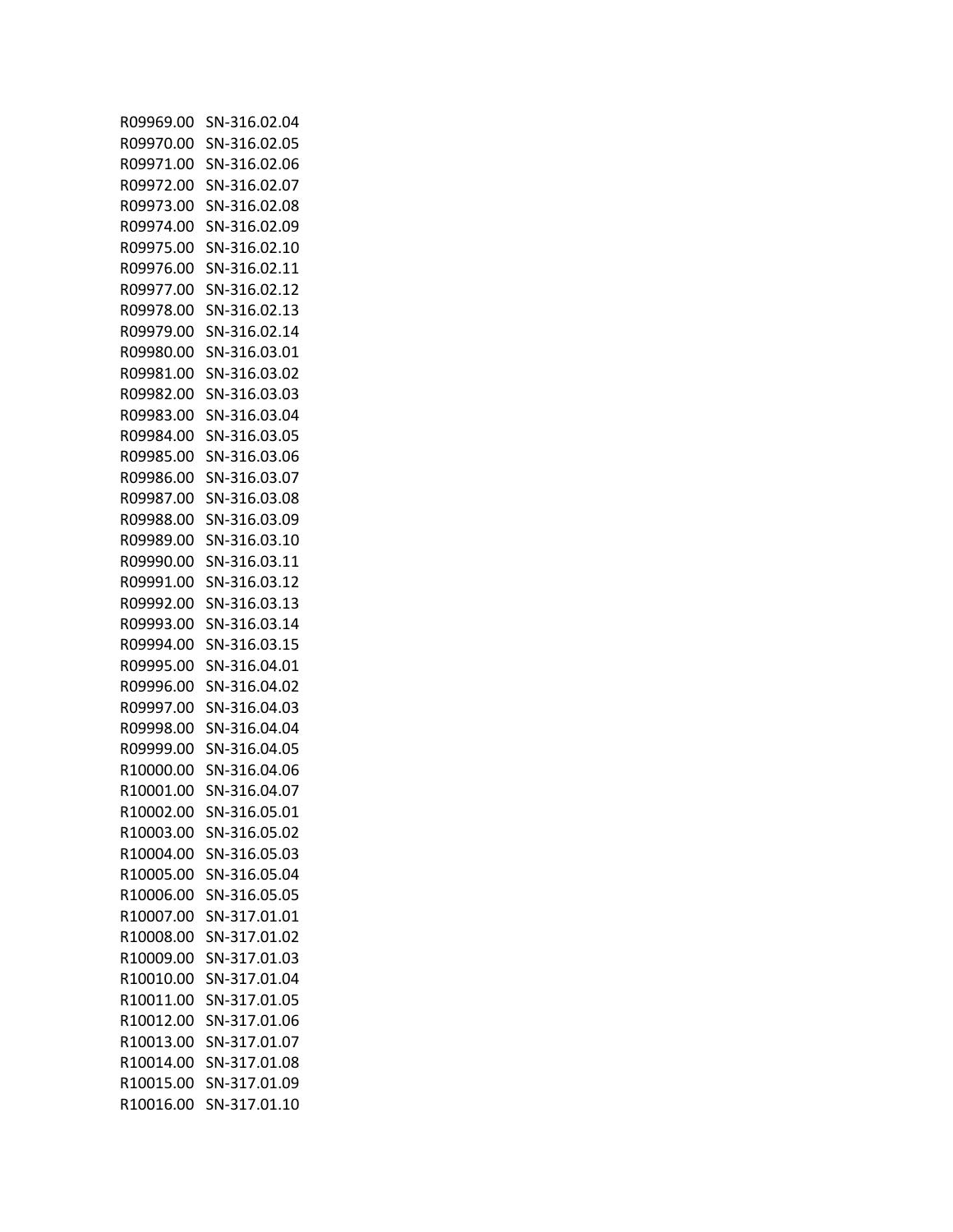| R10017.00 | SN-317.01.11  |
|-----------|---------------|
| R10018.00 | SN-317.01.12  |
| R10019.00 | SN-317.01.13  |
| R10020.00 | SN-317.01.14  |
| R10021.00 | SN-317.01.15  |
| R10022.00 | SN-317.01.16  |
| R10023.00 | SN-317.01.17  |
| R10024.00 | SN-317.01.19  |
|           | SN-317.01.20  |
| R10025.00 |               |
| R10026.00 | SN-317.01.21  |
| R10027.00 | SN-317.02.01  |
| R10028.00 | SN-317.02.02  |
| R10029.00 | SN-317.02.03  |
| R10030.00 | SN-317.02.04  |
| R10031.00 | SN-317.02.05  |
| R10032.00 | SN-317.02.06  |
| R10033.00 | SN-317.02.07  |
| R10034.00 | SN-317.02.08  |
| R10035.00 | SN-317.02.09  |
| R10036.00 | SN-317.02.10  |
| R10037.00 | SN-317.02.11  |
| R10038.00 | SN-317.02.12  |
| R10039.00 | SN-317.02.13  |
| R10040.00 | SN-317.02.14  |
| R10041.00 | SN-317.03.01  |
| R10042.00 | SN-317.03.02  |
| R10043.00 | SN-317.03.03  |
| R10044.00 | SN-317.03.04  |
| R10045.00 | SN-317.03.05  |
| R10046.00 | SN-317.03.06  |
| R10047.00 | SN-317.03.07  |
| R10048.00 | SN-317.03.08  |
| R10049.00 | SN-317.03.09  |
| R10050.00 | SN-317.03.10  |
|           |               |
| R10051.00 | SN-317.03.11  |
| R10052.00 | SN-317.03.14  |
| R10053.00 | SN-317.03.15  |
| R10054.00 | SN-317.04.01  |
| R10055.00 | SN-317.04.02  |
| R10056.00 | SN-317.04.04  |
| R10057.00 | SN-317.04.05  |
| R10058.00 | SN-317.04.06  |
| R10059.00 | SN-317.04.07  |
| R10060.00 | SN-317.05.01  |
| R10061.00 | SN-317.05.02  |
| R10062.00 | SN-317.05.03  |
| R10063.00 | SN-317.05.04  |
| R10064.00 | SN-317A.01.01 |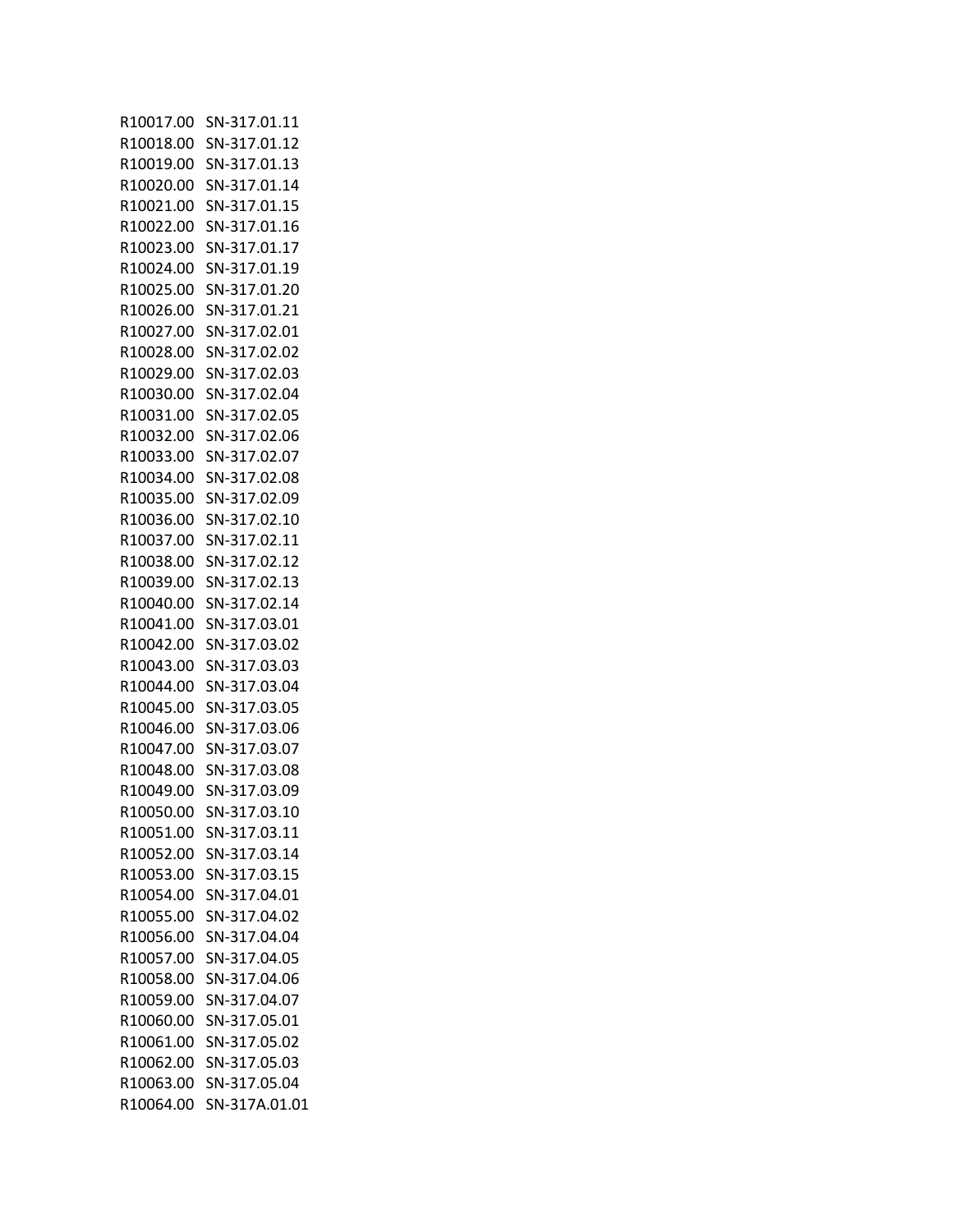| R10065.00 | SN-317A.01.02 |
|-----------|---------------|
| R10066.00 | SN-317A.01.03 |
| R10067.00 | SN-317A.01.04 |
| R10068.00 | SN-317A.01.05 |
| R10069.00 | SN-317A.01.06 |
| R10070.00 | SN-317A.01.07 |
| R10071.00 | SN-317A.01.08 |
| R10072.00 | SN-317A.01.09 |
|           |               |
| R10073.00 | SN-317A.01.10 |
| R10074.00 | SN-317A.01.11 |
| R10075.00 | SN-317A.01.12 |
| R10076.00 | SN-317A.01.13 |
| R10077.00 | SN-317A.01.15 |
| R10078.00 | SN-317A.01.20 |
| R10079.00 | SN-317A.02.01 |
| R10080.00 | SN-317A.02.02 |
| R10081.00 | SN-317A.02.03 |
| R10082.00 | SN-317A.02.04 |
| R10083.00 | SN-317A.02.05 |
| R10084.00 | SN-317A.02.06 |
| R10085.00 | SN-317A.02.07 |
| R10086.00 | SN-317A.02.08 |
| R10087.00 | SN-317A.02.09 |
| R10088.00 | SN-317A.02.10 |
| R10089.00 | SN-317A.02.14 |
| R10090.00 | SN-317A.03.01 |
| R10091.00 | SN-317A.03.02 |
| R10092.00 | SN-317A.03.03 |
| R10093.00 | SN-317A.03.05 |
| R10094.00 | SN-317A.03.06 |
| R10095.00 | SN-317A.03.07 |
|           |               |
| R10096.00 | SN-317A.03.08 |
| R10097.00 | SN-317A.03.11 |
| R10098.00 | SN-317A.04.02 |
| R10099.00 | SN-317A.05.04 |
| R10100.00 | SN-318.01.01  |
| R10101.00 | SN-318.01.02  |
| R10102.00 | SN-318.01.03  |
| R10103.00 | SN-318.01.04  |
| R10104.00 | SN-318.01.05  |
| R10105.00 | SN-318.01.06  |
| R10106.00 | SN-318.01.07  |
| R10107.00 | SN-318.01.08  |
| R10108.00 | SN-318.01.09  |
| R10109.00 | SN-318.01.10  |
| R10110.00 | SN-318.01.11  |
| R10111.00 | SN-318.01.12  |
| R10112.00 | SN-318.01.13  |
|           |               |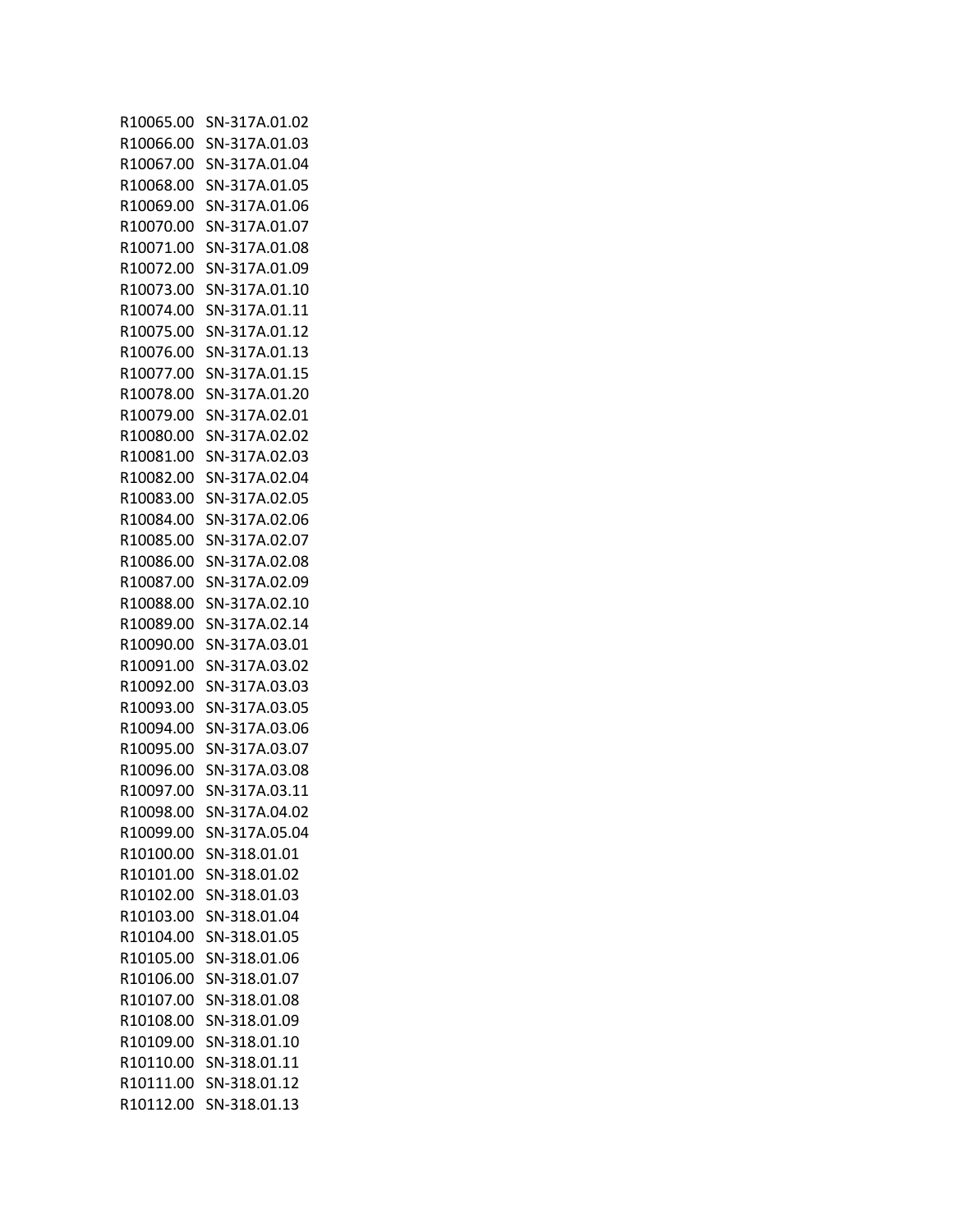| R10113.00 | SN-318.01.14 |
|-----------|--------------|
| R10114.00 | SN-318.01.15 |
| R10115.00 | SN-318.01.16 |
| R10116.00 | SN-318.01.17 |
| R10117.00 | SN-318.01.19 |
| R10118.00 | SN-318.01.20 |
| R10119.00 | SN-318.01.21 |
| R10120.00 | SN-318.02.01 |
| R10121.00 | SN-318.02.02 |
| R10122.00 | SN-318.02.03 |
| R10123.00 | SN-318.02.04 |
| R10124.00 | SN-318.02.05 |
| R10125.00 | SN-318.02.06 |
| R10126.00 | SN-318.02.07 |
| R10127.00 | SN-318.02.08 |
| R10128.00 | SN-318.02.09 |
| R10129.00 | SN-318.02.10 |
| R10130.00 | SN-318.02.11 |
| R10131.00 | SN-318.02.12 |
| R10132.00 | SN-318.02.13 |
| R10133.00 | SN-318.03.01 |
| R10134.00 | SN-318.03.02 |
| R10135.00 | SN-318.03.03 |
| R10136.00 | SN-318.03.04 |
| R10137.00 | SN-318.03.05 |
| R10138.00 | SN-318.03.06 |
| R10139.00 | SN-318.03.07 |
| R10140.00 | SN-318.03.08 |
| R10141.00 | SN-318.03.09 |
| R10142.00 | SN-318.03.10 |
| R10143.00 | SN-318.03.11 |
| R10144.00 | SN-318.03.14 |
| R10145.00 | SN-318.03.15 |
| R10146.00 | SN-318.04.01 |
| R10147.00 |              |
| R10148.00 | SN-318.04.04 |
|           | SN-318.04.05 |
| R10149.00 | SN-318.04.06 |
| R10150.00 | SN-318.04.07 |
| R10151.00 | SN-318.05.01 |
| R10152.00 | SN-318.05.02 |
| R10153.00 | SN-318.05.03 |
| R10154.00 | SN-319.01.01 |
| R10155.00 | SN-319.01.02 |
| R10156.00 | SN-319.01.03 |
| R10157.00 | SN-319.01.04 |
| R10158.00 | SN-319.01.05 |
| R10159.00 | SN-319.01.06 |
| R10160.00 | SN-319.01.07 |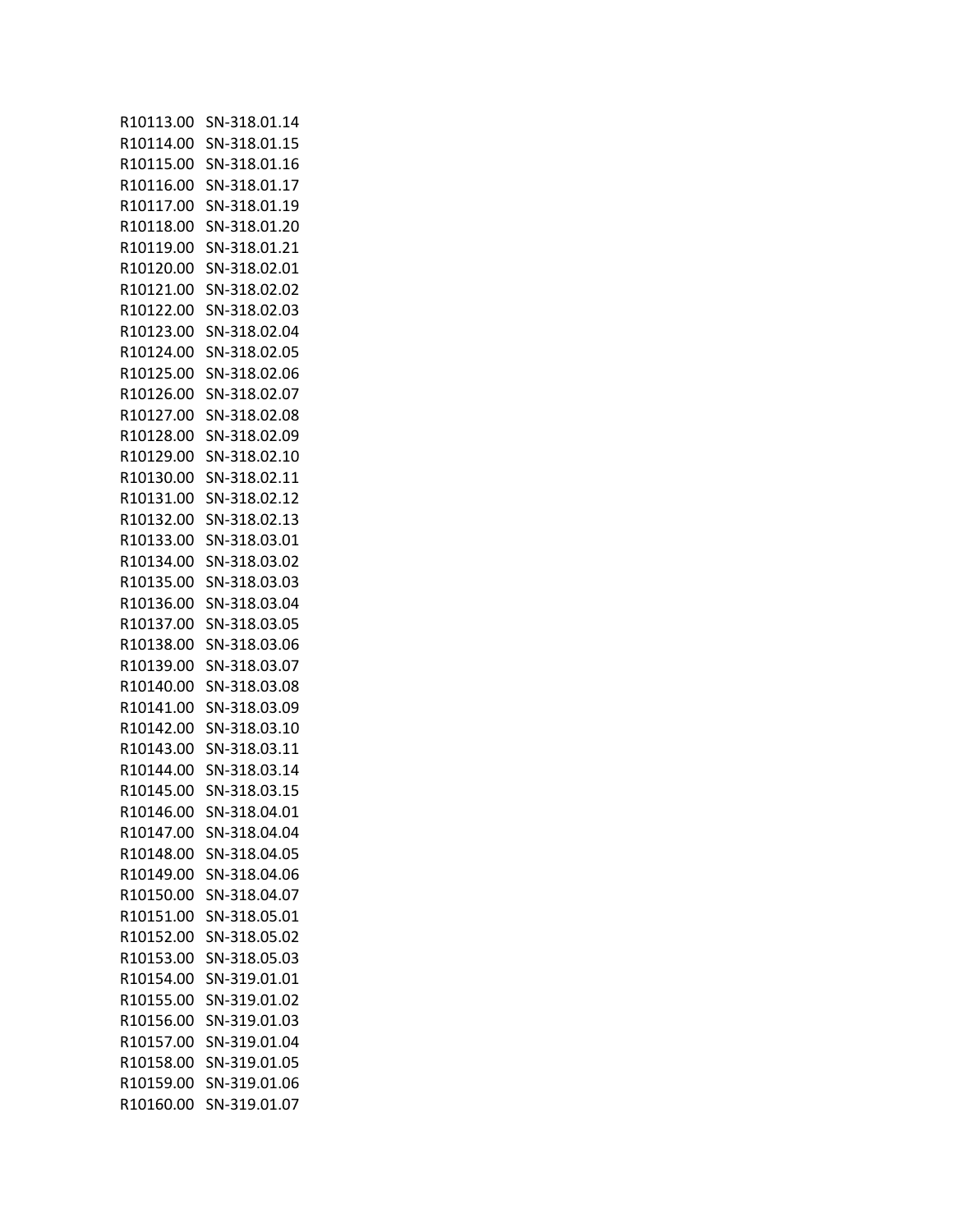| R10161.00              | SN-319.01.08 |
|------------------------|--------------|
| R10162.00              | SN-319.01.09 |
| R10163.00              | SN-319.01.10 |
| R10164.00              | SN-319.01.11 |
| R10165.00              | SN-319.01.12 |
| R10166.00              | SN-319.01.13 |
| R10167.00              | SN-319.01.14 |
| R10168.00              | SN-319.01.15 |
| R10169.00              | SN-319.01.16 |
| R10170.00              | SN-319.01.17 |
| R10171.00              | SN-319.01.18 |
| R10172.00              | SN-319.01.19 |
| R10173.00              | SN-319.01.20 |
| R10174.00              | SN-319.01.21 |
| R10175.00              | SN-319.02.01 |
| R10176.00              | SN-319.02.02 |
| R10177.00              | SN-319.02.03 |
| R10178.00              | SN-319.02.04 |
| R10179.00              | SN-319.02.05 |
| R10180.00              | SN-319.02.06 |
| R10181.00              | SN-319.02.07 |
|                        |              |
| R10182.00              | SN-319.02.08 |
| R10183.00<br>R10184.00 | SN-319.02.09 |
|                        | SN-319.02.10 |
| R10185.00              | SN-319.02.11 |
| R10186.00              | SN-319.02.12 |
| R10187.00              | SN-319.02.13 |
| R10188.00              | SN-319.02.14 |
| R10189.00              | SN-319.03.01 |
| R10190.00              | SN-319.03.02 |
| R10191.00              | SN-319.03.03 |
| R10192.00              | SN-319.03.04 |
| R10193.00              | SN-319.03.05 |
| R10194.00              | SN-319.03.06 |
| R10195.00              | SN-319.03.07 |
| R10196.00              | SN-319.03.08 |
| R10197.00              | SN-319.03.09 |
| R10198.00              | SN-319.03.10 |
| R10199.00              | SN-319.03.11 |
| R10200.00              | SN-319.03.12 |
| R10201.00              | SN-319.03.13 |
| R10202.00              | SN-319.03.14 |
| R10203.00              | SN-319.03.15 |
| R10204.00              | SN-319.04.01 |
| R10205.00              | SN-319.04.02 |
| R10206.00              | SN-319.04.03 |
| R10207.00              | SN-319.04.04 |
| R10208.00              | SN-319.04.05 |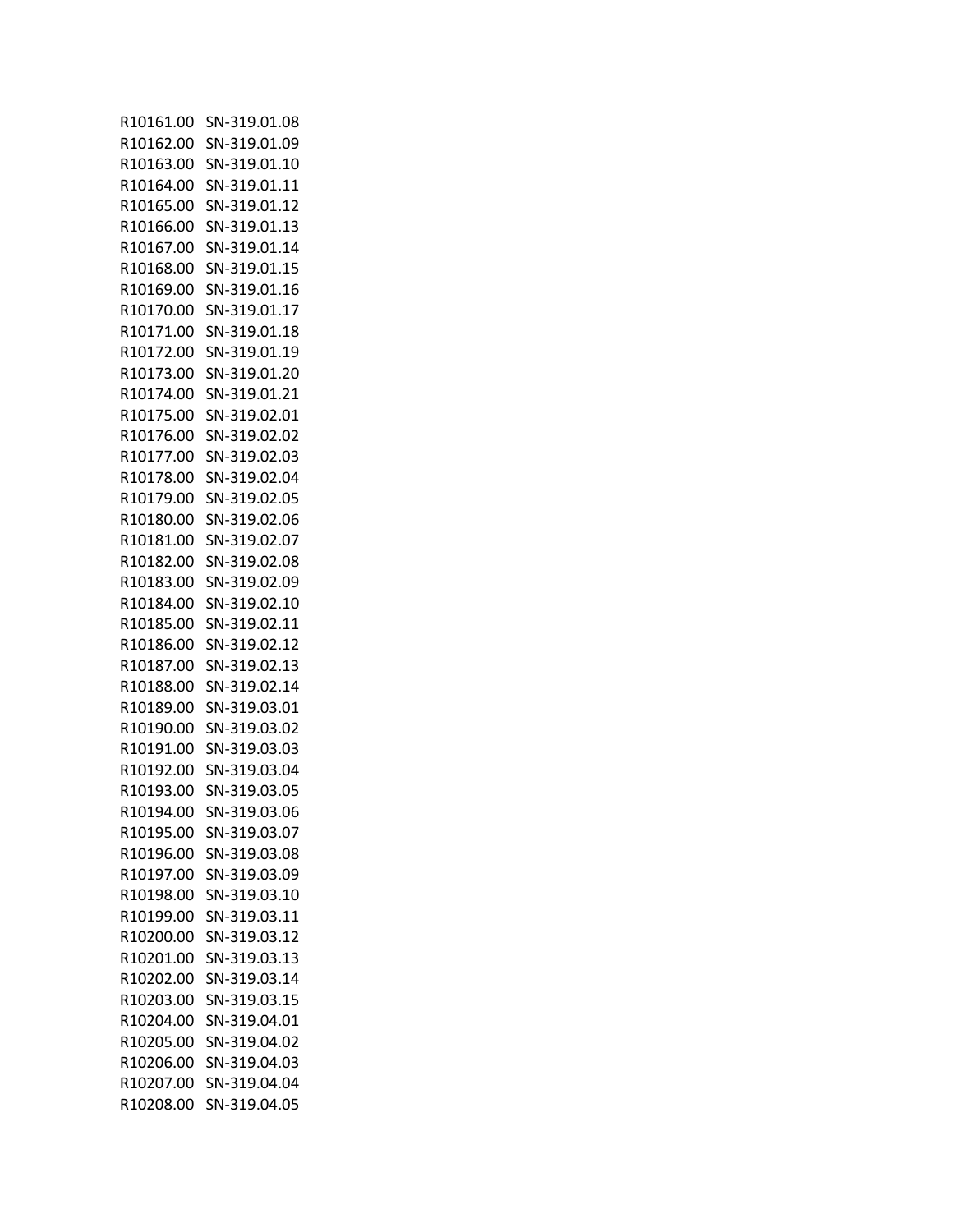| R10209.00 | SN-319.04.06 |
|-----------|--------------|
| R10210.00 | SN-319.04.07 |
| R10211.00 | SN-319.05.01 |
| R10212.00 | SN-319.05.02 |
| R10213.00 | SN-319.05.03 |
| R10214.00 | SN-319.05.04 |
| R10215.00 | SN-319.05.05 |
| R10216.00 | SN-320.01.01 |
| R10217.00 | SN-320.01.02 |
|           | SN-320.01.03 |
| R10218.00 |              |
| R10219.00 | SN-320.01.04 |
| R10220.00 | SN-320.01.05 |
| R10221.00 | SN-320.01.06 |
| R10222.00 | SN-320.01.07 |
| R10223.00 | SN-320.01.08 |
| R10224.00 | SN-320.01.09 |
| R10225.00 | SN-320.02.01 |
| R10226.00 | SN-320.02.02 |
| R10227.00 | SN-320.02.03 |
| R10228.00 | SN-320.02.04 |
| R10229.00 | SN-320.02.05 |
| R10230.00 | SN-320.02.06 |
| R10231.00 | SN-320.02.07 |
| R10232.00 | SN-320.02.08 |
| R10233.00 | SN-320.03.01 |
| R10234.00 | SN-320.03.02 |
| R10235.00 | SN-320.03.03 |
| R10236.00 | SN-320.03.04 |
| R10237.00 | SN-320.03.06 |
| R10238.00 | SN-320.03.08 |
| R10239.00 | SN-320.04.01 |
|           |              |
| R10240.00 | SN-320.05.01 |
| R10241.00 | SN-320.05.03 |
| R10242.00 | SN-327       |
| R10243.00 | SN-337.01    |
| R10244.00 | SN-337.02    |
| R10245.00 | SN-337.03    |
| R10246.00 | SN-337.04    |
| R10247.00 | SN-337.05    |
| R10248.00 | SN-337A.01   |
| R10249.00 | SN-337A.02   |
| R10250.00 | SN-337A.03   |
| R10251.00 | SN-337A.04   |
| R10252.00 | SN-337A.05   |
| R10261.00 | SN-339A.01   |
| R10262.00 | SN-339A.02   |
| R10263.00 | SN-339A.03   |
| R10264.00 | SN-339A.04   |
|           |              |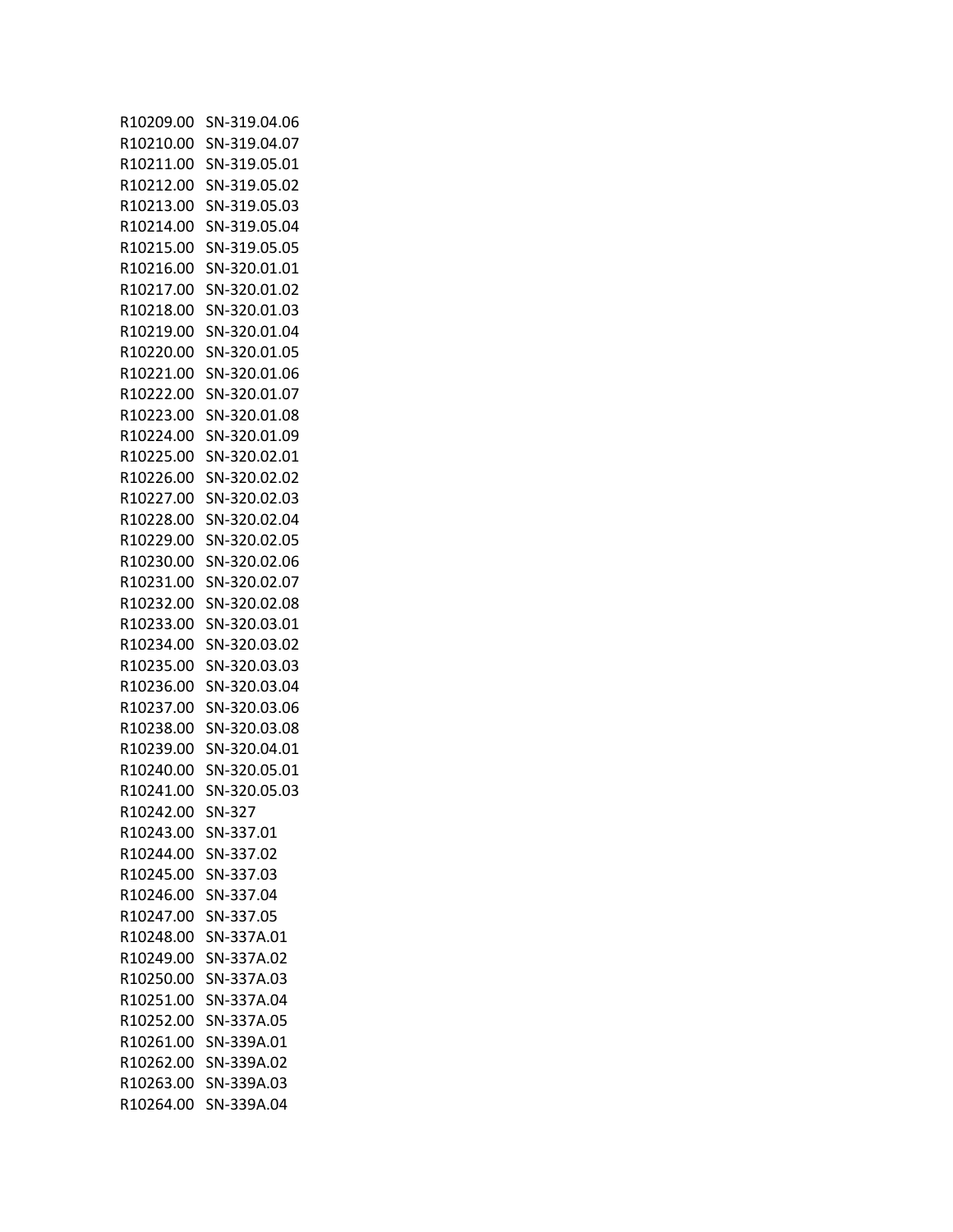| R10265.00              | SN-339A.05           |
|------------------------|----------------------|
| R10274.00              | $SP-1$               |
| R10275.00              | SP-3.01              |
| R10276.00              | SP-3.02              |
| R10277.00              | SP-3.03              |
| R10278.00              | SP-3.04              |
| R10279.00              | SP-3.05              |
| R10280.00              | SP-7.02.01           |
| R10281.00              | SP-7.03.01           |
| R10282.00              | SP-7.03.02           |
| R10283.00              | SP-7.04.01           |
| R10284.00              | SP-7.04.02           |
| R10285.00              | SP-7.04.03           |
| R10286.00              | SP-7.05.01           |
| R10287.00              | SP-7.05.02           |
| R10288.00              | SP-7.05.03           |
| R10289.00              | SP-7.05.04           |
| R10290.00              | SP-10.02             |
| R10291.00              | SP-10.03             |
| R10292.00              | SP-10.04             |
| R10293.00              | SP-10.05             |
| R10294.00              | SP-11.02             |
| R10295.00              | SP-11.03             |
| R10296.00              | SP-11.04             |
| R10297.00              | SP-11.05             |
| R10298.00              | SP-12.01             |
| R10299.00              | SP-12.02             |
| R10300.00              | SP-12.03             |
| R10301.00              | SP-12.04             |
| R10302.00              | SP-13.01             |
| R10303.00              | SP-13.02             |
| R10304.00              | SP-13.03             |
| R10305.00              | SP-13.04             |
| R10306.00              | SP-13.05             |
| R10307.00              | SP-15.01             |
| R10308.00              | SP-15.02             |
| R10309.00              | SP-15.03             |
|                        |                      |
| R10310.00<br>R10311.00 | SP-15.04<br>SP-15.05 |
|                        | SP-17.01             |
| R10312.00              |                      |
| R10313.00              | SP-17.02             |
| R10314.00              | SP-17.03             |
| R10315.00              | SP-17.04             |
| R10316.00              | SP-17.05             |
| R10317.00              | SP-19.01             |
| R10318.00              | SP-19.02             |
| R10319.00              | SP-19.03             |
| R10320.00              | SP-19.04             |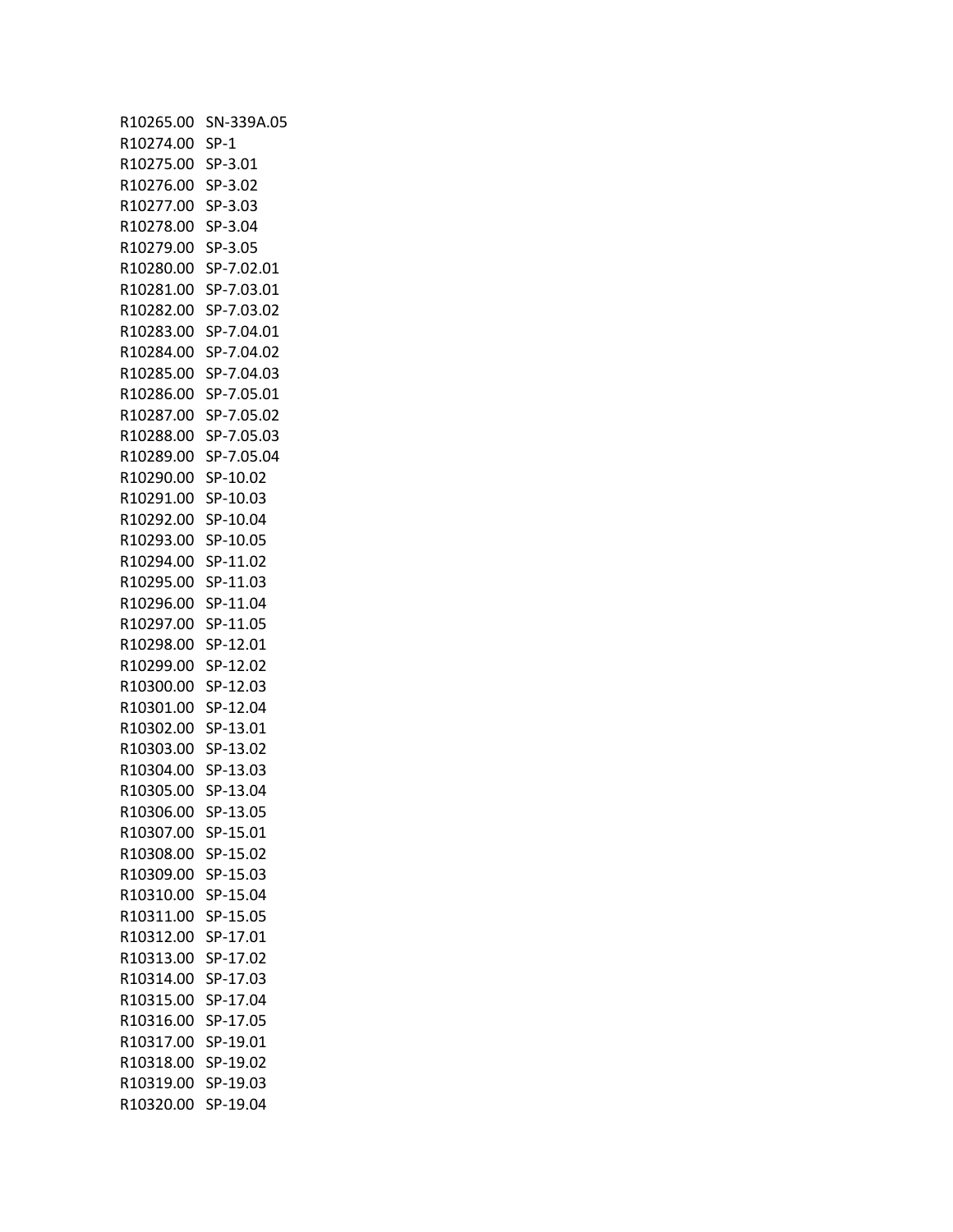| R10321.00 | SP-19.05    |
|-----------|-------------|
| R10322.00 | SP-21.01    |
| R10323.00 | SP-21.02    |
| R10324.00 | SP-21.03    |
| R10325.00 | SP-21.04    |
| R10326.00 | SP-21.05    |
| R10327.00 | SP-23.01    |
| R10328.00 | SP-23.02    |
| R10329.00 | SP-23.03    |
| R10330.00 | SP-23.04    |
|           |             |
| R10331.00 | SP-23.05    |
| R10332.00 | SP-25.01    |
| R10333.00 | SP-25.02    |
| R10334.00 | SP-25.03    |
| R10335.00 | SP-25.04    |
| R10336.00 | SP-25.05    |
| R10337.00 | SP-27.01    |
| R10338.00 | SP-27.02    |
| R10339.00 | SP-27.03    |
| R10340.00 | SP-27.04    |
| R10341.00 | SP-27.05    |
| R10342.00 | SP-28A.01   |
| R10343.00 | SP-28A.02   |
| R10344.00 | SP-28A.03   |
| R10345.00 | SP-28A.04   |
| R10346.00 | SP-28A.05   |
| R10347.00 | SP-28C.01   |
| R10348.00 | SP-28C.02   |
| R10349.00 | SP-28C.03   |
| R10350.00 | SP-28C.04   |
| R10351.00 | SP-28C.05   |
| R10352.00 | SP-29.01    |
| R10353.00 | SP-29.02    |
| R10354.00 | SP-29.03    |
| R10355.00 | SP-29.04    |
| R10356.00 | SP-29.05    |
| R10357.00 | SP-32.02.01 |
| R10358.00 |             |
|           | SP-32.03.01 |
| R10359.00 | SP-32.03.02 |
| R10360.00 | SP-32.04.01 |
| R10361.00 | SP-32.04.02 |
| R10362.00 | SP-32.04.03 |
| R10363.00 | SP-35.02    |
| R10364.00 | SP-35.03    |
| R10365.00 | SP-35.04    |
| R10366.00 | SP-36.02    |
| R10367.00 | SP-36.03    |
| R10368.00 | SP-36.04    |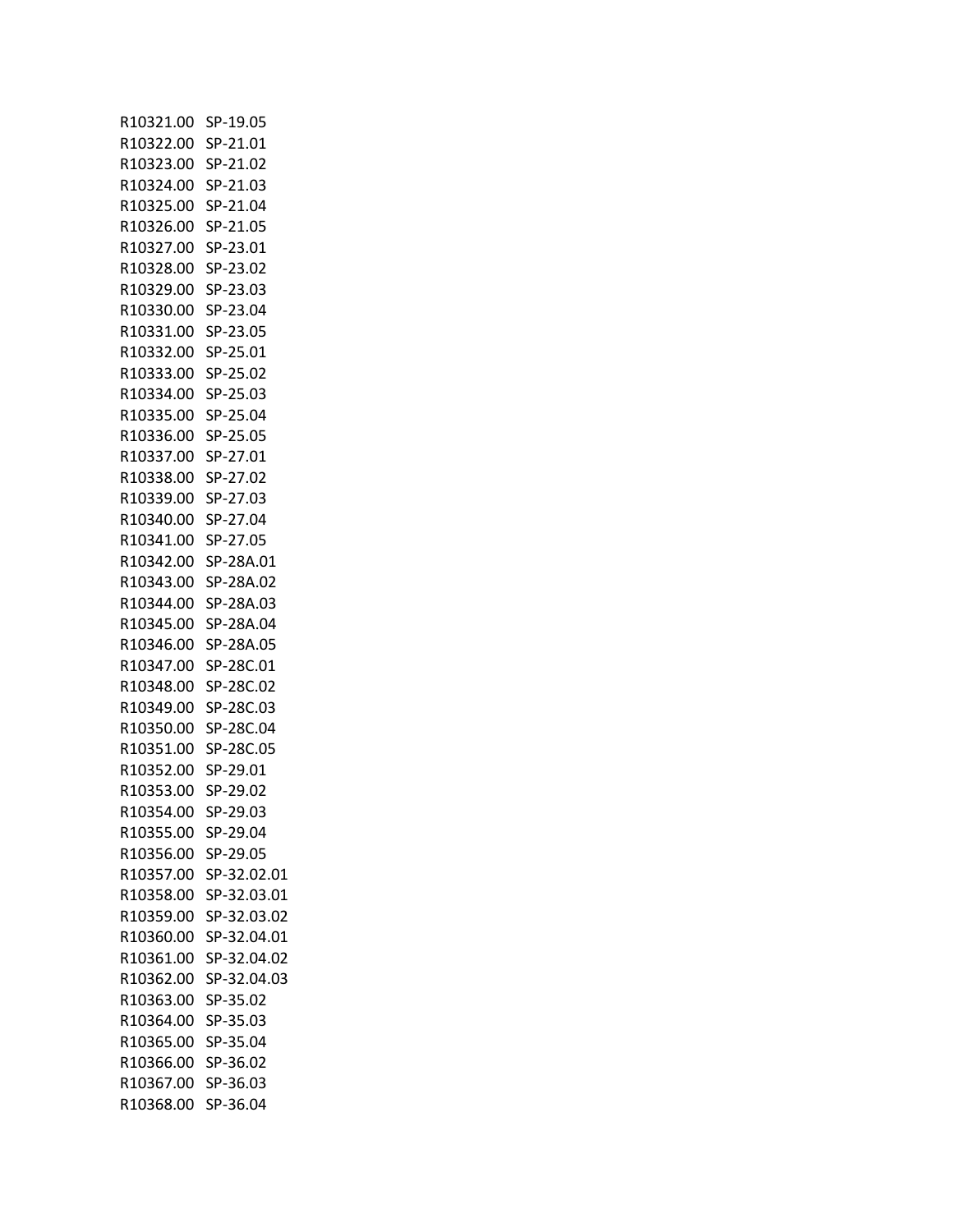| R10369.00 | SP-37.01 |
|-----------|----------|
| R10370.00 | SP-37.02 |
| R10371.00 | SP-37.03 |
| R10372.00 | SP-37.04 |
| R10373.00 | SP-38.01 |
| R10374.00 | SP-38.02 |
| R10375.00 | SP-38.03 |
| R10376.00 | SP-38.04 |
| R10377.00 | SP-38.05 |
| R10378.00 | SP-39.02 |
| R10379.00 | SP-39.03 |
| R10380.00 | SP-39.04 |
| R10381.00 | SP-39.05 |
|           | SP-40.01 |
| R10382.00 |          |
| R10383.00 | SP-40.02 |
| R10384.00 | SP-40.03 |
| R10385.00 | SP-40.04 |
| R10386.00 | SP-41.01 |
| R10387.00 | SP-41.02 |
| R10388.00 | SP-41.03 |
| R10389.00 | SP-41.04 |
| R10390.00 | SP-41.05 |
| R10391.00 | SP-42.01 |
| R10392.00 | SP-42.02 |
| R10393.00 | SP-42.03 |
| R10394.00 | SP-42.04 |
| R10395.00 | SP-43.02 |
| R10396.00 | SP-43.03 |
| R10397.00 | SP-43.04 |
| R10398.00 | SP-44.01 |
| R10399.00 | SP-44.02 |
| R10400.00 | SP-44.03 |
| R10401.00 | SP-44.04 |
| R10402.00 | $SP-52$  |
| R10403.00 | SP-55.01 |
| R10404.00 | SP-55.02 |
| R10405.00 | SP-55.03 |
| R10406.00 | SP-55.04 |
| R10407.00 | SP-55.05 |
| R10408.00 | SP-55.06 |
| R10409.00 | SP-55.07 |
| R10410.00 | SP-55.08 |
| R10411.00 | SP-55.09 |
| R10412.00 | SP-55.10 |
| R10413.00 | SP-55.11 |
| R10414.00 | SP-55.12 |
|           |          |
| R10415.00 | SP-55.13 |
| R10416.00 | SP-55.14 |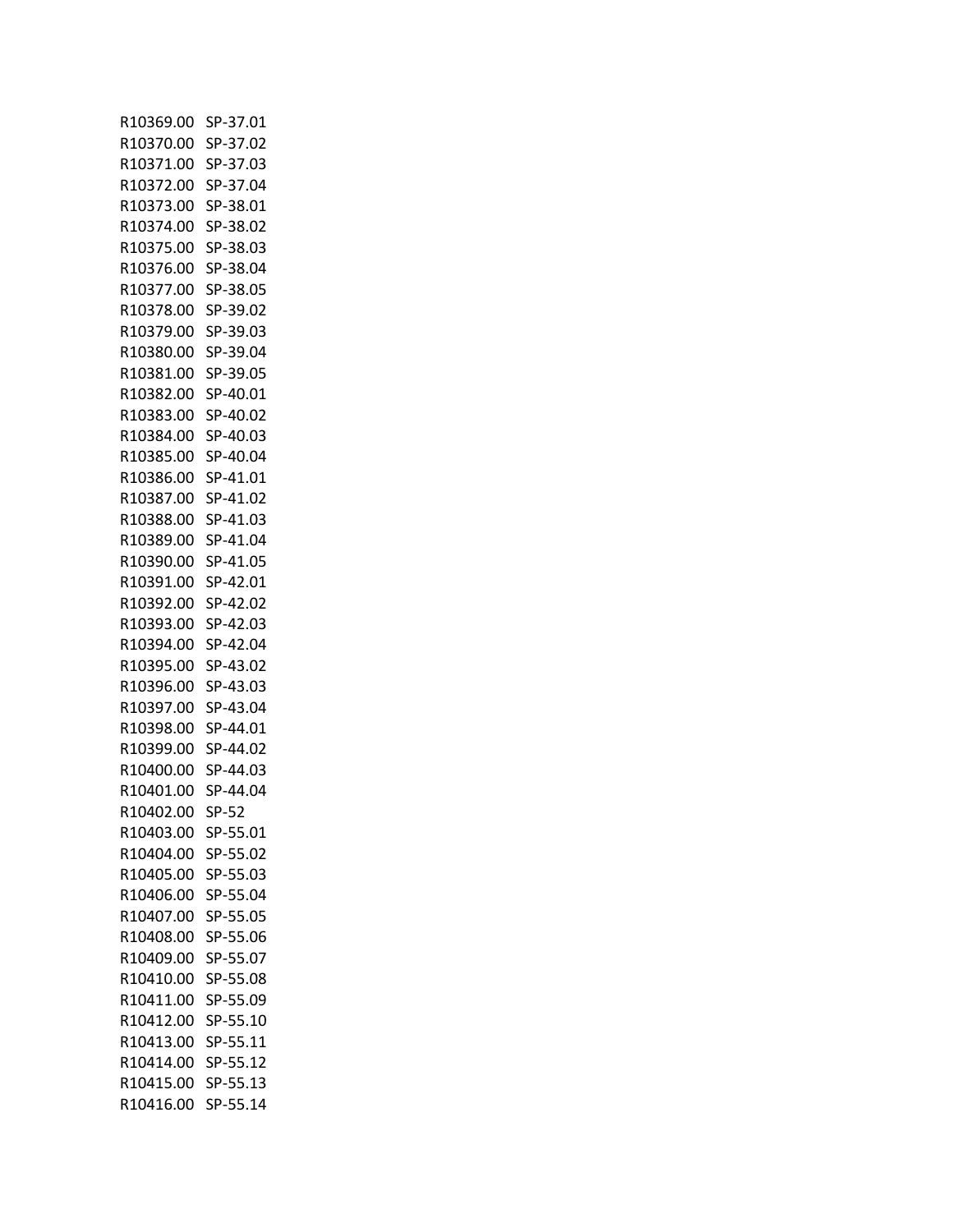R10417.00 SP-55.15 R10418.00 SP-55.16 R10420.00 SZ-58.01.01 R10421.00 SZ-58.01.02 R10422.00 SZ-58.02.01 R10423.00 SZ-58.02.02 R10424.00 SZ-58.03.01 R10425.00 SZ-58.03.02 R10426.00 SZ-58.04.01 R10427.00 SZ-58.04.02 R10428.00 SZ-58.05.01 R10429.00 SZ-58.05.02 R10908.00 HHI2\_EMPLOYED.11 R10909.00 HHI2\_EMPLOYED.12 R10910.00 HHI2\_EMPLOYED.13 R10911.00 HHI2\_EMPLOYED.14 R10912.00 HHI2\_EMPLOYED.15 R10913.00 HHI2\_EMPLOYED.16 R11055.00 HHI2\_MARSTAT.14 R11056.00 HHI2\_MARSTAT.15 R11057.00 HHI2\_MARSTAT.16 R11658.00 NONHHI\_AGE.22 R11659.00 NONHHI\_AGE.23 R11678.00 NONHHI DECEASED.19 R11679.00 NONHHI DECEASED.20 R11680.00 NONHHI DECEASED.21 R11681.00 NONHHI DECEASED.22 R11682.00 NONHHI DECEASED.23 R11767.00 NONHHI\_FLAG.22 R11768.00 NONHHI\_FLAG.23 R11820.00 NONHHI MARSTAT.22 R11821.00 NONHHI\_MARSTAT.23 R11905.00 NONHHI\_SEX.22 R11906.00 NONHHI SEX.23 R11928.00 NONHHI\_UID.22 R11929.00 NONHHI\_UID.23 R14843.00 SP-30.01 R14844.00 SP-30.02 R14845.00 SP-30.03 R14846.00 SP-30.04 R24353.00 NONHHI\_HHFLAG.24 R24354.00 NONHHI\_HHFLAG.25 R24355.00 NONHHI\_HHFLAG.26 R24380.00 NONHHI MARSTAT.24 R24381.00 NONHHI MARSTAT.25 R24382.00 NONHHI MARSTAT.26 R24492.00 NONHHI\_SEX.21 R24493.00 NONHHI\_SEX.22